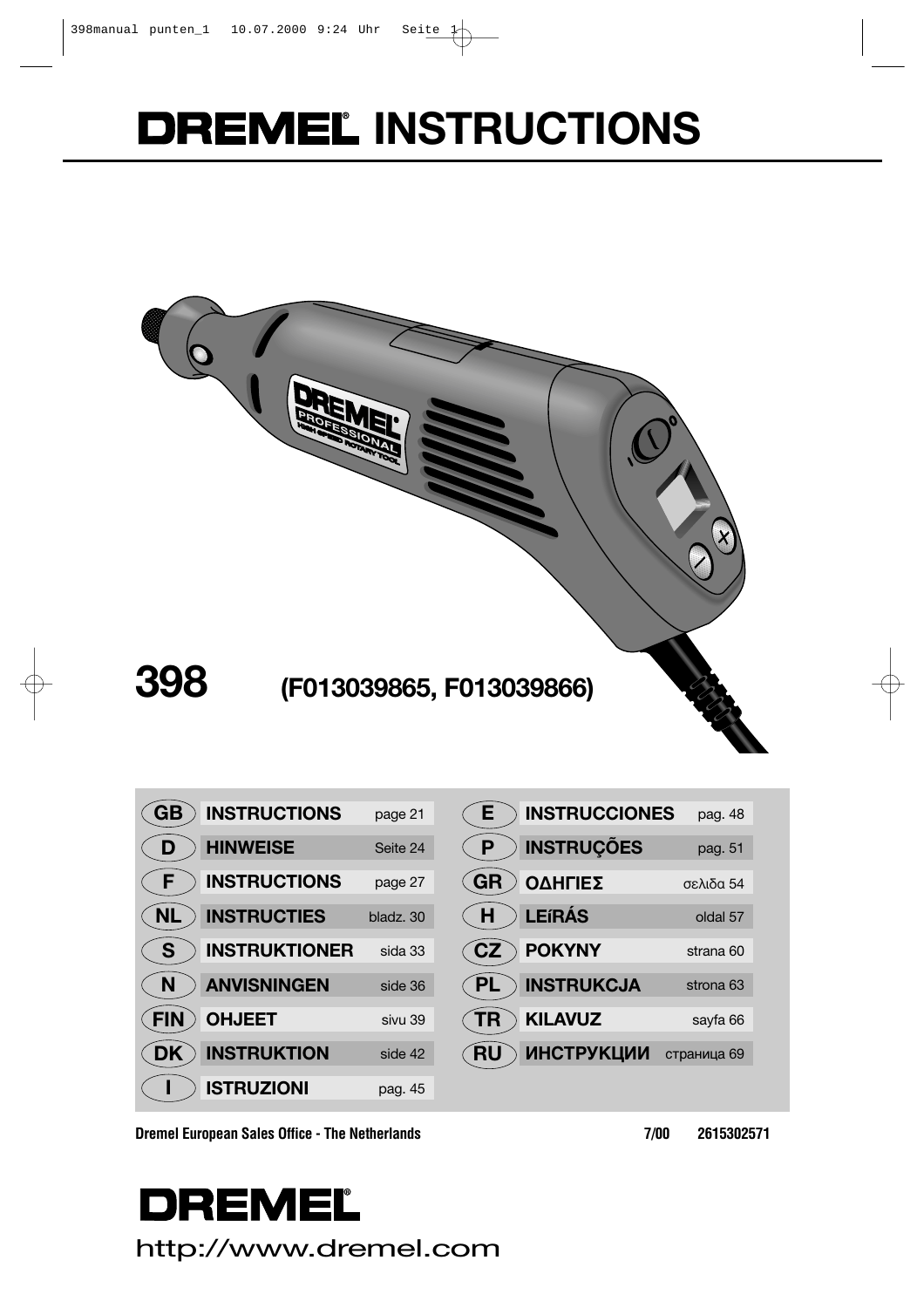

|                                                                                                                                                                                                                                                                                                                                                                                                                                                          | J       | K                      |                                           | M                                       | N               |
|----------------------------------------------------------------------------------------------------------------------------------------------------------------------------------------------------------------------------------------------------------------------------------------------------------------------------------------------------------------------------------------------------------------------------------------------------------|---------|------------------------|-------------------------------------------|-----------------------------------------|-----------------|
| <b>GB</b>                                                                                                                                                                                                                                                                                                                                                                                                                                                | Model   | Input                  | No Load Speed R.P.M.                      | <b>Collet Capacity</b>                  | Weight          |
| D                                                                                                                                                                                                                                                                                                                                                                                                                                                        | Modell  | Leistungsaufnahme      | Drehzahl unbelastet U/Min.                | Spannkapazität                          | Gewicht         |
| F                                                                                                                                                                                                                                                                                                                                                                                                                                                        | Type    | Puissance absorbée     | Vitesse à vide tr./min                    | Capacité pince                          | Poids           |
| <b>NL</b>                                                                                                                                                                                                                                                                                                                                                                                                                                                | Model   | Opgenomen vermogen     | Toerental onbelast o.p.min.               | Kapaciteit spantang                     | Gewicht         |
| $\mathsf{S}% _{T}=\mathsf{S}_{T}\!\left( a,b\right) ,\ \mathsf{S}_{T}=\mathsf{S}_{T}\!\left( a,b\right) ,\ \mathsf{S}_{T}=\mathsf{S}_{T}\!\left( a,b\right) ,\ \mathsf{S}_{T}=\mathsf{S}_{T}\!\left( a,b\right) ,\ \mathsf{S}_{T}=\mathsf{S}_{T}\!\left( a,b\right) ,\ \mathsf{S}_{T}=\mathsf{S}_{T}\!\left( a,b\right) ,\ \mathsf{S}_{T}=\mathsf{S}_{T}\!\left( a,b\right) ,\ \mathsf{S}_{T}=\mathsf{S}_{T}\!\left( a,b\right) ,\ \mathsf{S}_{T}=\math$ | Modell  | Ingångseffekt          | Hastighet obelastad varv/min.             | Kapacitet spännhylsa                    | <b>Vikt</b>     |
| N                                                                                                                                                                                                                                                                                                                                                                                                                                                        | Modell  | Watt                   | Tomgangshastighet o./min.                 | Kapasitet chuck                         | Vekt            |
| <b>FIN</b>                                                                                                                                                                                                                                                                                                                                                                                                                                               | Malli   | Teho                   | Kuormittamaton nopeus r/min               | Hylsyn koko                             | Paino           |
| <b>DK</b>                                                                                                                                                                                                                                                                                                                                                                                                                                                | Model   | Effekt                 | Hastighed ubels/min.                      | Kapacitet tang                          | Vægt            |
|                                                                                                                                                                                                                                                                                                                                                                                                                                                          | Modello | Potenza assorbita      | Velocità a vuoto giri/min.                | Capacità pinza                          | Peso            |
| F                                                                                                                                                                                                                                                                                                                                                                                                                                                        | Modelo  | Potencia               | Velocidad en vacío r.p.min.               | Capacidad de la<br>boquilla de sujeción | Peso            |
| P                                                                                                                                                                                                                                                                                                                                                                                                                                                        | Modelo  | Potência               | Velocidade RPM                            | Capacidade da pinça                     | Peso            |
| GR                                                                                                                                                                                                                                                                                                                                                                                                                                                       |         | Μοντέλο Ισχύς κινητήρα | Ταχύτητα χωρίς φορτίο/στρ. ανά<br>λεπτό   | Υποδοχή σφιγκτήρα                       | Βάρος           |
| н                                                                                                                                                                                                                                                                                                                                                                                                                                                        | Modell  | Telijesítményfelvétel  | Terheletlen fordulatszám/perc             | Feszítési méret                         | Súly            |
| CZ                                                                                                                                                                                                                                                                                                                                                                                                                                                       | Typ     | Příkon                 | Otáčky naprázdno ot./min.                 | Max. průměr pro upnutí                  | <b>Hmotnost</b> |
| PL                                                                                                                                                                                                                                                                                                                                                                                                                                                       | Model   | Pobór mocy             | Prędkość obrotowa w biegu<br>luzem        | Średnica mocowania<br>uchwytu           | Ciężar          |
| TR.                                                                                                                                                                                                                                                                                                                                                                                                                                                      | Model   | Giriş gücü             | Bostaki devir sayısı, dev/dak             | Germe kapasitesi                        | Ağırlığı        |
| <b>RU</b>                                                                                                                                                                                                                                                                                                                                                                                                                                                | Модель  | Потребляемая мощность  | Скорость вращения без<br>нагрузки, об/мин | Диаметр патрона                         | Macca           |

N 0,59 Kg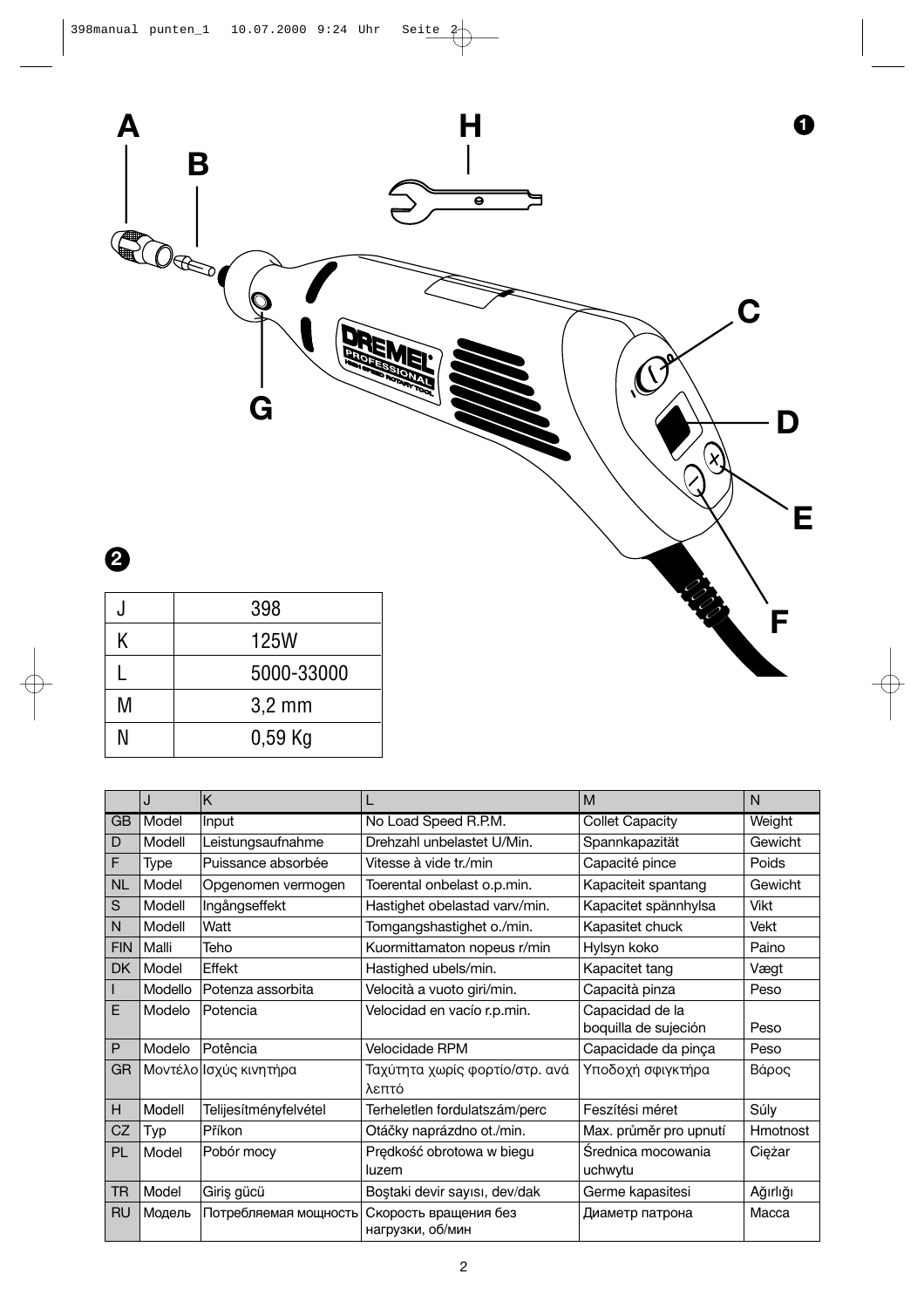

- GB Mounting Accessories (text page 22)
- D Montieren des Zubehörs (Textseite 25)
- $( F )$ Montage des accessoires (page texte 28)
- NL Aanbrengen van accessoires (tekstpagina 31)
- S Montering av tillbehör (se sidan 34)
- $\binom{n}{N}$  Montering av utstyr (tekst side 37)
- FIN Tarvikkeiden asennus (tekstisivu 40)
- DK Påsætning af tilbehør (tekst side 43)
- I Montaggio degli accessori (pagina di testo 46)
- E Montaje de los accesorios (texto en la página 49)
- $(P)$ Montagem de acessórios (página 52)
- $\overline{\text{GR}}$ ) Πώς να τοποθετήσετε τα εξαρτήματα (σελίδα κειμένου 55)
- $\overline{(H)}$ A tartozékok felszerelése (szöveg oldal 58)
- $(CZ)$ Upínací příslušenství (text na straně 61)
- (PL) Mocowanie narzędzi roboczych w uchwycie (tekst, strona 64)
- TR Aksesuar∂n tak∂lmas∂ (metin sayfasi 67)
- RU Установка аксессуаров (см. текст на стр. 70)



- GB Mandrel assembly D Dorn
- $\mathsf{F}$   $\mathsf{D}$  Ensemble mandrin
- NL Montage opspandoorn
- S Sätta fast spindeln
- N Montering av spindel



- GB Gripping styles (text page 22)
- D Halten des Geräts (Textseite 25)
- F Modes de prise en main (page texte 28)
- NL Manieren van vasthouden (tekstpagina 31)
- $(S)$ Grepp (se sidan 34)
- N Fastspenningsmåter (tekst side 37)



- FIN Karan kokoaminen DK Tilbehør til spindler
- I Gruppo perno
- E Conjunto del mandril
- P Conjunto de mandris
- $\overline{(GR)}$ Συναρμολόγηση του βιδωτού στελέχους



FIN Otteet (tekstisivu 40)

- DK Grebstyper (tekst side 43)
- I Possibilità di impugnatura (pagina di testo 46)
- $(E)$ Formas de agarre (texto en la página 49)

P Formas de pegar (página 52)

GR) Τρόποι λαβής (σελίδα κειμένου 55)



H Szerszámtartó szár egység  $\mathcal{C}(\overline{\mathsf{C}})$ Montáž trnu PL Monta˝ trzpienia TR Mandren Grubu

RU Установка оправки





 $(H)$ Befogási módok (szöveg oldal 58) CZ ZpÛsoby uchopení (text na straně 61) (PL) Rylce zaciskowe

(tekst, strona 65)

TR Tutma Tarzlari (metin sayfasi 67)

RU Типы захвата (см. текст на стр. 71)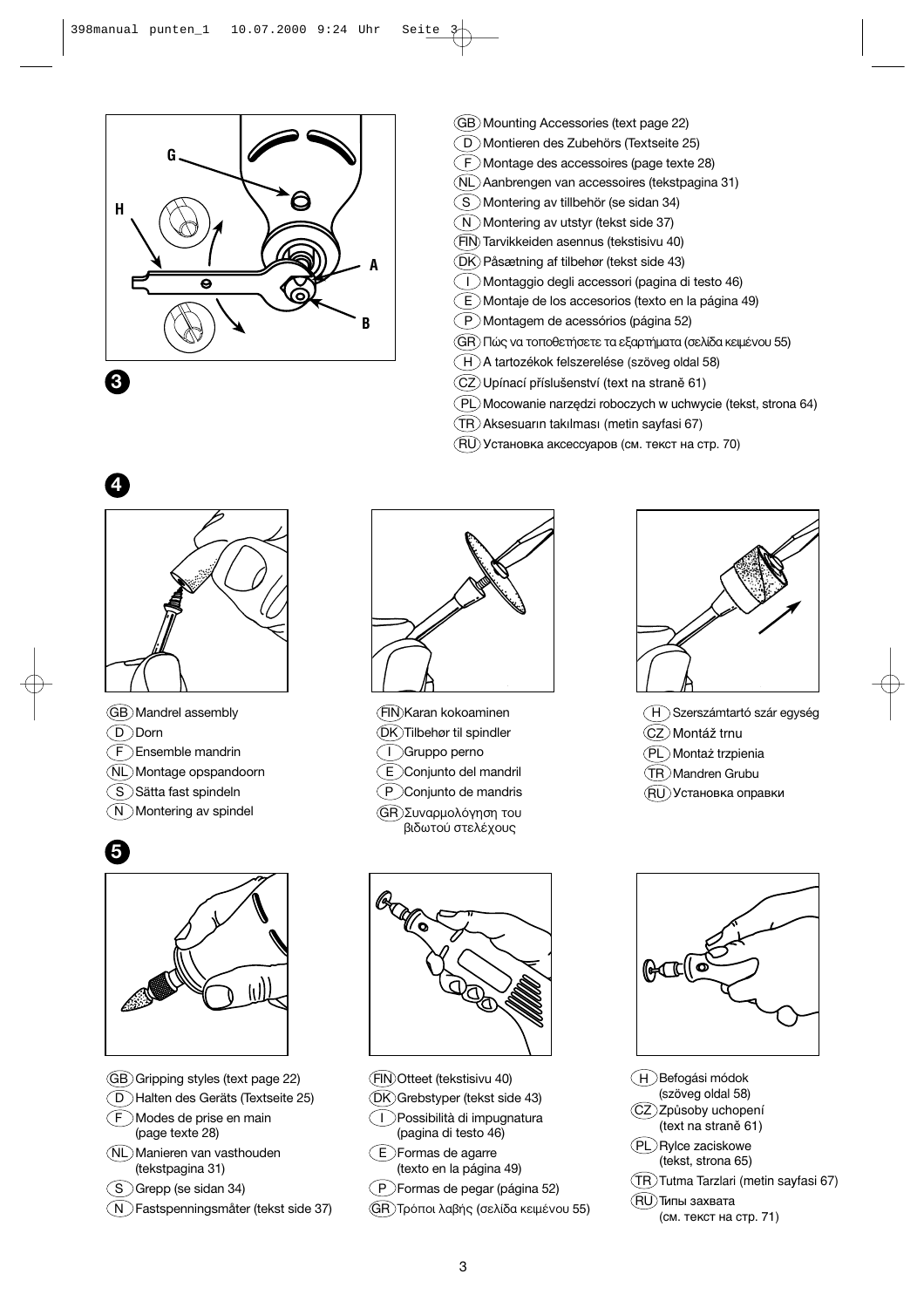|              | AA                                   | <b>BB</b>                         | CC                             | <b>DD</b>                               | <b>EE</b>       | <b>FF</b>                                 | GG                                    | HH                | $\mathbf{I}$             |
|--------------|--------------------------------------|-----------------------------------|--------------------------------|-----------------------------------------|-----------------|-------------------------------------------|---------------------------------------|-------------------|--------------------------|
| <b>GB</b>    | <b>CATALOG</b><br><b>NUMBER</b>      | <b>SOFT</b><br><b>WOOD</b>        | <b>HARD</b><br><b>WOOD</b>     | <b>LAMINATES</b><br><b>PLASTIC</b>      | <b>STEEL</b>    | ALUMINUM,<br><b>BRASS, ETC.</b>           | SHELL/<br><b>STONE</b>                | <b>CERAMIC</b>    | <b>GLASS/OTHER</b>       |
| D            | <b>KATALOG-</b><br><b>NUMMER</b>     | <b>WEICHHOLZ</b>                  | <b>HARTHOLZ</b>                | <b>LAMINIERTER</b><br><b>KUNSTSTOFF</b> | <b>STAHL</b>    | ALUMINUM,<br><b>MESSING, ETC.</b>         | MUSCHEL/<br><b>STEIN</b>              | <b>KERAMIK</b>    | <b>GLAS/ANDERE</b>       |
| F            | <b>RÉFÉRENCE</b><br><b>CATALOGUE</b> | <b>BOIS TENDRE</b>                | <b>BOIS DUR</b>                | <b>STRATIFIÉS</b><br><b>PLASTIQUES</b>  | <b>ACIER</b>    | ALUMINIUM,<br>LAITON, ETC.                | COQUILLE/<br><b>PIERRE</b>            | <b>CÉRAMIQUE</b>  | <b>VERRE/AUTRES</b>      |
| <b>NL</b>    | <b>CATALOGUS-</b><br><b>NUMMER</b>   | <b>ZACHTHOUT</b>                  | <b>HARDHOUT</b>                | <b>LAMINAAT</b><br><b>PLASTIC</b>       | <b>STAAL</b>    | ALUMINIUM.<br>KOPER, ENZ.                 | <b>SCHELP/</b><br><b>STEEN</b>        | <b>KERAMIEK</b>   | <b>GLAS/ANDERE</b>       |
| $\mathbf{s}$ | <b>KATALOG-</b><br><b>NUMMER</b>     | <b>MJUKA</b><br><b>TRÄSLAG</b>    | <b>HÅRDA</b><br><b>TRÄSLAG</b> | <b>PLASTLAMINAT</b>                     | <b>STÅL</b>     | ALUMINIUM,<br><b>MÄSSING ETC.</b>         | <b>MUSSLA/</b><br><b>STEN</b>         | <b>KERAMIK</b>    | <b>GLAS/ANDRA</b>        |
| N            | <b>KATALOG-</b><br><b>NUMMER</b>     | <b>FURU/GRAN</b>                  | <b>LØVTRE</b>                  | <b>LAMINATPLAST</b>                     | <b>STÅL</b>     | ALUMINUM.<br><b>MESSING OSV.</b>          | <b>SKJELL</b><br><b>STEIN</b>         | <b>KERAMIKK</b>   | <b>GLASS/ANNEN</b>       |
| <b>FIN</b>   | LUETTELO-<br><b>NUMERO</b>           | PEHMEÄ PUU                        | <b>KOVA PUU</b>                | <b>LAMINAATIT,</b><br><b>MUOVI</b>      | <b>TERÄS</b>    | <b>ALUMIINI.</b><br><b>MESSINKI, JNE.</b> | SIMPUKKA,<br><b>KIVET</b>             | <b>KERAMIIKKA</b> | <b>LASI/MUU</b>          |
| <b>DK</b>    | <b>KATALOG-</b><br><b>NUMMER</b>     | <b>BLØDT TRÆ</b>                  | <b>HÅRDT TRÆ</b>               | <b>LAMINATER</b><br><b>KUNSTSTOF</b>    | <b>STÅL</b>     | ALUMINUM,<br><b>MESSING OSV.</b>          | <b>MUSLING/</b><br><b>STONE</b>       | <b>KERAMIK</b>    | <b>GLAS/ANDET</b>        |
|              | <b>NUMERO DI</b><br><b>CATALOGO</b>  | <b>LEGNO DOLCE</b>                | <b>LEGNO DURO</b>              | <b>PLASTICA PER</b><br><b>LAMINATI</b>  | <b>ACCIAIO</b>  | ALLUMINIO.<br>OTTONE, ECC.                | <b>CONCHIGLIA/</b><br><b>PIETRA</b>   | <b>CERAMICA</b>   | <b>VETRO/ALTRI</b>       |
| E            | NÚMERO DE<br><b>CATÁLOGO</b>         | <b>MADERA</b><br><b>BLANDA</b>    | <b>MADERA DURA</b>             | <b>LAMINADOS DE</b><br><b>PLÁSTICO</b>  | <b>ACERO</b>    | ALUMINIO,<br>LATÓN, ETC.                  | <b>CAPARAZON/</b><br><b>PIEDRA</b>    | <b>CERÁMICA</b>   | <b>VIDRIO/OTROS</b>      |
| P            | NÚMERO DO<br><b>CATÁLOGO</b>         | <b>MADEIRA</b><br><b>MACIA</b>    | <b>MADEIRA</b><br><b>DURA</b>  | <b>LAMINADOS DE</b><br><b>PLÁSTICO</b>  | AÇ <sub>0</sub> | ALUMÍNIO.<br>LATÃO, ETC.                  | <b>COQUILHA/</b><br><b>PEDRA</b>      | <b>CERÂMICA</b>   | <b>VIDRO/OUTROS</b>      |
| <b>GR</b>    | ΑΡΙΘΜΟΣ<br>ΚΑΤΑΛΟΓΟΥ                 | ΜΑΛΑΚΟ ΞΥΛΟ                       | ΣΚΛΗΡΟ ΞΥΛΟ                    | ΠΟΛΥΣΤΡΩΜΑΤΙΚΟ<br>ΠΛΑΣΤΙΚΟ              | ΧΑΛΥΒΑΣ         | AAOYMINIO,<br>ΟΡΕΙΧΑΛΚΟΣ, ΚΤΛ.            | ΟΣΤΡΑΚΟΙ<br><b>ΔΙΘΟΣ</b>              | <b>KEPAMIKO</b>   | ΓΥΑΛΙ/ΑΛΛΑ               |
| H            | <b>KATALÓGUS</b><br><b>SZÁM</b>      | <b>PUHAFA</b>                     | <b>KEMÉNYFA</b>                | <b>MÛANYAG</b><br><b>LAMINÁLT LEMEZ</b> | <b>ACÉL</b>     | ALUMÍNIUM,<br>SÁRGARÉZ, STB.              | <b>KAGYLÓ</b><br><b>KŐLAP</b>         | <b>KERÁMIA</b>    | <b>ÜVEG/MÁS</b>          |
| CZ           | <b>KATALOGOVÉ</b><br>ČÍSLO           | <b>MĚKKÉ DŘEVO</b>                | <b>TVRDÉ</b><br><b>DŘEVO</b>   | <b>LAMINÁTOVANÝ</b><br><b>PLAST</b>     | <b>OCEL</b>     | <b>HLINÍK.</b><br><b>MOSAZ, ATD.</b>      | PERLET'/<br><b>KÁMEN</b>              | <b>KERAMIKA</b>   | <b>SKLO/JINÉ</b>         |
| <b>PL</b>    | <b>NUMER</b><br><b>KATALOGOWY</b>    | <b>MIEKKIE</b><br><b>DRÈWNO</b>   | <b>TWARDE</b><br><b>DREWNO</b> | <b>PLASTIK</b><br><b>WIELOWARSTWOWY</b> | <b>STAL</b>     | <b>ALUMINUM.</b><br>MOSIADZ, ITD.         | <b>MUSZLA/</b><br><b>POŁYSKIEM</b>    | <b>CERAMIKA</b>   | <b>SZKŁO/INNE</b>        |
| <b>TR</b>    | <b>KATALOG</b><br><b>NUMARASI</b>    | <b>YUMUSAK</b><br><b>AGAC</b>     | <b>SERT AĞAÇ</b>               | <b>PLASTIK</b><br><b>LAMINAT</b>        | <b>ÇELIK</b>    | ALÜMINYUM,<br>PIRINÇ, VS.                 | MIDYE/<br><b>TAŞ</b>                  | <b>SERAMIK</b>    | CAM/<br><b>BAŞKALARI</b> |
| <b>RU</b>    | <b>HOMEP</b><br><b>КАТАЛОГА</b>      | <b>MATKAA</b><br><b>ДРЕВЕСИНА</b> | ТВЕРДАЯ<br><b>ДРЕВЕСИНА</b>    | СЛОИСТЫЙ<br>ПЛАСТИК                     | СТАЛЬ           | АЛЮМИНИЙ,<br>ДАТҮНЬ И Т.П.                | РАКОВИНА/<br><b>KAMEH<sub>b</sub></b> | <b>КЕРАМИКА</b>   | СТЕКЛО/<br>ДРҮГИЕ        |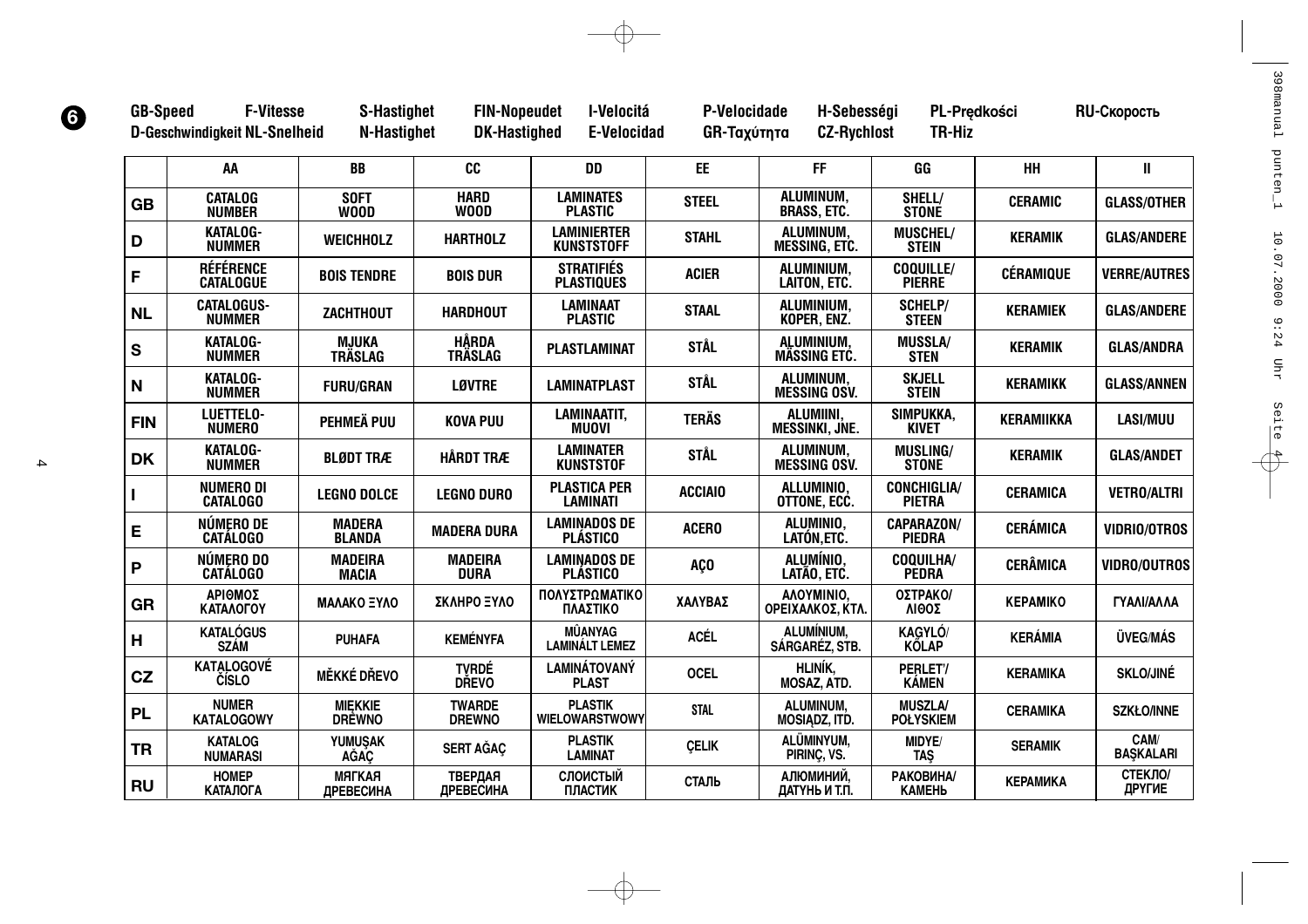| AA                                                   | BB            | cc            | <b>DD</b>     | EE            | FF            | GG            | HH            | $\, \parallel$ |
|------------------------------------------------------|---------------|---------------|---------------|---------------|---------------|---------------|---------------|----------------|
|                                                      |               |               |               |               |               |               |               |                |
| 100, 121, 131, 141                                   | 25.000-33.000 | 25.000-33.000 | 12.000-17.000 | 9.000-11.000  | 18.000-24.000 |               |               |                |
| 114, 124, 134, 144                                   | 25.000-33.000 | 12.000-17.000 | 9.000-11.000  | 5.000-9.000   | 9.000-11.000  |               |               |                |
| 189, 190                                             | 25.000-33.000 | 25.000-33.000 | 9.000-11.000  | 18.000-24.000 | 25.000-33.000 |               |               |                |
| 118, 191, 193                                        | 25.000-33.000 | 25.000-33.000 | 9.000-11.000  | 12.000-17.000 | 25.000-33.000 |               |               |                |
| 192, 194                                             | 25.000-33.000 | 25.000-33.000 | 9.000-11.000  | 12.000-17.000 | 25.000-33.000 |               |               |                |
| 116, 117, 125, 196                                   | 25.000-33.000 | 12.000-17.000 | 9.000-11.000  | 9.000-11.000  | 9.000-11.000  |               |               |                |
| 115, 178                                             | 25.000-33.000 | 25.000-33.000 | 9.000-11.000  | 5.000-9.000   | 5.000-9.000   |               |               |                |
| 197                                                  | 18.000-24.000 | 9.000-11.000  | 9.000-11.000  | 5.000-8.000   | 12.000-17.000 |               |               |                |
| 198                                                  | 18.000-24.000 | 9.000-11.000  | 9.000-11.000  | 9.000-11.000  | 12.000-17.000 |               |               |                |
| 199                                                  | 18.000-24.000 | 9.000-11.000  | 5.000-11.000  | 9.000-11.000  | 9.000-11.000  |               |               |                |
|                                                      |               |               |               |               |               |               |               |                |
| 105, 108                                             | 25.000-33.000 | 25.000-33.000 | 18.000-24.000 | 18.000-24.000 | 12.000-17.000 |               |               |                |
| 106, 109                                             | 25.000-33.000 | 25.000-33.000 | 12.000-17.000 | 18.000-24.000 | 12.000-17.000 |               |               |                |
| 107, 110                                             | 25.000-33.000 | 25.000-33.000 | 12.000-17.000 | 18.000-24.000 | 9.000-11.000  |               |               |                |
| 111                                                  | 25.000-33.000 | 25.000-33.000 | 18.000-24.000 | 18.000-24.000 | 12.000-17.000 |               |               |                |
| 112                                                  | 25.000-33.000 | 25.000-33.000 | 12.000-17.000 | 18.000-24.000 | 12.000-17.000 |               |               |                |
| 113                                                  | 25.000-33.000 | 25.000-33.000 | 12.000-17.000 | 18.000-24.000 | 9.000-11.000  |               |               |                |
|                                                      |               |               |               |               |               |               |               |                |
| 425                                                  |               |               |               | 9.000-11.000  | 5.000-8.000   |               |               |                |
|                                                      |               |               |               |               |               |               |               |                |
| 409, 420, 426, 540                                   | 12.000-25.000 | 12.000-25.000 | 5.000-9.000   | 25.000-33.000 | 25.000-33.000 | 25.000-33.000 | 25,000-33.000 |                |
| 560, 561, 562                                        | 12.000-25.000 | 12.000-25.000 | 5.000-9.000   | 25.000-33.000 | 25.000-33.000 | 25.000-33.000 | 25.000-33.000 |                |
| 569, 570                                             | 12.000-25.000 | 12.000-25.000 | 5.000-9.000   |               |               | 25.000-33.000 | 25.000-33.000 | 12.000-17.000  |
| 610                                                  | 12.000-17.000 | 12.000-17.000 |               |               |               |               |               |                |
| 612, 613, 614, 632, 640                              | 12.000-17.000 | 9.000-11.000  |               |               |               |               |               |                |
| 650, 652                                             | 25.000-33.000 | 25.000-33.000 |               |               |               |               |               |                |
| 654                                                  | 25.000-33.000 | 9.000-11.000  |               |               |               |               |               |                |
|                                                      |               |               |               |               |               |               |               |                |
| 7103, 7105, 7117,<br>7120, 7122, 7123,<br>7134, 7144 | 18.000-24.000 | 18.000-24.000 |               |               |               | 18.000-24.000 | 18.000-33.000 | 18.000-33.000  |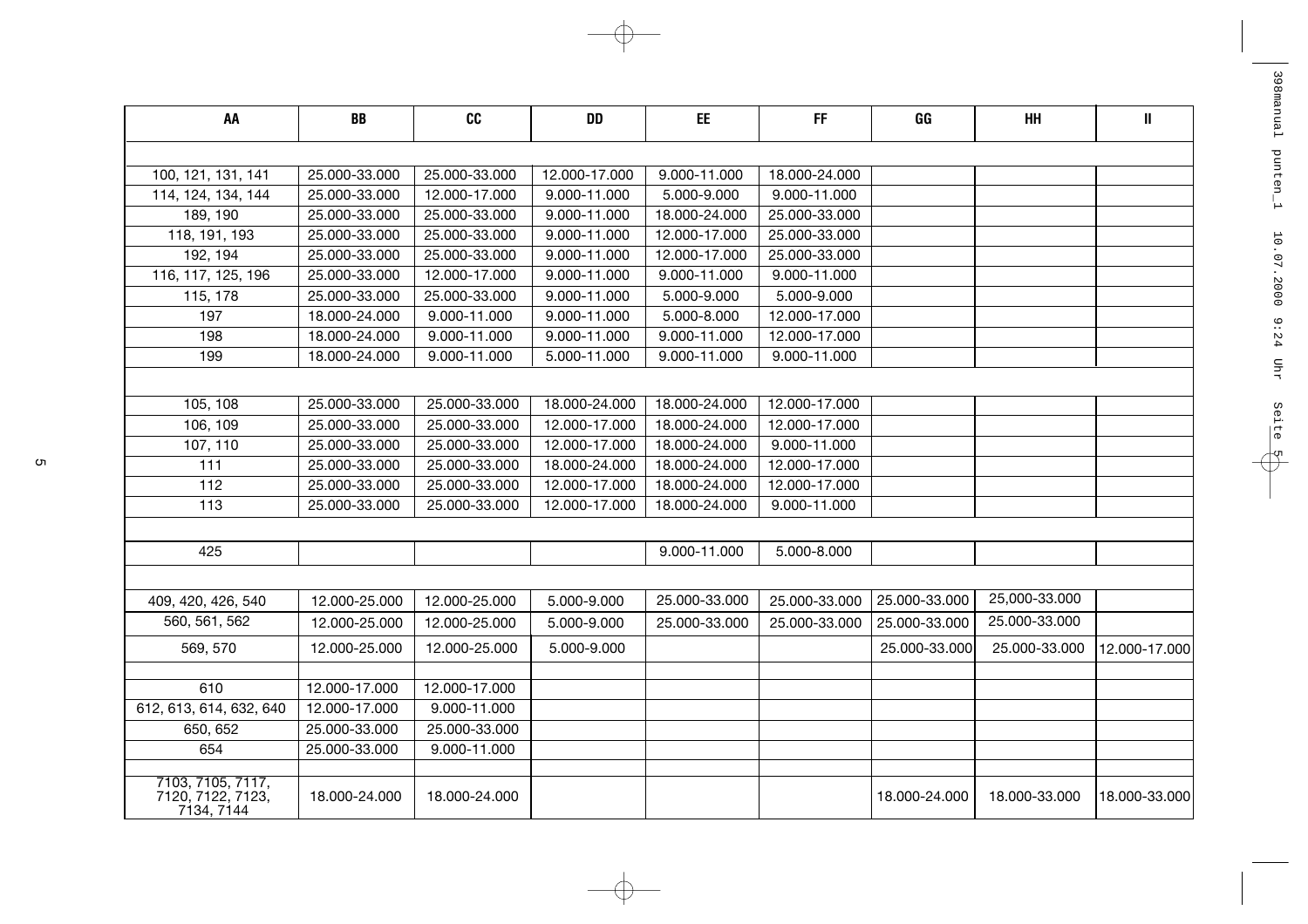| AA                                                                 | BB            | <b>CC</b>     | <b>DD</b>     | EE            | <b>FF</b>     | GG           | HH            | Ш             |
|--------------------------------------------------------------------|---------------|---------------|---------------|---------------|---------------|--------------|---------------|---------------|
|                                                                    |               |               |               |               |               |              |               |               |
| 541, 915, 923, 924,<br>945, 997, 8153                              | 25.000-33.000 | 25.000-33.000 | 5.000-8.000   | 18.000-24.000 | 5.000-11.000  | 5.000-17.000 | 25.000-33.000 |               |
| 913, 914, 943, 953, 954,<br>963, 964, 974, 992<br>8160, 8162, 8163 | 25.000-33.000 | 25.000-33.000 | 5.000-8.000   | 18.000-24.000 | 5.000-11.000  | 5.000-17.000 | 25.000-33.000 |               |
| 904, 922, 932<br>941, 952, 984,<br>8173, 8174, 8175                | 25.000-33.000 | 25.000-33.000 | 5.000-8.000   | 18.000-24.000 | 5.000-11.000  | 5.000-17.000 | 25.000-33.000 |               |
| 911, 921, 962<br>973, 8184                                         | 25.000-33.000 | 25.000-33.000 | 5.000-8.000   | 18.000-24.000 | 5.000-11.000  | 5.000-17.000 | 25.000-33.000 |               |
| 903, 971, 8193                                                     | 25.000-33.000 | 25.000-33.000 | 5.000-8.000   | 18.000-24.000 | 5.000-11.000  | 5.000-17.000 | 25.000-33.000 |               |
| 8215                                                               | 25.000-33.000 | 25.000-33.000 | 5.000-8.000   | 18.000-24.000 | 5.000-11.000  | 5.000-17.000 | 25.000-33.000 |               |
| 500, 501                                                           | 25.000-33.000 | 25.000-33.000 | 5.000-8.000   | 18.000-24.000 | 5.000-11.000  | 5.000-17.000 | 25.000-33.000 |               |
|                                                                    |               |               |               |               |               |              |               |               |
| 83322, 83642,<br>83702, 86442                                      |               |               | 12.000-17.000 | 25.000-33.000 | 5.000-11.000  | 5.000-8.000  | 9.000-11.000  | 5.000-11.000  |
| 83142, 84382                                                       |               |               | 12.000-17.000 | 25.000-33.000 | 5.000-11.000  | 5.000-8.000  | 12.000-25.000 | 12.000-25.000 |
| 84922                                                              |               |               | 12.000-17.000 | 25.000-33.000 | 5.000-11.000  | 5.000-8.000  | 12.000-25.000 | 12.000-25.000 |
| 85422                                                              |               |               | 12.000-17.000 | 25.000-33.000 | 5.000-11.000  | 5.000-8.000  | 12.000-25.000 | 12.000-25.000 |
| 85562                                                              |               |               | 12.000-17.000 | 25.000-33.000 | 5.000-11.000  | 5.000-8.000  | 12.000-25.000 | 12.000-25.000 |
| 85342, 85602                                                       |               |               | 12.000-17.000 | 25.000-33.000 | 5.000-11.000  | 5.000-8.000  | 12.000-25.000 | 12.000-25.000 |
| 85622                                                              |               |               | 12.000-17.000 | 25.000-33.000 | 5.000-11.000  | 5.000-8.000  | 12.000-25.000 | 12.000-25.000 |
| 516, 518                                                           |               |               | 12.000-17.000 | 25.000-33.000 | 5.000-11.000  | 5.000-8.000  | 12.000-25.000 | 12.000-25.000 |
|                                                                    |               |               |               |               |               |              |               |               |
| 9901, 9902,<br>9903, 9904,<br>9905, 9906, 9912                     | 18.000-24.000 | 18.000-24.000 | 5.000-8.000   | 9.000-11.000  | 12.000-17.000 | 5.000-9.000  | 18.000-25.000 | 18.000-25.000 |
| 9909, 9910, 9911                                                   |               |               |               |               |               | 5.000-9.000  | 18.000-25.000 | 18.000-25.000 |
| 9931, 9932, 9933,                                                  |               |               |               |               |               |              |               |               |
| 9934, 9935, 9936                                                   | 25.000-33.000 | 18.000-24.000 | 5.000-12.000  |               | 5.000-12.000  | 5.000-12.000 | 18.000-24.000 |               |
|                                                                    |               |               |               |               |               |              |               |               |
| 407, 408, 432                                                      | 5.000-25.000  | 5.000-25.000  | 5.000-12.000  | 25.000-33.000 | 25.000-33.000 | 5.000-25.000 | 5.000-25.000  |               |
| 430, 431, 438                                                      | 5.000-25.000  | 5.000-25.000  | 5.000-12.000  | 25.000-33.000 | 25.000-33.000 | 5.000-25.000 | 5.000-25.000  |               |
| 439, 440, 444                                                      | 5.000-25.000  | 5.000-25.000  | 5.000-12.000  | 25.000-33.000 | 25.000-33.000 | 5.000-25.000 | 5.000-25.000  |               |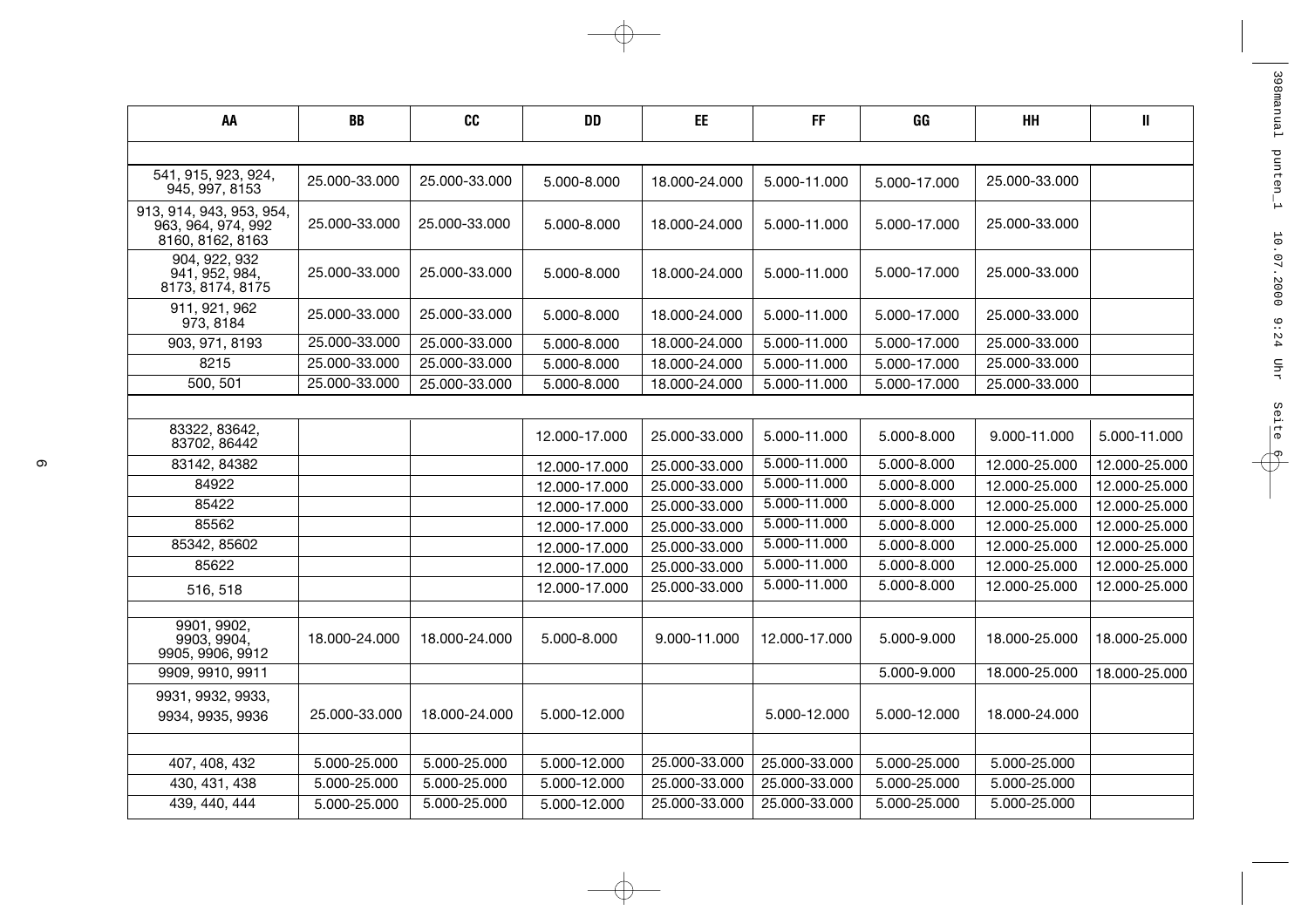| AA                      | BB            | <b>CC</b>     | <b>DD</b>    | EE            | FF            | GG            | HH            | Ш             |
|-------------------------|---------------|---------------|--------------|---------------|---------------|---------------|---------------|---------------|
|                         |               |               |              |               |               |               |               |               |
| 411, 412, 413           | 5.000-25.000  | 5.000-25.000  | 5.000-12.000 | 25.000-33.000 | 25.000-33.000 | 5.000-25.000  | 5.000-25.000  |               |
| 502, 504                | 5.000-25.000  | 5.000-25.000  | 5.000-12.000 | 25,000-33,000 | 25.000-33.000 | 5.000-25.000  | 5.000-25.000  |               |
|                         |               |               |              |               |               |               |               |               |
| 461, 462, 463, 464, 465 |               |               |              | 25.000-33.000 | 25.000-33.000 | 25.000-33.000 | 25.000-33.000 | 25.000-33.000 |
| 466, 414, 429, 422, 423 |               |               |              | 25.000-33.000 | 25.000-33.000 | 25,000-33,000 | 25.000-33.000 | 25.000-33.000 |
| 403, 404, 405           |               |               |              | 12.000-17.000 | 12.000-17.000 | 12,000-17.000 |               |               |
| 428, 442, 443           |               |               |              | 12.000-17.000 | 12.000-17.000 | 12.000-17.000 |               |               |
| 530, 531, 532           |               |               |              | 12.000-17.000 | 12.000-17.000 | 12.000-17.000 |               |               |
| 535, 536, 537           |               |               |              | 12.000-17.000 | 12.000-17.000 | 12.000-17.000 |               |               |
|                         |               |               |              |               |               |               |               |               |
| 453, 454, 455           | 25.000-33.000 | 25.000-33.000 | 5.000-8.000  | 18.000-24.000 | 5.000-11.000  | 5.000-17.000  | 25.000-33.000 |               |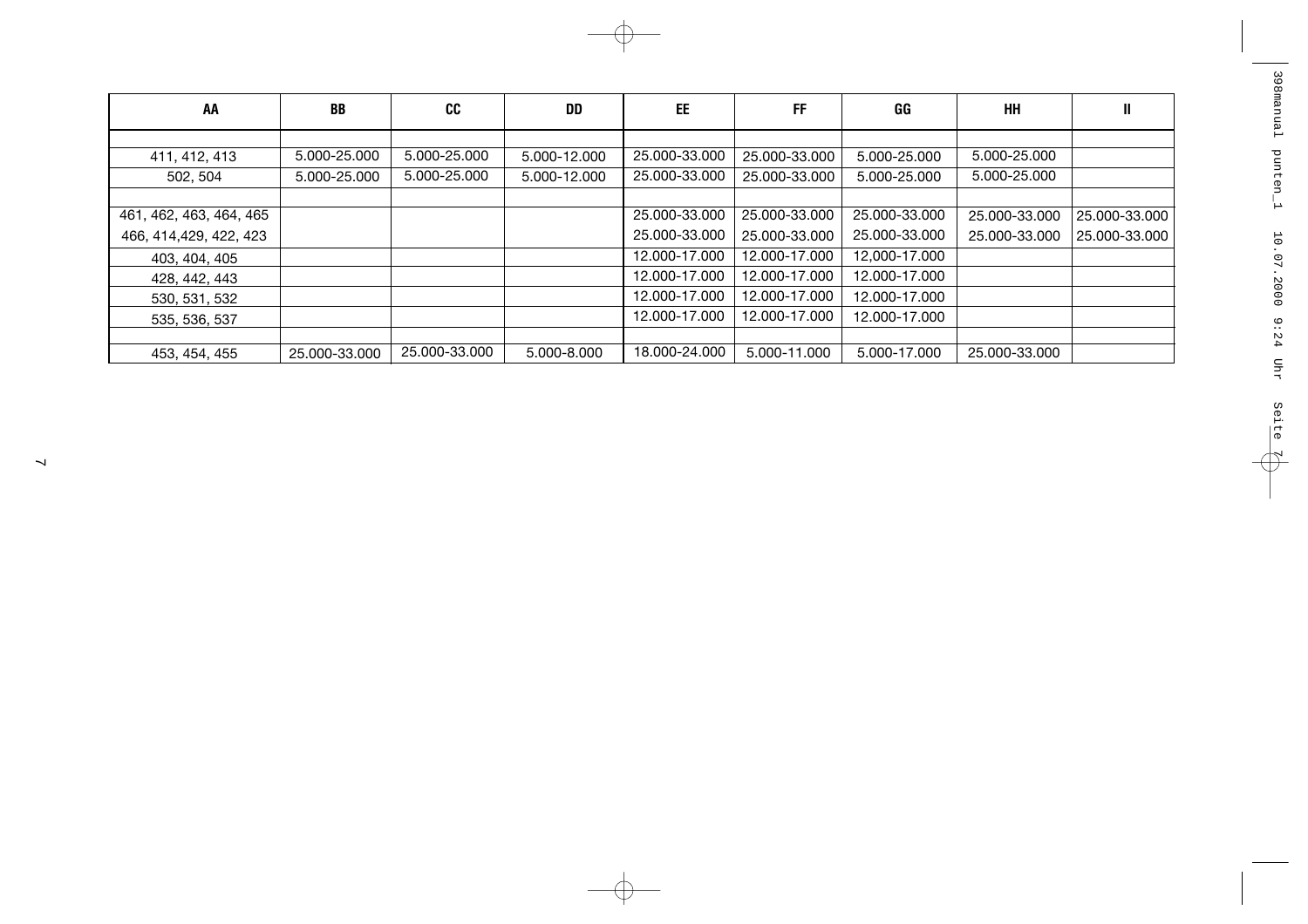| Graphic   | #   | 3981           | $\overline{\mathsf{GB}}$         | ໌ດີ                               | F                           |
|-----------|-----|----------------|----------------------------------|-----------------------------------|-----------------------------|
|           | 106 | 1              | <b>Engraving Cutter</b>          | Kleine Graviermesser              | Fraise à graver             |
|           | 150 | 1              | Drill Bit                        | <b>Bohrerset</b>                  | Foret                       |
|           | 191 | 1              | <b>High Speed Cutter</b>         | Hochgeschwindigkeits-Fräsmesser   | Fraises acier rapide        |
|           | 194 | $\mathbf{1}$   | <b>High Speed Cutter</b>         | Hochgeschwindigkeits-Fräsmesser   | Fraises acier rapide        |
|           | 401 | 1              | Mandrel                          | Aufspanndorne                     | Adaptateur de polissage     |
|           | 402 | 1              | Mandrel                          | Aufspanndorne                     | Adaptateur de tronçonnage   |
| 0         | 403 | 1              | <b>Bristle Brush</b>             | Borstenbürsten                    | Brosse à soie               |
|           | 407 | 1              | Sanding Band                     | Rundschleifer                     | Rouleau de ponçage          |
|           | 408 | 2              | Sanding Band                     | Schleifbänder                     | Rouleaux de ponçage         |
| $\circ$   | 412 | 6              | Sanding Disc                     | Schleifscheiben                   | Disques de ponçage          |
|           | 414 | 4              | Felt Polishing Wheel             | Filz- Polierscheiben              | Roue de polissage en feutre |
|           | 415 | 1              | <b>Dressing Stone</b>            | Abrichtstein                      | Pierre à Dresser            |
| $\bullet$ | 420 | 20             | Cut-Off Wheels                   | Trennscheiben                     | Disque à découper           |
|           |     |                |                                  |                                   |                             |
|           | 421 | 1              | Polishing Compound               | Poliermittel                      | Pâte à polir                |
|           | 422 | $\overline{c}$ | Felt Polishing Point             | Polierfilz                        | Baton de polissage          |
|           | 425 | 1              | <b>Emery Polishing Wheel</b>     | Schmirgelscheibe                  | Disque émeri                |
|           | 426 | 3              | <b>Reinforced Cut-Off Wheels</b> | Trennscheiben Fiberglas verstärkt | Disques à découper          |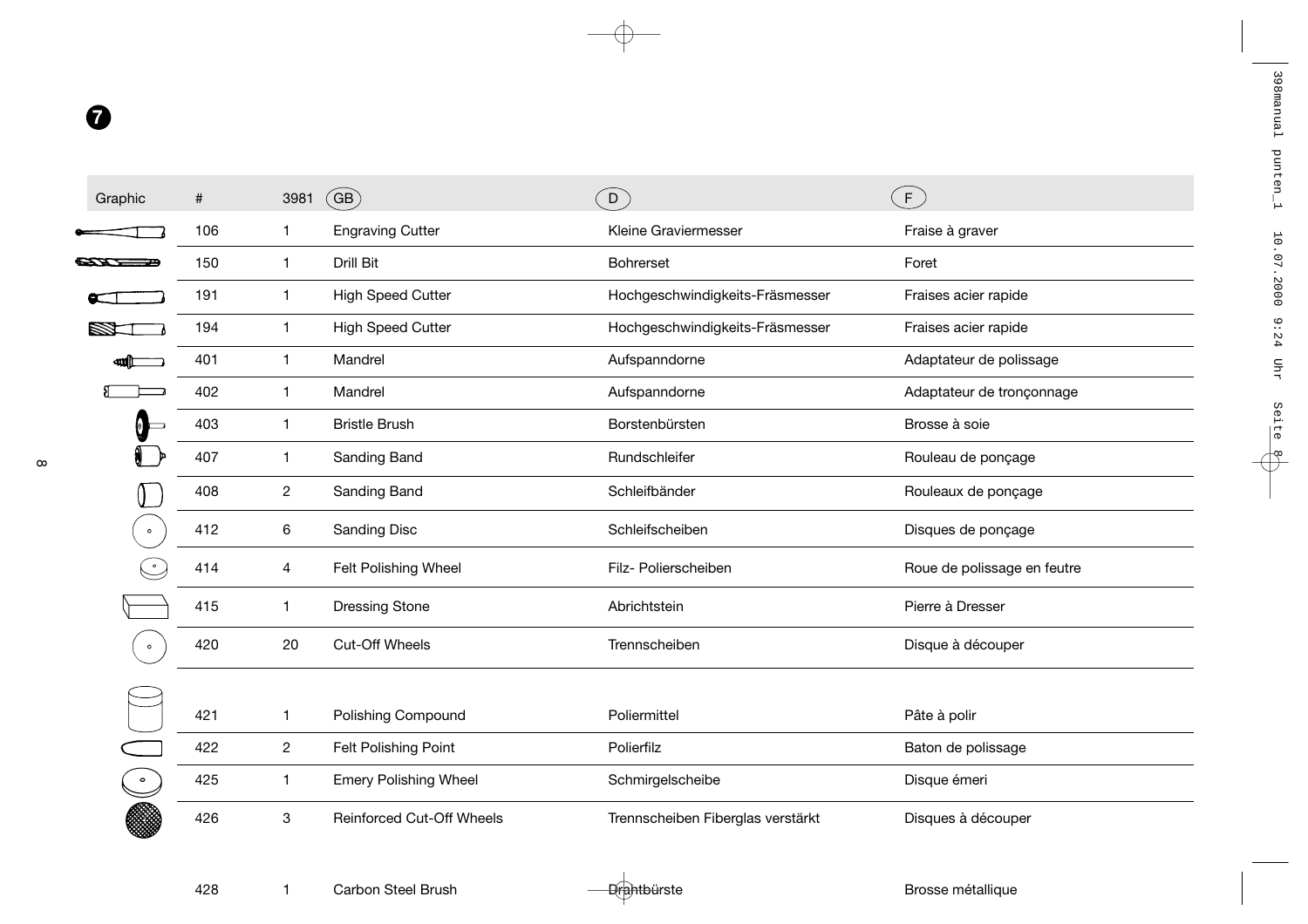|           | 428   |                | <b>Carbon Steel Brush</b> | Drahtbürste          | Brosse métallique            |
|-----------|-------|----------------|---------------------------|----------------------|------------------------------|
|           | 429   |                | Felt Polishing Wheel      | Filz- Polierscheiben | Roue de polissage en feutre  |
|           | 430   | 1              | Sanding Drum              | Rundschleifer        | Rouleau de ponçage à tambour |
|           | 431   | 1              | Sanding Band              | Schleifbänder        | Rouleau de ponçage           |
|           | 432   | 3              | Sanding Band              | Schleifbänder        | Rouleau de ponçage           |
|           | 438   | $\overline{c}$ | Sanding Band              | Schleifbänder        | Rouleau de ponçage           |
|           | 480   | 1              | Collet                    | Spannzangen          | Pince 3,2 mm                 |
|           | 481   | 1              | Collet                    | Spannzangen          | Pince 2,4 mm                 |
| $\bullet$ | 540   | 2              | Cut-Off Wheels            | Trennscheiben        | Disques à découper           |
|           | 932   | 1              | <b>Grinding Stone</b>     | Schleifsteine "Oxyd" | Meule à rectifier            |
|           | 952   |                | <b>Grinding Stone</b>     | Schleifsteine "Oxyd" | Meule à rectifier            |
|           | 8193  | 1              | <b>Grinding Stone</b>     | Schleifsteine "Oxyd" | Meule à rectifier            |
|           | 85422 |                | <b>Grinding Stone</b>     | Schleifsteine "Oxyd" | Meule à rectifier            |
|           | 85602 |                | <b>Grinding Stone</b>     | Schleifsteine "Oxyd" | Meule à rectifier            |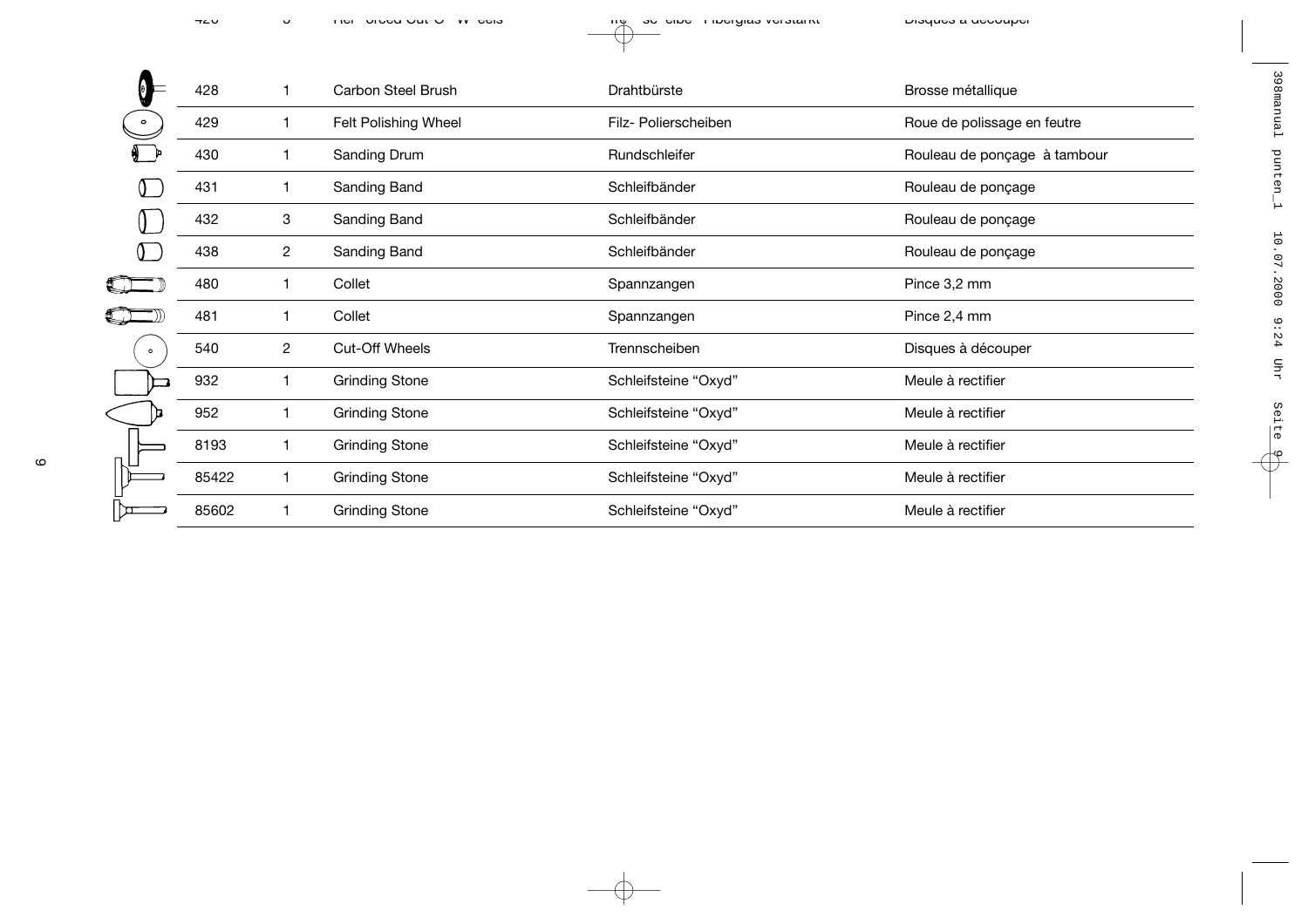| Graphic               | $\#$ | 3981                      | (NL)               | $\binom{3}{}$     | (N)                               |
|-----------------------|------|---------------------------|--------------------|-------------------|-----------------------------------|
|                       | 106  | $\mathbf{1}$              | Graveerfrees       | Gravyrfräs        | Små graveringsfreser              |
| <b>CAN TELEVISION</b> | 150  | $\mathbf{1}$              | Boor               | Borren            | Bor                               |
|                       | 191  | $\mathbf{1}$              | Snelfrees          | Snabbstålsfräs    | Høyhastighetsfreser               |
|                       | 194  | $\mathbf{1}$              | Snelfrees          | Snabbstålsfräs    | Høyhastighetsfreser               |
| ₩l                    | 401  | $\mathbf{1}$              | Opspandoorns       | Spindel           | Spindel                           |
|                       | 402  | $\mathbf{1}$              | Opspandoorns       | Spindel           | Spindel                           |
| Q                     | 403  | $\mathbf{1}$              | Draadborstel       | Tagelborste       | Nylonbørster                      |
|                       | 407  | $\mathbf{1}$              | Schuurcilinder     | Trumslip          | Pussetrommel                      |
|                       | 408  | $\mathbf{2}$              | Schuurband         | Slipband          | Pussetrommel                      |
| $\circ$               | 412  | $\,6$                     | Schuurschijven     | Sliprondell       | Pusseskiver                       |
|                       | 414  | 4                         | Vilten polijstwiel | Polerhjul         | Rengjørings- og poleringstilbehør |
|                       | 415  | $\mathbf{1}$              | Afritssteen        | Skärpningssten    | Rensesten                         |
| $\bullet$             | 420  | 20                        | Doorslijpschijven  | Kapskiva          | Kutteskiver                       |
|                       |      |                           |                    |                   |                                   |
|                       | 421  | $\mathbf{1}$              | Polijstpasta       | Polarvax          | Poleringspasta                    |
|                       | 422  | $\overline{c}$            | Vilten polijstpunt | Polarstift        | Filt-tupp                         |
| $\bullet$             | 425  | $\mathbf{1}$              | Polijstwiel        | Polarhjul smärgel | Smergelskive                      |
|                       | 426  | $\ensuremath{\mathsf{3}}$ | Doorslijpschijven  | Kapskivor         | Kutteskiver                       |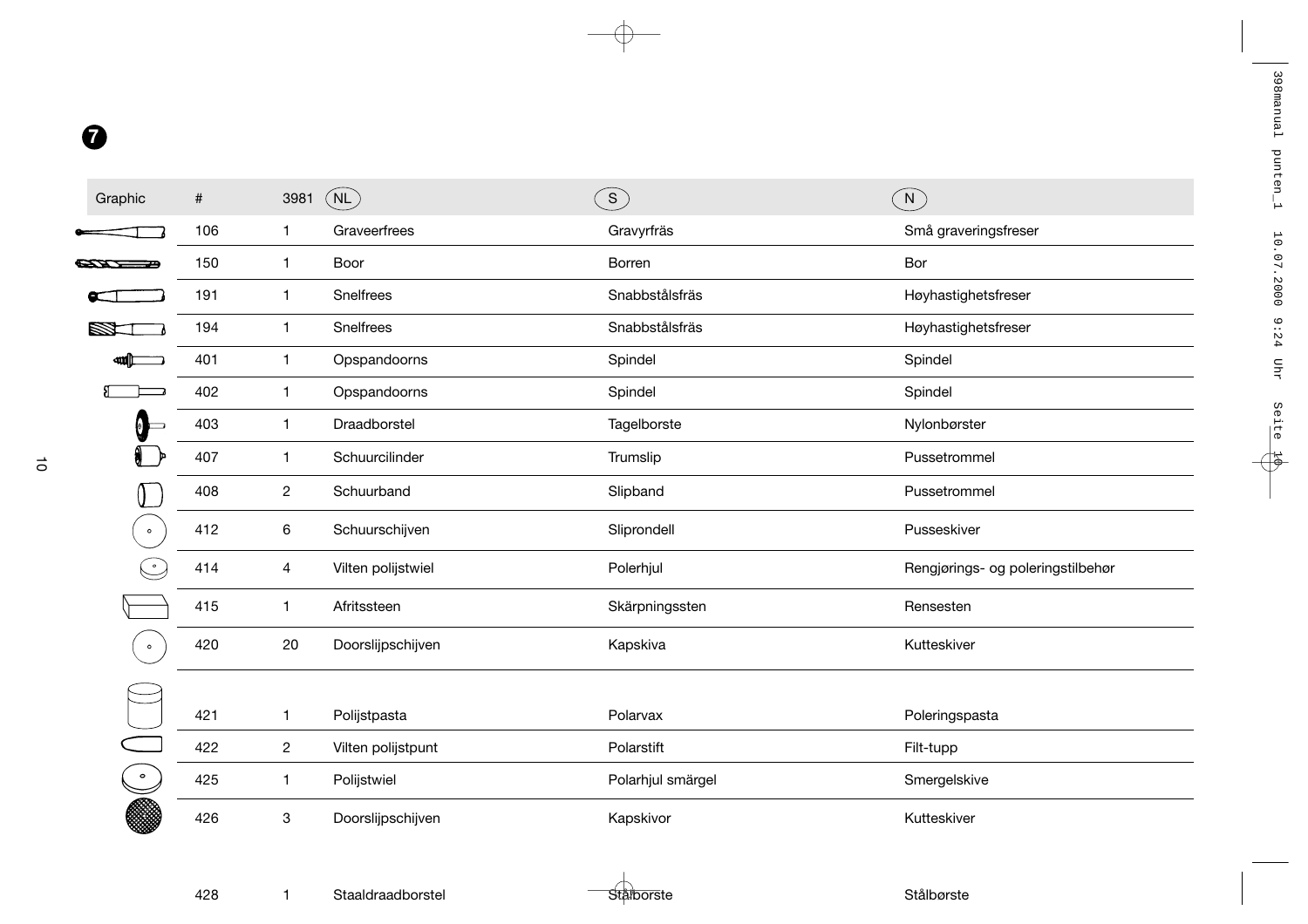| Ξ<br>O    | 428   | 1                       | Staaldraadborstel  | Stålborste     | Stålbørste   |
|-----------|-------|-------------------------|--------------------|----------------|--------------|
| $\circ$   | 429   | 1                       | Vilten polijstwiel | Polarhjul filt | Filtskive    |
|           | 430   | 1                       | Schuurcilinder     | Slipband       | Pussetromler |
|           | 431   | 1                       | Schuurband grof    | Slipband       | Pussetromler |
|           | 432   | 3                       | Schuurband fijn    | Slipband       | Pussetromler |
|           | 438   | 2                       | Schuurband fijn    | Slipband       | Pussetromler |
|           | 480   | 1                       | Spantang           | Spännhylsa     | Spennhylser  |
|           | 481   | 1                       | Spantang           | Spännhylsa     | Spennhylser  |
| $\bullet$ | 540   | $\overline{\mathbf{c}}$ | Doorslijpschijven  | Kapskiva       | Kutteskiver  |
|           | 932   | 1                       | Slijpsteen         | Slipstift      | Slipesteiner |
|           | 952   | 1                       | Slijpsteen         | Slipstift      | Slipesteiner |
|           | 8193  | 1                       | Slijpsteen         | Slipstift      | Slipesteiner |
|           | 85422 | 1                       | Slijpsteen         | Slipstift      | Slipesteiner |
| ת ו       | 85602 | 1                       | Slijpsteen         | Slipstift      | Slipesteiner |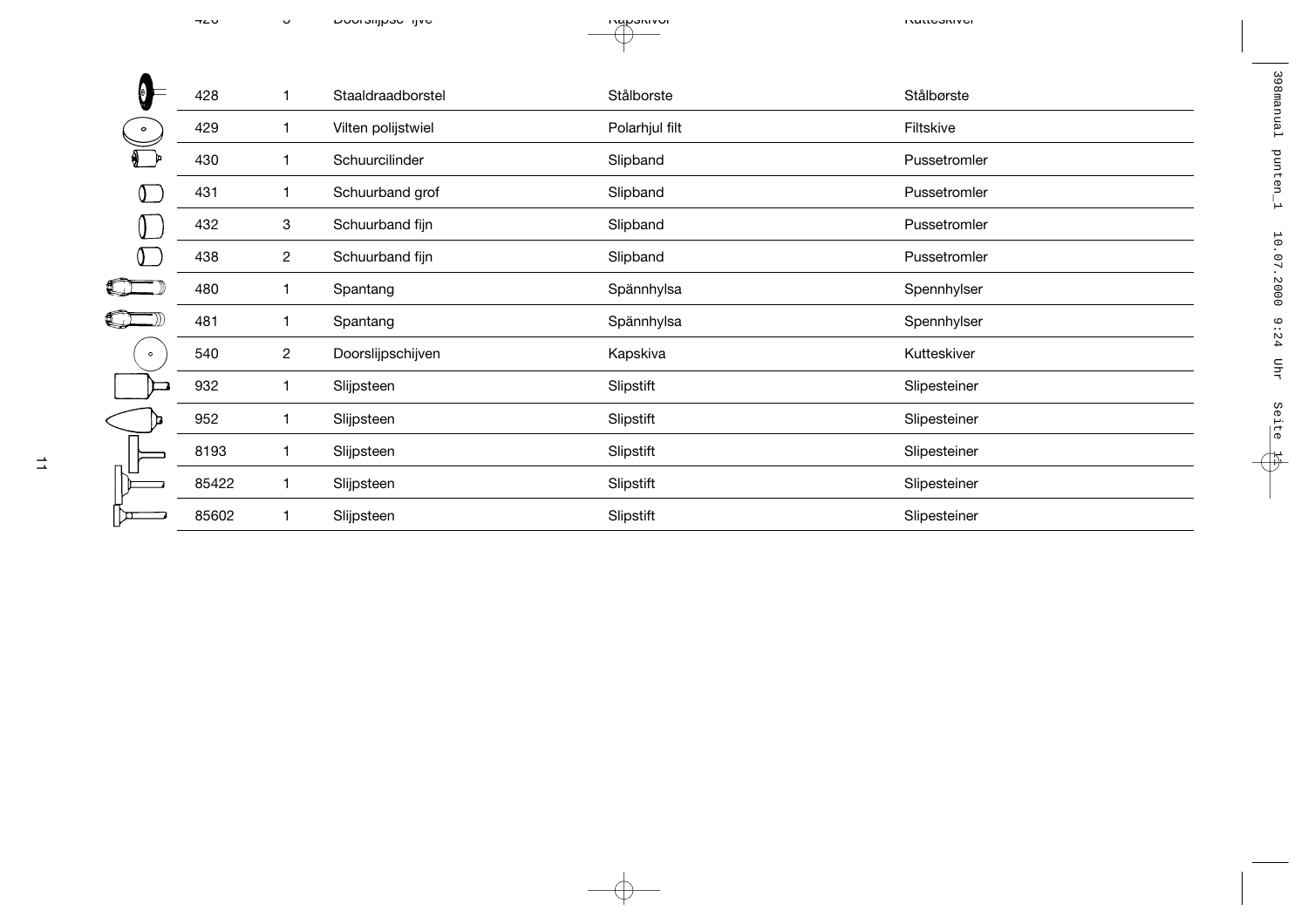| Graphic   | #   | 3981           | (FIN)                       | $($ DK $)$                    |                                            |
|-----------|-----|----------------|-----------------------------|-------------------------------|--------------------------------------------|
|           | 106 | $\mathbf{1}$   | Pieni kaiverrusterä         | Små graveringsskær            | Piccola fresa per incisioni                |
|           | 150 | 1              | Poranterä                   | Boresæt                       | Punta da foratura                          |
|           | 191 | 1              | HSS kaiverrusterä           | Højhastighedsskær             | Fresa ad alta velocità                     |
|           | 194 | $\mathbf{1}$   | HSS kaiverrusterä           | Højhastighedsskær             | Fresa ad alta velocità                     |
|           | 401 | $\mathbf{1}$   | Ruuvikara                   | Spindel                       | Perno                                      |
|           | 402 | $\mathbf{1}$   | Kara                        | Spindel                       | Perno                                      |
| $\Theta$  | 403 | 1              | Kuituharja                  | Trådbøster og børster med hår | Spazzola in setola                         |
|           | 407 | 1              | Hiomanauha+kara K 60        | Slibebånd og -skiver          | Cilindro abrasivo                          |
|           | 408 | $\overline{2}$ | Hiomanauha K 60             | Slibebånd og -skiver          | Cilindro abrasivoi                         |
| $\circ$   | 412 | 6              | Hiomalaikka K 220           | Slibebånd og -skiver          | Disco abrasivo                             |
|           | 414 | 4              | Kiillotuslaikka             | Rengørings- og polértilbehør  | Feltro per pulitura e lucidatura           |
|           | 415 | $\mathbf{1}$   | Hiomakivi                   | Opretningssten                | Pietra di ravvivstura                      |
| $\circ$   | 420 | 20             | Katkaisulaikka 24,0 mm      | Skæreskiver                   | Disco da taglio                            |
|           |     |                |                             |                               |                                            |
|           | 421 | 1              | Kiillotusaine               | Rengørings- og polértilbehør  | Pasta abrasiva per pulitura                |
|           | 422 | 2              | Kiillotuskärki huopa        | Rengørings- og polértilbehør  | Feltro per pulitura                        |
| $\bullet$ | 425 | $\mathbf{1}$   | Kiillotuslaikka smirgelillä | Rengørings- og polértilbehør  | Disco impregnato con abrasivo per pulitura |
|           | 426 | 3              | Katkaisulaikka              | Skæreskiver                   | Disco da taglio                            |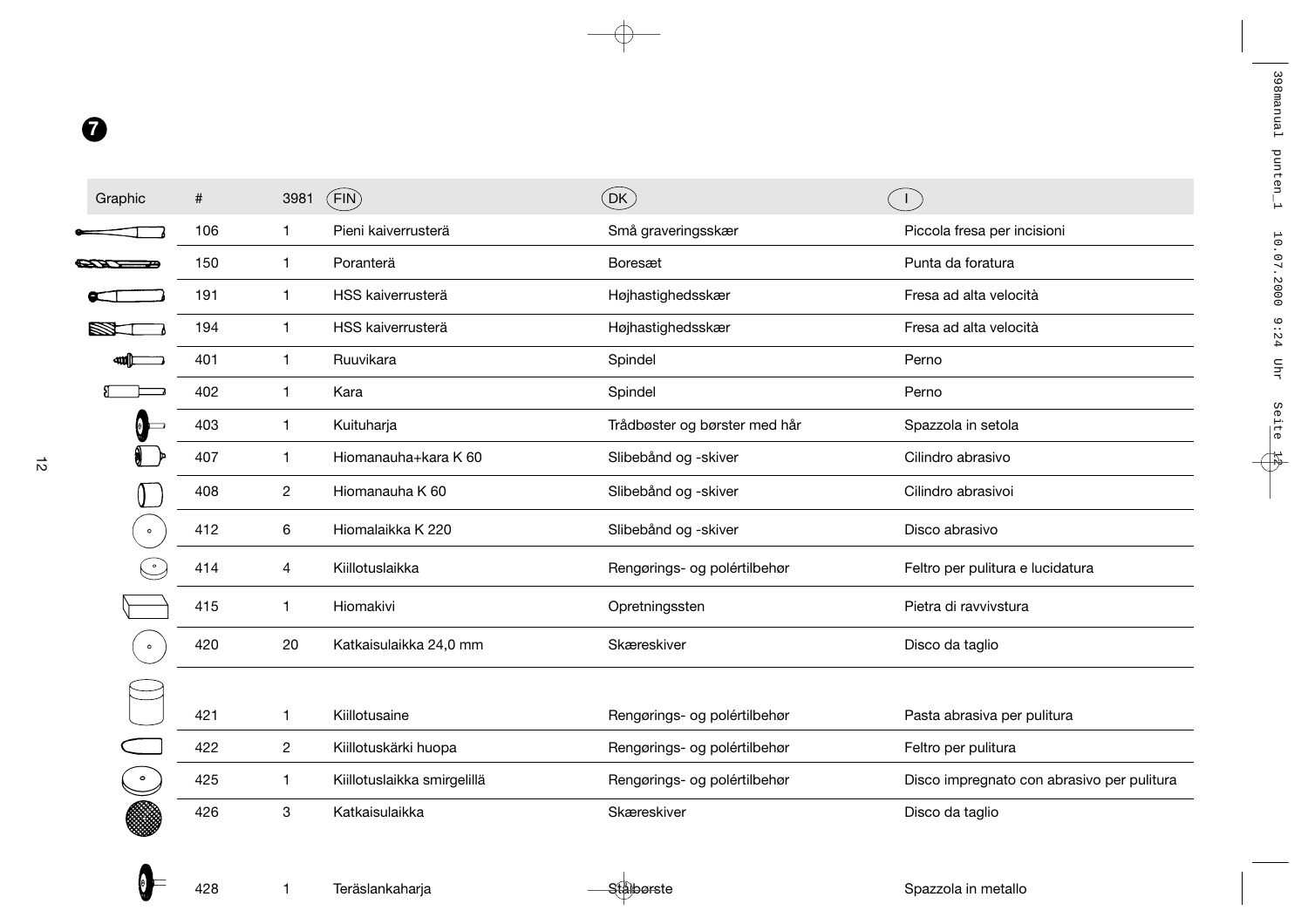|         | 428   | 1              | Teräslankaharja       | Stålbørste                   | Spazzola in metallo              |
|---------|-------|----------------|-----------------------|------------------------------|----------------------------------|
|         | 429   | 1              | Kiillotuslaikka huopa | Rengørings- og polértilbehør | Feltro per pulitura e lucidatura |
|         | 430   | 1              | Hiomanauha+kara K 60  | Slibebånd og -skiver         | Cilindro abrasivo                |
|         | 431   | 1              | Hiomanauha K 60       | Slibebånd og -skiver         | Cilindro abrasivo                |
|         | 432   | 3              | Hiomanauha K 120      | Slibebånd og -skiver         | Cilindro abrasivo                |
|         | 438   | 2              | Hiomanauha K 120      | Slibebånd og -skiver         | Cilindro abrasivo                |
|         | 480   | 1              | Hylsy karalle         | Spændeskaft                  | Pinza                            |
|         | 481   | 1              | Hylsy karalle         | Spændeskaft                  | Pinza                            |
| $\circ$ | 540   | $\overline{c}$ | Katkaisulaikka        | Skæreskive                   | Disco da taglio                  |
|         | 932   | 1              | Hiomakivi             | Slibestift                   | Molettina abrasiva               |
|         | 952   | 1              | Hiomakivi             | Slibestift                   | Molettina abrasiva               |
|         | 8193  | 1              | Hiomakivi             | Slibestift                   | Molettina abrasiva               |
|         | 85422 | 1              | Hiomakivi             | Slibestift                   | Molettina abrasiva               |
|         | 85602 | 1              | Hiomakivi             | Slibestift                   | Molettina abrasiva               |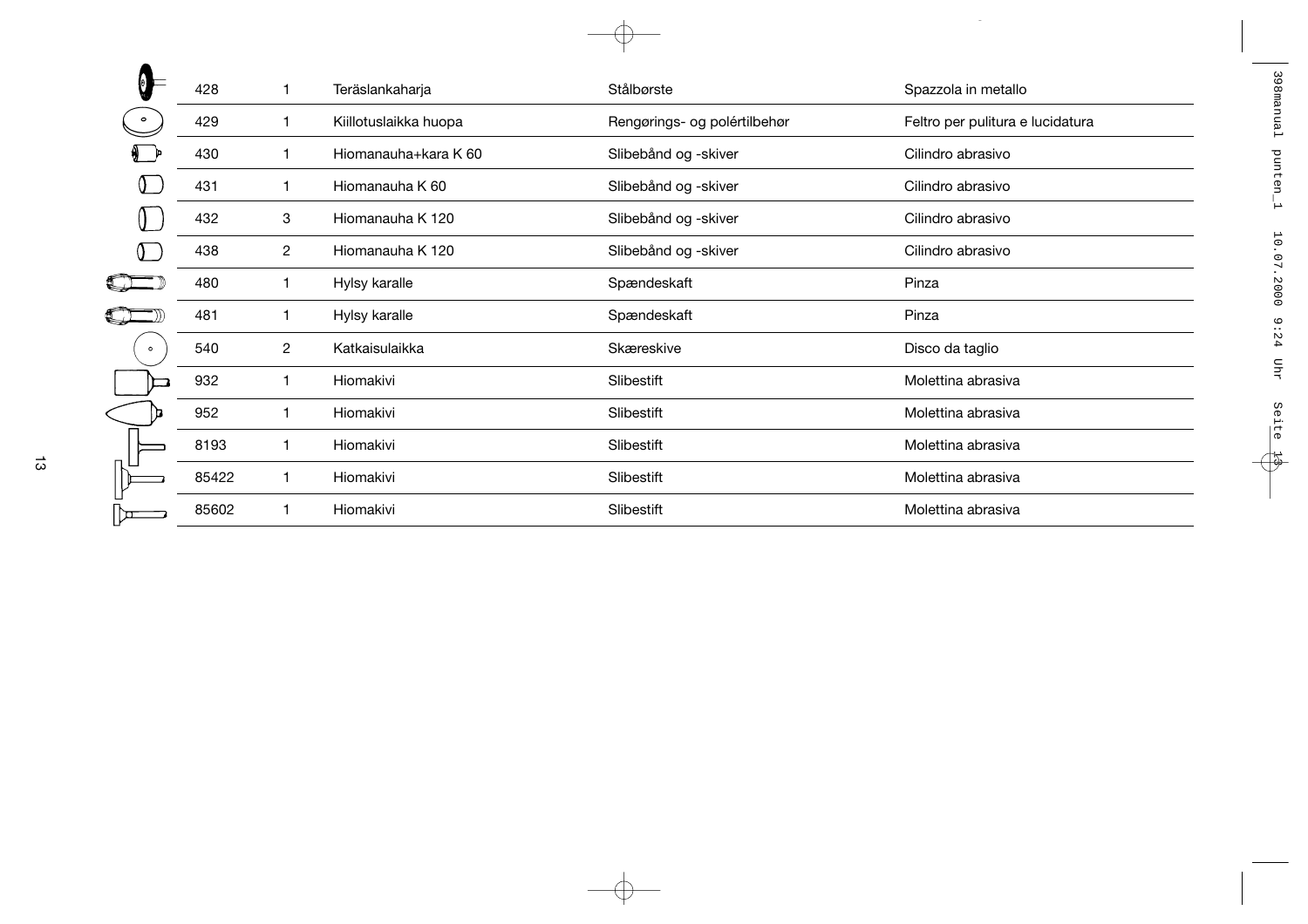| Graphic   | #   | 3981           | $\left($ E $\right)$          | P                            | $\lang{\sf GR}$ )                     |
|-----------|-----|----------------|-------------------------------|------------------------------|---------------------------------------|
|           | 106 | $\mathbf{1}$   | Fresa de tallado para grabado | Cortador de gravação pequeno | Κόπτες μικρών χαράξεων                |
|           | 150 | 1              | Broca de 3,2 mm               | <b>Broca</b>                 | <b>TPYNANI</b>                        |
|           | 191 | $\mathbf{1}$   | Fresa de alta velocidad       | Cortador de velocidade       | Κόπτες υψηλής ταχύτητας               |
|           | 194 | $\mathbf{1}$   | Fresa de alta velocidad       | Cortador de velocidade       | Κόπτες υψηλής ταχύτητας               |
|           | 401 | $\mathbf{1}$   | Mandril                       | Mandril                      | Αξονες τόρνου                         |
|           | 402 | $\mathbf{1}$   | Mandril                       | Mandril                      | Αξονες τόρνου                         |
| 0         | 403 | $\mathbf{1}$   | Cepillo de cerda              | Escova de arame e de cerda   | Τριχόβουρτσες                         |
|           | 407 | $\mathbf{1}$   | Banda de lijado               | Disco de esmeril             | Τυμπανοειδής τριβέας                  |
|           | 408 | $\overline{c}$ | Bandas de lijado              | Disco de esmeril             | Στεφάνη χονδρόκοκκου τριβέα           |
| $\bullet$ | 412 | 6              | Discos de lijado              | Disco de esmeril             | Δίσκοι χονδρόκοκκης λείανσης          |
|           | 414 | 4              | Accesorios de limpieza        | Feltro de polimento          | Τροχοί στίλβωσης από πίλημα           |
|           | 415 | 1              | Piedra abrasiva               | Pedra de perfilar            | ΠΕΤΡΑ ΑΚΟΝΙΣΜΑΤΟΣ                     |
| $\bullet$ | 420 | 20             | Discos de corte               | Disco de corte               | 23,8 χιλ. Βαρέως τύπου                |
|           |     |                |                               |                              |                                       |
|           | 421 | $\mathbf{1}$   | Compuesto para pulido         | Composto de polimento        | Στιλβωτική ουσία                      |
|           | 422 | 2              | Punta pulidora de fieltro     | Feltro de polimento          | Ακρο εξαρτήματος στίλβωσης από πίλημα |
| $\bullet$ | 425 | $\mathbf 1$    | Disco esmeril                 | Disco de esmeril             | Σμυριδένιος τροχός στίλβωσης          |
|           | 426 | 3              | Discos de corte               | Disco de corte               | Ενισχυμένος τροχός αποκοπής           |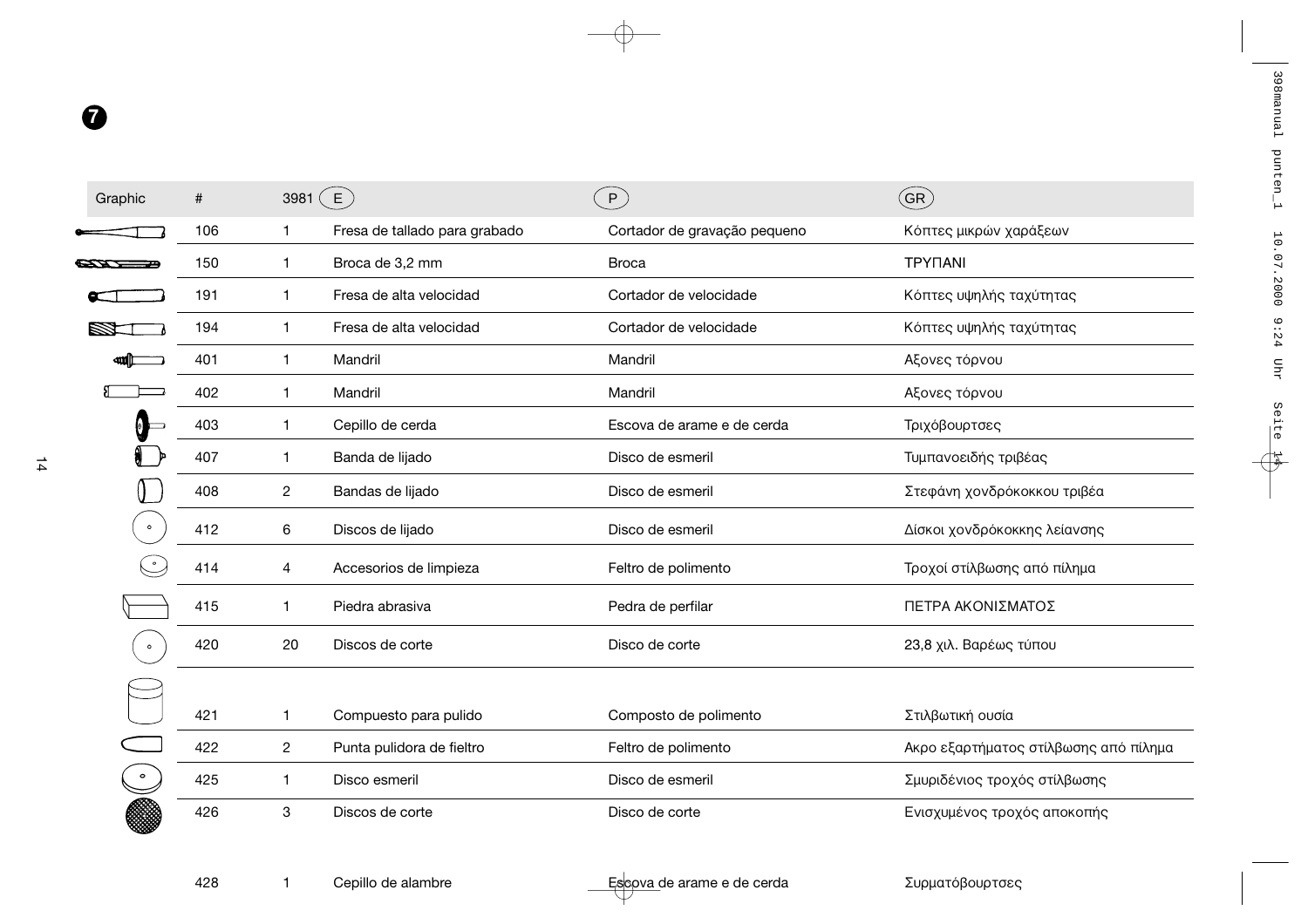|         | 428   |   | Cepillo de alambre   | Escova de arame e de cerda | Συρματόβουρτσες              |
|---------|-------|---|----------------------|----------------------------|------------------------------|
|         | 429   | 1 | Accesorios de pulido | Disco de polimento         | Τροχοί στίλβωσης από πίλημα  |
|         | 430   | 1 | Banda de lijado      | Disco de esmeril           | Στεφάνη λεπτόκοκκου          |
|         | 431   |   | Banda de lijado      | Disco de esmeril           | Στεφάνη λεπτόκοκκου          |
|         | 432   | 3 | Banda de lijado      | Disco de esmeril           | Στεφάνη λεπτόκοκκου τριβέα   |
|         | 438   | 2 | Banda de lijado      | Disco de esmeril           | Στεφάνη λεπτόκοκκου τριβέα   |
|         | 480   |   | Pinza de sujeccion   | Mandril                    | Φωλιές                       |
|         | 481   |   | Pinza de sujeccion   | Mandril                    | Φωλιές                       |
| $\circ$ | 540   | 2 | Discos de corte      | Prato para discos de corte | Δίσκοι χονδρόκοκκης λείανσης |
|         | 932   |   | Muela                | Pedra de esmerilar         | Ακονόλιθος                   |
|         | 952   |   | Muela                | Pedra de esmerilar         | Ακονόλιθος                   |
|         | 8193  | 1 | Muela                | Pedra de esmerilar         | Ακονόλιθος                   |
|         | 85422 | 1 | Muela                | Pedra de esmerilar         | Ακονόλιθος                   |
|         | 85602 |   | Muela                | Pedra de esmerilar         | Ακονόλιθος                   |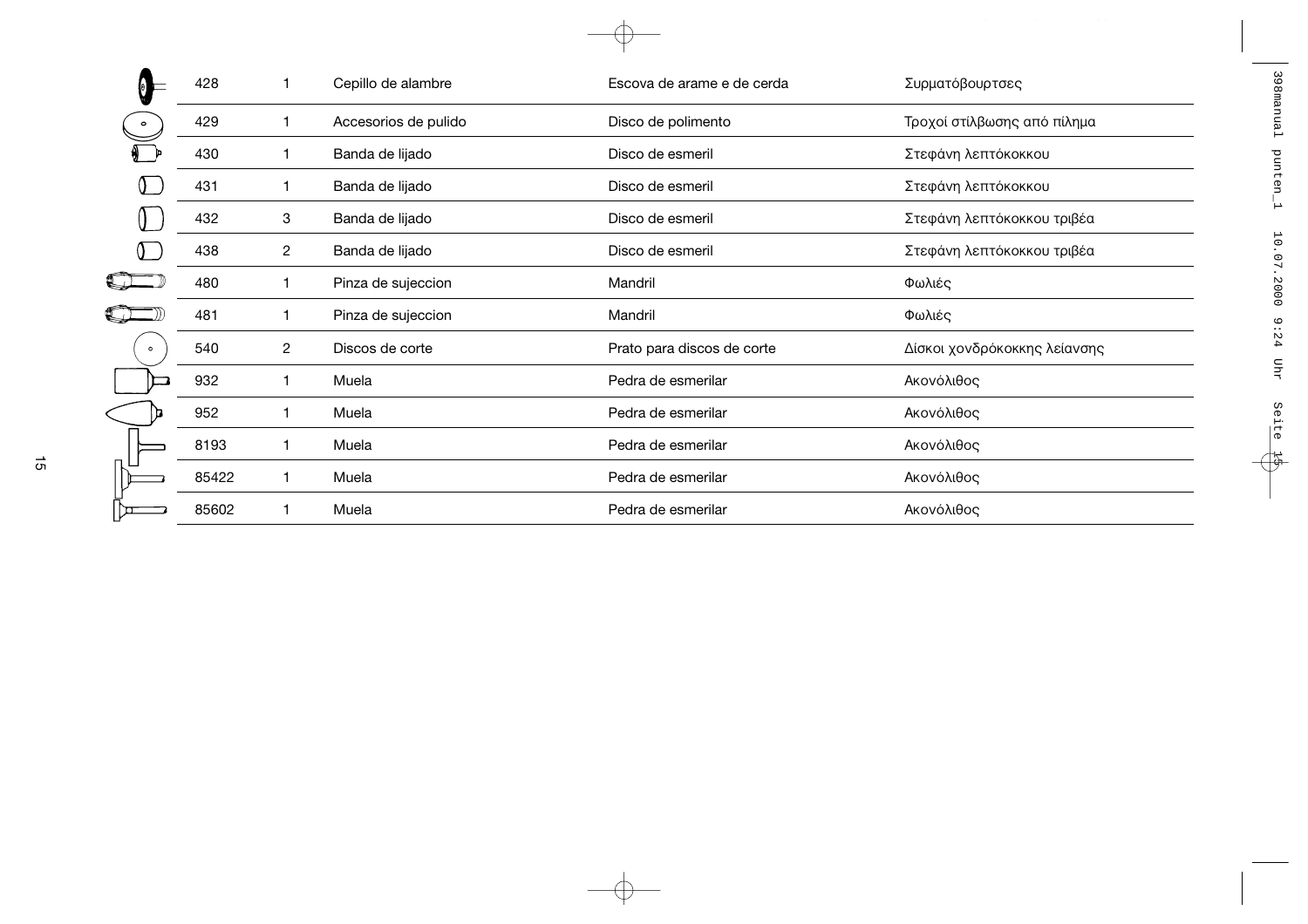| Graphic   | $\#$ | 3981           | $\hat{}$ H $\hat{}$       | $\left($ cz $\right)$       | (PL)                             |
|-----------|------|----------------|---------------------------|-----------------------------|----------------------------------|
|           | 106  | 1              | Metsző betétkés           | Nástroj na rytí             | Obcinak Grawerujący              |
|           | 150  | 1              | Fúrószár                  | Vrtací hrot                 | Wiertło                          |
|           | 191  | 1              | Nagy sebességű kés        | Rychlořezný obráběcí nůž    | Szybkoobrotowy Obcinak           |
|           | 194  | $\mathbf{1}$   | Nagy sebességű kés        | Rychlořezný obráběcí nůž    | Szybkoobrotowy Obcinak           |
|           | 401  | $\mathbf{1}$   | Tüske                     | Opěrné vřeteno              | Trzpień                          |
|           | 402  | 1              | Tüske                     | Opěrné vřeteno              | Trzpień                          |
|           | 403  | $\mathbf{1}$   | Sörtés kefe               | Štětinový kartáč            | Szczotka szczecinowa             |
|           | 407  | 1              | Csiszolószalag            | Brusný pás                  | Taśma Ścierna                    |
|           | 408  | $\overline{2}$ | Csiszolószalag            | Brusný pás                  | Taśma Ścierna                    |
| $\bullet$ | 412  | 6              | Csiszolókorong            | Brusný kotouč               | Taśma Ścierna                    |
|           | 414  | 4              | Polírozó filckorong       | Plstěný lešticí kotouč      | Tarcza Filcowa do Polerowania    |
|           | 415  | 1              | Simítókő                  | Obtahovací kámen            | Kamień Polerujący                |
| $\bullet$ | 420  | 20             | Vágókorongok              | Dělicí kotouče              | Krążki Odcinające                |
|           |      |                |                           |                             |                                  |
|           | 421  | 1              | Fényesítőanyag            | Lešticí pasta               | Mieszanka Polerująca             |
|           | 422  | $\overline{c}$ | Filc polírozócsúcs        | Plstěný lešticí hrot        | Filcowa końcówka polerująca      |
| $\bullet$ | 425  | 1              | Csiszoló-polírozó korong  | Smirkový lešticí kotouč     | Tarcza Szmerglowa do Polerowania |
|           | 426  | 3              | Megerősített vágókorongok | Zesílené odřezávací kotouče | Zbrojone Krążki Odcinające       |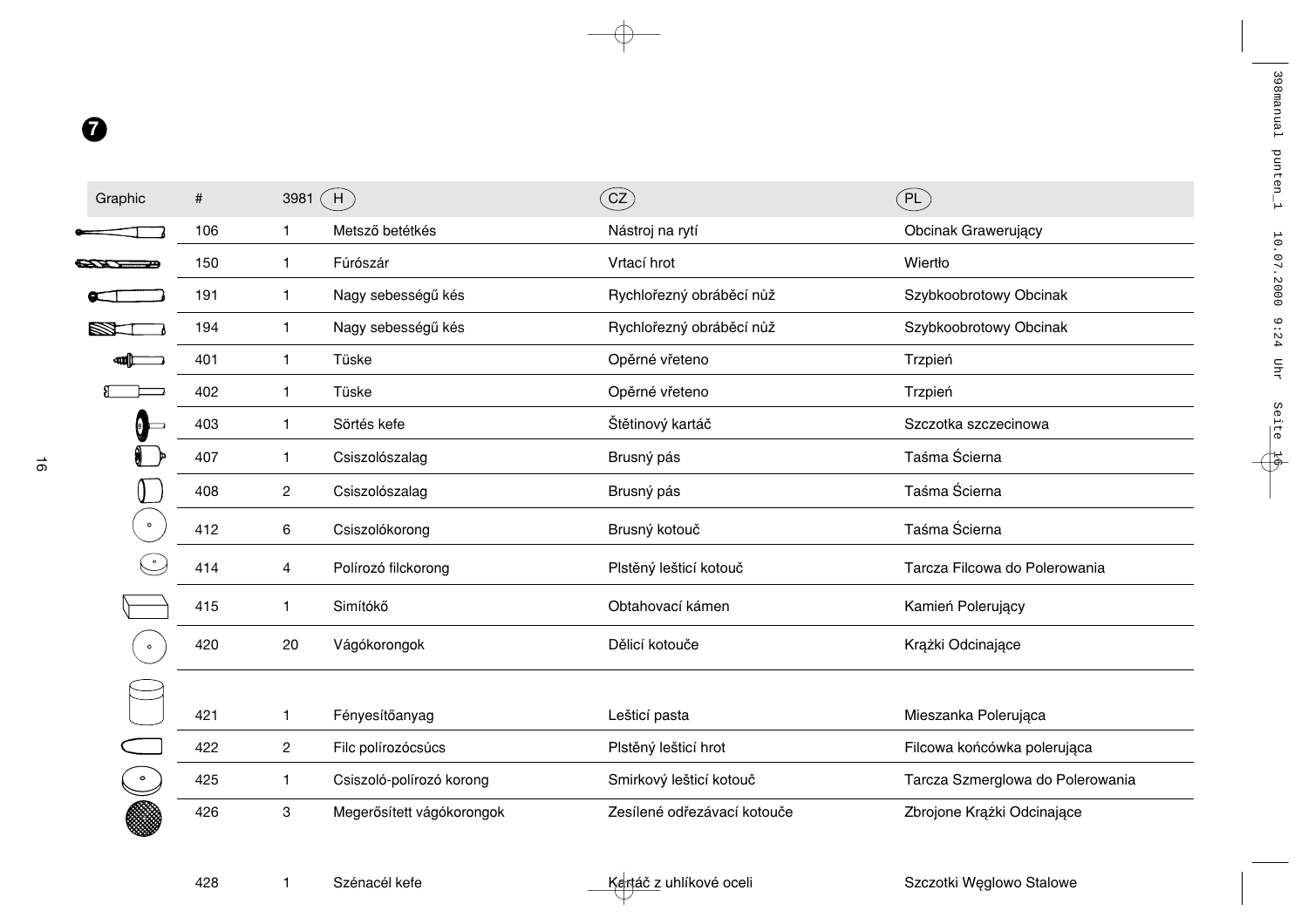|           | 428   |                | Szénacél kefe       | Kartáč z uhlíkové oceli | Szczotki Węglowo Stalowe      |
|-----------|-------|----------------|---------------------|-------------------------|-------------------------------|
| $\circ$   | 429   | 1              | Polírozó filckorong | Plstěný lešticí kotouč  | Tarcza Filcowa do Polerowania |
|           | 430   | 1              | Csiszolódob         | Brusný buben            | Beben Scierny                 |
|           | 431   | 1              | Csiszolószalag      | Brusný pás              | Taśma Ścierna                 |
|           | 432   | 3              | Csiszolószalag      | Brusný pás              | Taśma Ścierna                 |
|           | 438   | $\overline{c}$ | Csiszolószalag      | Brusný pás              | Taśma Ścierna                 |
|           | 480   |                | Befogóhüvely        | Upínací pouzdro         | Oprawka                       |
|           | 481   |                | Befogóhüvely        | Upínací pouzdro         | Oprawka                       |
| $\bullet$ | 540   | $\overline{c}$ | Vágókorongok        | Odřezávací kotouče      | Krążki Odcinające             |
|           | 932   |                | Köszörűkő           | Brusný kámen            | Kamień Ścierny                |
|           | 952   | 1              | Köszörűkő           | Brusný kámen            | Kamień Ścierny                |
|           | 8193  | 1              | Köszörűkő           | Brusný kámen            | Kamień Ścierny                |
|           | 85422 | 1              | Köszörűkő           | Brusný kámen            | Kamień Ścierny                |
|           | 85602 |                | Köszörűkő           | Brusný kámen            | Kamień Ściernys               |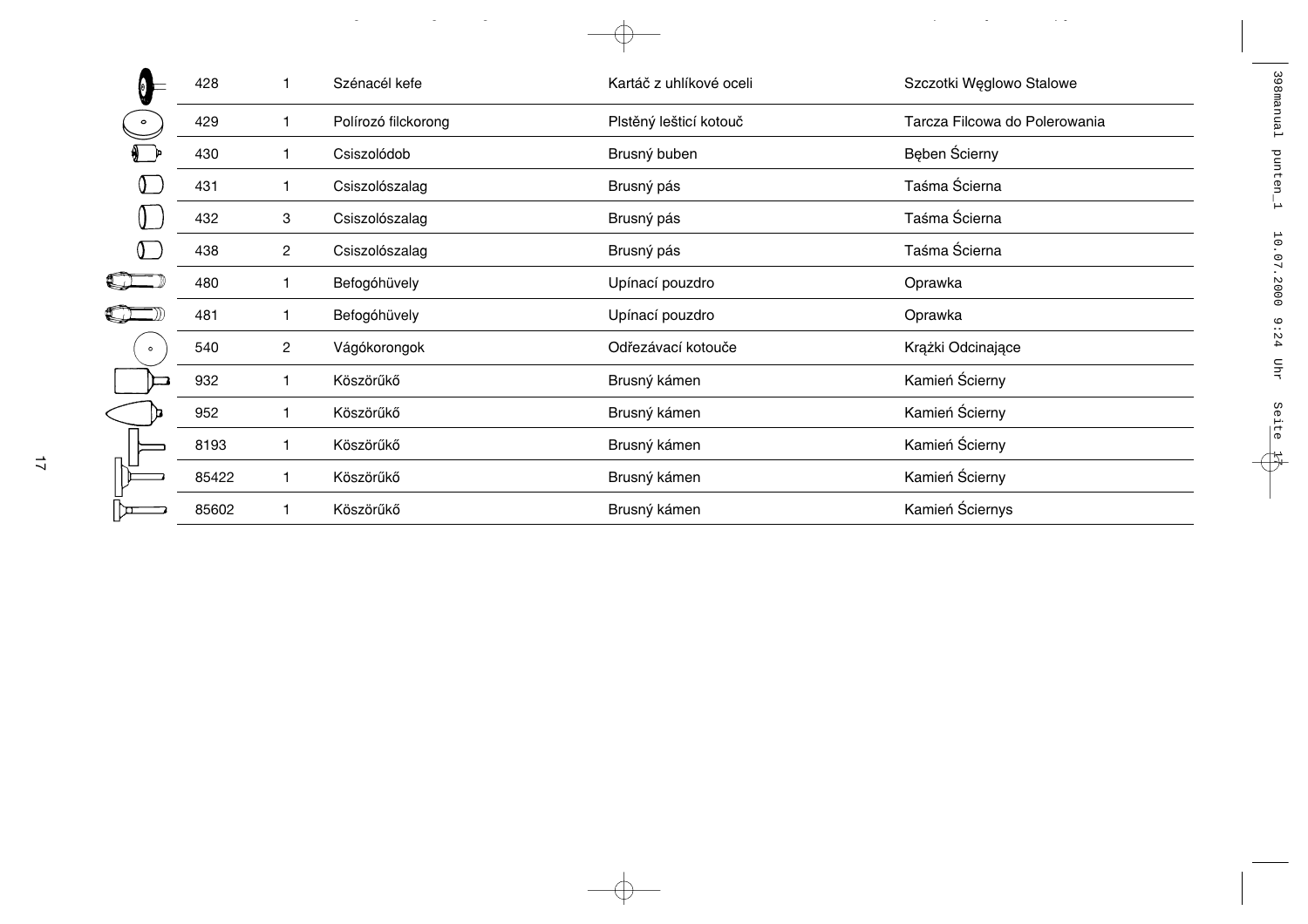| Graphic   | #   | 3981           | $\widehat{\mathsf{TR}}$  | (RU)                                         |
|-----------|-----|----------------|--------------------------|----------------------------------------------|
|           | 106 | $\mathbf{1}$   | Oyma bıçağı              | Гравировальный резец                         |
|           | 150 | 1              | Matkap ucu               | Сверло                                       |
|           | 191 | $\mathbf{1}$   | Yüksek devirli bıçak     | Высокоскоростной резец                       |
|           | 194 | $\mathbf{1}$   | Yüksek devirli bıçak     | Высокоскоростной резец                       |
|           | 401 | $\mathbf{1}$   | Mandrel                  | Оправка                                      |
|           | 402 | $\mathbf{1}$   | Mandrel                  | Оправка                                      |
|           | 403 | $\mathbf{1}$   | Kıl fırça                | Щетинная щетка                               |
|           | 407 | $\mathbf{1}$   | Zımpara bandı            | Шлифовальная лента                           |
|           | 408 | $\overline{c}$ | Zımpara bandı            | Шлифовальная лента                           |
| $\bullet$ | 412 | 6              | Zımpara diski            | Шлифовальный диск                            |
|           | 414 | 4              | Parlatma keçesi diski    | Войлочный полировальный диск                 |
|           | 415 | $\mathbf{1}$   | Planya taşı              | Заправочный камень                           |
| $\bullet$ | 420 | 20             | Kesme diskleri           | Отрезные диски                               |
|           |     |                |                          |                                              |
|           | 421 | 1              | Parlatma macunu          | Полировальная паста                          |
|           | 422 | $\overline{2}$ | Parlatma keçesi          | Войлочная полировальная насадка              |
| $\bullet$ | 425 | $\mathbf{1}$   | Parlatma zımpara diski   | Импрегнированный наждачный шлифовальный круг |
|           | 426 | 3              | Takviyeli kesme diskleri | Усиленные отрезные диски                     |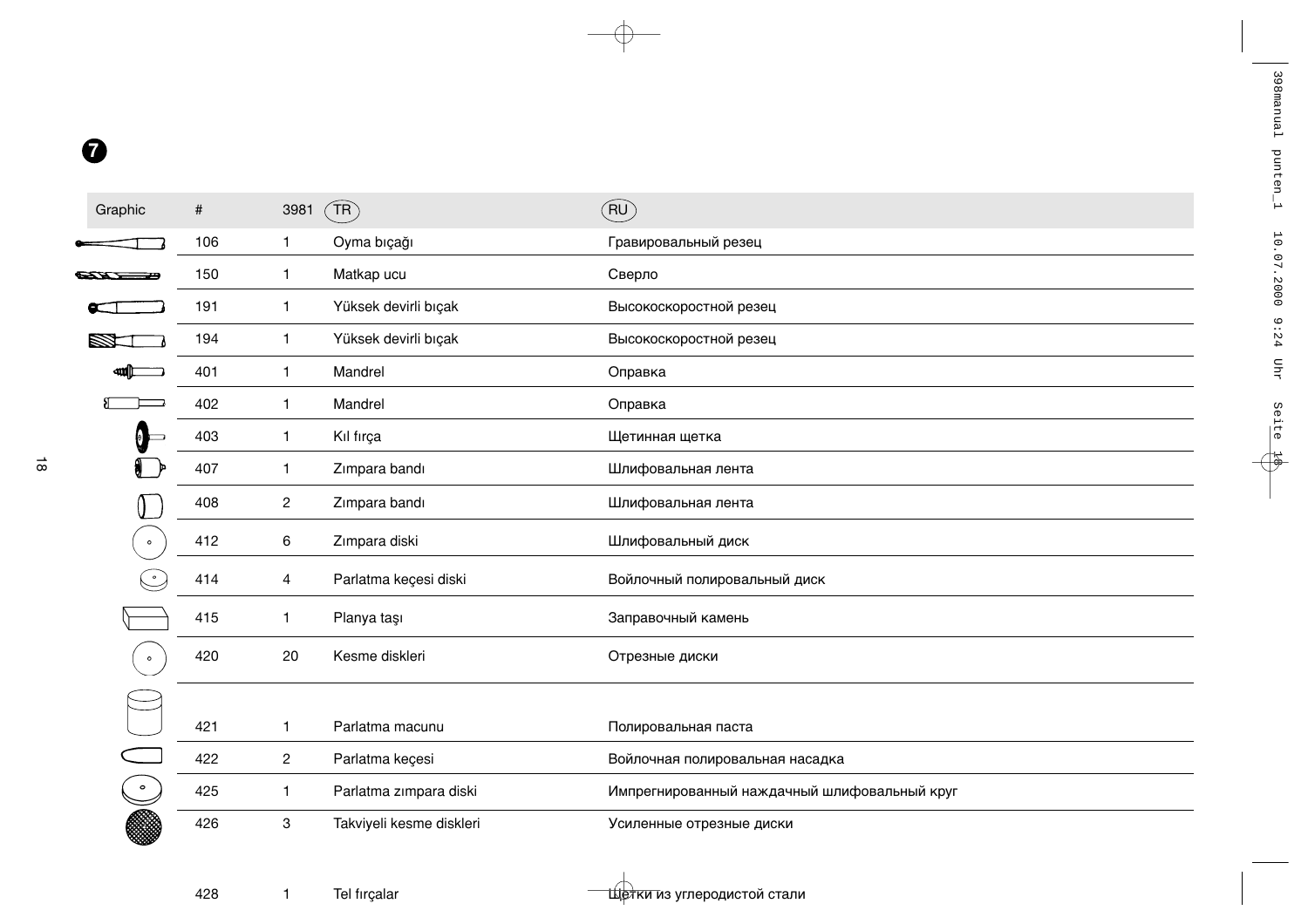|         | 428   | 1                       | Tel fırçalar          | Щетки из углеродистой стали  |
|---------|-------|-------------------------|-----------------------|------------------------------|
|         | 429   | 1                       | Parlatma keçesi diski | Войлочный полировальный диск |
|         | 430   |                         | Dairesel zimpara      | Шлифовальный барабан         |
|         | 431   |                         | Zimpara bandı         | Шлифовальная лента           |
|         | 432   | 3                       | Zimpara bandı         | Шлифовальная лента           |
|         | 438   | 2                       | Zimpara bandı         | Шлифовальная лента           |
|         | 480   |                         | Torna (sıkma) aynası  | Цанга                        |
|         | 481   |                         | Torna (sıkma) aynası  | Цанга                        |
| $\circ$ | 540   | $\overline{\mathbf{c}}$ | Kesme diskleri        | Отрезные диски               |
|         | 932   |                         | Zımpara taşı          | Шлифовальный камень          |
|         | 952   |                         | Zımpara taşı          | Шлифовальный камень          |
|         | 8193  | 1                       | Zımpara taşı          | Шлифовальный камень          |
|         | 85422 |                         | Zımpara taşı          | Шлифовальный камень          |
|         | 85602 |                         | Zımpara taşı          | Шлифовальный камень          |

 $\rightarrow$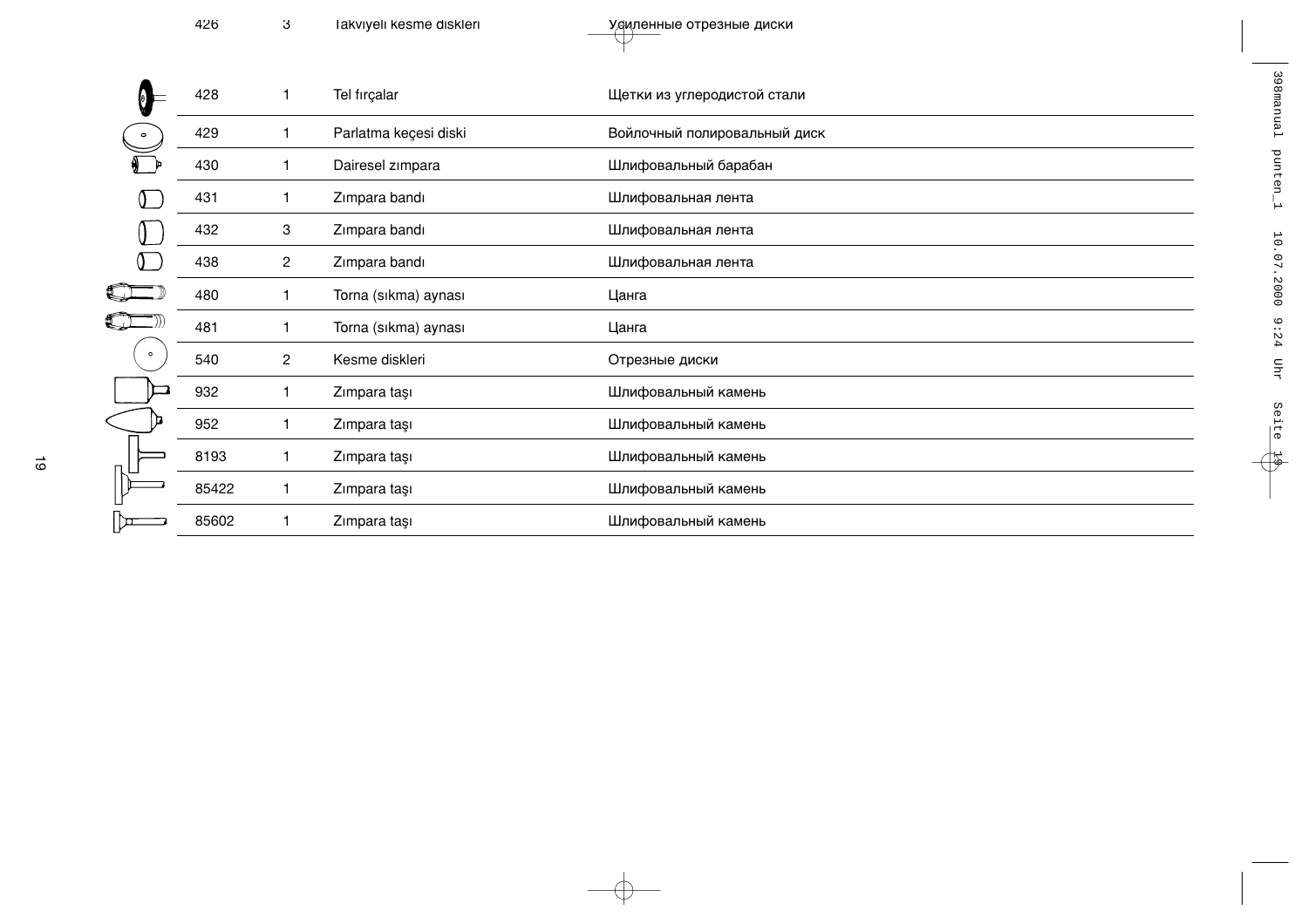

-- <br>
Ye declare under our sole responsibility that this product is in conformity with<br>
the following standards or standardized documents:<br>
EN 50 144, EN 55 014, in accordance with the regulations 73/23/EEC,<br>
89/338/EEC, 98



#### **DREMEL Europe LD** House

**INFORMATION ON NOISE/VIBRATION** 

 $00$ 

#### ।<br>श्ते 85 dB(A) The noise level when working can ex<br>Wear ear protection!

Weasured in accordance with EN 50 144 the sound pressure level of this tool<br>is 77 dB(A), and the vibration 7,6 m/s<sup>2</sup> (hand-arm method).



#### CE KONFORMITÄTSERKI ÄRIING

CL nortrommi i Alexandro Verantwortung, daß dieses Produkt mit den<br>Mir erklären in alleiniger Verantwortung, daß dieses Produkt mit den<br>EN 50 144, EN 55 014, gemäß den Bestimmungen der Richtlinien<br>T3/23/EWG, 89/336/EWG, 98





GERÄUSCH- /VIBRATIONSINFORMATION<br>Der Geräuschpegel beim Arbeiten kann 85 dB(A) überschreiten.<br>Gehörschutz tragen!<br>Gemessen gemäß EN 50 144 beträgt der Schalldruckpegel dieses Gerätes 77 dB(A), und die Vibration 7.6 m/s<sup>2</sup> (Hand-Arm Methode).



#### CE DÉCLARATION DE CONFORMITÉ

Nous déclarons sous notre propre responsabilité que ce produit est en<br>conformité avec les normes ou documents normalisés suivants: EN 50 144. EN 55 014, conforme aux réglementales nome<br>ations



### **RPUITMEPATION**

#### **ιν**<br>en fonctionnement peut dépasser 85 dB(A).

Le niveau sonore en tonctionnement peut depasser 85 dB(A).<br>Munissez-vous de casques anti-bruit!<br>Mesuré selon EN 50 144 le niveau de la pression sonore de cet outil est 77<br>dB(A), et la vibration 7,6 m/s<sup>2</sup> (méthode main-bra



#### CE CONFORMITEITSVERKLARING

vu vormunum i i verstrukture<br>Viji verklaren, dat dit product voldoet aan de volgende normen<br>of normatieve documenten:<br>EN 60 144, EN 55 014, overeenkomstig de bepalingen van de richtlij<br>73/23/EEG, 89/336/EEG, 98/37/EEG.

#### 00 DREMEL Europe  $1.0 \text{ Hz}$

#### **INFORMATIE OVER GELUID/VIBRATIE**

Tijdens het werken kan het geluidsniveau 85 dB(A) overschrijden.<br>Draag oorbeschermers!

**g oorbeschermers:**<br>sten volgens EN 50 144 bedraagt het geluidsdrukniveau van deze Geme machine 77 dB(A), en de vibratie 7,6 m/s<sup>2</sup> (hand-arm methode)



#### CE KONFORMITETSFÖRKLARING

Unitygar och ansvarar för, att denna produkt överensstämmer med följande<br>norm och dokument: EN 50 144, EN 55 014, enl. bestämmelser och<br>riktlinjema 73/23/EWG, 89/336/EWG, 98/37/EWG.



#### **LJUD-/VIBRATIONSDATA**

ے محصوص DNSDATA<br>Ljudnivån vid arbete kan överskrida 85 dB(A).<br>Använd hörselskydd!<br>Ljudtrycksnivån som unomätte online FM 50.00 iu norserskyuu:<br>rcksnivån som uppmätts enligt EN 50 144 är på denna<br>า 77 dB(A), och vibration 7,6 m/s<sup>2</sup> (hand-arm metod).



#### CE SAMSVARSERKLÆRING

VI CHARD CHATALLA CHARD AND THE VIEW OF STATE OF STATE OF STATE IN SOME STATE IN SOME STATE IN SO 144, EN 5 014, 15 STATE IN STATE IN STATE THAT STATE THAT STATE THAT STATE THAT STATE THAT STATE THAT STATE THAT STATE THAT



#### STAY, MIRRAS IONSINEORMAS ION

Støynivået under arbeid kan overskride 85 dB(A).<br>Støynivået under arbeid kan overskride 85 dB(A).<br>Bruk hørselvern!<br>Målt ifølge EN 50 144 er lydtrykknivået av dette verktøyet<br>77 dB(A), og vibrasjonsnivået 7,6 m/s<sup>2</sup> (hånd-a



CE TODISTUS STANDARDINMUKAISUUDESTA<br>Todistamme täten ja vastaamme yksin siitä, että tämä tuote en<br>allalueteltujen standardien ja standardoimisasiakirjojen vaatimusten<br>mukainen EN 50 144, EN 55 014, seuraavien sääntöjen muk





#### **MELU- /TÄRINÄTIETO**

ttaa vlittää 85 dB(A). Työskenneltäessä melut<br>Käytä kuulosuojaimia!

Mitattuna EN 50 144 mukaan työkalun melutaso on 77 dB(A), ja tärinär voimakkuus 7,6 m/s<sup>2</sup> (käsi-käsivarsi metodi).



#### CE KONFORMITETSERKLÆRING

UE NORTUGALISTICALE ANNO 1976 AND THE SERVICE THE SERVICE THAT THE SERVICE THAT THE SERVICE THAT THE SERVICE THAT THE SERVICE THAT THE SERVICE THAT THE SERVICE THAT THE SERVICE THAT THE SERVICE THAT THE SERVICE THAT THE SE



#### STØ.I- MIRRATIONSINFORMATION

Under arbeide med værktøjet kan lydniveauet overstige 85 dB(A)<br>Brug høreværn!

Mål nøreværn:<br>: efter FN 50 144 er lydtrykniveau af dette værktøi 77 dB(A), og vibrationsniveauet 7,6 m/s<sup>2</sup> (hånd-arm mi .,<br>etoden)



#### CE DICHIARAZIONE DI CONFORMITÀ

ramo, assumendo la piena respons bit prodotto è conforme alle leguenti normative e ai relativi documenti:<br>EN 50 144, EN 55 014 in base alle prescrizioni delle direttive CEE 73/23,<br>CEE 89/336, CEE 98/37.



#### Ä. oocca womowoon<br>mi di lavoro il livello di rur sità può superare 85 dB/A)

Durante le peradori di lavoro invenio di rumbroshia può superale co delvi.<br>Utilizzare le cuffie di protezione!<br>Misurato in conformità al EN 50 144 il livello di pressione acustica di quensile è 77 dB(A), e la vibrazione 7,



#### CE DECLARACION DE CONFORMIDAD

CE DECLARACION DE CONFORMIDAD<br>Declaramos bajo nuestra sola responsabilidad que este producto está en<br>conformidad con las normas o documentos normalizados siguientes: EN 5<br>144, EN 55 014, de acuerdo con las regulaciones 73/ ..<br>| 50 98/37/CEE





#### **INFORMES DE RUIDOS Y VIBRACIONES**

El nivel de ruido, con la herramie<br>Usar protectores auditivos! ienta trabajando, podrá sobrepasar 85 dB(A)

Usar protectores auditivos!<br>Medido según EN 50 144 el nivel de la presión acústica de esta herramienta se eleva a 77 dB(A), y la vibración a 7,6 m/s<sup>2</sup> (método brazo-mano)



#### CE DECLARAÇÃO DE CONFIRMIDADE

CE DECLARAÇÃO DE CONFIRMIDADE<br>Declaramos sob nossa exclusiva responsabilidade que este producto<br>Declaramos sob nossa exclusiva responsabilidade que este producto<br>cumpre as seguintes normas ou documentos normativos: EN 50





#### INFORMAÇÕES SOBRE RUÍDO E VIBRAÇÕES er<br>R5 dR(A)

O nível de ruído durante o trabalho pode<br>Utilize protectores auriculares! ilize protectores atriculares:<br>Idido segundo EN 50 144 o nível de pressão acústica desta<br>ramenta é 77 dB(A), e a vibração 7,6 m/s² (método braço-mão).



#### **CE ΔΗΛΩΣΗ ΣΥΜΒΑΤΟΤΗΤΑΣ**

Ο Δηλισίμε υπευθύνως ότι το προϊόν αυτό είναι κατασκευασμένο σύμφων.<br>Δηλούμε υπευθύνως ότι το προϊόν αυτό είναι κατασκευασμένο σύμφων<br>με τους εξής κανονισμούς ή κατασκευαστικές συστάσεις: EN 50 144,<br>EN 55 014, κατά τις δι 23/23/EEC 89/336/EEC 98/37/EEC



ΠΛΗΡΟΦΟΡΙΕΣ ΓΙΑ ΘΟΡΥΒΟ/ΚΡΑΔΑΣΜΟΥΣ<br>Η στάθμη θορύβου κατά την εργασία μπορεί να ξεπεράσει τα 85 dB(A).<br>Φοράτε ωτοασπίδες!

**Φοράτε ωτοασπίδες!**<br>Μετρημένη σύμφωνα με EN 50 144 η στάθμη ακουστικής πίεσης αυτού<br>του εργαλείου ανέρχεται σε 77 dB(A), και ο κραδασμός σε 7,6 m/s<sup>\*</sup><br>(μεθοδος χειρός/βραχίονα).

20



#### CE MINÖSÉGI TANLISÍTVÁNY

CE MINUSEGI I ANUSI VANY<br>Teljes felelősségünk tudatában kijelentjük, hogy jelen termék a<br>Következő szabványoknak vagy kötelező hatósági előírásoknak<br>megfelei: EN 50 144, EN 55 014, a 73/23/EWG, 89/336/EWG,<br>98/37/EWG előírá

# OO DREMEL Europe

#### ZAJ-ÉS REZGÉSINFORMÁCIÓK

∿<br>⊧knél 85 db(A) fölé en A zajszint bizonyos munkavégzé<br>Használjon zajvédöt!

rasznanjori zajvedot:<br>Az EN 50 144 alapján végzett mérések szerint ezen készülék<br>hangnyomás szintje 77 dB(A), a kézre ható rezgésszám 7,6 m/s<sup>2</sup>.



PL<sup>1</sup>

OŚWIADCZENIE ZGODNOŚCI CE

 $_{00}$ 

POZIOM HAŁASU/WIBRACJE

CE STANDARDIZASYON BEYANI

 $TR$ 

(RU)

 $\epsilon$ 

ЗАЯВЛЕНИЕ О СООТВЕТСТВИИ

 $00$ 

*<u>UHOOPMAI IMR O IIIVMHOCTU U BUEPAI IMM</u>* 

CE STRVZUJÍCÍ PROHLÁŠENÍ<br>Potvrzujeme na odpovědnost, že tento výrobek odpovídá<br>následujícím normán nebo normativním podkladům: EN 50 144,<br>EN 55 014, podle ustanovení směrnic 73/23/EWG, 89/336/EWG,



vor morvozenne zodomnostci CE<br>Miniejszym oświadczamy ponosząc osobistą odpowiedzialność, że<br>produkt wykonany jest zgodnie z następującymi normami i<br>dokumentami normalizującymi: EN 50144, EN 55014, zgodnie z<br>wytycznymi 73/2

DREMEL Europe<br>J. P. Houben

om natasu w czasie pracy może przekroczyć 85 dB(A). Poziom hałasu w czasie pracy moze przekroczyc во αв(м).<br>Zakładać ochraniacze uszu!<br>Pomiarów dokonano zgodnie z normą EN 50 144 ciśnienie akustyczne<br>narzędzia wynosi 77 dB(A), zaś wibracje 7,6 m/s<sup>2</sup> (metoda dłoń-ręka).

i **I ANDAHDIZASYON BEYANI**<br>ne sorumlu olarak, bu ürünün aşağıdaki standartlara veya standart<br>ilerine uygun olduğunu beyan ederiz: EN 50 144, EN 55 014,<br>tmeliği hükümleri uyarınca 73/23/AET, 89/336/AET, 98/37/AET.

00 DREMEL Europe

GÜRÜLTÜ VE TİTREŞIM ÖNLEME HAKKINDA BİLGİ

J. P. Houben

Calisma esnasında ses emisyonu 85 dB(A)'ın üzerine çıkabilir.<br>Koruyucu kulaklık kullanın!<br>Ölçülen EN 50 144 göre ese basıncı bu makinanın seviyesi<br>Ölçülen EN 50 144 göre ese basıncı bu makinanın seviyesi<br>77 dB(A), ve titre

DREMEL Furone J.P. Houben

ипчо-имации о шимитости и вино-галанта 80 дБ (A).<br>При работе уровень шума может превышать 80 дБ (A).<br>Одевайте на уши защитные приспособления!<br>При измерении в соответствии со стандартом EN 50 144 уровень<br>звукового давления

Míra hlučnosti při práci může přesáhnout 85 dB(A).<br>Míra hlučnosti při práci může přesáhnout 85 dB(A).<br>Používat chrániče sluchu! Pouzivat chranice sluchu!<br>Měřeno podle EN 50 144 činí tlak hlukové vlny tohoto přístroje<br>77 dB(A), a vibrací 7,6 m/s² (metoda ruka-paže).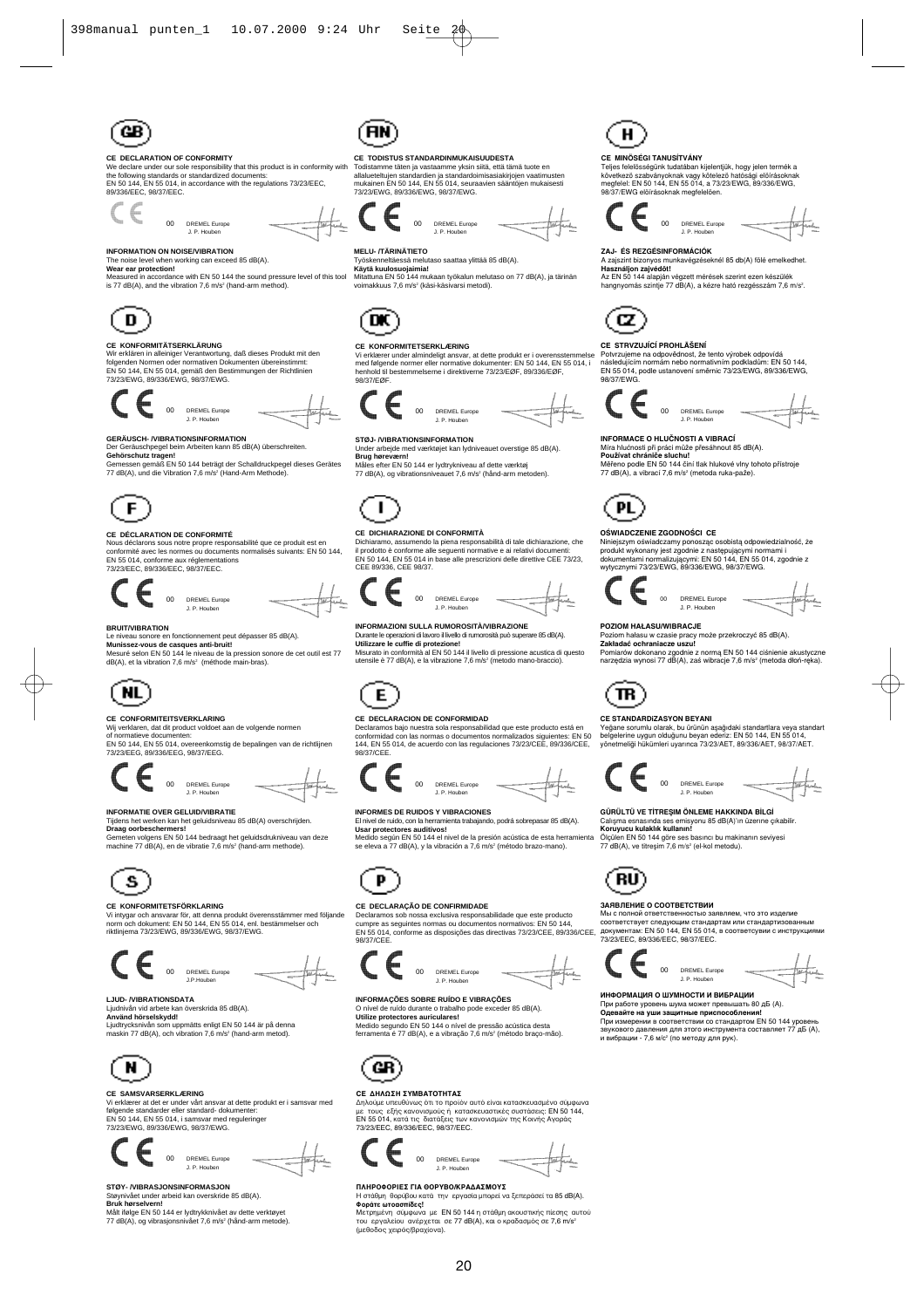

| <b>Contents of Kit</b>              | 3981 |
|-------------------------------------|------|
| <b>Collet</b>                       |      |
| <b>Chuck</b>                        |      |
| Wrench                              |      |
| Literature Pack                     |      |
| <b>Carrying Case</b>                |      |
| Accessories (diagram <sup>2</sup> ) | 65   |

# **General Operating Tips:**

### **SAFETY INSTRUCTIONS**

When using electric tools, the following basic safety precautions should always be followed to reduce the risk of fire, electric shock, and personal injury. **Read all these instructions before attempting to operate this product. Save these instructions.**

- 1. **Check voltage indicated on nameplate**
- 2. **Keep work area clean.** Cluttered areas and benches invite injuries
- 3. **Consider work area environment.** Do not expose power tools to rain. Do not use power tools in damp or wet locations. Keep work area well lit. Do not use power tools in presence of flammable liquids or gasses.
- 4. **Guard against electric shock.** Avoid body contact with earthed surfaces (e.g. pipes, radiators, ranges, refrigerators).
- 5. **Keep children away.** Do not let visitors contact tool or cord; they should be kept away from work area.
- 6. **Store idle tools.** When not in use, tools should be stored in a dry and locked-up place, out of the reach of children.
- 7. **Do not force the tool.** It will do the job better and safer at the rate for which it was intended.
- 8. **Use the right tool.** Do not force small tools or attachments to do the job of a heavy-duty tool. Do not use tools for purposes not intended (e.g. do not use a circular saw for cutting tree limbs or logs).
- 9. **Dress properly.** Do not wear loose clothing or jewelry; they can be caught in moving parts. Rubber gloves and non-skid footwear are recommended when working outdoors. Wear protective hair covering to contain long hair.
- 10. **Use safety glasses.** Also use face or dust mask, if cutting operation is dusty.
- 11. **Connect dust extraction equipment.** If devices are provided for the connection of dust extraction and collection facilities, ensure these are connected and properly used.
- 12. **Do not abuse the cord.** Never carry the tool by the cord, never yank the cord to disconnect it from the socket, and keep the cord away from heat, oil and sharp edges.
- 13. **Secure work.** Use clamps or a vise to hold the work; it is safer than using your hand and it frees both hands to operate the tool.
- 14. **Do not overreach.** Keep proper footing and balance at all times.
- 15. **Maintain tools with care.** Keep tools sharp and clean for better and safer performance. Follow instructions for maintenance and changing accessories. Inspect tool cords and plugs periodically and if damaged, have them repaired by a qualified person. Inspect extension cords periodically and replace them, if damaged. Keep handles dry, clean and free from oil and grease.
- 16. **Disconnect tools.** Disconnect tool when not in use, before servicing or when changing accessories such as blades, bits and cutters.
- 17. **Remove tool keys.** Form the habit of checking to see that keys and adjusting wrenched are removed from the tool before turning it on.
- 18. **Avoid unintentional starting.** Do not carry a plugged-in tool with a finger on the switch. Be sure the switch is off when plugging it in.
- 19. **Outdoor use extension cords.** When tool is used outdoors, use only extension cords intended for use outdoors and so marked.
- 20. **Stay alert.** Watch what you are doing, use common sense and do not operate tool when you are tired.
- 21. **Check damaged parts.** Before you use the tool, always carefully check the guarding and other parts to determine that they will operate properly and perform their intended functions. Check for alignment of moving parts, binding of moving parts and breakage of parts. Check for proper mounting of all parts and any other conditions that may affect their operation. A guard, switch, or other part that is damaged or defective should be properly repaired or replaced by a qualified person. Do not use tool, if switch does not turn it on and off.
- 22. **Warning!** Use the tool and its accessories in accordance with these safety instructions and in the manner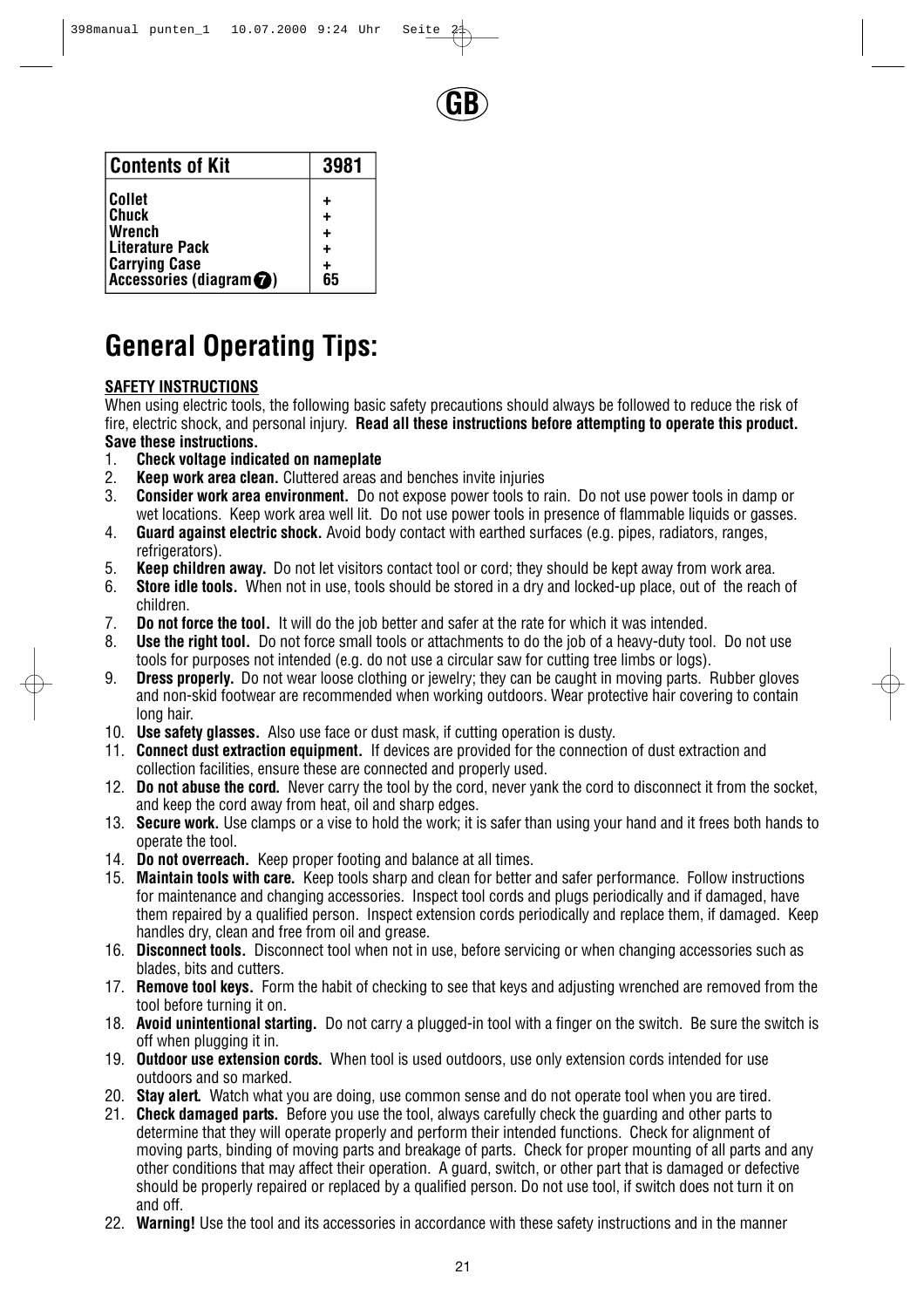

intended for the particular tool, taking into account the working conditions and the work to be performed. Use of the tool for operations, different from those normally expected to be performed by the particular tool, could result in a hazardous situation.

23. **Have the tool repaired by a qualified person.** This electric tool is in accordance with the relevant safety rules. Repairs should only be carried out by qualified persons using original spare parts, otherwise this may result in considerable danger for the user.

#### **DREMEL TOOL SAFETY**

- Read and save this instruction manual and the enclosed safety instructions
- Always keep the cord away from moving parts of the tool
- When you put away the tool, switch off the motor and ensure that all moving parts have come to a complete standstill
- In case of electrical or mechanical malfunction, immediately switch off the tool and disconnect the plug
- Use completely unrolled and safe extension cords with a capacity of 16 Amps (U.K. 13 Amps)
- Only use the original DREMEL accessories which can be obtained from your DREMEL dealer.
- Before using accessories always compare the maximum allowed r.p.m. of that specific accessory with the r.p.m. of the tool
- This tool should not be used by people under the age of 16 years
- Never use grinding wheels over 1 1/4" (32 mm)  $\emptyset$ <br>• Never use drill bits over 1/8" (3.2 mm)  $\emptyset$
- Never use drill bits over 1/8" (3.2 mm) Ø
- Never use shaft lock while tool is running<br>• Store tool in locations where temperature
- Store tool in locations where temperature will not exceed 50°C<br>• Finsure that the collet size corresponds with the shaft size of the
- Ensure that the collet size corresponds with the shaft size of the accessory<br>• Keep the air vent openings clean and uncovered
- Keep the air vent openings clean and uncovered<br>• Handle and store grinding/cutting discs carefully
- Handle and store grinding/cutting discs carefully to avoid chipping and cracking
- Do not use damaged, deformed or vibrating grinding/cutting discs
- For mounting/using non-Dremel accessories observe the instructions of the manufacturer concerned
- Before using the tool
	- ensure that accessory is correctly mounted and firmly tightened
	- check if accessory runs freely by turning it by hand
	- test-run tool for at least 30 seconds at highest no-load speed in a safe position
	- stop immediately in case of considerable vibration or other defects and check tool to determine the cause
- ! Never use a cutting disc for side grinding
- When grinding metal, sparks are generated; keep other persons and combustible material from work area
- Wear protective glasses and gloves, hearing protection, a dust mask, and sturdy shoes; when necessary also wear an apron
- ! The accessory continues to rotate for a short time after the tool has been switched off

When connecting new 3-pin plug (U.K. only):

- Do not connect blue (=neutral) or brown (=live) wire in the cable of this tool to the earth terminal of the plug
- If for any reason the old plug is cut off the cable of this tool, it must de disposed of safely and not left unattended

### **USE**

- 1. Separate On/Off Button "C" (diagram **O**)
	- Switch on the tool and select speed by pushing buttons "E" & "F" to desired speed
	- Speed from 5,000 33,000 R.P.M.'s
- 2. Mounting Accessories (diagram  $\bigcirc$ )
	- Push Shaft Lock button "G", and hold it, while turning the Collet Nut "A" or chuck by hand or with the wrench "H" until the shaft locks preventing further rotation
	- (if working with the Collet Nut "A", open collet "B" by loosening collet nut "A" with the wrench "H")
	- Insert accessory into the Collet "B" or chuck as far possible to minimize run out and unbalance
	- With Shaft Lock button "G" engaged, close collet "B" by tightening collet nut "A" / Chuck by hand or with the wrench "H" until it is a tight and secure
- 3. Holding and guiding the tool (see diagram  $\bigcirc$  )
	- pencil grip for precision work (engraving)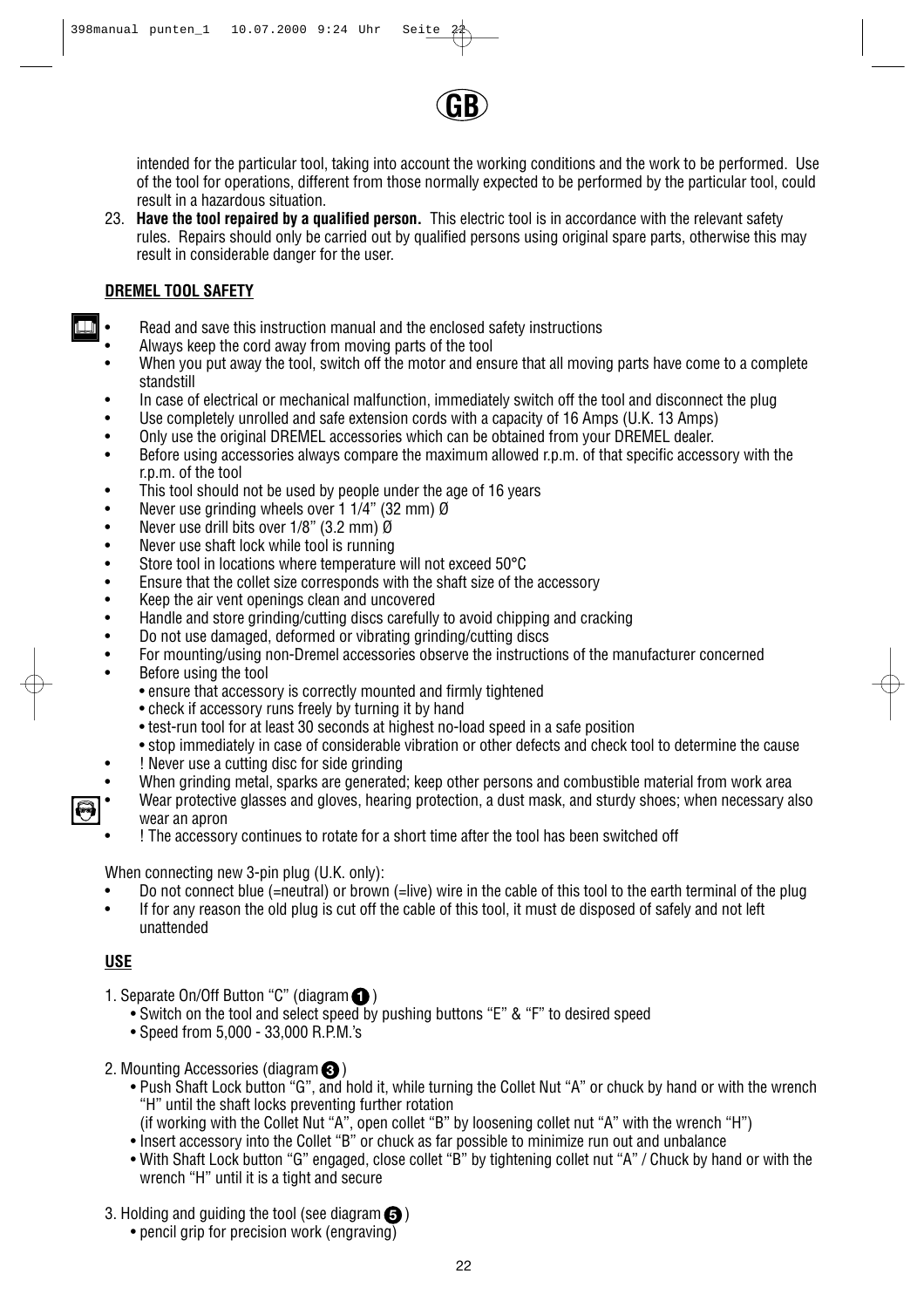

- paring knife hand grip for rough work (grinding)
- 2 hand golf grip ideal for when you need to keep the tool parallel to the work surface,I.e. using a cut-off wheel

#### **APPLICATION ADVICE**

- Always practice on a piece of scrap material first to choose the right accessory and determine the optimum working speed
- Do not apply to much pressure on the tool; let the speed do the work for you
- Use only accessories that are recommended by the manufacturer for your model.

#### **SPEED**

#### **• Electronic Feedback Circuitry (EFC)**

Your tool is equipped with a internal electronic feedback system that provides a "soft start", which will reduce the stresses that occur from a high torque start. The system also helps to keep the pre-selected rotating speed virtually constant between no-load and load conditions.

#### **• Digital Speed Selector Switch**

Your rotary tool features a digital speed selector switch which displays an L.C.D. reading of the tool's RPM. The speed can be selected from 5,000 RPM to 30,000 RPM in 1,000 RPM increments by simply depressing the positive or negative buttons on the switch.

TO TURN TOOL "ON": slide ON/OFF switch "C" to the "ON" position. TO TURN TOOL "OFF": slide ON/OFF switch "C" to the "OFF" position. TO INCREASE SPEED: depress button "E" with + sign. TO DECREASE SPEED: depress button "F" with - sign.

#### **Some rules of thumb in regard to speed:**

- 1. Plastic and materials that melt at low temperatures should be cut at low speeds.
- 2. Polishing, buffing, and cleaning with a wire brush must be done at speeds below 15,000 RPM to prevent damage to the brush.
- 3. Wood should be cut at high speed.
- 4. Iron or steel should be cut at top speed if using tungsten carbide accessory, but at lower speeds if using high speed steel cutters. If a high speed steel cutter starts to chatter-this normally means it is running to slow.
- 5. Aluminum, copper alloys, lead alloys, zinc alloys and tin may be cut at various speeds, depending on the type of cutting being done. Use paraffin or other suitable lubricant on the cutter to prevent the cut material from adhering to the cutter teeth.

To aid you in determining the optimum operational speed for different materials and different accessories, we have constructed a series of tables that appear on diagram  $\bigodot$  . By referring to these tables, you can discover the recommended speeds for each type of accessory. Look these tables over and become familiar with them.

Ultimately, the best way to determine the correct speed for work on any material is to practice for a few minutes on a piece of scrap, even after referring to the chart. You can quickly learn that a slower or faster speed is more effective just by observing what happens as you make a pass or two at different speeds. When working with plastic, for example, start at a slow rate of speed and increase the speed until you observe that the plastic is melting at the point of contact. Then reduce the speed slightly to get the optimum working speed.

Increasing the pressure on the tool is not the answer when it is not cutting as you think it should. Perhaps you should be using a different cutter, and perhaps an adjustment in speed would solve the problem. But leaning on the tool seldom helps.

#### **MAINTENANCE AND REPAIR**

- Keep tool and cord clean (some household cleaning products and solvents can damage plastic parts; these products include among others benzine, trichloroethelene, chloride, amonium
- Excessive sparking mostly indicates worn-out carbon brushes
- In case of an electrical or mechanical defect, hand in tool at one the DREMEL Service Stations for repair (addresses are listed on the service diagram supplied with the tool)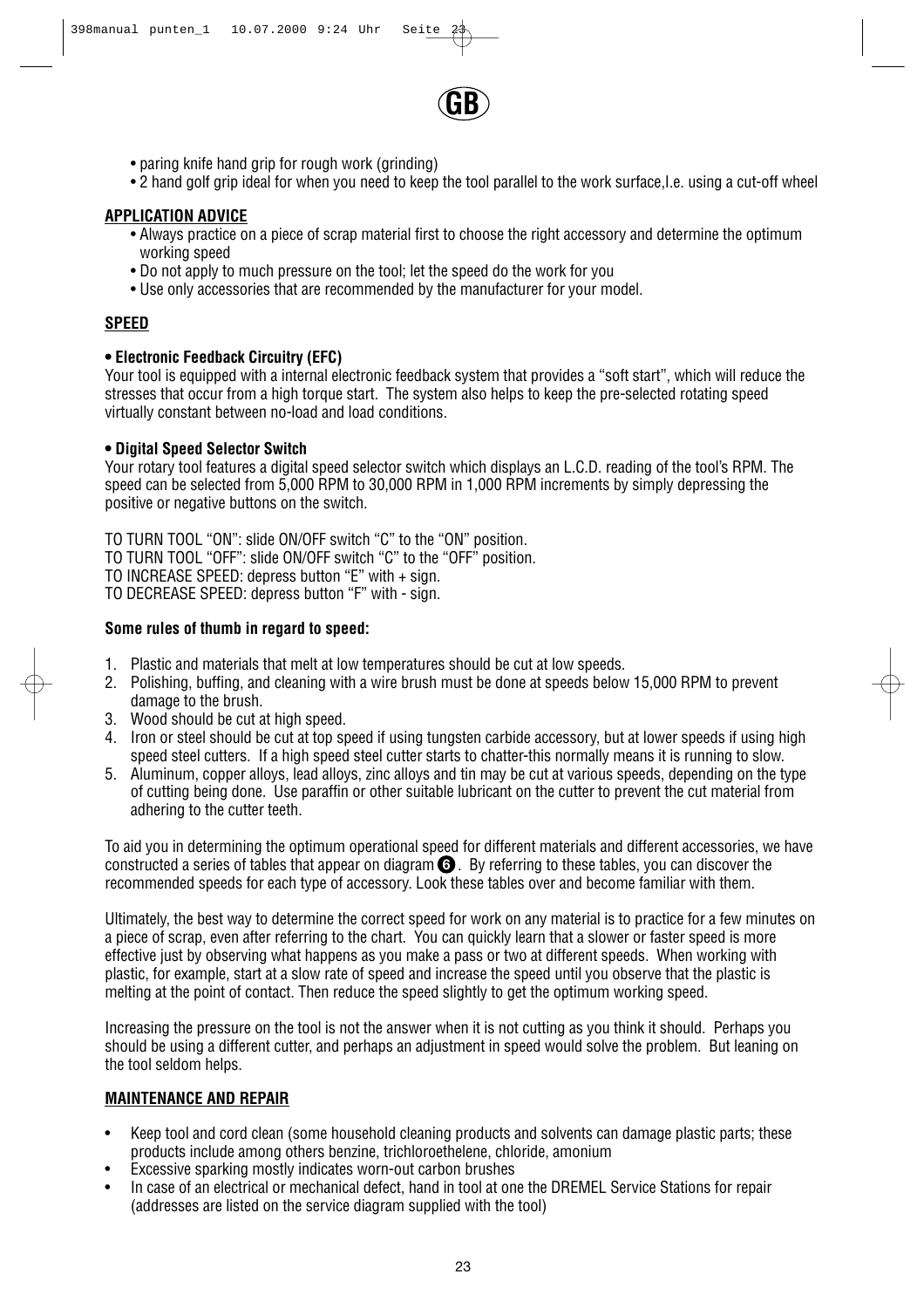**D**

| Standardausrüstung                  | 3981 |
|-------------------------------------|------|
| <b>Spannzange</b>                   | ٠    |
| <b>Multi Bohrfutter</b>             | ٠    |
| <b>Schraubschlüssel</b>             | ٠    |
| <b>Dokumentation</b>                | ٠    |
| Gerätekoffer                        | +    |
| Zubehörteile (Diagramm $\bigcirc$ ) | 65   |

# **Allgemeine Tips zur Bedienung:**

### **SICHERHEITSHINWEISE**

Beim Gebrauch von Elektrofahrzeugen sind zum Schutz gegen elektrischen Schlag, Verletzungs- und Brandgefahr folgende grundsätzlichen Sicherheitsmaßnahmen zu beachten. **Lesen und beachten Sie diese Hinweise, bevor Sie das Werkzeug benutzen. Bewahren Sie die Sicherheitshinweise gut auf.**

- 1. **Prüfen Sie die auf dem Typenschild angegebene Spannung (Volt)**
- 2. **Halten Sie Ihren Arbeitsbereich in Ordnung.** Unordnung im Arbeitsbereich ergibt Unfallgefahr.
- 3. **Berücksichtigen Sie Umgebungseinflüsse.** Setzen Sie Elektrowerkzeuge nicht dem Regen aus. Benutzen Sie Elektrowerkzeuge nicht in feuchter oder nasser Umgebung. Sorgen Sie für gute Beleuchtung. Benutzen Sie Elektrowerkzeuge nicht in Nähe von brennbaren Flüssigkeiten oder Gasen.
- 4. **Schützen Sie sich vor elektrischem Schlag.** Vermeiden Sie Körperberührung mit geerdeten Teilen (z.B. Rohren, Heizkörpern, Herden, Kühlschränken).
- 5. **Halten Sie Kinder fern.** Lassen Sie andere Personen nicht das Werkzeug oder Kabel berühren; halten Sie sie von Ihrem Arbeitsbereich fern.
- 6. **Bewahren Sie Ihre Werkzeuge sicher auf.** Unbenutzte Werkzeuge sollten in trockenem, verschlossenem Raum und für Kinder nicht erreichbar aufbewahrt werden.
- 7. **Überlasten Sie ihr Werkzeug nicht.** Sie arbeiten besser und sicherer im angegebenen Leistungsbereich.
- 8. **Benutzen Sie das richtige Werkzeug.** Verwenden Sie kein zu schwaches Zubehör oder Vorsatzgeräte für schwere Arbeiten. Benutzen Sie Werkzeuge nicht für Zwecke und Arbeiten, wofür sie nicht bestimmt sind (z,B. benutzen Sie keine Kreissäge um Bäume zu fällen oder Äste zu schneiden).
- 9. **Tragen Sie geeignete Arbeitskleidung.** Tragen Sie keine weite Kleidung oder Schmuck; sie können von beweglichen Teilen erfaßt werden. Bei Arbeiten im Freien sind Gummihandschuhe und rutschfestes Schuhwerk empfehlenswert. Tragen Sie bei langen Haaren ein Haarnetz.
- 10. **Benutzen Sie eine Schutzbrille.** Verwenden Sie auch eine Atemmaske bei stauberzeugenden Arbeiten.
- 11. **Schliessen Sie die Staubabsaugung an.** Achten Sie bei der Ausrüstung mit Staubabsaugevorrichtung auf den korrekten Anschluss und vorschriftsmäßigen Gebrauch.
- 12. **Zweckentfremden Sie nicht das Kabel.** Tragen Sie das Werkzeug nicht am Kabel, benutzen Sie das Kabel nicht um den Stecker aus der Steckdose zu ziehen, und schützen Sie das Kabel vor Hitze, Öl und scharfen Kanten.
- 13. **Sichern Sie das Werkstück.** Benutzen Sie Spannvorrichtungen oder einen Schraubstock um das Werkstück festzuhalten; es ist damit sicherer gehalten als mit Ihrer Hand und ermöglicht die Bedienung mit beiden Händen.
- 14. **Überdehnen Sie nicht Ihren Standbereich.** Vermeiden Sie abnormale Körperhaltung; sorgen Sie für sicheren Stand und halten Sie jederzeit das Gleichgewicht.
- 15. **Pflegen Sie Ihre Werkzeuge mit Sorgfalt.** Halten Sie Ihre Werkzeuge scharf und sauber um gut und sicher zu arbeiten. Befolgen Sie die Wartungsvorschriften und die Hinweise für Zubehörwechsel. Kontrollieren Sie regelmäßig den Netzstecker und das Kabel und lassen Sie diese bei Beschädigung von einem anerkannten Elektrofachmann erneuern. Kontrollieren Sie Verlängerungskabel regelmäßig und ersetzen Sie beschädigte. Handgriffe trocken und frei von Öl und Fett halten.
- 16. **Ziehen Sie den Netzstecker.** Bei Nichtgebrauch, vor der Wartung, oder beim Zubehörwechsel wie z. B. Sägeblatt, Bohrer und Maschinenwerkzeugen aller Art.
- 17. **Lassen Sie keine Werkzeugschlüssel stecken.** Überprüfen Sie vor dem Einschalten, daß die Schlüssel und die Einstellwerkzeuge entfernt sind.
- 18. **Vermeiden Sie unbeabsichtigten Anlauf.** Tragen Sie keine an das Stromnetz angeschlossene Werkzeuge mit dem Finger am Schalter. Vergewissern Sie sich, daß der Schalter beim Anschluß an das Stromnetz ausgeschaltet ist.
- 19. **Verlängerungskabel im Freien.** Verwenden Sie im Freien nur dafür zugelassene und entsprechend gekennzeichnete Verlängerungskabel.
- 20. **Seien Sie stets aufmerksam.** Beobachten Sie Ihre Arbeit, gehen Sie vernünftig vor, und verwenden Sie das Werkzeug nicht, wenn Sie unkonzentriert sind.
- 21. **Das Werkzeug auf Beschädigungen kontrollieren.** Vor Gebrauch des Werkzeuges immer die Schutzvorrichtungen und Teile sorgfältig auf ihre einwandfreie und bestimmungsgemäße Funktion überprüfen. Überprüfen Sie, ob die Funktion beweglicher Teile in Ordnung ist, ob Sie nicht klemmen oder ob Teile beschädigt sind. Sämtliche Teile müssen richtig montiert sein und alle Bedingungen erfüllen um den einwandfreien Betrieb des Werkzeuges zu gewährleisten. Schutzvorrichtungen, Schalter oder sonstige Teile, die beschädigt oder defekt sind, sollen sachgemäß von einem anerkannten Elektrofachmann repariert oder ersetzt werden. Benutzen Sie keine Werkzeuge, bei denen sich der Schalter nicht ein- und ausschalten läßt.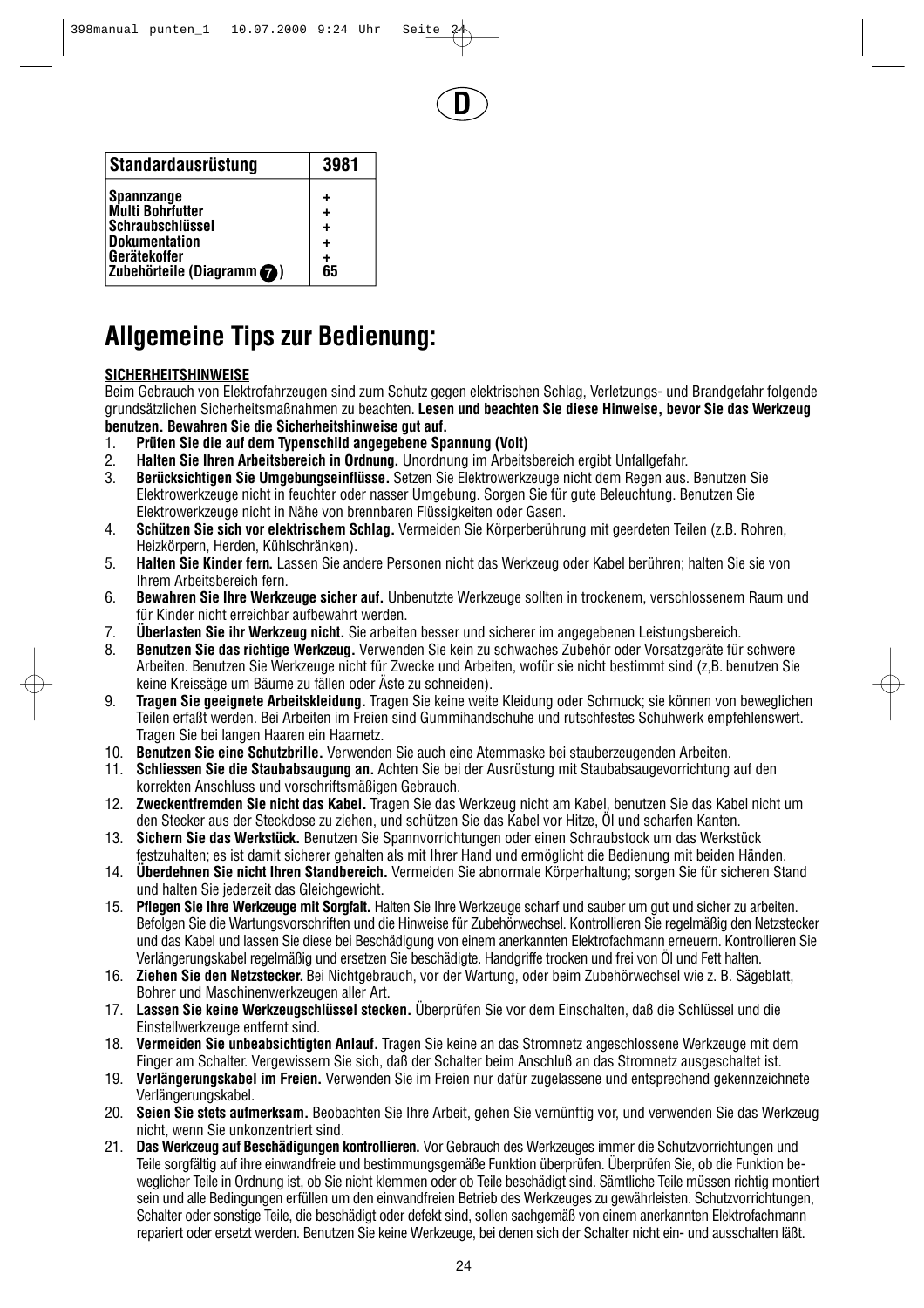22. **Achtung!** Benutzen Sie Ihr Werkzeug sowie das Zubehör wie in diesen Sicherheitshinweise beschrieben. Setzen Sie Ihr Werkzeug ausschliesslich für die Arbeiten ein, für die es konstruiert wurde und achten Sie auf entsprechende Arbeitsbedingungen. Zweckentfremdeter Einsatz kann zu gefährlichen Situationen führen.

**D**

23. **Reparaturen nur vom anerkannten Fachmann.** Dieses Elektrowerkzeug entspricht den einschlägigen Sicherheitsbestimmungen. Reparaturen sollten nur von einem Elektrofachmann und mit Original - Ersatzteilen durchgeführt werden. Zuwiderhandlungen könnten Gefahren für den Benutzer hervorrufen.

#### **SICHERHEIT**

- Bitte diese Bedienungsanleitung und die beiliegenden Sicherheitshinweise sorgfältig lesen und aufbewahren
- Halten Sie das Kabel immer von den rotierenden Teilen Ihres Werkzeuges fern
- Sobald Sie sich von Ihrem Werkzeug entfernen, sollte dieses ausgeschaltet werden und die sich bewegenden Teile vollkommen zum Stillstand gekommen sein
- Im Falle von atypischen Verhalten oder Fremdgeräuschen schalten Sie das Werkzeug sofort aus und ziehen Sie den **Netzstecker**
- Bei Benutzung von Verlängerungskabeln ist darauf zu achten, daß das Kabel vollständig abgerollt ist und eine Kapazität von 16 A hat
- Benutzen Sie nur das Original-Zubehör, welches bei unseren Fachhändlern oder den DREMEL- Vertragswerkstätten erhältlich ist
- Bevor Sie Zubehör benutzen, vergleichen Sie bitte immer die maximal erlaubte Drehzahl/Minute des jeweiligen Zubehörs mit der Ihres Werkzeuges
- Der Benutzer dieses Werkzeuges sollte älter als 16 Jahre sein
- Benutzen Sie nie Trennscheiben über 1 1/4" (32 mm) Ø
- Benutzen Sie nie Bohrer über 1/8" (3,2 mm) Ø
- Benutzen Sie nie die Wellenarretierung während das Werkzeug läuft
- Bewahren Sie Ihr Werkzeug stets bei Raumtemperaturen unter 50°C auf
- Achten Sie darauf, daß sämtliches Zubehör und Spannzange aufeinander passen<br>• Halten Sie Luftschlitze sauber und offen
- Halten Sie Luftschlitze sauber und offen
- Mit Schrupp-/Trennscheiben soll vorsichtig umgegangen werden, zur Vermeidung von Splittern oder Rissen
- Rissige, verformte oder vibrierende Schrupp-/Trennscheiben dürfen nicht verwendet werden
- Bei Verwendung von Fremdfabrikaten beim Zubehör bitte die Hinweise des Herstellers beachten
- Vor dem Gebrauch Ihres Werkzeuges
	- sicherstellen, daß da Zubehör richtig montiert und fest angezogen ist
	- den freien Lauf des montierten Zubehörs durch Drehen von Hand überprüfen
	- einen Probelauf vornehmen, bei dem Sie das Werkzeug in einer sicheren Position mindestens 30 Sekunden mit höchster Geschwindigkeit unbelastet laufen lassen
	- bei beträchtlichen Vibrationen oder anderen Defekten das Werkzeug sofort ausschalten und die mögliche Ursache herausfinden
- ! Eine Trennscheibe darf nicht zum Seiten-Schleifen verwendet werden
- Beim Schleifen von Metall entstehen Funken; halten Sie andere Personen sowie brennbare Materialien von Ihrem Arbeitsbereich fern
- Schutzbrille und -handschuhe, Gehörschutz, eine Staubmaske und Sicherheitsschuhe tragen; gegebenenfalls auch eine Schürze tragen
	- ! Nach dem Ausschalten des Werkzeuges dreht sich das Zubehör noch einige Sekunden weiter

### **ANWENDUNG**

- 1. Separater Ein/Aus-Schalter "C" (Diagramm
	- Schalten Sie das Werkzeug ein und wählen Sie mit den Tasten "E" und "F" die gewünschte Drehzahl
	- Drehzahlen von 5.000 bis 33.000/min
- 2. Montieren des Zubehörs (Diagramm ) **3**
	- Drücken Sie die Taste "G" zur Wellenarretierung und halten Sie gedrückt, während Sie die Überwurfmutter "A" oder das Spannfutter von Hand oder mit dem Schlüssel "H" drehen, bis die Wellenarretierung das Weiterdrehen verhindert. (Wenn die Überwurfmutter "A" verwendet wird, lockern Sie zum Öffnen der Spannzange "B" die Überwurfmutter "A" mit dem Schlüssel "H")
	- Schieben Sie das Zubehörteil soweit wie möglich in die Spannzange "B" bzw. in das Spannfutter ein, um seitlichen Schlag und Unwucht so gering wie möglich zu halten.
	- Schließen Sie bei gedrückter Wellenarretierung "G" die Spannzange "B", indem Sie die Überwurfmutter "A" bzw. das Spannfutter von Hand oder mit dem Schlüssel "H" festziehen.
- 3. Halten und Führen des Werkzeuges (siehe Diagramm $\bigcirc$ )
	- Bleistiftstellung für präzise Arbeiten (Gravierung)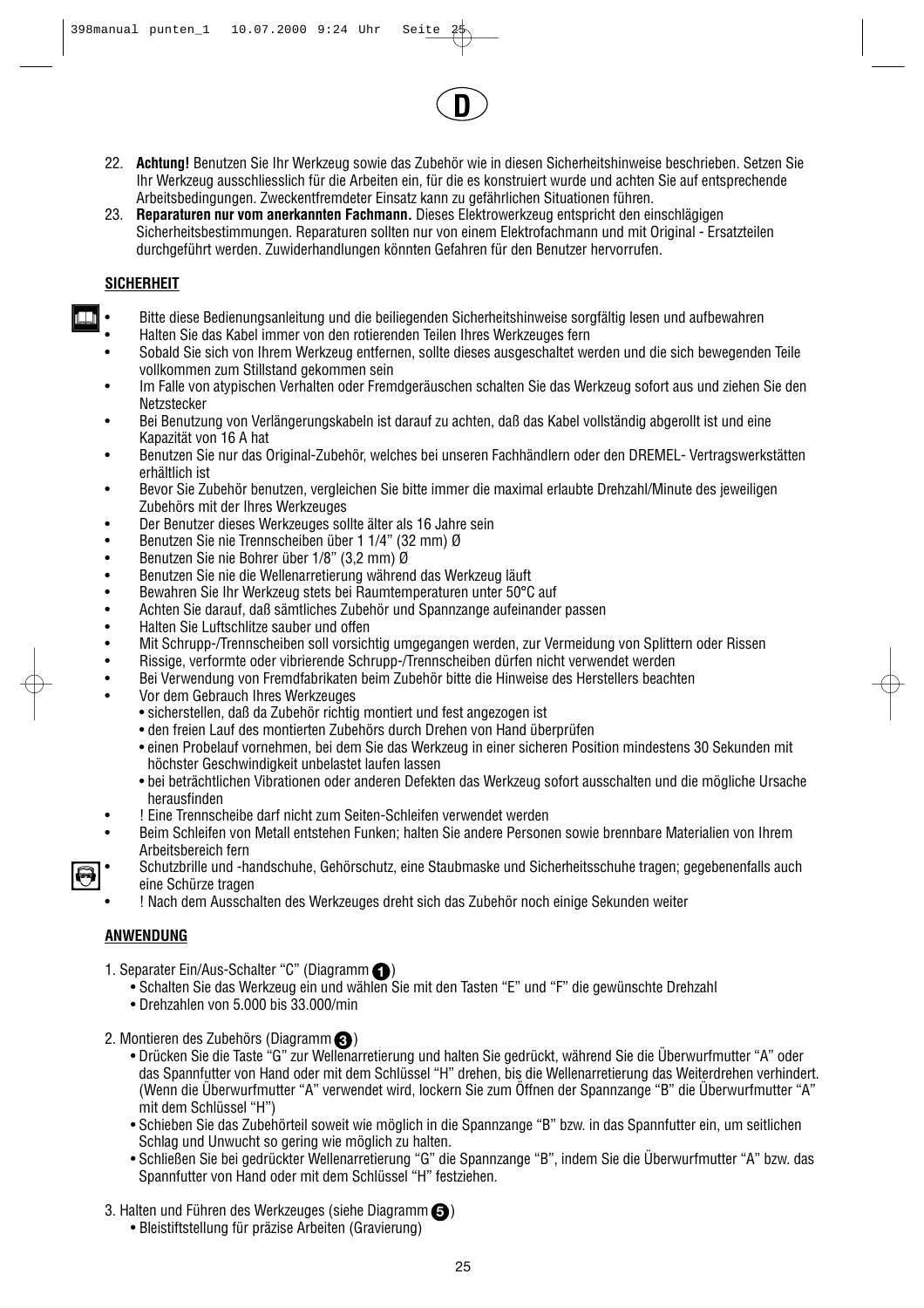

- Schälmesserstellung für unebene Arbeiten (Schleifen)
- Beidhändige Golfschlägerstellung ideal, wenn Sie das Werkzeug parallel zur Werkstückoberfläche halten müssen, z. B. bei Verwendung einer Trennscheibe.

#### **ANWENDUNG**

- Immer zunächst an einem Probestück üben, um das richtige Zubehörteil und die richtige Geschwindigkeit zu wählen.<br>• Nicht zuviel Druck auf das Werkzeug ausüben: Jassen Sie die Geschwindigkeit für Sie arbeiten.
- Nicht zuviel Druck auf das Werkzeug ausüben; lassen Sie die Geschwindigkeit für Sie arbeiten.
- Verwenden Sie ausschließlich Zubehör, das laut Herstellerangaben für Ihr Modell vorgesehen ist.

#### **GESCHWINDIGKEIT**

#### **• Elektronische Drehzahlregelung (Elektronic Feedback Circuitry - EFC)**

Das Werkzeug ist mit einer internen elektronischen Drehzahlregelung ausgestattet, die einen Sanftanlauf bewirkt, um die beim Anlaufen mit großem Drehmoment auftretenden Belastungen zu reduzieren, und die vorgewählte Drehzahl mit und ohne Last praktisch konstant hält.

#### **• Digitaler Drehzahlwähler**

Das Gerät ist mit einem digitalen Drehzahlwähler ausgestattet, der auf einem LCD-Display die Werkzeugdrehzahl anzeigt. Die Drehzahl kann zwischen 5.000 und 30.000/min in 1.000/min-Schritten vorgewählt werden; hierzu einfach die Plusoder Minustaste des Schalters drücken.

GERÄT EINSCHALTEN: EIN/A-Schalter "C" in Stellung "ON" schieben. GERÄT AUSSCHALTEN: EIN/A-Schalter "C" in Stellung "OFF" schieben. DREHZAHL ERHÖHEN: Taste "E" (+) drücken. DREHZAHL VERMINDERN: Taste "F" (–) drücken.

#### **Für die Werkzeugdrehzahlen gelten die folgenden Richtlinien:**

- 1. Kunststoff und Werkstoffe mit niedrigem Schmelzpunkt sind mit niedrigen Drehzahlen zu bearbeiten.
- 2. Polier- und Schwabbelarbeiten sowie Reinigungsarbeiten mit einer Drahtbürste müssen bei Drehzahlen unter 15.000/min erfolgen, um Beschädigungen der jeweiligen Bürste zu vermeiden.
- 3. Holz wird mit hoher Drehzahl bearbeitet.
- 4. Für die Bearbeitung von Eisen oder Stahl ist bei Verwendung von Hartmetallfräsern die Höchstdrehzahl zu verwenden, bei Verwendung von Hochgeschwindigkeits-Fräsmessern dagegen eine niedrigere Drehzahl. Wenn ein Hochgeschwindigkeits-Fräsmesser zu rattern beginnt, ist in der Regel die Drehzahl zu niedrig.
- 5. Aluminium, Kupfer-, Blei- und Zinklegierungen sowie Zinn können je nach Art der durchzuführenden Arbeit mit unterschiedlichen Drehzahlen bearbeitet werden. Durch Benetzen des Werkzeugs mit Petroleum oder einem anderen geeigneten Schmiermittel wird verhindert, daß die Späne an den Schneidflächen anhaften.

Als Hilfestellung zur Ermittlung der jeweils optimalen Drehzahl für die verschiedenen Werkstoffe und Zubehörteile haben wir einige Tabellen zusammengestellt (Diagramm**t)** ), aus denen die empfohlene Arbeitsdrehzahl für die einzelnen Zubehörteile abgelesen werden kann. Bitte machen Sie sich mit diesen Tabellen vertraut.

Die beste Möglichkeit zur Ermittlung der richtigen Arbeitsdrehzahl für einen bestimmten Werkstoff ist es, auch nach Auswertung der Tabelle einige Minuten lang an einem Abfallstück zu experimentieren. Wenn Sie ein oder zwei Versuche mit unterschiedlicher Drehzahl durchführen, merken Sie schnell, ob eine höhere oder niedrigere Drehzahl günstiger ist. Beispielsweise können Sie bei der Bearbeitung von Kunststoff mit einer niedrigen Drehzahl beginnen und die Drehzahl allmählich erhöhen, bis Sie feststellen, daß der Kunststoff an der Werkzeugspitze zu schmelzen beginnt. Wenn Sie nun die Drehzahl wieder ein wenig zurücknehmen, haben Sie die optimale Bearbeitungsdrehzahl gefunden.

Falls das Bearbeitungsergebnis nicht Ihren Erwartungen entspricht, hilft es nicht, den Kraftaufwand zu erhöhen. Statt dessen sollten Sie eventuell eine andere Werkzeugspitze verwenden oder eine Anpassung der Drehzahl vornehmen; durch verstärkten Kraftaufwand dagegen läßt sich das Problem nur selten lösen.

#### **WARTUNG/REPARATUR**

- Halten Sie Werkzeug und Kabel sauber (einige Haushaltsreiniger und Lösungsmittel können die Kunststoffteile beschädigen; diese Produkte enthalten u.a. Benzin, Trichloroethelene, Chloride, Amonium)
- Übermäßige Funkenbildung weist meist auf abgenutzte Kohlebürsten hin
- Bei Beanstandung geben Sie bitte Ihr Werkzeug bei einer unserer DREMEL-Vertragswerkstätten zur Reparatur ab (die Anschriftenliste finden Sie auf der Ersatzteilzeichnung, die Ihrem Werkzeug beiliegt)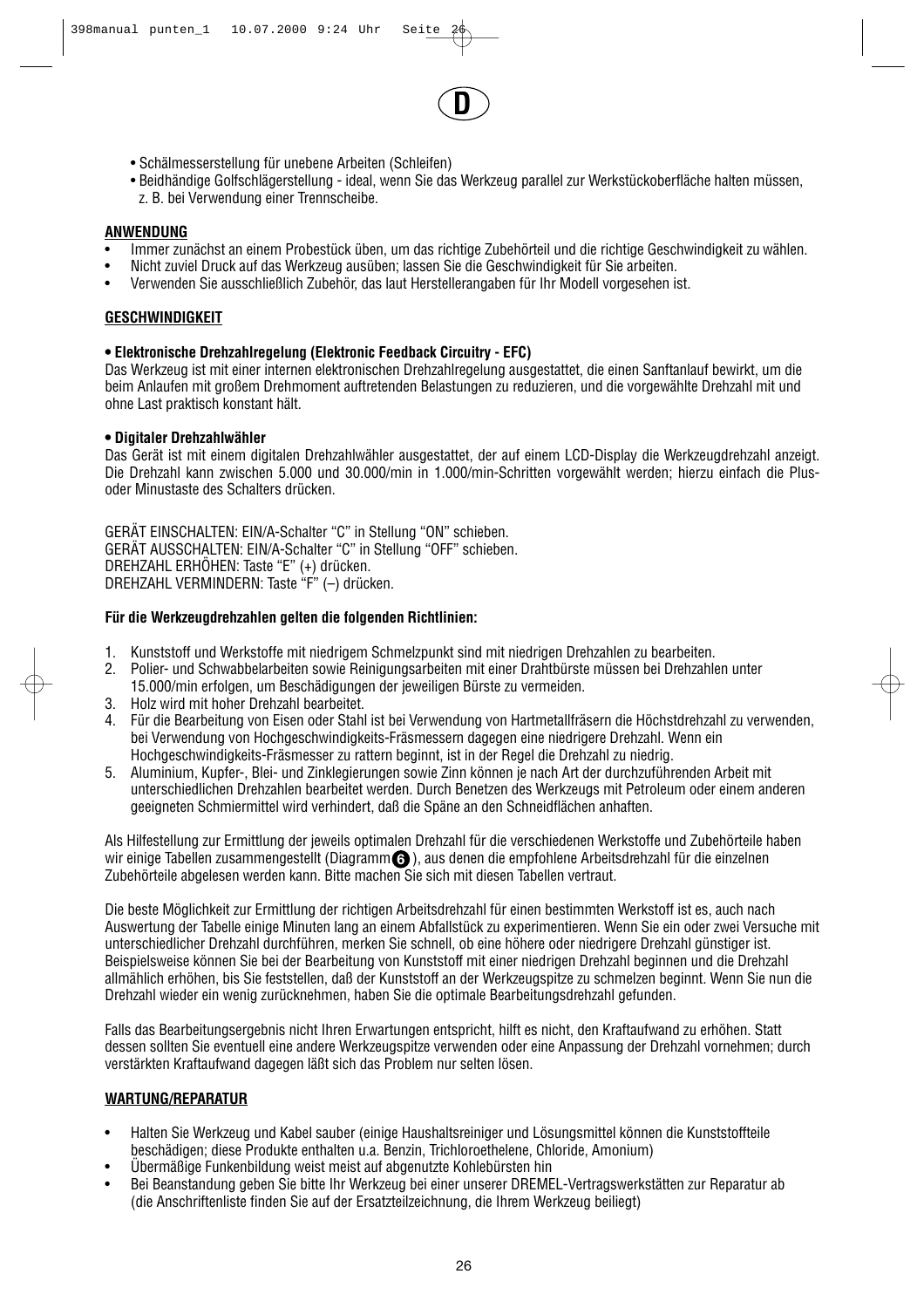**F**

| <b>Equipment standard</b>                             | 3981    |
|-------------------------------------------------------|---------|
| <b>Pince</b><br><b>Mandrin Multi</b>                  | +<br>٠  |
| Clé                                                   | ٠       |
| <b>Documentation</b>                                  | ٠       |
| <b>Coffret de rangement</b><br>Accessoires (schéma @) | +<br>65 |

# **Conseils d'utilisation :**

### **INSTRUCTIONS DE SERVICE**

Afin de réduire le risque de décharge électrique, de blessure et d'incendie lors de l'utilisation d'outils électriques, observez les mesures de sécurité fondamentales suivantes. **Lisez et observez ces instructions avant d'utiliser l'outil. Conservez soigneusement ces instructions**.

- 1. **Vérifiez le voltage indiqué sur la plaque**
- 2. **Maintenez de l'ordre dans votre poste de travail.** Le désordre dans le poste de travail augmente le risque d'accident.
- 3. **Tenez compte de l'environnement du poste de travail.** N'exposez pas les outils électriques à la pluie. N'utilisez pas d'outils électriques dans un environnement humide ou mouillé. Veillez à ce que le poste de travail soit bien éclairé. N'utilisez pas d'outils électriques si des liquides ou des gaz inflammables se trouvent à proximité.
- 4. **Protégez-vous contre les décharges électriques.** Evitez le contact corporel avec des surfaces reliées à la terre (comme p. ex. tuyaux, radiateurs, cuisinières, réfrigérateurs).
- 5. **Tenez les enfants éloignés.** Ne permettez pas que d'autres personnes touchent à l'outil ou au câble ; tenez-les éloignées de votre poste de travail.
- 6. **Rangez vos outils dans un endroit sûr.** Les outils non utilisés devraient être rangés dans un endroit sec et fermé, hors de la portée des enfants.
- 7. **Ne surchargez pas votre outil.** Vous travaillerez mieux et plus sûrement dans la plage de puissance indiquée.
- 8. **Utilisez l'outil adéquat.** N'utilisez pas d'outils ou de dispositifs adaptables de trop faible puissance pour exécuter des travaux difficiles. N'utilisez pas des outils à des fins et pour des travaux pour lesquels ils n'ont pas été conçus (p. ex. n'employez pas une scie circulaire pour abattre ou pour ébrancher des arbres).
- 9. **Portez des vêtements de travail appropriés.** Ne portez pas de vêtements larges ou des bijoux ; ils pourraient être happés par les pièces en mouvement. Lors de travaux à l'extérieur, il est recommandé de porter des gants de caoutchouc et des chaussures à semelle antidérapante. Coiffez-vous d'un filet si vous avez les cheveux longs.
- 10. **Portez des lunettes de protection.** Utilisez aussi un masque si le travail exécuté produit de la poussière.
- 11. **Installez le système d'évacuation des poussières.** Si l'outil est équipé des dispositifs d'évacuation et de ramassage des poussières, assurez-vous qu'ils soient bien raccordés et utilisés correctement.
- 12. **Protégez le câble d'alimentation.** Ne portez pas l'outil par le câble, ne tirez pas sur le câble pour débrancher la fiche de la prise, et protégez le câble de la chaleur, de l'huile et des arêtes vives.
- 13. **Fixez bien la pièce.** Employez un dispositif de serrage ou un étau afin de bien fixer la pièce ; elle sera ainsi bloquée plus sûrement qu'avec votre main et vous aurez les deux mains libres pour manier l'outil.
- 14. **N'élargissez pas trop votre rayon d'action.** Evitez d'adopter une position fatigante pour le corps ; veillez à ce que votre appui au sol soit ferme et conservez l'équilibre à tout moment.
- 15. **Entretenez vos outils soigneusement.** Maintenez vos outils affûtés et propres afin de travailler mieux et plus sûrement. Observez les prescriptions d'entretien et les indications de changement d'accessoires. Vérifiez régulièrement l'état de la fiche et du câble d'alimentation et, en cas de dommages, faites-les changer par un technicien qualifié. Vérifiez régulièrement le câble de rallonge et remplacez-le s'il est endommagé. Maintenez les poignées sèches et exemptes d'huile et de graisse.
- 16. **Débranchez la fiche de la prise.** En cas de non-utilisation, avant de procéder à l'entretien, ou lors du changement d'accessoires comme p. ex. des lames et des forets.
- 17. **Enlevez les clés à outils.** Avant de mettre l'outil en marche, assurez-vous que les clés et les outils de réglage ont été retirés.
- 18. **Evitez tout démarrage involontaire.** Ne portez pas l'outil en ayant un doigt placé sur l'interrupteur tant qu'il est branché au réseau électrique. Assurez-vous que l'interrupteur est en position de coupure avant de brancher l'outil au réseau électrique.
- 19. **Câble de rallonge pour l'extérieur.**A l'extérieur, n'utilisez que des câbles de rallonge homologués avec le marquage correspondant.
- 20. **Soyez toujours attentif.** Observez votre travail, agissez en faisant preuve de bon sens et n'employez pas l'outil lorsque vous êtes fatigué.
- 21. **Contrôlez si votre outil est endommagé.** Avant d'utiliser l'outil, vérifiez toujours soigneusement le parfait fonctionnement des dispositifs de sécurité et des pièces. Vérifiez si le fonctionnement des pièces en mouvement est correct, si elles ne se grippent pas ou si d'autres pièces sont endommagées. Tous les composants doivent être montés correcte-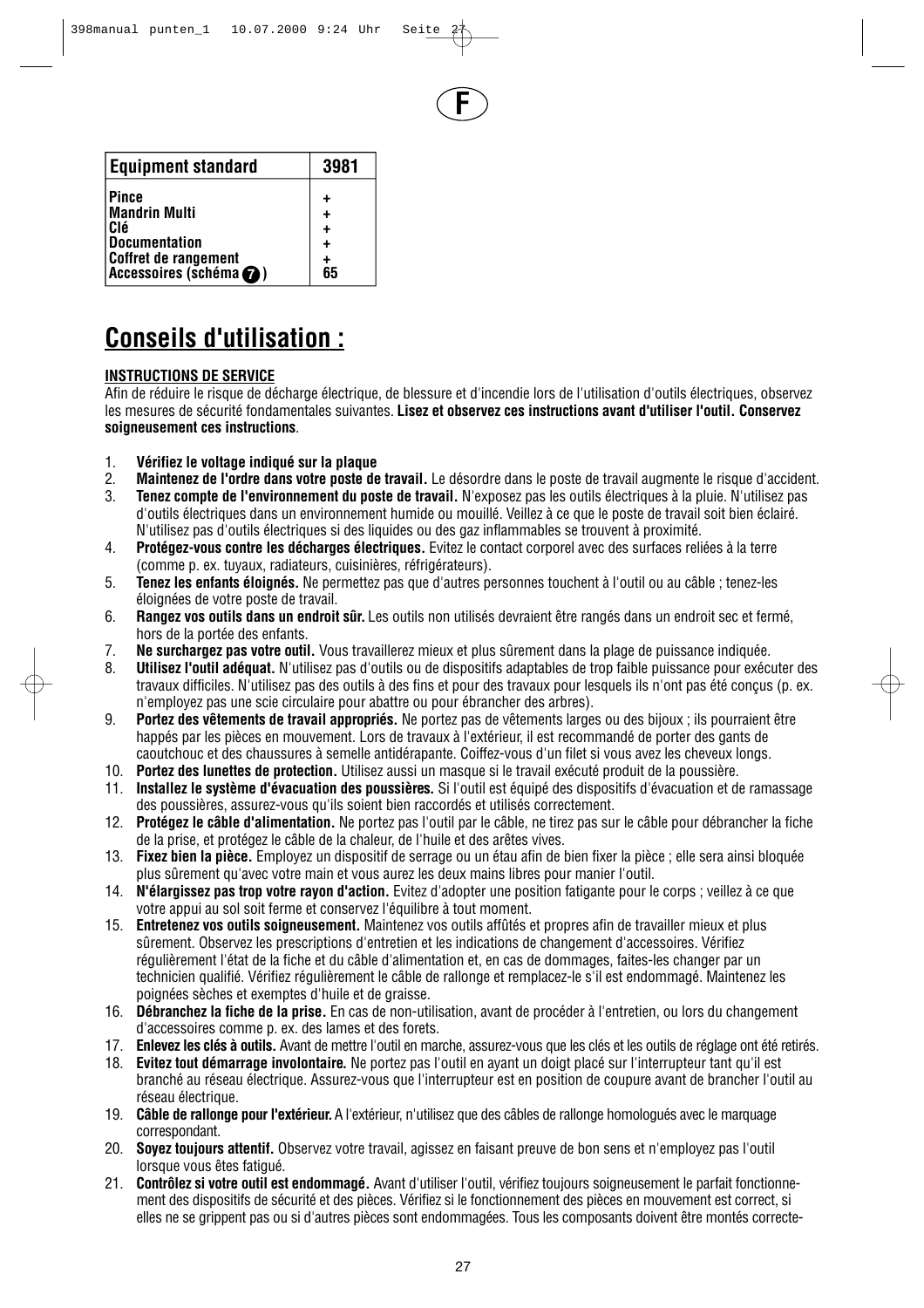

ment et remplir les conditions pour garantir le fonctionnement impeccable de l'outil. Tout dispositif de sécurité, tout interrupteur ou toute autre pièce endommagée ou défectueuse doit être réparée ou remplacée de manière appropriée par un technicien qualifiée. N'utilisez aucun outil sur lequel l'interrupteur ne puisse ni ouvrir ni fermer le circuit correctement.

- 22 **Attention !** Veillez à utiliser l'outil et ses accessoires conformément aux instructions de sécurité. Veuillez également tenir compte des possibilités de l'outil en respectant les conditions de travail et la tâche à exécuter. L'utilisation de l'outil pour des tâches autres que celles prévues par l'outil risquerait d'être dangereux.
- 23 **Faites réparer votre outil par un technicien qualifié.** Cet outil est conforme aux règles de sécurité en vigueur. Toutes les réparations doivent être effectuées par des professionnels qualifiés avec des pièces détachées d'origine ; faute de quoi l'utilisation de l'outil peut représenter un danger pour l'utilisateur.

#### **SECURITE**

ПT

- Lire et conserver ce manuel d'instruction et les instructions de sécurité jointes
- Garder toujours le câble éloigné des parties mobiles de votre outil
- Lorsque vous rangez votre outil, le moteur doit être coupé et les pièces mobiles complètement arrêtées
- En cas d'anomalie électrique ou mécanique, couper immédiatement l'outil et débrancher la prise
- N'utiliser qu'une rallonge en parfait état, complètement déroulée, et d'une capacité de 16 ampères
- Utiliser seulement les accessoires d'origine DREMEL qui peuvent être obtenus chez votre détaillant DREMEL
- Avant d'utiliser des accessoires, toujours comparer le maximum autorisé de tr./min. de l'accessoire avec celui de votre outil
- Cet outil ne doit pas être utilisé par des personnes en dessous de 16 ans<br>• Ne jamais utiliser un disque à meuler au dessus de 1 1/4" (32 mm)  $\alpha$
- Ne jamais utiliser un disque à meuler au dessus de 1 1/4" (32 mm)  $\emptyset$ <br>• Ne jamais utiliser une mèche au dessus de 1/8" (3.2 mm)  $\emptyset$
- Ne jamais utiliser une mèche au dessus de 1/8" (3,2 mm) Ø
- Ne jamais utiliser le blocage de l'arbre lorsqu'on utilise l'outil
- Ranger votre outil dans des endroits où la température n'excède pas 50°C
- Assurez-vous que la dimension de la pince corresponde avec la taille de l'arbre de l'accessoire<br>• Tenir les aérations propres et dégagées
- Tenir les aérations propres et dégagées<br>• Traiter et stocker les disques de meulag
- Traiter et stocker les disques de meulage/tronçonnage avec précaution pour éviter de les endommager
- N'utiliser jamais de disques de meulage/tronçonnage endommagés ou vibrants
- Pour le montage et l'utilisation d'accessoires n'étant pas de la marque DREMEL, observer les instructions du fabricant concerné
- Avant toute utilisation
	- assurez-vous que l'accessoire soit correctement monté et serré
	- vérifier manuellement que l'accessoire tourne aisément
	- tester l'outil à vide au moins 30 secondes à vitesse maximum dans une position de sécurité
	- arrêter l'outil immédiatement dans le cas de vibrations considérables ou la présence d'autres défauts et vérifier l'outil pour en déterminer la cause
- ! Ne jamais utiliser un disque de tronçonnage pour le meulage latéral
- Lors du meulage de métal, des étincelles se produisent ; veiller à ce que d'autres personnes et du materiau combustible ne se trouvent pas dans les environs immédiats de ce travail
- Utilisier des lunettes et des gants de protection, des casques anti-bruit, un masque à poussière et des chaussures solides ; au besoin, utiliser un tablier
- ! L'accessoire continue à tourner quelques temps après que l'outil ait été arrête

### **UTILISATION**

- 1. Bouton distinct Marche / Arrêt «  $C \times (schéma \ \ \ )$ 
	- Mettre l'outil sous tension et sélectionner la vitesse en appuyant sur les boutons « E » & « F » pour obtenir la vitesse désirée
	- Vitesses 5.000 33.000 t/m
- 2. Montage des accessoires (schéma **۞**)
	- Appuyer sur le bouton de Blocage d'Arbre « G », et le maintenir ainsi tout en tournant l'Ecrou de Blocage de la Pince porte-embout « A » ou le mandrin à la main ou à l'aide de la clé « H » jusqu'à ce que l'arbre soit bloqué. (Dans le cas de l'Ecrou de Blocage « A », ouvrir la pince porte-embout « B » en desserrant l'écrou de blocage « A » à l'aide de la clé « H »)
	- Insérer l'embout dans la Pince « B » ou dans le mandrin aussi loin que possible pour éviter que l'embout ne soit éjecté ou déséquilibré.
	- Le bouton de Blocage d'Arbre « G » étant engagé, refermer la pince « B » en resserrant l'écrou de blocage « A » ou le mandrin à la main ou avec la clé « H » jusqu'à ce que la fixation soit ferme et sure.
- 3.Prise en mains et guidage de l'outil (voir schéma $\bigcirc$ )
	- prise crayon pour travaux de précision (gravure)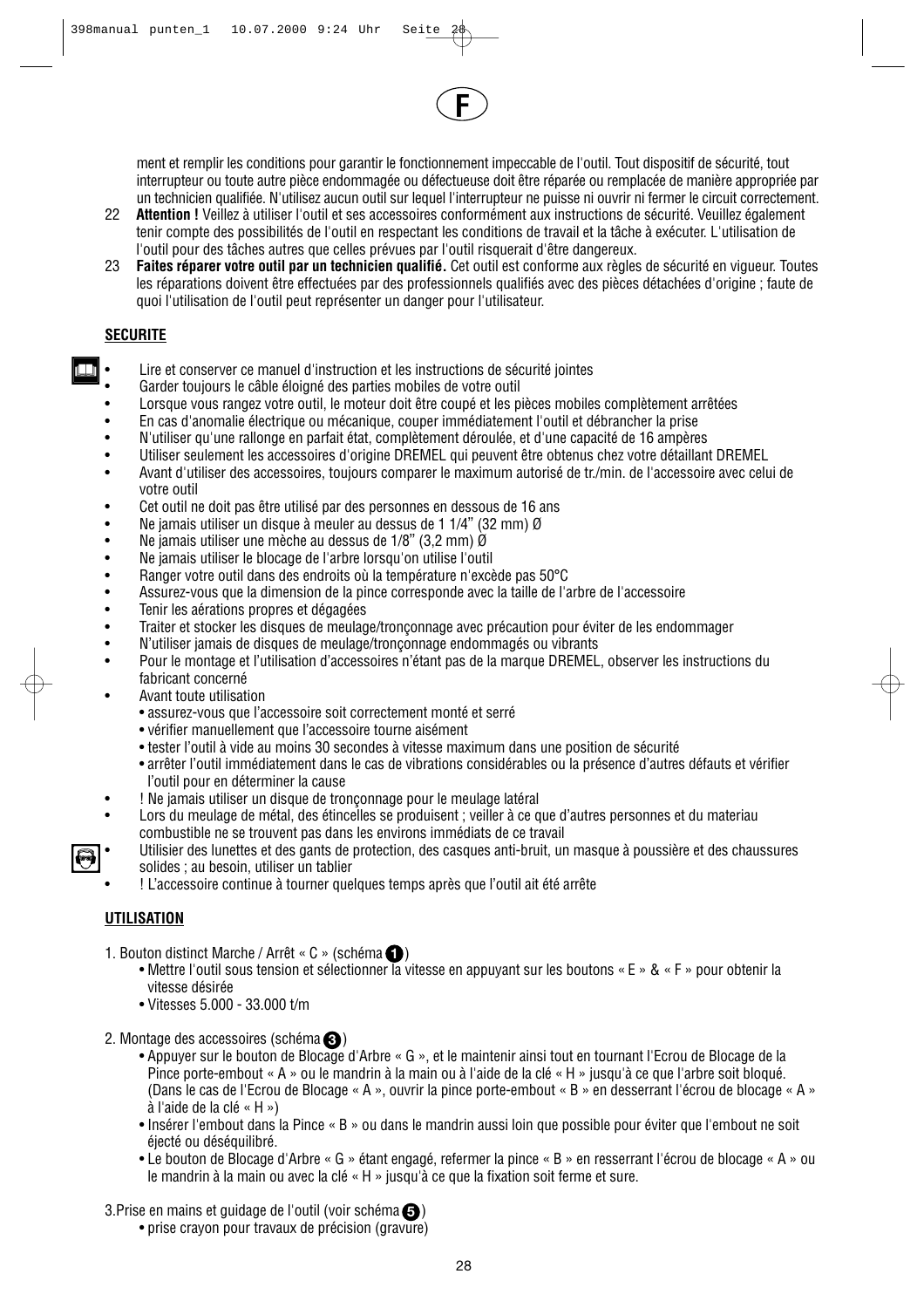

- prise couteau pour travaux durs (meulage)
- prise club de golf, à deux mains, idéale lorsqu'il faut tenir l'outil parallèle à la surface de travail, par exemple en utilisant un disque à tronçonner

#### **CONSEILS D'UTILISATION**

- Toujours effectuer un essai au préalable sur matériel résiduaire afin de choisir le bon accessoire et de déterminer la vitesse optimum de votre outil
- Ne pas appuyer trop fortement sur l'outil ; votre travail se réalisera par sa capacité de vitesse.
- N'utiliser que les accessoires recommandés pour votre modèle par le fabricant.

#### **VITESSE**

#### **• Circuit à rétroaction électronique (EFC)**

Votre outil est équipé d'un système à rétroaction électronique qui permet un démarrage « en douceur » et qui réduit les contraintes qui résultent d'un démarrage à couple élevé. Ce système contribue également à maintenir pratiquement constante la vitesse préréglée, que l'outil soit en situation de charge ou à vide.

#### **• Sélecteur numérique de vitesse**

Votre outil rotatif comporte un sélecteur numérique de vitesse avec un afficheur LCD qui indique le nombre de tours/minute. On peut choisir la vitesse dans une plage 5.000 tr/min à 33.000 tr/min avec impulsion par pas de 1.000tr/m. Il suffit pour cela d'appuyer sur les boutons d'augmentation ou de diminution de la vitesse.

POUR METTRE L'OUTIL EN « MARCHE » : Amener le curseur M/A en position « ON ». POUR METTRE L'OUTIL A « L'ARRÊT » : Amener le curseur M/A en position « OFF ». POUR AUGMENTER LA VITESSE : appuyer sur le bouton « E » qui porte le signe + . POUR DIMINUER LA VITESSE : appuyer sur le bouton « E » qui porte le signe + .

#### **Quelques règles pratiques en ce qui concerne la vitesse :**

- 1. Le plastique et les matériaux qui fondent à de faibles températures devraient être travaillés à basse vitesse.<br>2. Le polissage, et le nettovage avec des brosses métalliques devra se faire à des vitesses qui n'excèdent p
- 2. Le polissage, et le nettoyage avec des brosses métalliques devra se faire à des vitesses qui n'excèdent pas
- 15.000 tr/m pour éviter d'abimer la brosse.
- 3. Le bois doit être coupé à grande vitesse.
- Le fer ou l'acier devront être coupé à vitesse maximale si l'on utilise un accessoire au carbure de tungstène, mais à des vitesses inférieures si l'on utilise des fraises en acier rapide. Si une fraise en acier rapide commence à brouter, c'est généralement signe que l'outil ne tourne pas assez vite.
- 5. L'aluminum, les alliages de cuivre, les alliages de plomb, les alliages de zinc et l'étain peuvent être travaillés à des vitesses diverses selon le type de découpe à effectuer. La paraffine ou autre lubrifiant appliqué sur le tranchant de la fraise permet d'éviter que le matériau n'adhère sur la denture de la fraise.

Pour vous aider à déterminer la vitesse optimale de travail pour différents matériaux et accessoires, nous avons élaboré une série de tableaux qui figurent sur le schéma 6. En vous reportant à ces tableaux, vous trouverez les vitesses recommandées pour chaque type d'accessoire. Nous vous recommandons de consulter et de vous familiariser avec ces tableaux.

A la limite, le meilleur moyen de déterminer la vitesse correcte pour un matériau consiste à faire un essai de quelques minutes sur une chute, même après avoir consulté les tableaux des vitesses. Vous remarquerez rapidement si c'est la vitesse lente ou rapide qui est la plus efficace en observant le comportement de l'outil et le résultat obtenu en faisant une passe ou deux à différentes vitesses. Lorsque l'on travaille sur du plastique par exemple, démarrer à vitesse lente et augmenter la vitesse jusqu'à ce que le plastique commence à fondre au point de contact. Puis réduire légèrement la vitesse pour obtenir la vitesse optimale de travail.

Augmenter la pression sur l'outil n'est pas la bonne solution quand l'outil ne coupe pas à la hauteur de vos attentes. Vous devriez peut-être utiliser une fraise différente, ou affiner le réglage de la vitesse pour résoudre le problème. Mais appuyer sur l'outil constitue rarement la bonne réponse.

#### **ENTRETIEN/REPARATION**

- Garder votre outil et le câble propres (certains produits d'entretien et solvants peuvent endommager les parties plastiques; ces produits contiennent entre autres benzine, trichloréthylène, chlorure, amoniaque)
- Des étincelles excessives indiquent la plupart du temps une usure anormale des charbons
- En cas de défectuosité électrique et mécanique, apporter l'outil dans l'une des stations-service DREMEL pour réparation (les adresses figurent sur la vue éclatée livrée avec l'outil)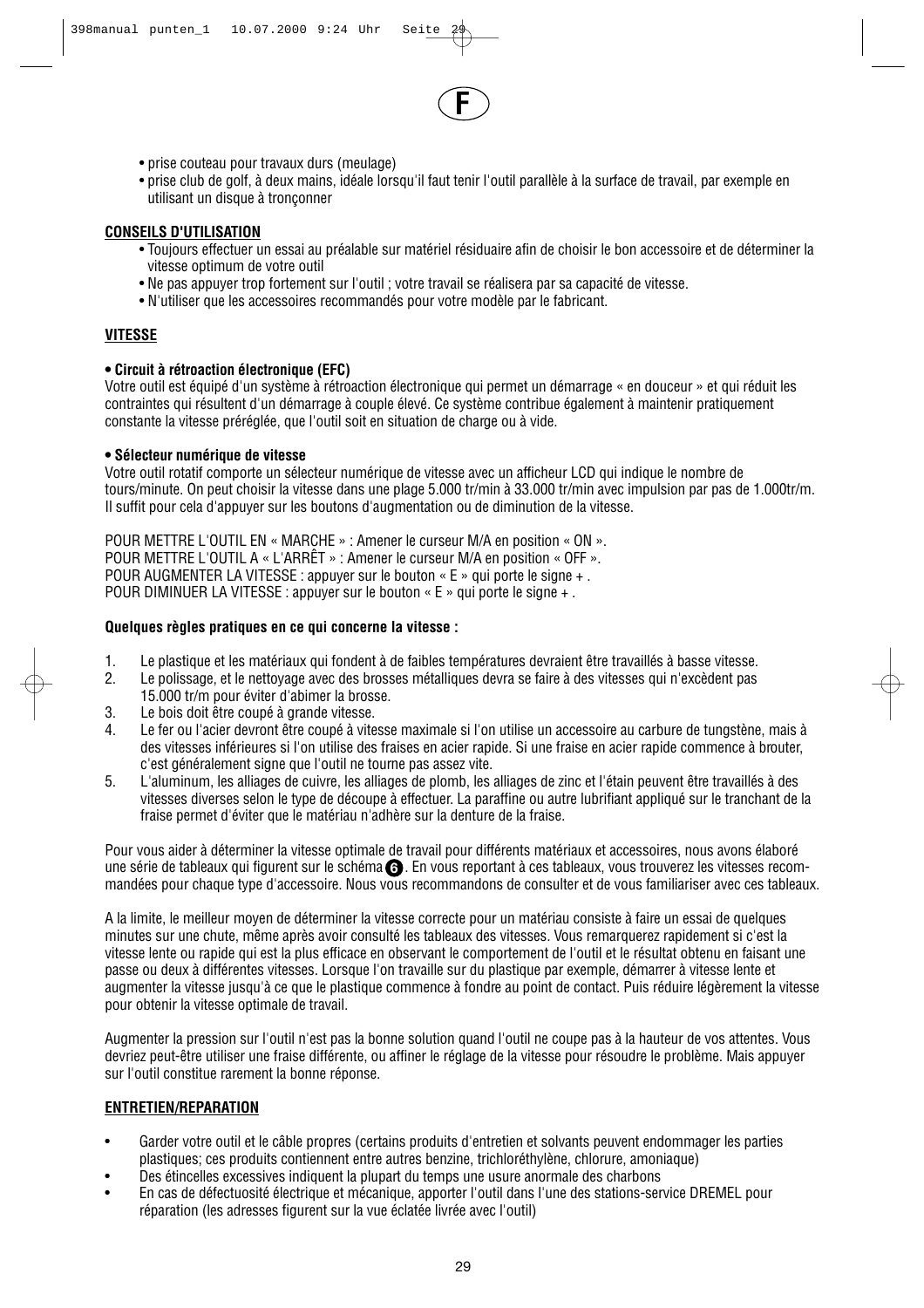

| <b>Standaard Tobehoren</b>       | 3981 |
|----------------------------------|------|
| <b>Spantang</b>                  | ٠    |
| Multi-boorkop                    | ٠    |
| <b>Sleutel</b>                   | ÷    |
| <b>Schriftelijke instructies</b> | ÷    |
| Koffer                           | +    |
| Accessoires (figuur $\bigcirc$ ) | 65   |

## **Algemene gebruikstips:**

### **VEILIGHEIDSVOORSCHRIFTEN**

Bij het gebruik van elektrisch gereedschap moeten tegen schok-, verwondings- en brandgevaar steeds de volgende principiële veiligheidsvoorschriften in acht genomen worden. **Lees deze voorschriften eerst goed door voordat u de machine gaat gebruiken. Bewaar deze veiligheidsvoorschriften zorgvuldig.**

- 
- 1. **Kontroleer het voltage, dat vermeld staat op de naamplaat** 2. **Houd het werkgebied op orde.** Een wanordelijke werkomgeving leidt tot ongelukken.
- 3. **Houd rekening met omgevingsinvloeden.** Stel elektrisch gereedschap niet bloot aan regen. Gebruik elektrisch gereedschap niet in een vochtige of natte omgeving. Zorg voor een goede verlichting. Gebruik elektrisch gereedschap niet in de buurt van brandbare vloeistoffen of gassen.
- 4. **Voorkom een elektrische schok.** Vermijd lichaamskontakt met geaarde objekten (zoals bijv. metalen buizen, CV-radiatoren, fornuizen, koelkasten).
- 5. **Houd kinderen uit de buurt.** Laat andere personen niet aan machine of snoer komen; houd hen weg van het werkgebied.
- 6. **Berg de machine veilig op.** Niet in gebruik zijnd elektrisch gereedschap moet in droge, afgesloten ruimten bewaard worden, buiten het bereik van kinderen.
- 7. **Overbelast de machine niet.** Men werkt beter en veiliger binnen het aangegeven vermogensbereik.
- 8. **Gebruik de juiste machine.** Gebruik geen hulpstukken of machines met een te laag vermogen voor een te zware belasting. Gebruik de machines niet voor een doel of karwai, waarvoor zij niet bestemd zijn (gebruik bijv. geen cirkelzaag voor het omzagen van bomen of snoeien van takken).
- 9. **Draag geschikte werkkleding.** Draag geen slobberende kleding of sieraden; deze kunnen door de bewegende machinedelen gegrepen worden. Bij het werken in de open lucht zijn rubber werkhandschoenen en schoenen met profielzolen aan te bevelen. Draag bij lang haar een haarnet.
- 10. **Gebruik een veiligheidsbril.** Gebruik ook een stofmasker bij stofverwekkende werkzaamheden.
- 11. **Gebruik stofopvanghulpstukken.** Als hulpstukken worden bijgeleverd voor het opvangen van stof, zorg er dan voor dat deze op de juiste wijze worden aangesloten en gebruikt.
- 12. **Gebruik het snoer niet verkeerd.** Draag de machine niet aan het snoer, gebruik het snoer niet om de stekker uit het stopkontakt te trekken, en bescherm het snoer tegen hitte, olie en scherpe kanten.
- 13. **Klem het werkstuk vast.** Gebruik spanelementen of een bakschroef om het werkstuk vast te klemmen; dit is veiliger dan klemmen met de hand, bovendien kan men dan met twee handen werken.
- 14. **Zorg voor een veilige houding.** Vermijd een abnormale lichaamshouding en zorg voor een stabiel evenwicht.
- 15. **Onderhoud de machine zorgvuldig.** Houd het gereedschap scherp en schoon om beter en veiliger te kunnen werken. Volg de onderhoudsvoorschriften op, evenals de adviezen omtrent het verwisselen van accessoires. Kontroleer regelmatig het snoer en de stekker en laat deze bij beschadiging door een erkende vakman vervangen. Kontroleer regelmatig het verlengsnoer en vervang het, indien het is beschadigd. Houd de handgrepen droog en vrij van olie en vet.
- 16. **Trek de stekker uit het stopkontakt.** Als de machine niet in gebruik is, tijdens onderhoud, of tijdens het verwisselen van accessoires zoals bijv. zaagbladen, boren en machinegereedschappen van welke soort dan ook.
- 17. **Laat geen gereedschapssleutels op de machine zitten.** Kontroleer voor het inschakelen of sleutels en andere hulpgereedschappen zijn verwijderd.
- 18. **Voorkom het per ongeluk inschakelen.** Draag geen aan het lichtnet aangesloten machines met de vinger aan de schakelaar. Zorg ervoor, dat de schakelaar bij aansluiting aan het lichtnet uitgeschakeld staat.
- 19. **Verlengsnoer bij gebruik buiten.** Gebruik buiten alleen voor dit doel goedgekeurde en overeenkomstig gekenmerkte verlengsnoeren.
- 20. **Wees steeds opmerkzaam.** Houd uw ogen steeds op het werk gericht, ga met verstand te werk, en gebruik de machine niet, als men niet gekoncentreerd is.
- 21. **Kontroleer het gereedschap op beschadigingen.** Vóór gebruik van de machine moeten veiligheidsinrichtingen en machinedelen zorgvuldig worden gekontroleerd op hun uitstekend en doelgericht funktioneren. Kontroleer of de funktie van de bewegende machinedelen in orde is, of deze niet klemmen, en of er geen machinedelen defekt zijn. Alle machinedelen dienen goed gemonteerd te zijn en aan alle voorwaarden te voldoen om het perfekt funktioneren van de machine te garanderen. Veiligheidsinrichtingen, schakelaars of andere machinedelen die beschadigd of defekt zijn,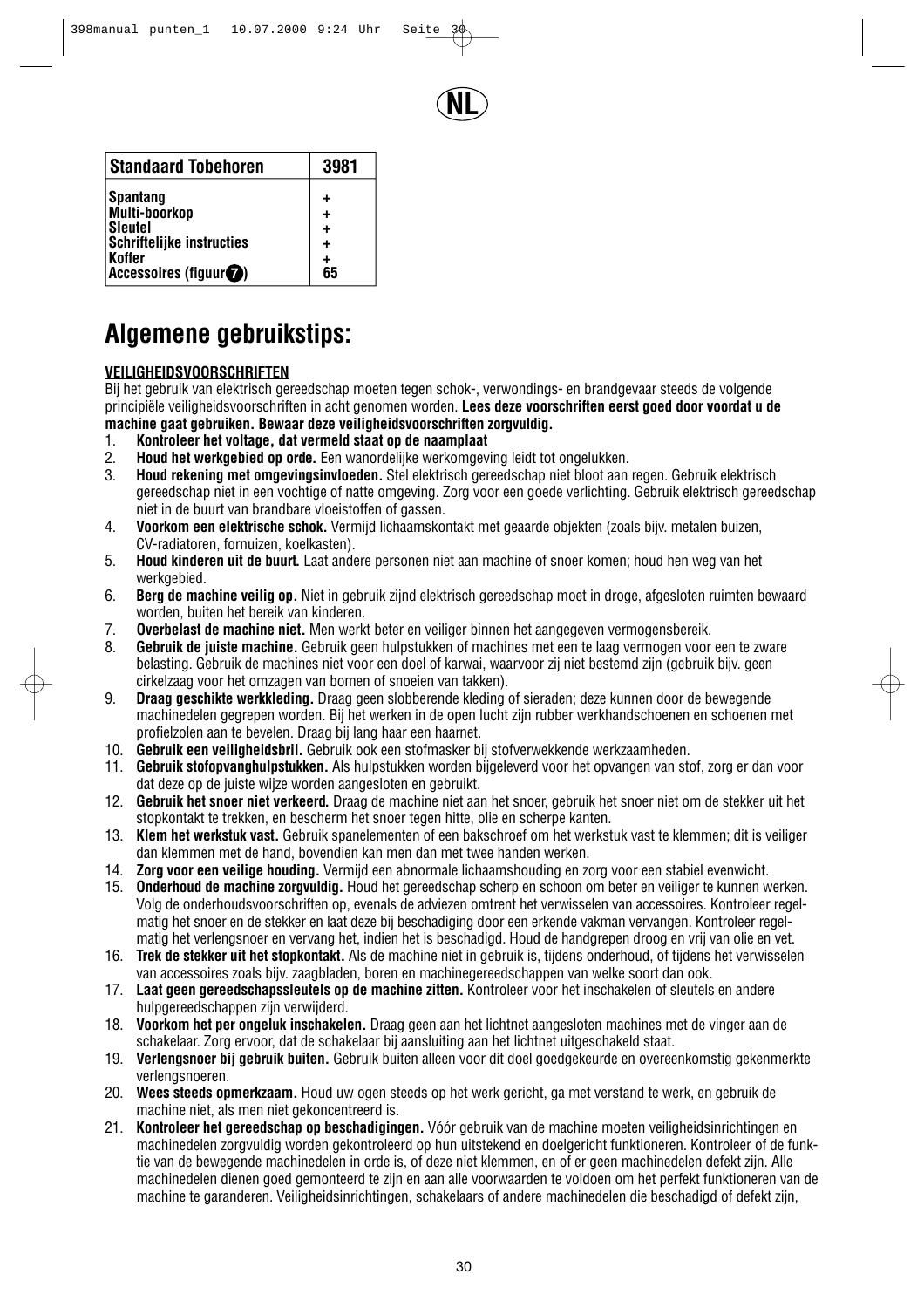

moeten worden gerepareerd of vervangen door een erkende vakman. Gebruik de machine niet, wanneer de schakelaar deze niet kan aan- en uitschakelen.

- 22. **Attentie!** Gebruik de machine en haar accessoires volgens deze veiligheidsvoorschriften en voor het doel waarvoor de machine in kwestie bestemd is, daarbij rekening houdend met de werkomstandigheden en het werk wat gedaan moet worden. Het gebruik van de machine voor afwijkende toepassingen, waarvan men normaliter mag verwachten dat de machine in kwestie deze niet kan uitvoeren, kan gevaar opleveren.
- 23. **Laat reparaties alleen door een erkende vakman uitvoeren.** Dit elektrisch gereedschap voldoet aan de desbetreffende veiligheidsvoorschriften. Reparaties mogen alleen worden uitgevoerd door vakkundig personeel en met originele onderdelen; dit ter voorkoming van ongevallen voor de gebruiker.

#### **VEILIGHEID**

W

- Lees en bewaar deze gebruiksaanwijzing en de bijgevoegde veiligheidsvoorschriften
- Houd altijd het snoer verwijderd van de bewegende delen van uw machine
- Als u uw machine wegzet moet de motor uitgeschakeld zijn en de bewegende delen tot stilstand zijn gekomen
- Gebruik volledig uitgerolde en veilige verlengsnoeren met een capaciteit van 16 Ampère
- Gebruik alleen de originele DREMEL accessoires, die verkrijgbaar zijn bij uw DREMEL handelaar
- In geval van electrische of mechanische storing, de machine onmiddellijk uitschakelen en de stekker uit het stopcontact trekken
- Vergelijk steeds het maximaal toegestane toerental van accessoires met het toerental van uw machine<br>• Deze machine mag niet worden gebruikt door mensen, die ionger zijn dan 16 jaar.
- Deze machine mag niet worden gebruikt door mensen, die jonger zijn dan 16 jaar<br>• Gebruik nooit slijnschijven hoven 1 1/4" (32 mm) Ø
- Gebruik nooit slijpschijven boven 1 1/4" (32 mm) Ø<br>• Gebruik nooit boren boven 1/8" (3.2 mm) Ø
- Gebruik nooit boren boven 1/8" (3,2 mm) Ø<br>• Gebruik de asvergrendeling nooit als de mag
- Gebruik de asvergrendeling nooit als de machine loopt
- Bewaar deze machine op een plaats, waar de temperatuur niet hoger dan 50°C kan worden
- Zorg ervoor, dat de spantang-diameter overeenkomt met de as-diameter van het accessoire
- Houd de ventilatie-openingen schoon en onbedekt
- Ga voorzichtig met afbraam-/(door) slijpschijven om en berg dezezorgvuldig op; dit ter voorkoming van splinters en scheuren
- Gebruik geen beschadigde, vervormde of trillende afbraam-/(door)slijpschijven
- Neem voor het monteren/gebruiken van niet-DREMEL accessoires de instructies van de betreffende fabrikant in acht • Vóór gebruik van de machine
	- zorg ervoor, dat het accessoire correct gemonteerd en stevig vastgemaakt wordt
	- controleer, of het accessoire vrij loopt door het met de hand rond te draaien
	- proefdraai de machine onbelast gedurende minstens 30 seconden op de hoogste snelheid in een veilige positie
	- stop onmiddellijk indien de machine hevig trilt, of bij andere defecten, en controleer de machine teneinde de oorzaak te vinden
- ! Gebruik nooit een doorslijpschijf voor afbraamwerkzaamheden
- Bij het slijpen van metaal ontstaan vonken; houd andere personen en brandbaar materiaal uit de buurt van de werkomgeving
- Draag een veiligheidsbril, veiligheidshandschoenen, gehoorbescherming, een stofmasker, en stevige schoenen; indien nodig, draag ook een schort
- ! Het accessoire draait nog even door nadat de machine is uitgeschakeld

#### **GEBRUIK**

- 1. Aparte aan/uit-knop " $C$ " (figuur $\Box$ )
	- Gereedschap inschakelen en gewenste snelheid instellen door op de knoppen "E" & "F" te drukken
	- Snelheid van 5,000 33,000 omwentelingen per minuut
- 2. Aanbrengen van accessoires (figuur $\langle$ 3)
	- Druk op de as-blokkeringsknop "G" en houd deze vast, terwijl u de spanmoer "A" of spankop met de hand of met de sleutel "H" draait totdat de schacht vergrendelt en verdere rotatie niet meer mogelijk is (bij het werken met de spanmoer "A", opent u spantang "B" door de spanmoer "A" los te draaien met behulp van de sleutel "H")
	- Plaats accessoire zo ver mogelijk in spantang "B" of spankop, zodat uitloop en onbalans tot een minimum beperkt worden
	- Terwijl u de schacht-vergrendelingsknop "G" ingedrukt houdt, sluit u spantang "B" door de spanmoer "A" / spankop met de hand of met de sleutel "H" vast te draaien, totdat deze stevig en goed vast zit
- 3. Vasthouden en leiden van de machine (zie figuur $\bigcirc$ )
	- pengreep voor precisie-werk (graveren)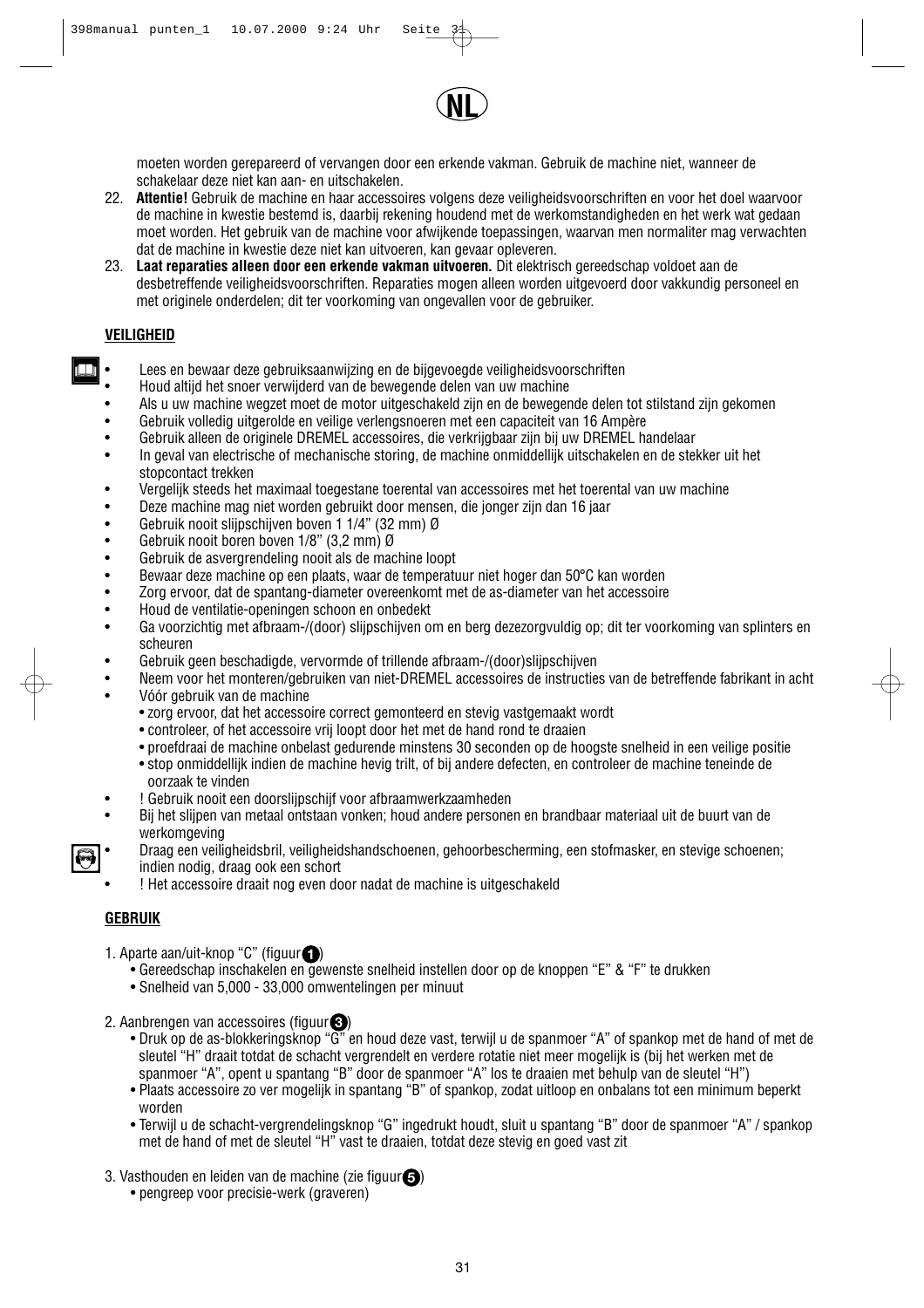

- mesgreep voor ruw werk (slijpen)
- golfgreep met 2 handen, ideaal wanneer u het gereedschap parallel aan het werkoppervlak moet worden, b.v. bij het gebruik van een snijschijf

#### **TOEPASSINGSADVIES**

- Oefen altijd eerst op een stuk afvalmateriaal om het juiste accessoire en de optimale snelheid te bepalen
- Oefen niet te veel druk uit op de machine; laat de snelheid het werk voor u doen
- Gebruik uitsluitend accessoires die door de fabrikant voor uw model aanbevolen worden.

#### **SNELHEID**

#### **• Elektronische Terugkoppelings-Schakeling (EFC)**

Uw gereedschap is uitgerust met een intern elektronisch terugkoppelingssysteem, dat zorgt voor een "soft start", waardoor de krachten die ontstaan bij een start met hoog koppel, verminderd worden. Het systeem helpt ook bij het praktisch constant houden van de geselecteerde rotatiesnelheid bij onbelaste en belaste omstandigheden.

#### **• Digitale snelheidskeuzeschakelaar**

Uw rotatiegereedschap heeft een digitale snelheidskeuzeschakelaar waarbij op een LCD-display de omwentelingen per minuut van het gereedschap afgelezen kunnen worden. De snelheid kan gekozen worden van 5.000 omw/min tot 30.000 omw/min in stappen van 1.000 omw/min door eenvoudig op de "plus" of "min" knoppen op de schakelaar te drukken.

"IN"SCHAKELEN VAN HET GEREEDSCHAP: schuif AAN/UIT schakelaar "C" op de "AAN" positie. "UIT"SCHAKELEN VAN HET GEREEDSCHAP: schuif AAN/UIT schakelaar "C" op de "UIT" positie. VERHOGEN VAN DE SNELHEID: druk op knop "E" met + -teken. VERLAGEN VAN DE SNELHEID: druk op knop "F" met - -teken.

#### **Enkele vuistregels met betrekking tot snelheid:**

- 1. Plastic en materialen die smelten bij lage temperaturen moeten gesneden worden op lage snelheid.
- 2. Polijsten, slijpen en reinigen met een draadborstel moeten uitgevoerd worden op een snelheid lager dan
- 15.000 omw/min, om beschadiging van de borstel te voorkomen.
- 3. Hout moet gesneden worden op hoge snelheid.
- 4. Ijzer en staal moet gesneden worden op topsnelheid bij het gebruik van hardmetalen accessoires, echter op een lagere snelheid bij het gebruik van stalen HS-frezen. Als een stalen HS-frees begint te ratelen, betekent dit meestal dat deze te langzaam loopt.
- 5. Aluminium, koperlegeringen, loodlegeringen, zinklegeringen en tin kunnen op diverse snelheid gesneden worden, afhankelijk van het soort snijwerk dat verricht wordt. Gebruik paraffine of een ander geschikt smeermiddel op de frees, om te voorkomen dat snijmateriaal vast blijft zitten op de freestanden.

Als hulpmiddel voor het bepalen van de optimale werksnelheid voor diverse materialen en diverse accessoires hebben wij voor u een reeks tabellen opgesteld, die u kunt vinden in figuur **G** . Door in deze tabellen te kijken kunt u de aanbevolen snelheden voor ieder soort accessoire vinden. Bekijk deze tabellen en maak u vertrouwd hiermee.

Uiteindelijk is de beste manier, om de juiste werksnelheid voor ieder materiaal te bepalen, gedurende een paar minuten testen op een stuk afvalmateriaal, zelfs nadat u in de tabellen gekeken heeft. U komt er snel achter, dat een lagere of hogere snelheid beter is door gewoon te kijken wat er gebeurt, als u een tweetal bewerkingen uitvoert met verschillende snelheden. Wanneer u bijvoorbeeld met plastic werkt, begin dan met een lage snelheid en verhoog de snelheid totdat u merkt dat het plastic begint te smelten op het moment van contact. Verlaag de snelheid dan iets om de optimale werksnelheid te verkrijgen.

De druk op het gereedschap verhogen is niet de oplossing, wanneer u van mening bent dat het niet naar behoren snijdt. Misschien moet u een andere frees gebruiken, en misschien is een aanpassing van de snelheid de oplossing voor het probleem. Maar leunen op het gereedschap is zelden de oplossing.

#### **ONDERHOUD/REPARATIE**

- Houd machine en snoer schoon (sommige reinigings- en oplosmiddelen kunnen kunststof onderdelen aantasten; deze producten bevatten o.a. benzeen, trichloroethyleen, chloride, amonia)
- Overmatig vonken duidt meestal op versleten koolborstels
- In geval van een elektrisch of mechanisch defect, de machine voor reparatie aanbieden bij één van de DREMEL Service-Stations (een adressenlijst vindt u op de bijgeleverde onderdelen-tekening)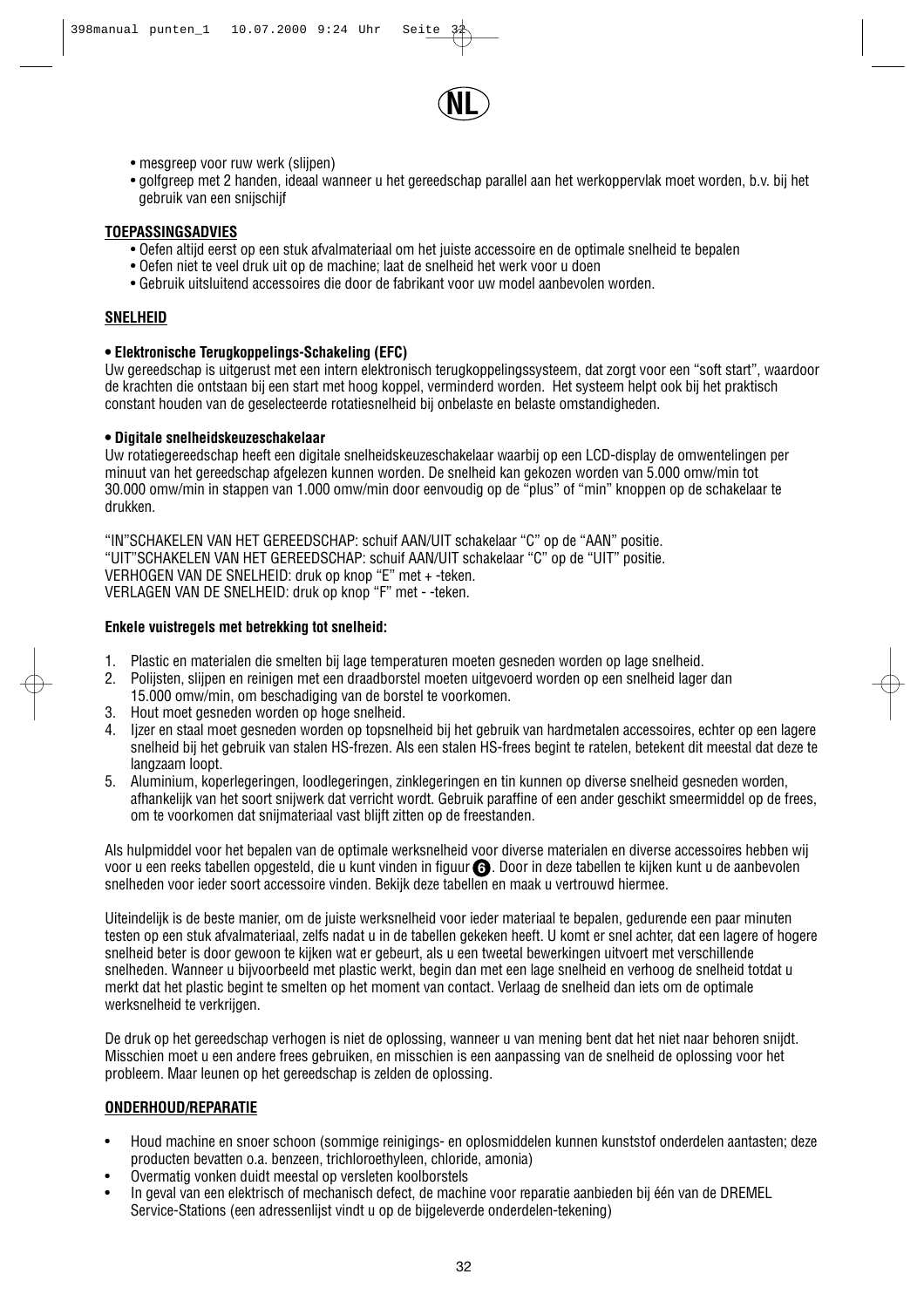

| <b>Standardutrustning</b>          | 3981 |
|------------------------------------|------|
| <b>Spännhylsan</b>                 |      |
| <b>Multi Chuck</b>                 | ٠    |
| Nyckel<br>Böcker                   |      |
|                                    |      |
| Bärbar väska                       |      |
| Tillbehör (se diagram $\bigcirc$ ) | 65   |

# **Allmänna instruktioner:**

### **Säkerhetsföreskrifter**

När man använder elektriska verktyg ska alltid grundläggande säkerhetsföreskrifter följas för att minska risken för brand, elstöt eller personskada. **Läs instruktionerna innan du försöker sätta i gång den här apparaten.** 

- **Spara dessa instruktioner.**
- 1. **Kontrollera spänningen på dataskylten** 2. **Håll arbetsområdet rent.** Nedskräpade ytor och arbetsbänkar kan ge upphov till skador.
- 3. **Tänk på arbetsmiljön.** Utsätt inte elverktyg för väta. Använd dem inte i fuktiga eller våta utrymmen. Ha bra belysning över arbetsytan. Använd inte elverktyg i närheten av lättantändliga vätskor eller gaser.
- 4. **Skydd mot stötar.**Undvik kroppskontakt med jordade ytor (t.ex. rör, radiatorer, spisar, kylskåp).
- 5. **Håll barnen borta.** Låt inte besökare komma i kontakt med verktyg eller sladd; alla besökare ska hållas borta från arbetsområdet.
- 6. **Förvaring av verktyg.** När verktygen inte används ska de förvaras inlåsta på ett torrt, högt placerat ställe, utom räckhåll för barn.
- 7. **Överansträng inte verktyg.** De arbetar bättre och säkrare vid den hastighet de är avsedda för.
- 8. **Använd rätt verktyg.** Tvinga inte små verktyg eller don att göra arbeten som är avsedda för kraftigare verktyg. Använd inte verktyg för ändamål de inte är avsedda för (t.ex. använd inte cirkelsåg för att såga av kvistar eller träd).
- 9. **Klä dig ordentligt.** Bär inte löst hängande kläder eller smycken; de kan fastna i rörliga delar. Gummihandskar och halkfria skor rekommenderas för utomhusarbeten. Använd hårnät om du har långt hår.
- 10. **Använd skyddsglasögon.** Använd även ansiktsmask om arbetet är dammigt.
- 11. **Sätt fast dammsugningsutrustning.** Om verktygen är utrustade för sammankoppling av dammutsugning och uppsamlingsfaciliteter, kontrollera att dessa är ordentligt fastsatta och använda.
- 12. **Skada inte sladden.** Bär aldrig verktyget i sladden, ryck aldrig verktyget ur sladden från uttaget, och utsätt inte sladden för värme, olja eller skarpa kanter.
- 13. **Sätt fast arbetsstycket.** Använd skruvtving eller skruvstycke för att hålla fast arbetsstycket; det är säkrare än att använda handen och du får bägge händerna fria för arbetet.
- 14. **Sträck dig inte för mycket.** Se till att du har säkert fotfäste och balans hela tiden.
- 15. **Sköt verktygen med omsorg.** Håll verktygen skarpa och rena. Följ instruktionerna beträffande underhåll och byte av tillbehör. Kontrollera sladdar och stickkontakter med jämna mellanrum och låt dem reparera av en kvalificerad person om de är skadade. Kontrollera förlängningssladdar med jämna mellanrum och byt ut dem om de är skadade. Håll handtagen torra, rena och fria från olja och fett.
- 16. **Koppla från verktygen.** När de inte är i bruk, vid service, eller vid byte av tillbehör såsom sågblad, skär och knivar.
- 17. **Tag bort justernycklar.**Gör det till en vana att kontrollera att nycklar och skruvnycklar har tagits bort från verktyget innan det startas.
- 18. **Undvik oavsiktlig tillslagning.** Bär inte ikopplade verktyg med fingret på strömbrytaren. Se till att strömbrytaren är frånslagen när du sätter i stickkontakten.
- 19. **Användning av förlängningssladdar utomhus.** När verktyget används utomhus, använd endast förlängningssladdar som är avsedda och märkta för utomhusbruk.
- 20. **Var uppmärksam.** Titta på det du gör, använd sund förnuft, och använd inte verktyget när du är trött.
- 21. **Kontrollera skadade delar.** Före användning av verktyget ska skyddsanordning eller annan skadad del kontrolleras noggrant för att fastställa att verktyget kommer att fungera riktigt och utföra den avsedda funktionen. Kontrollera inriktningen av de rörliga delarna, kärvning av de rörliga delarna, och sprickbildning av delarna. Kontrollera fastsättning av alla delarna och andra förhållanden som kan påverka driften. En skyddsanordning, strömbrytaren eller annan del som är skadad eller felaktig ska repareras riktigt eller bytas ut av en kvalificerad reparatör. Använd inte verktyget om strömbrytaren inte kan slås till eller från.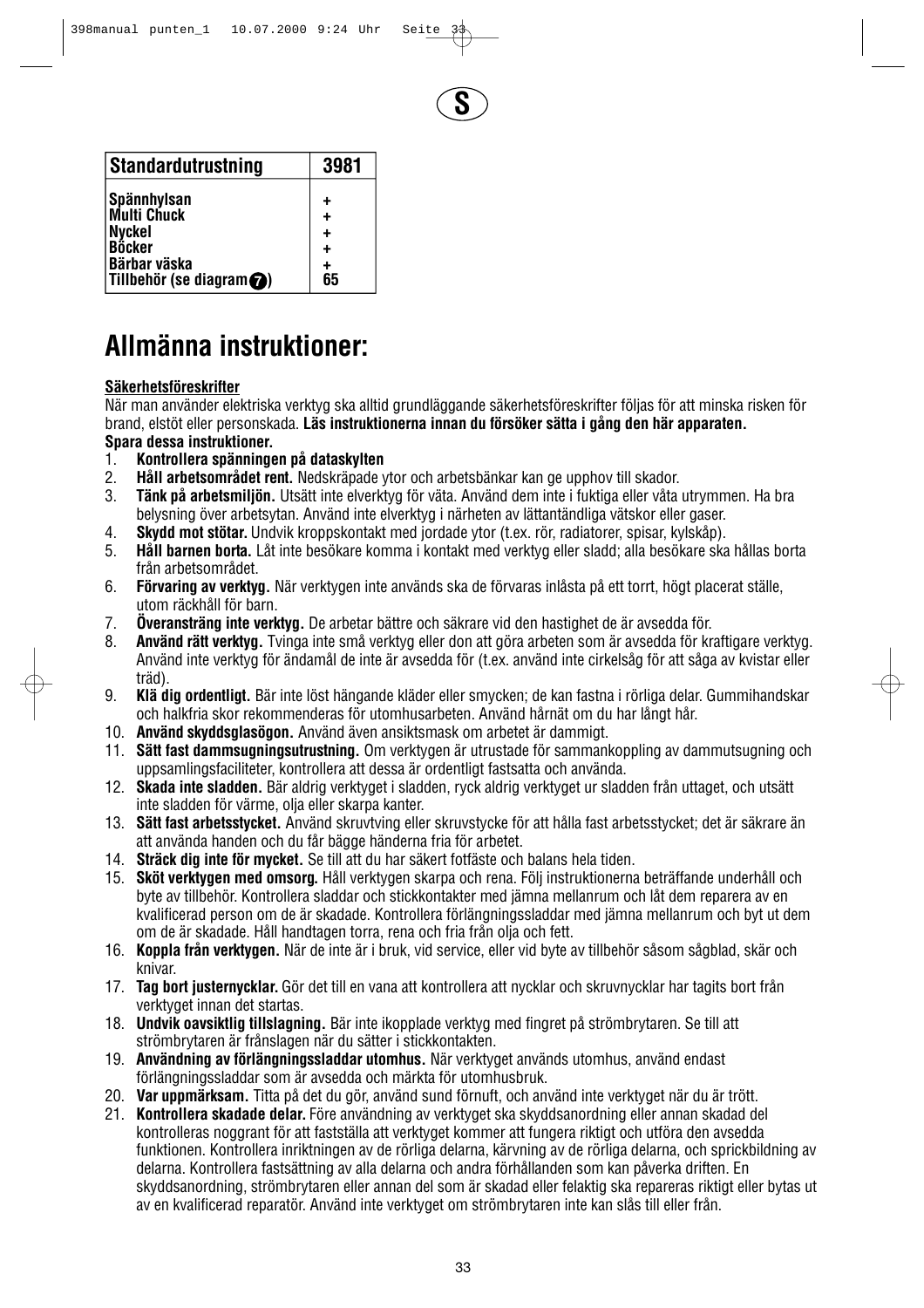

- 22. **Varning!** Använd maskinen och dess tillbehör i enlighet med de säkerhetsföreskrifter som är avsedda för maskinen, med hänsyn till arbetets förhållanden och hur arbetet skall utföras. Användning av maskinen för ej avsett användningsområde, kan resultera i riskfyllda situationer.
- 23. **Låt endast kvalificerad person reparera verktygen.** Detta elektroverktyg motsvarar de gällande säkerhetsbestämmelserna. Reparationer skall endast utföras av kvalificerade reparatörer som använder original reservdelar, annars kan detta innebära fara för användaren.

### **SÄKERHET**

- Läs och spara denna instruktionsbok och bifogade säkerhetsföreskrifter
- Håll alltid sladden på säkert avstånd från maskinens rörliga delar
- När du ställer ifrån dig maskinen måste motorn vara frånslagen och de rörliga delarna ska ha stannat fullständigt
- I händelse av onormala elektriska eller mekaniska störningar, stäng genast av maskinen och dra ur stickkontakten
- Använd helt utrullade och säkra förlängningssladdar med kapacitet på 16 A
- Använd endast DREMEL's originaltillbehör som du kan köpa hos din närmaste DREMEL-återförsäljare
- Innan du använder ett tillbehör, jämför först det maximalt tillåtna varvtalet på tillbehöret med varvtalet på din maskin
- Denna maskin bör ej användas av personer under 16 års ålder
- Använd aldrig kapskivor över 1 1/4" (32 mm) Ø
- Använd aldrig borrar över 1/8" (3,2 mm) Ø<br>• Använd aldrig axellås pär maskinen är igåne
- Använd aldrig axellås när maskinen är igång
- Förvara maskinen i lokaler, där temperaturen inte överstiger 50°C
- Kontrollera att spännhylsans storlek motsvarar storleken på tillbehöret skaft
- Håll ventilationsöppningarna rena och öppna
- Hantera och förvara slip/kapskivor med försiktighet så att de inte flisar sig eller spricker
- Använd inte skadade deformerade eller vibrerande slip/kapskivor
- Vid montering av tillbehör från andra tillverkare än DREMEL skall anvisningarna från vederbörande tillverkare följas
- Före användning av maskinen
	- försäkra dig om att tillbehöret är korrekt monterat och ordentligt åtskruvat
	- kontrollera att tillbehöret rör sig obehindrat genom att vrida det för hand
	- testkör maskinen i minst 30 sekunder på maximalt tillåtna obelastade varvtal i en säker position
	- stanna omedelbart maskinen vid kraftig vibration eller om andra fel uppstått och kontrollera maskinen för att bedöma orsaken
	- ! Använd aldrig en kapskiva för sidslipning
- Vid slipning av metall uppstår gnistor; håll därför andra personer och brännbart material på avstånd från arbetsområdet
- Använd skyddsglasögon och skyddshandskar, hörselskydd, ansiktsmask och grova skor; använd vid behov förskinn
	- ! Tillbehöret fortsätter att rotera en kort stund efter att maskinen stängts av

### **ANVÄNDNING**

- 1. Separat Av/På-knapp "C" (se diagram ) **1**
	- Slå på verktyget och välj hastighet med hjälp av knapparna "E" och "F"
	- Hastighet: 5.000 33.000 varv/min
- 2. Montering av tillbehör (se diagram $\bigcirc$ )
	- Håll knappen "G" för fastlåsning av fäste nedtryckt medan du vrider nosmuttern "A" eller chucken för hand eller med skiftnyckeln "H" tills fästet låses och inte kan rubbas (Om du använder en nosmutter "A" öppnar du spännhylsan "B" genom att lossa på nosmuttern "A" med skiftnyckeln "H")
	- Stick in tillbehöret i spännhylsan "B" så långt det går för att undvika obalans eller att det lossnar
	- Håll knappen "G" för fastlåsning av fäste nedtryckt och stäng spännhylsan "B" genom att dra åt nosmuttern "A". Dra åt för hand eller med skiftnyckeln "H" tills tillbehöret sitter stadigt och säkert
- 3. Hantering och styrning av maskinen (se diagram $\bigcirc$ )
	- Penngrepp för precisionsarbete (gravyr)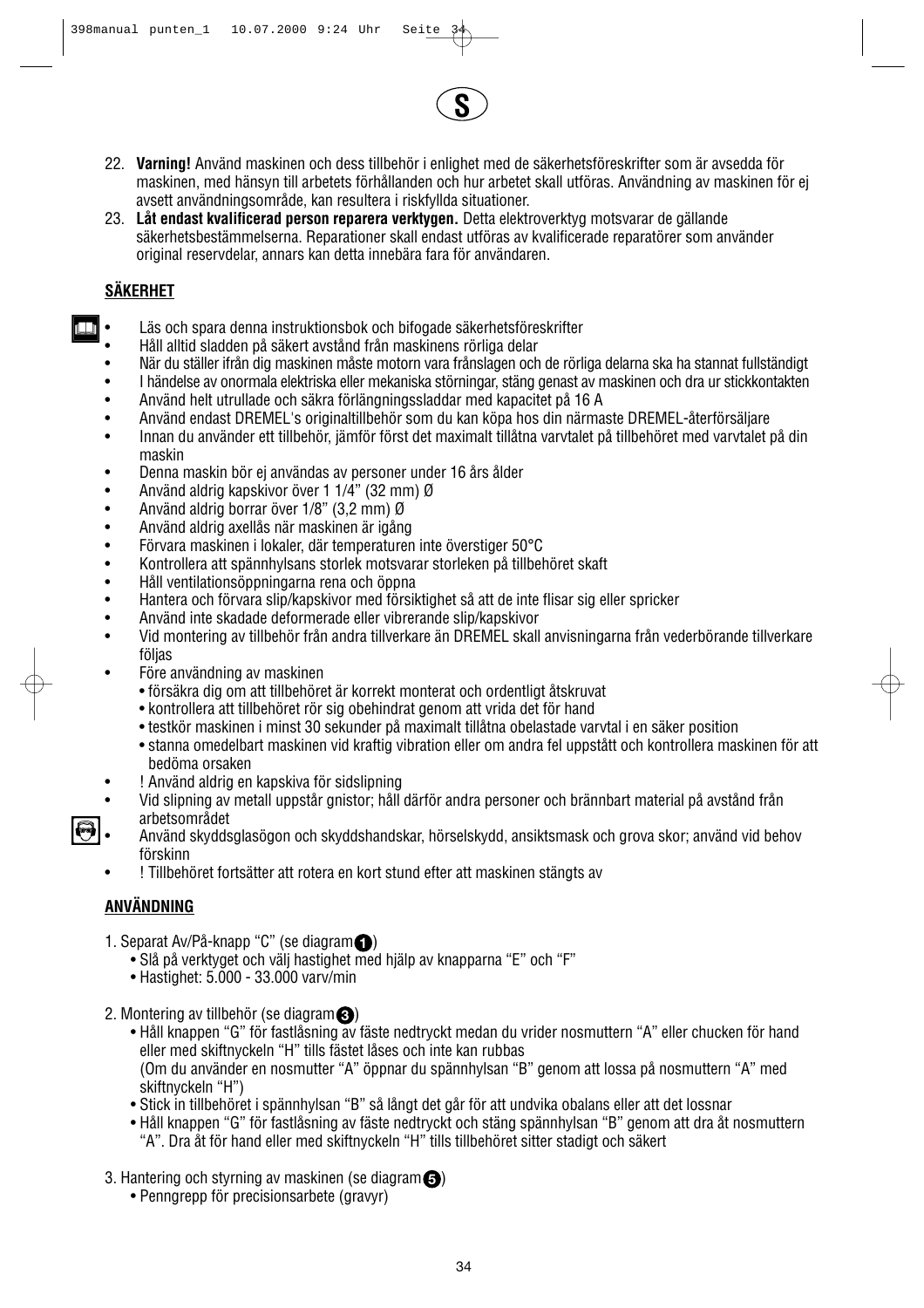

- Täljknivsgrepp för tunga arbete (kapning)
- Golfgrepp med tvåhandsfattning är idealiskt när du håller verktyget parallellt med arbetsytan, t.ex. när du använder en kapskiva

#### **ANVÄNDNINGSTIPS**

- Öva alltid först på ett annat stycke för att välja rätt tillbehör samt optimal arbetshastighet
- Lägg inte för mycket tryck på maskinen; låt hastigheten göra arbetet åt dig
- Använd endast tillbehör som rekommenderas av tillverkaren.

#### **HASTIGHET**

#### **• Elektronisk feedback (EFC)**

Verktyget har ett inbyggt system för elektronisk feedback, vilket ger en "mjukstart" som minskar det slitage som en start på högt varvtal kan orsaka. Med hjälp av EFC-systemet kan du även hålla ett konstant varvtal på rotationerna, både med eller utan belastning

#### **• Digital hastighetsväljare**

Det snabbroterande verktyget är utrustat med en digital hastighetsväljare som visar antalet varv per minut på en LCD-display. Du kan välja hastigheter mellan 5.000 och 30.000 varv per minut i steg på 1.000 varv per minut genom att trycka på plus- eller minusknapparna.

SLÅ PÅ VERKTYGET: för AV/PÅ-knappen "C" till läget "ON". STÄNGA AV VERKTYGET: för AV/PÅ-knappen "C" till läget "OFF". HÖJA HASTIGHETEN: tryck på plusknappen "E". SÄNKA HASTIGHETEN: tryck på minusknappen "F".

#### **Några tumregler vad gäller hastigheten:**

- 1. Plast och andra material med låg smältpunkt bör bearbetas på låg hastighet.
- 2. Polering, putsning och rengöring med tagelborste får inte göras med hastigheter som överstiger 15.000 varv/min. I annat fall kan borsten skadas.
- 3. Trä ska bearbetas med hög hastighet.
- 4. Järn eller stål ska bearbetas med högsta hastighet och med hjälp av tillbehör av karbid. Om du använder tillbehör av snabbstål ska du dock använda en längre hastighet. Om ett tillbehör av snabbstål börjar skallra betyder det att du kör på för låg hastighet.
- 5. Aluminium, tenn samt koppar-, bly- och zinklegeringar kan bearbetas med olika hastigheter beroende på vilken typ av skärning som ska göras. Använd paraffin eller annat lämpligt smörjmedel på tillbehöret för att undvika att materialet fastnar på skäreggen.

För att du ska kunna avgöra vad som är rätt hastighet för de olika materialen och tillbehören har vi sammanställt ett antal tabeller som återfinns i diagram $\bm\Theta$ . Använd dessa tabeller för att hitta rekommenderade hastigheter för varje tillbehör. Läs igenom tabellerna och lär dig avläsa dem.

Det absolut bästa sättet att avgöra om du använder rätt hastighet är att öva ett tag på en överbliven bit av materialet. Detta bör du göra även efter det att du har använt tabellerna. Du märker snart om du arbetar mer effektivt med en lägre eller högre hastighet om du prövar dig fram på en överbliven bit. Om du till exempel arbetar med plast kan du börja med en låg hastighet och sedan öka hastigheten tills du ser att plasten börjar smälta vid kontakt med skäreggen. Minska sedan hastigheten något för att hitta bästa driftshastighet.

Det hjälper inte att tillämpa mer tryck på verktyget då det inte skär som du vill att det ska göra. Lösningen kan istället vara att använda ett annat tillbehör och att justera hastigheten. Men att hänga på verktyget hjälper sällan.

#### **UNDERHÅLL/REPARATION**

- Håll din maskin och sladden ren (vissa i hushållen förekommande rengöringsmedel och lösningsmedel kan skada maskinens plastdetaljer; dessa inkluderar bensin, trikoloretylene, klorin, ammoniak)
- Onormal gnistbildning betyder oftast att kolborstarna är utslitna
- I händelse av onormala elektriska eller mekaniska missljud eller andra fel lämna in maskinen på en DREMEL serviceverkstad för reparation (adresser finns på sprängskissen, vilken medföljer maskinen)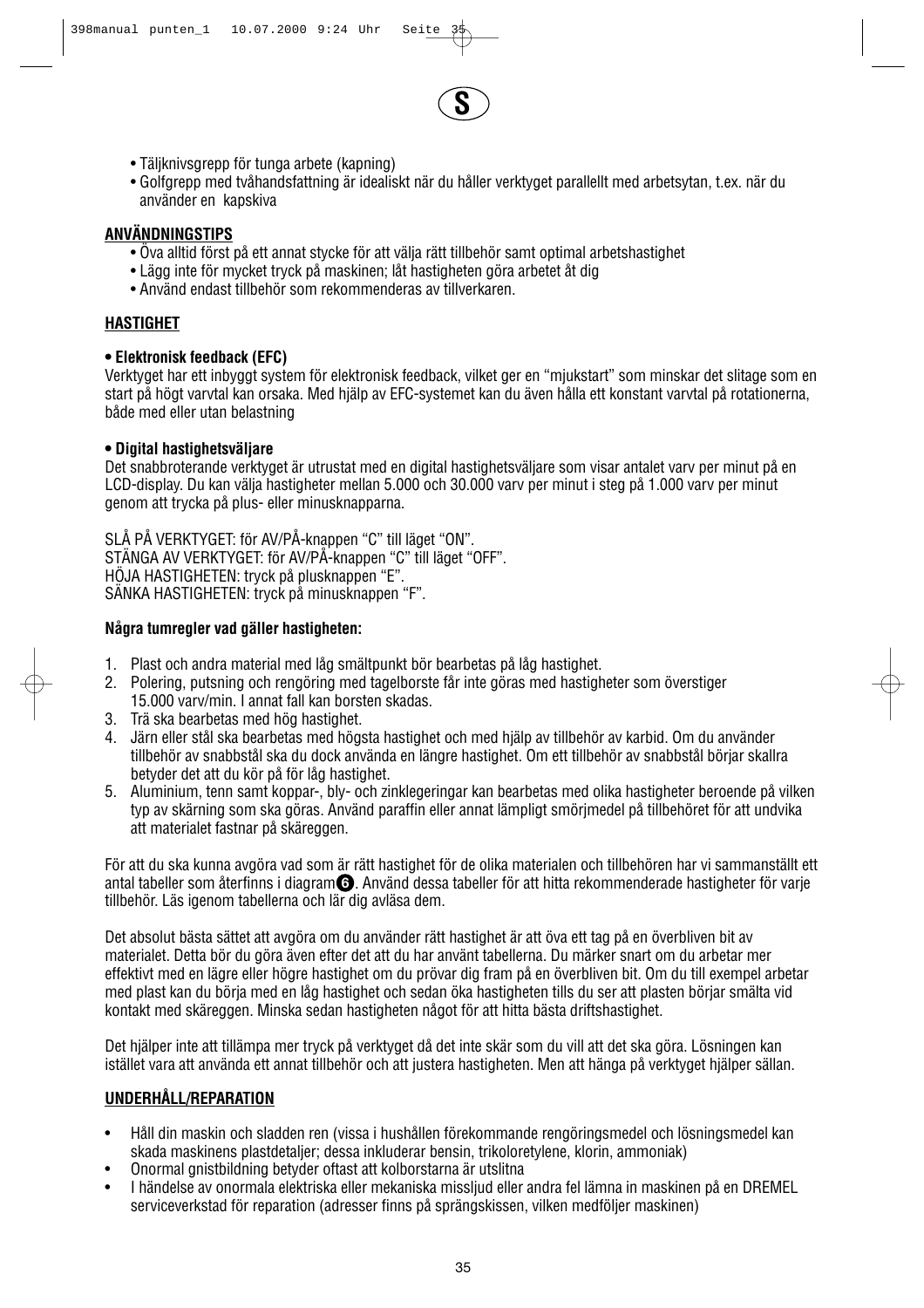**N**

| <b>Standard Utstyr</b>            | 3981      |
|-----------------------------------|-----------|
| Chuck                             | ٠         |
| <b>Multi Chuck</b>                | $\ddot{}$ |
| <b>Skrungkkel</b>                 | $\ddot{}$ |
| Litteraturpakke                   | ٠         |
| <b>Koffert</b>                    | +         |
| Tilbehør (se diagram $\bigcirc$ ) | 65        |

## **Generelle brukstips:**

### **SIKKERHETSANVISNINGER**

Ved bruk av elektrisk verktøy bør alltid følgende forholdsregler følges for å redusere brannrisikoen, elektrisk støt og personlig skade. **Les denne anvisningen nøye før De begynner å bruke dette produkt. Ta vare på denne anvisningen.**

- 1. **Kontroller volt-angivelsen pa nameplaten**
- 2. **Hold arbeidsplassen ren.** Rot og dårlig oversigkt fører lett til skader.
- 3. **Tenk oå arbeidsplassens omgivelser.** Utstett ikke elektrisk verktøy for regn. Bruk ikke elektrisk verktøy i fuktige eller våte omgivelser. Sorg for skikkelig belysning. Bruk ikke elektrisk verktøy i nærheten av brennbare væsker eller gasser.
- 4. **Forebygg elektrisk sjokk.** Unngå kroppskontakt med jordede overflater (f. eks. rør, radiatorer, komfyrer, kjoleskap).
- 5. **Hold barn på avstand.** La ikke uvedkommende berøre verktøy eller ledning; alle besøkende bør holdes på trygg avstand fra arbeidsplassen.
- 6. **Lagring av verktøy.** Verktøy som ikke er i bruk bør oppbevares på tørr og innlåst plass, utenfor rekkevidde for barn.
- 7. **Bruk ikke makt på verktøyet.** Det vil gjøre arbeidet bedre og sikrere ved den hastighet det var tiltenkt.
- 8. **Bruk korrekt verktøy.** Press ikke små verktøy eller tilbehør til å gjøre et arbeide tiltenkt tungarbeidsverktøy. Bruk ikke verktøy til formål de ikke er tilpasset (eksempelvis bruk ikke sirkelsag for kutting av grener eller vedkubber).
- 9. **Kle Dem korrekt.** Bruk ikke løst tøy eller smykker; disse kan feste seg i bevegelige deler. Gummihansker og sklisikkert fottøy anbefales for utendørs arbeide. Bruk harnett for å holde langt hår på plass.
- 10. **Bruk vernebriller.** Bruk også ansikts- eller støvmaske dersom arbeidet støver.
- 11. **Tilkoble støvoppsamlingsutstyr.** Hvis støvoppsamlingsutstyr medfølger, sørg for at dette blir tilkoblet og brukt riktig.
- 12. **Unngå skade på ledningen.** Bær aldri verktøy etter ledningen, rykk aldri i ledningen før a løsne den fra kontakte, og hold ledningen vekk fra varme, olje og skarpe kanter.
- 13. **Fest arbeidsstykket.** Bruk klammer eller en skrustikke for å holde arbeidsstykket; det er sikrere enn å bruke hånden og De får begge hendene fri til å håndtere verktøyet.
- 14. **Forstrekk Dem ikke.** Hold balansen og stå stødig hele tiden.
- 15. **Vedlikehold verktøy omhyggelig.** Hold redskapene skarpe og rene for bedre ytelse og sikkerhet. Følg instruksjonene for vedlikehold og for bytting av reservedeler. Kontroller verktøyledninger og støpsel med jevne mellomrom, og i tilfelle skade, få disse reparert av kvalifiserte fagfolk. Kontroller skjøteledninger og skift disse ved beskadigelse. Hold håndtakene tørre og fri for olje og fett.
- 16. **Trekk ut støpslet til verktøy.** Når de ikke er i bruk, innen tilsyn, eller ved bytte av reservedeler så som blad, tangkjefter og skjærestål.
- 17. **Fjern verktøynøkler.** Gjør det til en vane å kontrollere til at nøklene og justeringsnøkler er fjernet fra verktøyet ved tilkobling.
- 18. **Unngå unødig start.** Bær ikke tilkoblet verktøy med fingeren på bryteren. Se til at bryteren er slått av ved tilkobling.
- 19. **Utendørs bruk av skjøteledning.** Når verktøy brukes utendørs, bruk kun skjøteledning egnet og markert for utendørs bruk.
- 20. **Vær årvåken.** Se på det De gjør hele tiden, bruk sunn fornuft, og bruk ikke elektroverktøy når De er trett.
- 21. **Kontroller skadede deler.** Før bruk av verktøyet, sjekk at skjerm og andre deler er i orden og at disse fungerer som de skal. Kontroller at bevegelige deler fungerer riktig, ikke er skadet og er festet ordentlig. Kontroller montasje av deler og alle andre forhold som kan ha innflydelse på driften. En skjerm, bryter eller en annen del som er skadet eller defekt bør repareres ordentlig eller byttes ut av kvalifiserte fagfolk. Bruk ikke verktøy hvis bryteren ikke kan slås av og på.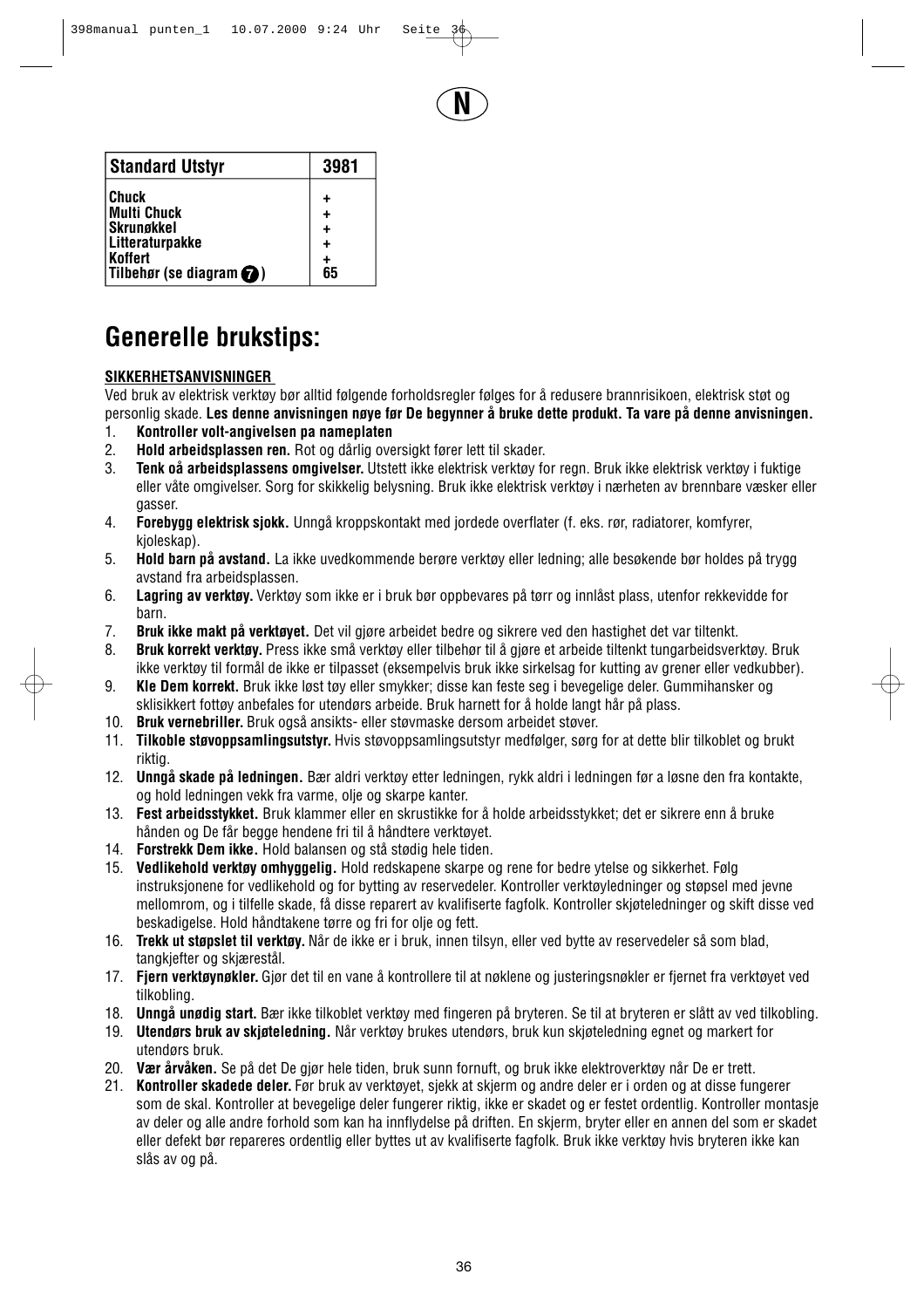# **N**

- 22. **Adversel!** Bruk verktøyet og dets utstyr i samsvar med disse sikkerhetsinstruksjonene og fremgangsmåtene som er ment for dette spesielle verktøyet, med hensyn til arbeidsforholdene og arbeidet som skal utføres. Dersom man bruker verktøyet til annet arbeid enn det det er ment for, kan dette resultere i en risikofylt situasjon.
- 23. **Påse at verktøyet kun repareres av kvalifiserte fagfolk.** Dette verktøyet er bygget i henhold til gjeldende sikkerhetsbestemmelser. Reparasjoner av elektrisk verktøy må kun utføres av kvalifiserte fagfolk og med originale reservedeler da det ellers kan forårsake skade på brukeren.

## **SIKKERHET**

- Les og ta vare på denne brukerveiledningen og vedlagte sikkerhetsanvisning
- Hold alltid kabelen borte fra bevegelige deler på verktoyet
- Når du setter bort verktøyet må bryteren slåes av, bevegelige deler må være helt stoppet
- I tilfelle noe elektrisk eller mekanisk unormalt, slå øyeblikkelig av bryteren og dra ut støpslet
- Bruk helt utrullet og sikker skjøteledning med en kapasitet på 16A
- Bruk kun originalt DREMEL tilbehør som kan fåes hos din DREMEL forhandler
- Før du bruker tilbehør sammenlign hvilken maksimun hastighet er tillatt sammenlignet med hastigheten på verktøyet
- Verktøyet må ikke brukes av personer under 16 år<br>• Bruk aldri slipeskive over 1 1/4" (32 mm) Ø
- Bruk aldri slipeskive over 1 1/4" (32 mm) Ø
- Bruk aldri bor over 1/8" (3,2 mm) Ø
- Bruk aldri spindellåsen mens verktøyet går
- Oppbevar verktøyet på et sted der temperaturen ikke overstiger 50°C
- Kontroller at diameteren på chucken motsvarer diameteren på tilbehørets skaft
- Hold kjølevifte åpningen ren og utildekket
- Slipe-/kappeskiver må behandles med forsiktighet for å unngå flising eller sprekker
- Bruk aldri slipe-/kappeskiver som er sprukket, deformert eller vibrerend
- For montering og bruk av ikke originalt DREMEL tilbehør, henvises det til brukerveiledning fra aktuell produsent
- Før bruk
	- vær sikker på tilbehør er korrekt montert og festet skikkelig
	- sjekk om tilbehøret roterer fritt ved å snurre den ved hånd
	- test verktøyet i minimum 30 sekunder på høyeste hastighet i en sikker stilling uten å berøre arbeidsstykket
	- stopp øyeblikkelig dersom verktøyet vibrerer unormalt mye eller andre problemer oppstår, og sjekk verktøyet nøye
	- ! bruk aldri en kappeskive for sideveis sliping
- Da det vil oppstå gnister under sliping av metall, skal andre personer og antennelig materiale holdes unna arbeidsområdet
	- Bruk beskyttelsesbriller og hansker, hørselsvem, støvmaske og tykke sko; hvis nødvendig, bruk også forkle
	- ! Skiven fortsetter å rotere i en kort periode etter at verktøyet er slått av

## **BRUK**

- 1. Separat på/av-knapp "C" (se diagram **(1)** 
	- Slå på verktøyet og velg hastighet ved å trykke på knappene "E" & "F" til du får ønsket hastighet
	- Hastighet fra 5.000 33.000 o/min.
- 2. Montering av utstyr (se diagram $\bigcirc$ )
	- Skyv inn spindellåseknapp "G" og hold den inne mens du vrir rundt chuckmutter "A" eller chuck for hånd eller ved hjelp av fastnøkkel "H" inntil spindellåsen gjør at den ikke kan skrus mer
	- (Hvis du arbeider med chuckmutter "A", åpner du spennhylse "B" ved å løsne chuckmutter "A" med fastnøkkel "H") • Sett inn tilbehøret i spennhylse "B" eller i chucken så langt det er mulig, slik at du reduserer risikoen for at tilbehøret løsning eller kommer i ubalanse
	- Med spindellåseknapp "G" holdt inne låser du spennhylse "B" ved å stramme chuckmutter "A" / chuck for hånd med fastnøkkel "H" inntil den sitter forsvarlig fast
- 3. Grep og styring av verktøyet (se diagram $\bigcirc$ )
	- blyantgrep for presisjons arbeide (gravering)
	- skrelleknivgrep for røft arbeide (sliping)
	- Tohånds golfgrep ideelt når du skal holde verktøyet parallelt med arbeidsflaten, for eksempel når du bruker en kutteskive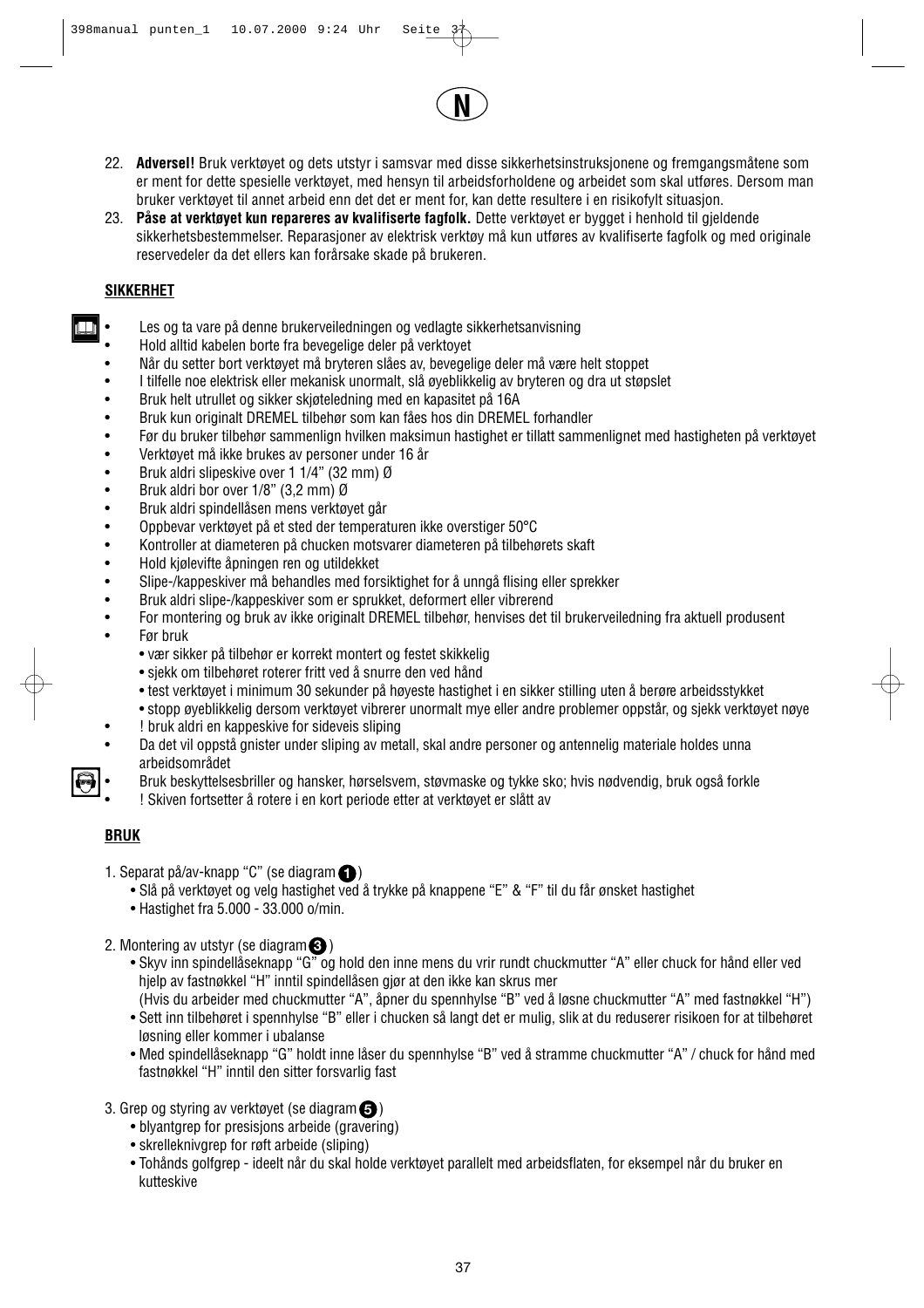

## **BRUKER TIPS**

- Prøv alltid først på et stykke test materiale for å velge riktig tilbehør og hastighet
- lkke utøv for meget press på verktøyet; la den hastigheten gjøre jobben for deg
- Bruk bare tilbehør som er anbefalt av produsenten av din modell.

## **HASTIGHET**

## **• Elektronisk tilbakemeldingsskrets (EFC)**

Verktøyet ditt er utstyrt med et internt elektronisk tilbakemeldingssystem som gir en "myk start" som reduserer påkjenningene som kan oppstå ved start med høyt dreiemoment. Systemet gjør det også lettere å holde den valgte hastigheten konstant både på tomgang og ved belastningskjøring

## **• Digital hastighetsvelger**

Det roterende verktøyet ditt har en digital hastighetsvelger med LCD-visning av verktøyets turtall. Du kan velge hastigheter mellom 5.000 og 30.000 o/min. i trinn på 1.000 o/min., ganske enkelt ved å trykke på pluss- og minusknappene på bryteren.

SKRU VERKTØYET PÅ: skyv AV/PÅ-bryteren "C" til PÅ-posisjon ("ON"). SKRU VERKTØYET AV: skyv AV/PÅ-bryteren "C" til AV-posisjon ("OFF"). ØKE HASTIGHETEN: trykk inn knappen "E" med + merket. REDERE HASTIGHETEN: trykk inn knappen "F" med - merket.

## **Noen tommelregler når det gjelder valg av hastighet:**

- 1. Plast og materialer som smelter ved lave temperaturer må kuttes ved lav hastighet.
- 2. Polering, pussing og rengjøring med stålbørste må utføres ved hastigheter under 15.000 o/min., for å hindre skader på børsten.
- 3. Tre må kuttes ved høy hastighet.
- 4. Jern eller stål må kuttes på høyeste hastighet når du bruker hardmetalltilbehør, men ved lavere hastigheter ved bruk av høyhastighetsfres av stål. Hvis det begynner å rykke i en høyhastighetsfres av stål, betyr det vanligvis at den har for lav hastighet.
- 5. Aluminum, kopperlegeringer, blylegeringer, sinklegeringer og tinn kan kuttes ved ulike hastigheter, avhengig av hva slags type kutting som skal utføres. Bruk parafin eller annet egnet smøremiddel på fresen for å hindre at materialet som kuttes setter seg fast i tennene på fresen.

Til hjelp i å bestemme best mulig omdreiningshastighet for ulike materialer og ulike typer tilbehør, har vi satt opp en rekke tabeller som du kan se i diagram **G** . Ved å se etter i disse tabellene kan du finne frem til anbefalt hastighet for hver tilbehørstype. Ta deg tid til å bli kjent med disse tabellene.

Den beste måten å bestemme riktig hastighet for et gitt materiale er til syvende og sist å prøve seg frem noen minutter med avkapp e.l. av det aktuelle materialet, også etter at du har sett i tabellen. Du kan raskt finne ut om en lavere eller høyere hastighet er mer effektiv ved å se hva som skjer når du forsøker noen omganger på en annenhastighet. Når du for eksempel arbeider med plast, bør du begynne med en lav hastighet og deretter øke hastigheten inntil du merker at plasten smelter ved anleggspunktet. Dereter reduserer du hastigheten noe for å få optimal arbeidshastighet.

Å øke trykket på verktøyet er ikke den beste løsningen dersom fresen ikke kutter, selv om det kan virke nærliggende. Du bør kanskje heller prøve en annen fres eller evt. justere hastigheten for løse problemet. Men å lene seg mot verktøyet er sjelden noen god løsning.

## **VEDLIKEHOLD/REPARASJON**

- Hold verktøyet og kabelen ren (noen rengjøringsmidler og vesker kan skade plastik deler; dette inkluderer bensin, lynol, klorin, amoniakk)
- Gnister kommer vanligvis av utslitte børster
- I tilfelle en elektrisk eller mekanisk defekt, lever verktøyet til et DREMEL serviceverksted for reparasjon (liste vil du finne på service diagrammet, pakket med verktøyet)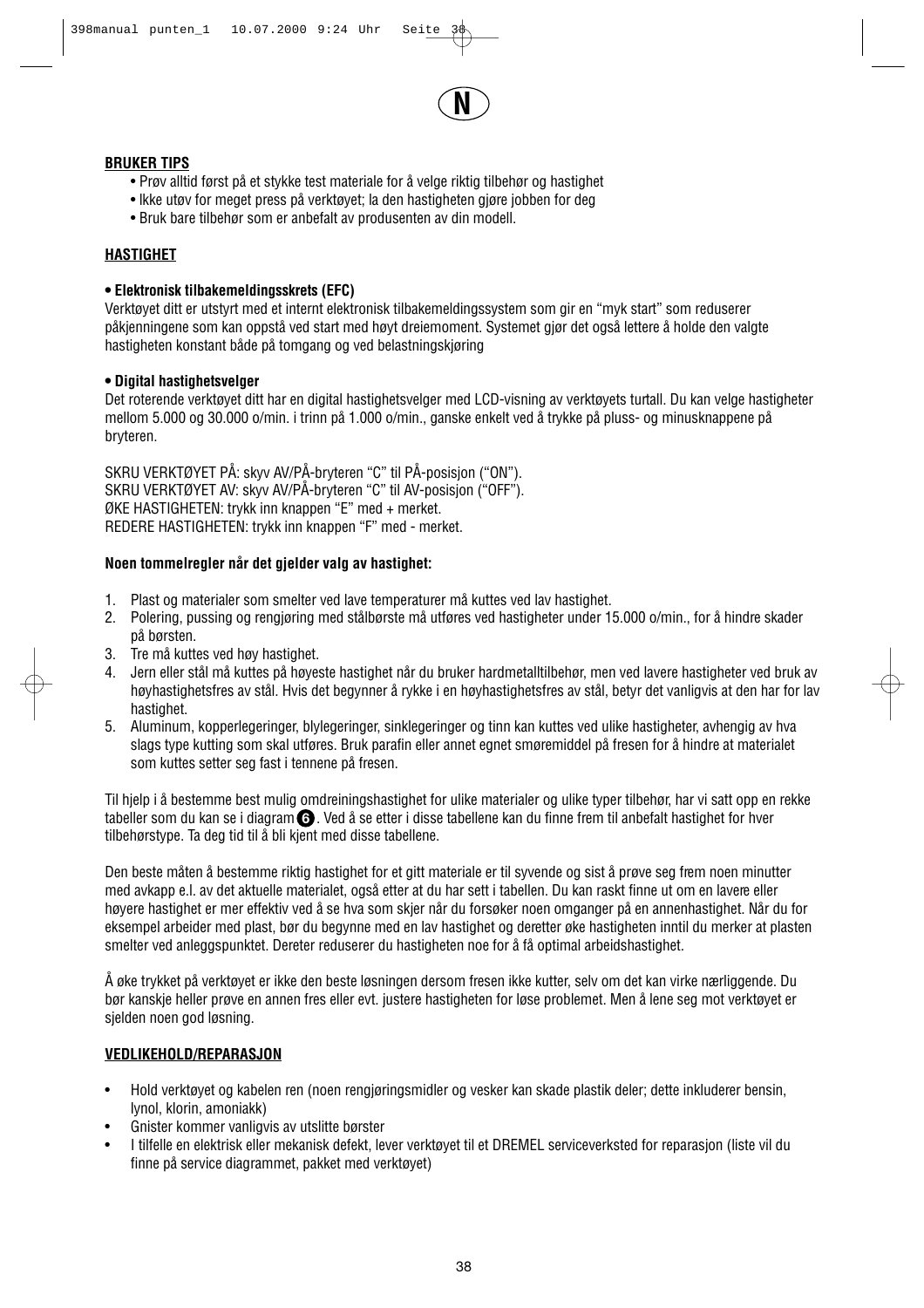

| Vakiovarusteet                          | 3981 |
|-----------------------------------------|------|
| <b>Hylsy</b>                            |      |
| Multi Pikaistukka<br><b>Ruuvitaltta</b> |      |
| <b>Oppaat</b><br><b>Kantolaukku</b>     |      |
| Tarvikkeen (katso kaavio <b>O</b> )     | 65   |

# **Yleiset käyttöohjeet**

## **TURVALLISUUSOHJEET**

Sähkötyökaluja käytettäessä tulisi aina noudattaa perusturvallisuusohjeita syttymis-, sähköisku- ja henkilövahinkoriskien vähentämiseksi. **Lue nämä ohjeet ennen kuin käytät konettasi ja säilytä ohjeet. Säilytä nämä turvallisuusohjeet.**

- 1. **Varmista tyyppikilvessä oleva jännite**
- 2. **Pidä työskentelyalue puhtaana** Sekaiset tillat ja työpöydät alttiit vahingoille.
- 3. **Harkitse missä käytät konetta.** Älä jätä sähkökäyttöisiä koneita sateeseen. Älä myöskään käytä niitä kosteissa tai märissä olosuhteissa. Valaise työkohde hyvin. Katso, ettei työtilassa ole syttyviä nesteitä tai kaasuja.
- 4. **Ehkäise sähköiskut.** Vältä kehon kosketusta maadoitettuihin pintoihin (esim. vesijohtoputket, lämmittimet, liedet, jääkaapit).
- 5. **Pidä kone lasten ulottumattomissa.** Älä anna ulkopualisten koskea koneeseen tai johtoon; ulkopualisten tulee pysyä poissa työtiloista
- 6. **Kun kone ei ole käytössä.** Säilytä se kuivassa paikassa korkealla tai lukitussa paikassa lasten ulottumattomissa.
- 7. **Älä ylikuormita konetta.** Se suoriutuu parhaiten ja turvallisimmin tehtävästään sille tarkoitetulla nopeudella.
- 8. **Käytä oikeaa työkalua.** Älä käytä pieniä koneita tai lisälaitteita ammattikoneita vaativiin töihin. Älä käytä työkaluja tehtäviin, joihin niitä ei ole tarkoitettu (älä esimerkiksi sahaa puun juuria tai tukkeja pyörösahalla).
- 9. **Pukeudu asianmukaisesti.** Älä käytä liian väljiä vaatteita, sillä ne voivat jäädä liikkuvien osien väliin. Kumikäsineitä ja luistamattomia jalkineita suositellaan käytettäväksi ulkona työskenneltäessä. Käytä päähinettä pitkien hiusten suojana.
- 10. **Käytä aina suojalaseja.** Käytä myös kasvo- tai pölysuojaima, jos työ pölyää paljon.
- 11. **Pölynimulisälaitteiden asennus.** Jos kone on varustettu pölynimuriliitännällä, varmista, että pölynimuisälaite on huolellisesti kytketty ja oikein käytetty.
- 12. **Älä vahingoita johta.** Älä milloinkaan kanna konetta johdosta, älä irrota pistotulppaa pistorasiasta johdosta nykäise-mällä, ja pidä johto pois kuumuudesta, öljystä ja terävistä reunoista.
- 13. **Turvallinen työskentely.** Käytä puristimia tai ruuvipenkkiä työstettävän kappaleen kiinnittämiseen; siten työskentely on turvallisempaa ja molemmat kädet vapautuvat itse työhön.
- 14. **Älä kurota.** Seiso tukevasti joka tilanteessa.
- 15. **Pidä hyvää huolta koneestasi.** Kun pidät työkalusi terävinä ja puhtaina, ne toimivat parhaiten. Seuraa voiteluja asennusohjeita. Tarkista johdot säännöllisesti ja mikäli ne ovat vahingoittuneet, anna ammattimiehen korjata. Tarkista samoin jatkojohdot säännöllisesti ja uusi, mikäli ne ovat vioittuneet. Pidä kädensijat kuivina ja puhtaina öljystä ja rasvasta.
- 16. **Irrota kone pistotulpasta.** Kun konetta ei käytetä, ennen huoltoa tai kun aiot vaihtaa terää tai muita tarvikkeita.
- 17. **Irrota avaimet.** Ota tavaksesi tarkistaa ennen koneen käynnistystä, että olet irrottanut avaimet koneesta.
- 18. **Vältä tahatonta käynnistämistä.** Älä kanna pistotulpassa kiini olevaa konetta sormi kytkimellä. Varmistu, ettei kytkin ole käyntiasennossa, ennen kuin liität koneen virtalähteeseen.
- 19. **Ulkona käytettävät jatkojohdot.** Kun konetta käytetään ulkona, käytä ainoastaan ulkokäyttöön tarkoitettuja jatkojohtoja.
- 20. **Ole varovainen.** Harkitse mitä teet, käytä tervettä järkeä, ja älä käytä konetta, kun olet väsynyt.
- 21. **Tarkista vioittuneet osat.** Ennen kun käytät konetta, tarkista, että teräsuojat ja muut osat toimivat kunnolla. Tarkista liikkuvien osien kohdistus, kiinnitys, mahdolliset murtumat, asennus sekä muut sei-kat, jotka voivat vaikuttaa koneen toimivuuteen. Suojus tai muu vioittunut osa on korjattava tai vaihdettava uuteen valtuutetulla huoltokorjaamolla. Älä käytä konetta, ellei se käynnisty ja pysähdy kytkimestä.
- 22. **Varoitus!** Työkalua ja sen lisätarvikkeita käyttäessäsi noudata näitä turvallisuusohjeita ottaen samalla huomioon työkalukohtaiset käyttötavat, työskentelyolosuhteet ja käsillä olevan työn laadun. Työkalun käyttö toimenpiteisiin, jotka eroavat sille yleensä tarkoitetuista, voi johtaa vaaratilanteeseen.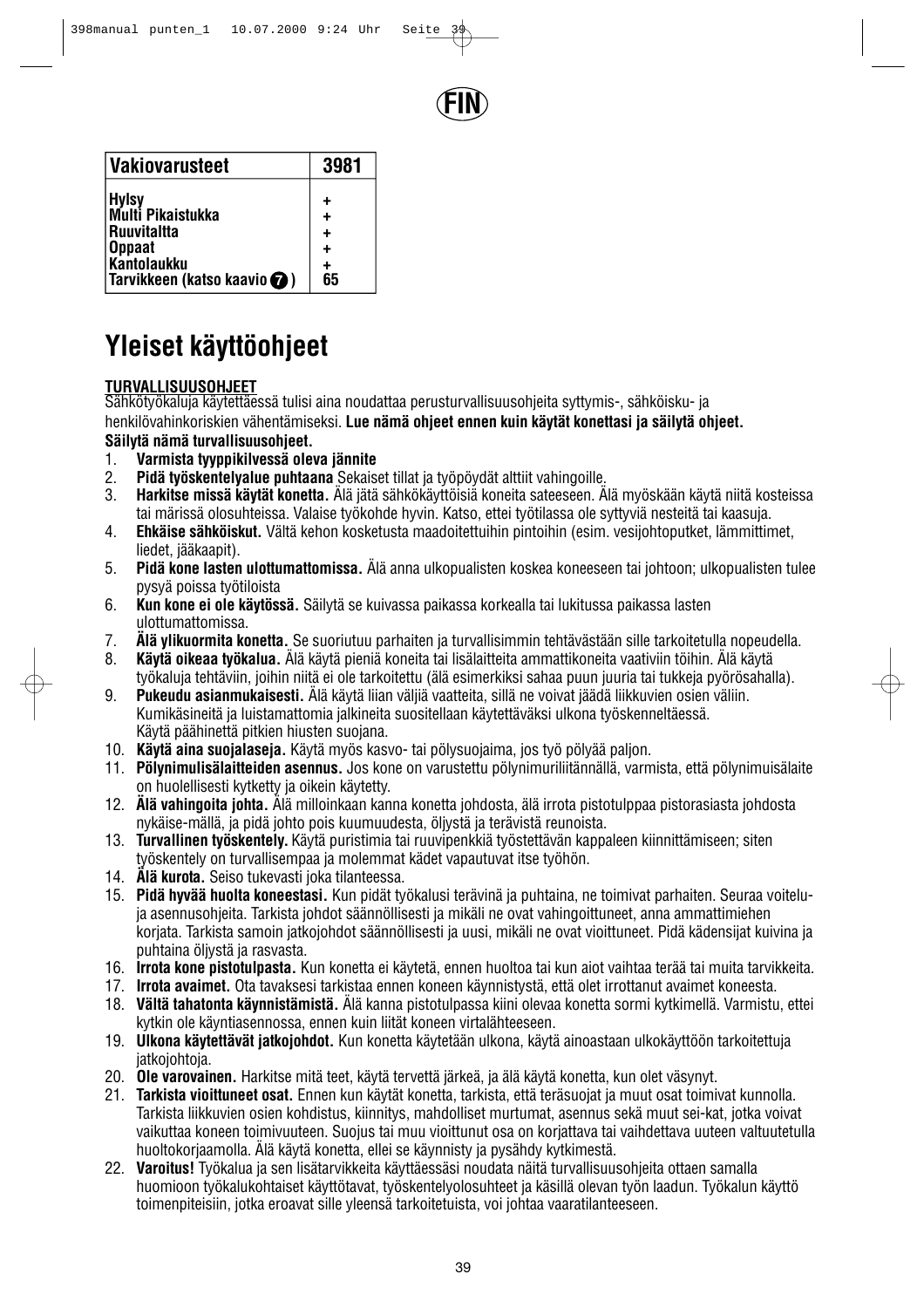

23. **Anna ammattimiehen korjata koneesi.** Sähkötyökalut ovat asiaanmkuuluvien turvallisuussääntöjen mukaiset. Korjauksia saa suoritta vain ammattimies käyttäen alkuperäisiä varaosia; asiantuntemattomat korjaukset vaarantavat käyttäjän turvallisuutta.

## **TURVALLISUUS**

الآل

- Lue ja säilytä tämä ohjekirja ja oheiset turvallisuusohjeet
- Pidä liitosjohto kaukana koneesi liikkuvista osista
- Kun panet koneen pois, sammuta moottori ja varmista, että kaikki liikkuvat osat ovat pysähtyneet
- Jos huomaat sähköisen tai mekaanisen vian, sammuta kone heti ja irroita liitosjohto pistorasiasta
- Käytä tarkoitukseen sopivaa jatkojohtoa auki kelattuna ja varmista että jatkojohto soveltuu 16 A:lle
- Käytä vain alkuperäisiä DREMEL-tarvikkeita, joita saat DREMEL-jälleenmyyjältäsi
- Ennen kuin käytät tarvikkeita vertaa aina sallittua maksimikierroslukua koneessa mainittuun maksimikierroslukuun
- Alle 16-vuotiaan henkilön ei ole suositeltavaa käyttää tätä konetta
- Älä koskaan käytä yli 1 1/4" (32 mm) kokoisia hiomalaikkoja
- Älä koskaan käytä yli 1/8" (3,2 mm) kokoisia poranteriä
- Älä koskaan käytä karalukitusta, kun kone on käynnissä
- Säilytä konettasi paikoissa, joissa lämpötila ei nouse yli 50°C
- Varmista, että hylsyn koko vastaa työvälineen karan kokoa
- Pidä ilma-aukot puhtaana, älä peitä niitä
- Käsittele hionta/jyrsintälevyjä varoen ja säilytä ne huolellisesti lohkeilemisen ja murtumisen välttämiseksi
- Äla käytä vaurioituneita, taittuneita tai täriseviä hionta/jyrsintälevyjä
- Muita kuin DREMEL -varusteita kiinnitettäessa/käytettäessä noudata kyseisen valmistajan antamia ohjeita
- Ennen työkalun käyttöä
	- varmista että tarvike on asetettu paikoilleen oikein ja kiinnitetty tiukasti
	- tarkista, että tarvike pääsee vapaasti liikkumaan, kääntämällä sitä käsin
	- koekäytä työkalua antamalla sen käydä vähintään 30 sekuntia maksiminopeudella kuormittamattomana
	- jos ilmenee voimakasta tärinää tai muita vikoja, työkalu, on heti kytkettävä pois päältä ja vian syy selvitettävä
- ! Älä koskaan käytä jyrsitälevyä sivun hiontaan
- Metallia hiottaessa voi kehittyä kipinöitä; pidä muut henkilöt ja herkästi syttyvät ainekset poissa työskentelyalueelta
- Käytä suojalaseja ja -käsineitä, kuulonsuojaimia, pölynaamaria ja tukevia kenkiä; jos tarpeen käytä myös esiliinaa
- ! Kun työkalu on kytketty pois päältä, tarvikkeen liike jatkuu vielä muutamia sekunteja

## **KÄYTTÖ**

- 1. Erillinen On/Off-painike "C" (katso kaavio **O**)
	- Käynnistä työkalu ja valitse nopeus painamalla painikkeita "E" & "F" haluamaasi nopeuteen
	- Nopeus 5.000 33.000 kierr./min.
- 2. Tarvikkeiden asennus (katso kaavio **3**)
	- Paina varren lukituspainiketta "G", Varren lukituspainike, ja paina sitä samalla kun käännät istukkamutteria "A" tai istukkaa käsin tai avaimen "H" avulla, kunnes varsi lukkiutuu eikä enää pyöri (Jos käytät istukkamutteria "A", avaa istukka "B" löysäämällä istukkamutteri "A" avaimella "H")
	- Työnnä tarvike istukkaan "B" tai istukkaan mahdollisimman syvälle, jotta se ei irtoaisi tai heiluisi
	- Kun varren lukituspainike "G" on kytketty, lukitse istukka "B" kiristämällä istukkamutteria "A" / istukkaa käsin tai avaimella "H", kunnes se on tiukasti ja varmasti kiinni
- 3. Ote koneeseen ja käsittely (katso kaavio **6**)
	- kynäote tarkkaan työhön (kaiverrus)
	- veitsiote kahvaote karkeaan työhön (hionta)
	- kahden käden golfote on ihanteellinen, kun sinun täytyy pitää työkalu samansuuntaisena työpinnan kanssa, eli kun käytät katkaisulaikkaa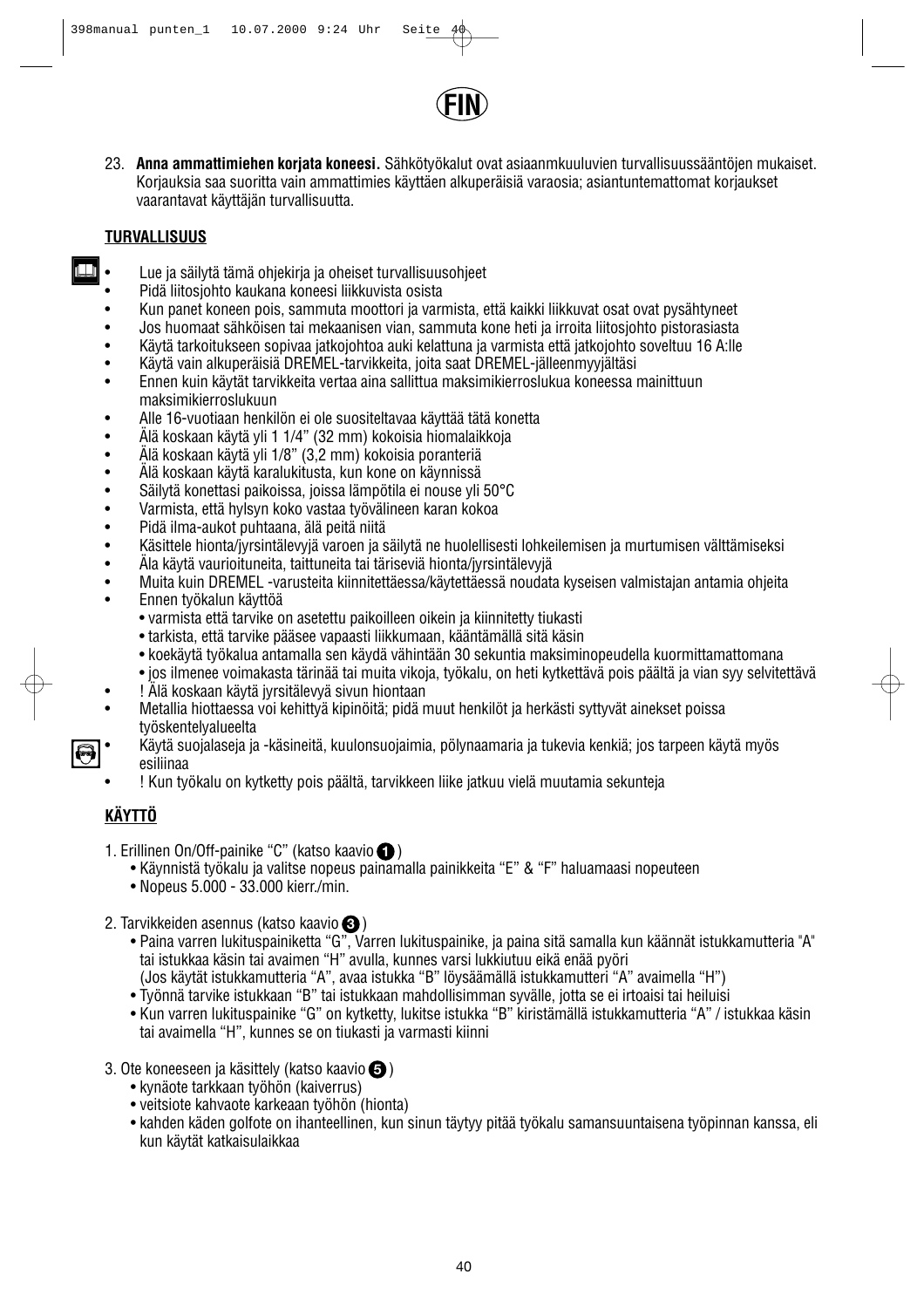

## **VINKKEJÄ**

- Kokeile aina ensin harjoituskappaleeseen löytääksesi oikean tarvikkeen ja työstönopeuden
- Älä paina työkalua liikaa, anna pyörimisnopeuden tehdä työtä puolestasi
- Käytä vain valmistajan tälle mallille suosittelemia tarvikkeita.

## **NOPEUDET**

## **• Elektroninen takaisinkytkentäinen piiri (EFC)**

Työkalussa on sisäinen elektroninen takaisinkytkentäinen järjestelmä, joka antaa "pehmeän käynnistyksen". Se vähentää suuren vääntömomentin käynnistyksestä aiheutuvaa kuormitusta. Järjestelmä auttaa myös pitämään valitun pyörimisnopeuden käytännöllisesti vakiona sekä ilman kuormitusta että kuormitustilanteissa

## **• Digitaalinen nopeudenvalitsin**

Yleistyökalussa on digitaalinen nopeudenvalitsin, jonka nestekidenäytöstä näet työkalun kierrosnopeuden. Nopeus voidaan valita helposti väliltä 5.000 - 30.000 kierr./min, 1.000 kierr./min. porrastuksella painamalla valitsimen plusja miinuspainikkeita.

TYÖKALUN KÄYNNISTYS: työnnä ON/OFF-valitsin "C" "ON"-asentoon. TYÖKALUN SAMMUT: työnnä ON/OFF-valitsin "C" "OFF"-asentoon. NOPEUDEN LISÄÄMINEN: paina painiketta "E" jossa on plusmerkki. NOPEUDEN VÄHENTÄMINEN: paina painiketta "F" jossa on miinusmerkki.

## **Muutamia käytännön neuvoja nopeuden valinnasta:**

- 1. Muovi ja matalissa lämpötiloissa sulavat materiaalit pitäisi leikata pienillä nopeuksilla.<br>2. Kiillotus ja puhdistus lankaharialla pitää tehdä alle 15.000 kierr./min. nopeuksilla, jotta
- 2. Kiillotus ja puhdistus lankaharjalla pitää tehdä alle 15.000 kierr./min. nopeuksilla, jotta harja ei vahingoitu.
- 3. Puu pitää leikata suurella nopeudella.
- 4. Rauta tai teräs pitää leikata suurimmalla nopeudella, jos käytetään volframikarbiditarviketta, mutta pienemmillä nopeuksilla jos käytetään suurinopeuksisia teräsleikkureita. Jos suurinopeuksinen teräsleikkuri alkaa kalista, se tarkoittaa yleensä sitä että se käy liian hitaasti.
- 5. Alumiinia, kupariseoksia, lyijyseoksia, sinkkiseoksia ja tinaa voidaan leikata eri nopeuksilla riippuen siitä millä tavalla leikkaus tehdään. Käytä laikkaan parafiinia tai muuta sopivaa liukastetta estääksesi leikattavan materiaalin tarttumisen laikan hampaisiin

Jotta voisit valita optimaalisen käyttönopeuden eri materiaaleille ja eri tarvikkeille olemme tehneet sarian taulukoita. jotka ovat kuvassa **6)** . Näistä taulukoista löydät suositusnopeuden jokaiselle tarvikkeelle. Lue nämä taulukot ja perehdy niihin.

Viime kädessä paras tapa määrittää oikea nopeus minkä tahansa materiaalin työstöön on harjoitella muutaman minuutin ajan jätepalalla - myös silloin kun olet katsonut nopeuden taulukosta. Huomaat nopeasti milloin pienempi tai suurempi nopeus on tehokkaampi, kun tarkkailet mitä tapahtuu kun teet pari koetta eri nopeuksilla. Kun työstät esim. muovia, aloita pienellä nopeudella ja lisää nopeutta kunnes huomaat muovin sulavan kosketuskohdassa. Pienennä sitten nopeutta hiukan saadaksesi optimaalisen työstönopeuden.

Älä paina, vaikka työkalu ei leikkaisi niin kuin haluat. Kokeile toista laikkaa tai säädä nopeutta. Työkalun painaminen ei yleensä ratkaise ongelmaa.

## **KUNNOSSAPITO/KORJAUS**

- Pidä kone ja johto puhtaana (jotkut kotona käytetyt puhdistusaineet ja liuottimet voivat vahingoittaa muoviosia; näihin kuuluu mm. bensiini, trikloorietyleeni, kloridi, ammoniakki)
- Voimakas kipinöinti johtuu useimmiten loppuun kuluneista hiiliharjoista
- Jos koneessa on sähköistä tai mekaanista vikaa, toimita kone DREMEL-huoltoon korjattavaksi (osoiteluettelo koneen mukana toimitetussa varaosakuvassa)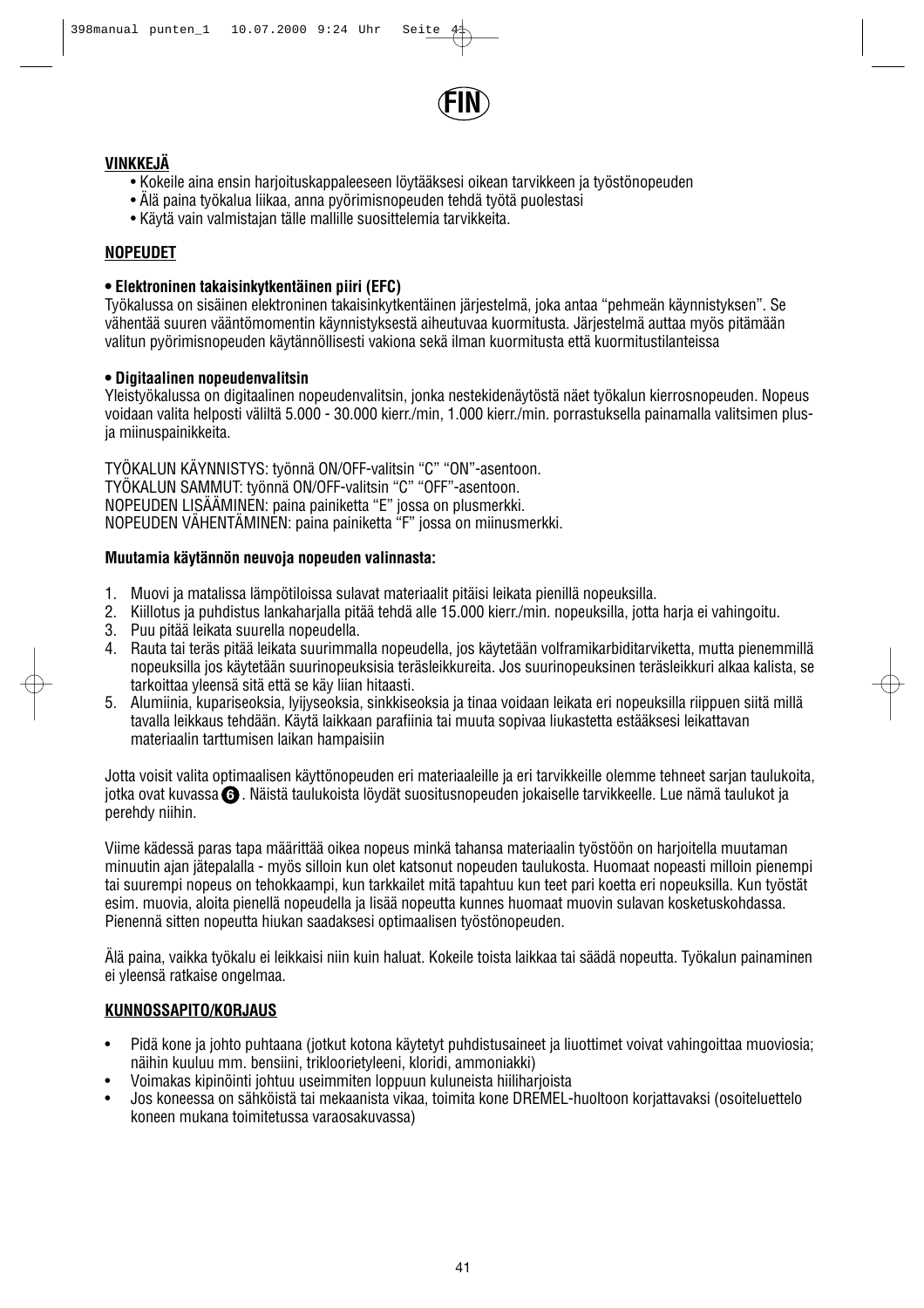

| <b>Standard Tilbehør</b>       | 3981      |
|--------------------------------|-----------|
| <b>Tang</b>                    | ٠         |
| Multi værktøjsholder           | $\ddot{}$ |
| <b>Skruenøgle</b>              | ٠         |
| <b>Bogpakke</b>                | +         |
| <b>Transportkasse</b>          | ٠         |
| Tilbehør (diagram $\bigcirc$ ) | 65        |

# **Generelle arbejdstips:**

## **SIKKERHEDSINSTRUKTIONER**

Når man benytter elektrisk værktøj bør man altid følge nedenstående grundlæggende sikkerhedsregler for at undgå at der opstår brandfare eller personskader som følge at stød eller lign. **Læs hele instruktionene inden værktøjet tages i brug. Opbevar denne instruktion.**

- 1. **Efterse Voltstyrken indikeret på navnepladen**
- 2. **Hold arbejdsstedet rent.** Rodede arbejdssteder fungerer næsten som en invitation til ulykker.
- 3. **Tænk på arbejdsstedets omgivelser.** Udsæt aldrig elektrisk værktøj for regn. Anvend aldrig elektrisk værktøj i fugtige eller våde lokaler. Sørg for god arbejdsbelysning. Anvend aldrig elektrisk værktøj i nærheden af brandfarlige væsker eller gasser.
- 4. **Tænk på faren for elektriske stød.** Undgå kropskontakt med jordforbundne over flader (f. eks. rør, radiator, komfur, køleskab).
- 5. **Hold børn på afstand.** Lad aldrig andre røre ved værktøj eller ledning; i det hele taget bør der ikke være nogen andre i nærheden af arbejdsstedet.
- 6. **Læg ubenyttet værktøj til side.** Når værktøjet ikke er i brug, bør det opbevares på et tørt sted som kan låses, gerne højt oppe, hvor det er utilgængeligt for børn.
- 7. **Undgå at overbelaste værktøjet.** Det arbejder bedst og sikrest ved den hastighed, som det er beregnet til.
- 8. **Brug det rigtige værktøj.** Lad være med at presse et mindre værktøj eller tilbehør ved udførelsen af et stykke arbejde, hvor man burde have benyttet kraftigere værktøj. Benyt aldrig værktøjet til noget det ikke er beregnet til (brug f. eks. aldrig en rundsav til at save træstammer og grene over med).
- 9. **Sørg for at være rigtigt klædt på.** Ingen løse beklædningsgenstande eller smykker; de kan sætte sig fast i bevægelige dele. Ved udendørsarbejde anbefales det at bruge gummihandsker og skridsikkert fodtøj. Brug hårnet hvis håret er langt.
- 10. **Brug beskyttelsesbriller.** Og brug ansigts- eller støvmaske hvis det drejer sig om støvet arbejde.
- 11. **Brug støvudsugningsudstyr.** Hvis værktøjet er forsynet med støvsuger o. lign., må det sikres, at dette ekstraudstyr er både korrekt påsat og anvendes efter hensigten.
- 12. **Pas godt på ledningen.** Man må aldrig bære værktøjet i ledningen eller rykke i ledningen for at trække stikket ud af kontakten. Sørg for at ledningen ikke kommer i nærheden af varme ting, olie eller skarpe kanter.
- 13. **Spænd den genstand fast, som skal bearbejdes.** Spænd den genstand fast, som Der skal bearbejdes, enten i en skruestik eller -tvinge; det er mere sikkert end at holde den med hånden, og det gør at begge hænder er frie til at betiene værktøiet.
- 14. **Tænk på balancen.** Sørg for at stå støt på benene hele tiden; hold balancen og lad være med at strække dig for langt for at udføre arbejdet.
- 15. **Sørg for omhyggelig vedligeholdelse af redskaberne.** Hold redskaberne skarpe og rene for at opnå maximal ydelse og sikkerhed. Følg instruktionerne for vedligeholdelse og udskiftning af dele. Undersøg ledningen og stik med jævne mellemrum og få den repareret af en anerkendt fagmand, hvis den er beskadiget. Undersøg ligeledes forlængerledningen med jævne mellemrum og udskift den, hvis den er beskadiget. Hold håndtagene tørre, rene og fri for olie og fedt.
- 16. **Træk stikket ud af kontakten.** Når maskinen ikke er i brug, inden vedligeholdelse, eller når der skal skiftes tilbehør som f. eks. savklinge, kniv eller bor.
- 17. **Fjern justeringsnøglen.** Gør det til en vane altid at kontrollere at justeringsnøgler og skruenøgler er fjernet inden værktøjet startes.
- 18. **Undgå ufrivillig start af værktøjet.** Bær aldrig et tilsluttet værktøj med fingeren på afbryderen. Sørg for at afbryderen står på OFF, når stikket sættes i kontakten.
- 19. **Udendørs forlængerledning.** Når værktøjet bruges udendørs må man kun benytte en forlængerledning som er beregnet til udendørs brug, og som er mærket til dette formål.
- 20. **Vær opmærksom.** Se hele tiden på det De arbejder med, brug Deres sunde fornuft, og benyt aldrig et elektrisk værktøj hvis De er træt.
- 21. **Kontroller beskadigede dele.** Inden brug af værktøj skal sikkerhedsanordninger eller andre beskadigede dele kontrolleres omhyggeligt, for at konstatere om værktøjet kan fungere rigtigt til det som det er beregnet til. Kontroller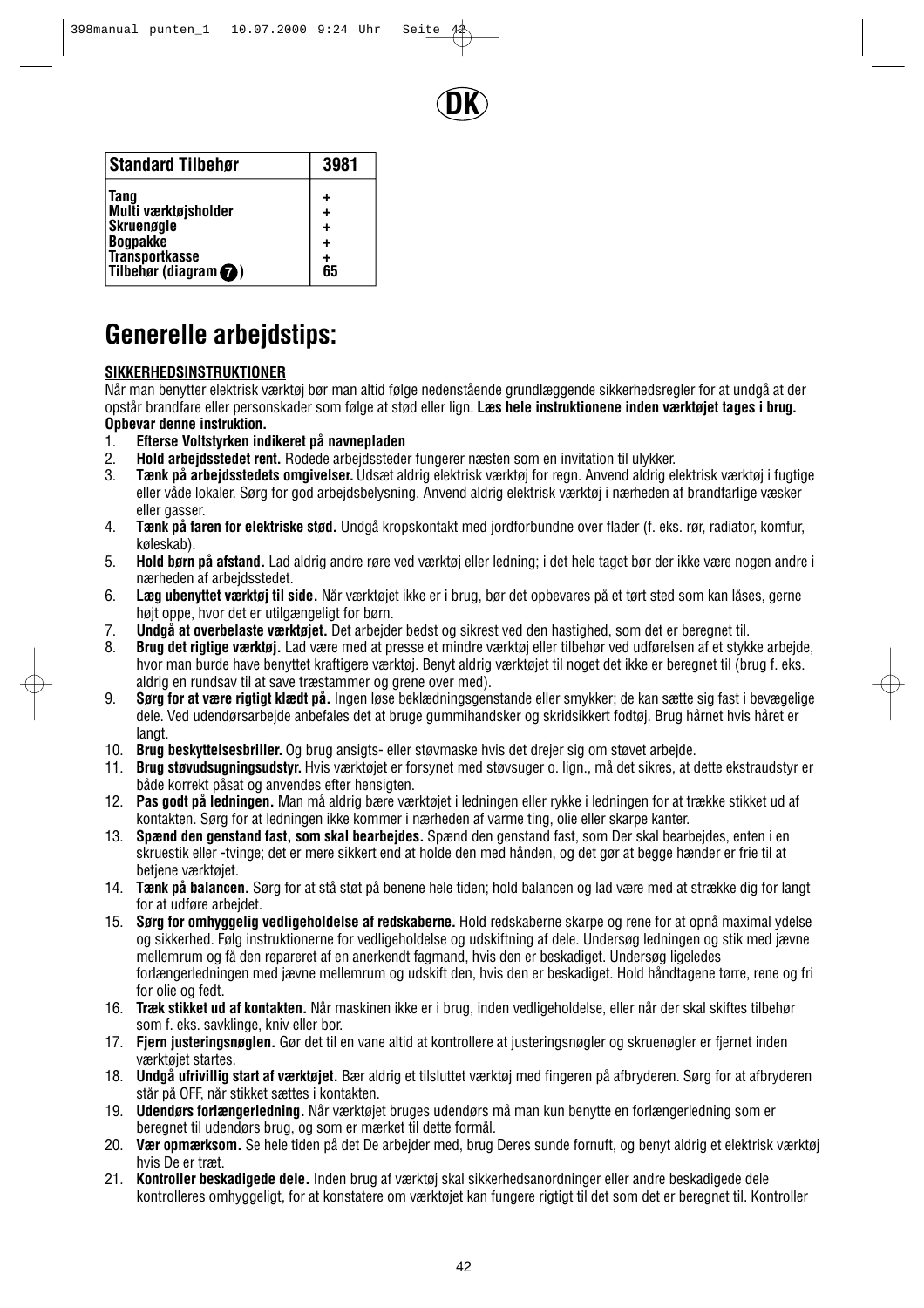

de bevægelige deles indstilling, om de går trægt, om der er revner i nogle dele. Kontroller alle deles fastspænding og andre forhold som kan påvirke funktionen. Sikkerhedsanordninger, afbrydere eller andre dele, som er beskadiget eller defekt, bør reparares eller skiftes ud af en anerkendt fagmand. Brug aldrig værktøjet, hvis kontakten ikke tænder og slukker som den skal.

- 22. **Advarsel!** Anvend værktøjet og det's tilbehør i overensstemmelse med disse sikkerhedsinstruktioner og på den påtænkte måde for det enkelte værktøj, idet der bør tages hensyn til arbejdsomstændighederne og det arbejde der skal udføres. Anvendes værktøj til andet arbejde end det er fremstillet til, kan dette resultere i en risikofyldt situation.
- 23. **Reparationer kun hos fagmanden.** Dette elektriske værktøj er i overensstemmelse med de relevante sikkerhedsregler. Reparation af elektrisk værktøj bør kun udføres af anerkendte fagfolk og med anvendelse af originale reservedele; i modsat fald kan der opstå alvorlig fare for brugeren.

## **SIKKERHEID**

T

- Læs og gem denne betjeningsvejledning og vedlagte sikkerhedsinstruktioner
- Hold altid ledningen væk fra bevægelige dele på værktøjet
- Efter endt arbejde skal afbryderen afbrydes og alle bevægelige dele være stoppet før værktøjet sættes til side
- I tilfælde af elektrisk eller mekanisk fejlfunktion skal afbryderen straks afbrydes og stikket tages ud af kontakten
- Ved brug af kabeltromle, skal ledningen rulles helt ud og have en kapacitet på 16 Ampere
- Brug kun DREMEL originale tilbehør som føres af Deres DREMEL forhandler
- Før brug af tilbehør skal det altid undersøges om den max. tilladte omdr/min. svarer til værktøjets omdr/min.<br>• Dette værktøj bør ikke bruges af børn under 16 år
- Dette værktøj bør ikke bruges af børn under 16 år<br>• Brug aldrig skæreskiver over 1 1/4" (32 mm) Ø
- Brug aldrig skæreskiver over 1 1/4" (32 mm) Ø<br>• Brug aldrig bor over 1/8" (3.2 mm) Ø
- Brug aldrig bor over 1/8" (3,2 mm) Ø<br>• Brug aldrig blokeringspalen når værkt
- Brug aldrig blokeringspalen når værktøjet kører
- Opbevar værktøj i lokale hvor temperaturen ikke overstiger 50°C
- Efterse om tangens størrelse passer til tilbehørets aksel mål<br>• Hold ventilationshullerne rene og udækkede
- Hold ventilationshullerne rene og udækkede<br>• Slibe/skæreskiver skal altid behandles og op
- Slibe/skæreskiver skal altid behandles og opbevares omhyggeligt for at undgå, at de revner eller bliver beskadiget
- Anvend aldrig beskadigede, deformerede eller vibrerende slibe/skæreskiver.
- Ved montering/anvendelse af tilbehør, der ikke er fremstillet af DREMEL, skal den pågældende producents instruktioner overholdes nøje
- Før ibrugtagning
	- vær sikker, at tilbehøret er rigtigt monteret og sidder godt fast
	- check at tilbehøret løber frit ved at dreje det rundt med hånden
	- test værktøjet i min. 30 sekunder på nøjeste omdrejningstal i en sikker position
	- ved anselig vibration eller andre defekter, stop straks værktøjet og check værktøjet for at finde den mulige årsag hertil
	- ! Anvend aldrig en skæreskive til sidelæns slibning
- Ved slibning af metal dannes der gnister; hold andre personer og brændbart materiale væk fra arbejdsstedet
- Brug beskyttelsesbriller og -handsker, hørevæm, støvmaske og solide sko; hvor det er nødvendigt, skal man også bruge forklæde
	- ! Tilbehøret fortsætter med at dreje rundt få sekunder efter at værktøjet er slukket

## **BETJENING**

- 1. Separat On/Off knap "C" (diagram **1**)
	- Tænd for værktøjet og vælg hastigheden ved at trykke på knapperne "E" & "F", indtil den ønskede hastighed er nået
	- Hastighed fra 5,000 33,000 omdr./min.
- 2. Påsætning af tilbehør (diagram $\bigcirc$ )
	- Skub skaftlås-knappen "G", og hold den nede, mens De drejer spændemøtrikken "A" eller spændepatronen med hånden eller med nøgle "H", indtil skaftlåsen forhindrer en yderligere rotation (Hvis De arbejder med spændemøtrikken "A", skal spændetangen "B" åbnes, idet De løsner spændemøtrikken "A" med nøgle "H")
	- Placer tilbehøret i spændetangen "B" eller spændepatronen så langt inde som muligt for at reducere chancen for, at den glider ud eller der opstår ubalance
	- Når skaftlås-knappen "G" er aktiveret, lukkes spændetangen "B", idet De spænder spændemøtrikken "A" / spændepatronen med hånden eller med nøgle "H", indtil den er spændt til og sikret
- 3. Sådan holdes og styres værktøjet (se diagram $\bigcirc$ )
	- blyantgreb for præcitions arbejde (gravering)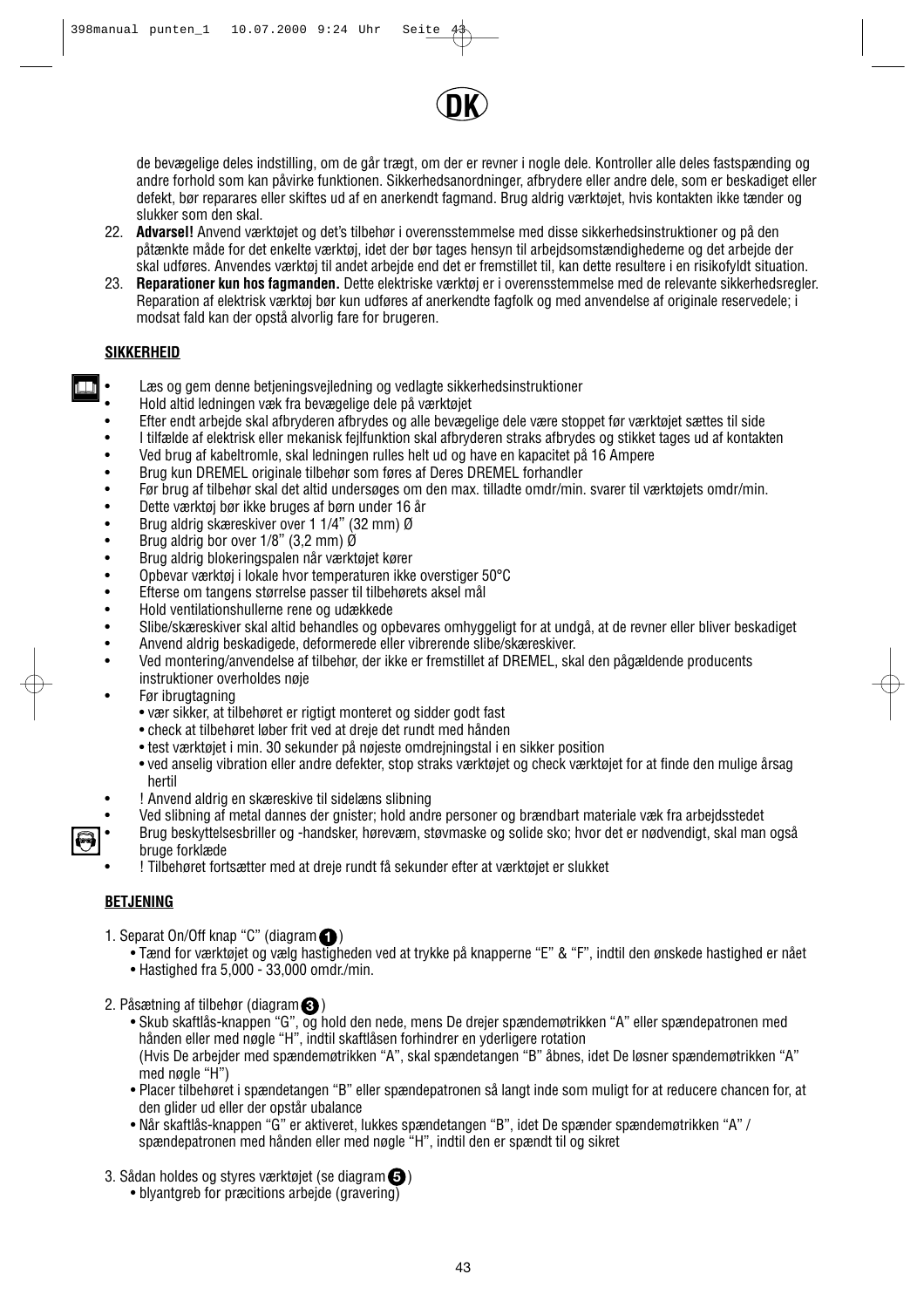

- skrælleknivsgreb for grovere arbeide (slibning)
- golfgreb til begge hænder når De skal holde værktøjet parallelt til arbejdsemnets overflade, f.eks. hvis De anvender en afskæringsskive

## **GODE RÅD**

- Test altid først på et stykke kasseret materiale for at finde det rette tilbehør og den rigtige hastighed
- Pres ikke for hårdt med værktøjet; lad hastigheden gøre arbejdet for dig
- Anvend udelukkende tilbehørsdele, der anbefales til denne model af producenten.

## **HASTIGHED**

#### **• Elektronisk tilbagekoblingssystem (EFC)**

Deres værktøj er udstyret med et elektronisk tilbagekoblingssystem, der garanterer en "blød start", hvilket reducerer belastningen, der opstår ved en start med mange omdrejninger. Systemet hjælper også til med at bibeholde den forvalgte omdrejningshastighed næsten konstant mellem arbejde uden belastning og med belastning.

## **• Digital hastighedmåler**

Deres rotationsværktøj har en digital digital hastighedmåler, der viser værktøjets omdr./min. på et LCD-display. Der kan vælges en hastighed mellem 5.000 OMDR./MIN. og 30.000 OMDR./MIN. i skridt á 1.000 OMDR./MIN., idet man ganske enkelt enten trykker på den positive eller den negative knap på omkobleren.

TILKOBLING AF VÆRKTØJ "ON": skub ON/OFF kontakt "C" i position "ON". FRAKOBLING AF VÆRKTØJ "OFF": skub ON/OFF kontakt "C" i position "OFF". FORØGELSE AF HASTIGHED: tryk knap "E" med + symb. REDUCERING AF HASTIGHED: tryk knap "F" med - symb.

## **Nogle tommelfingerregler angående hastigheden:**

- 1. Kunststof og materialer, der smelter ved lave temperaturer, skal bores ved en lav hastighed.
- 2. Polering, trykpolering og rensning med en stålbørste skal foretages ved nedestående hastigheder 15.000 OMDR./MIN. for at undgå beskadigelse af børsten.
- 3. Træ skal bores ved en høj hastighed.
- 4. Jern eller stål skal bores ved tophastighed, hvis der anvendes tungsten karbidtilbehør, men ved en lavere hastighed, hvis der anvendes værktøj af high speed stål. Hvis et værktøj high speed stål begynder at vibrere, er dette som regel ensbetydende med, at den kører ved en for lav hastighed.
- 5. Aluminum, kobberlegeringer, sinklegeringer og tin kan bores ved forskellige hastigheder, afhængig af boretypen. Anvend parafin eller anden passende smørelse på boret for at undgå, at arbejdsemnet "klæbrer" fast på skæretænderne.

For at kunne hjælpe Dem til at finde de optimale arbejdshastigheder til forskelligt materiale og forskellige tilbehørsdele, har vi opstillet nogle tabeller i diagram **6** . Hvis De læser disse tabeller, finder De den anbefalede hastighed til hver slags tilbehør. Kig disse tabeller igennem og brug dem ved arbejdet.

Den bedste måde, hvorpå man kan finde den rigtige arbeidshastighed til et respektivt arbeidsmateriale er, hvis man øver et lille øjeblik på et reststykke af det pågældende materiale, også selv om man har set på diagrammet. De lærer hurtigt, om en lavere eller højere hastighed er den bedste, idet De observerer, hvad der sker med arbejdsemnet ved de to forskellige hastigheder. Når der arbejdes med kunststof, kan De for eksempel starte ved en lav hastighed og forøge hastigheden, indtil De observerer, hvornår kunststoffet begynder at smelte ved kontaktpunktet. Reducer derefter hastigheden en anelse for at opnå den optimale hastighed.

En forøgelse af trykket på værktøjet er ikke løsningen på at opnå den optimale boring. Måske skal De anvende et andet bor eller måske er en justering af hastigheden løsningen på problemet. At støtte sig mod værktøjet hjælper i de færreste tilfælde.

## **VEDLIGEHOLDELSE/REPARATION**

- Hold Deres værktøj og ledningen ren (visse rengøringsmidler kan beskadige plastic delene; dette gælder også benzin, trikloræthylen, klor og ammomiak)
- Kraftig gnistdannelse skyldes oftest nedslidte kul
- I tilfælde af elektrisk eller mekanisk feji bør værktøjet indsendes til et DREMEL service værksted for reparation (adresser findes på reservedelstegningen, som leveres med værktøjet)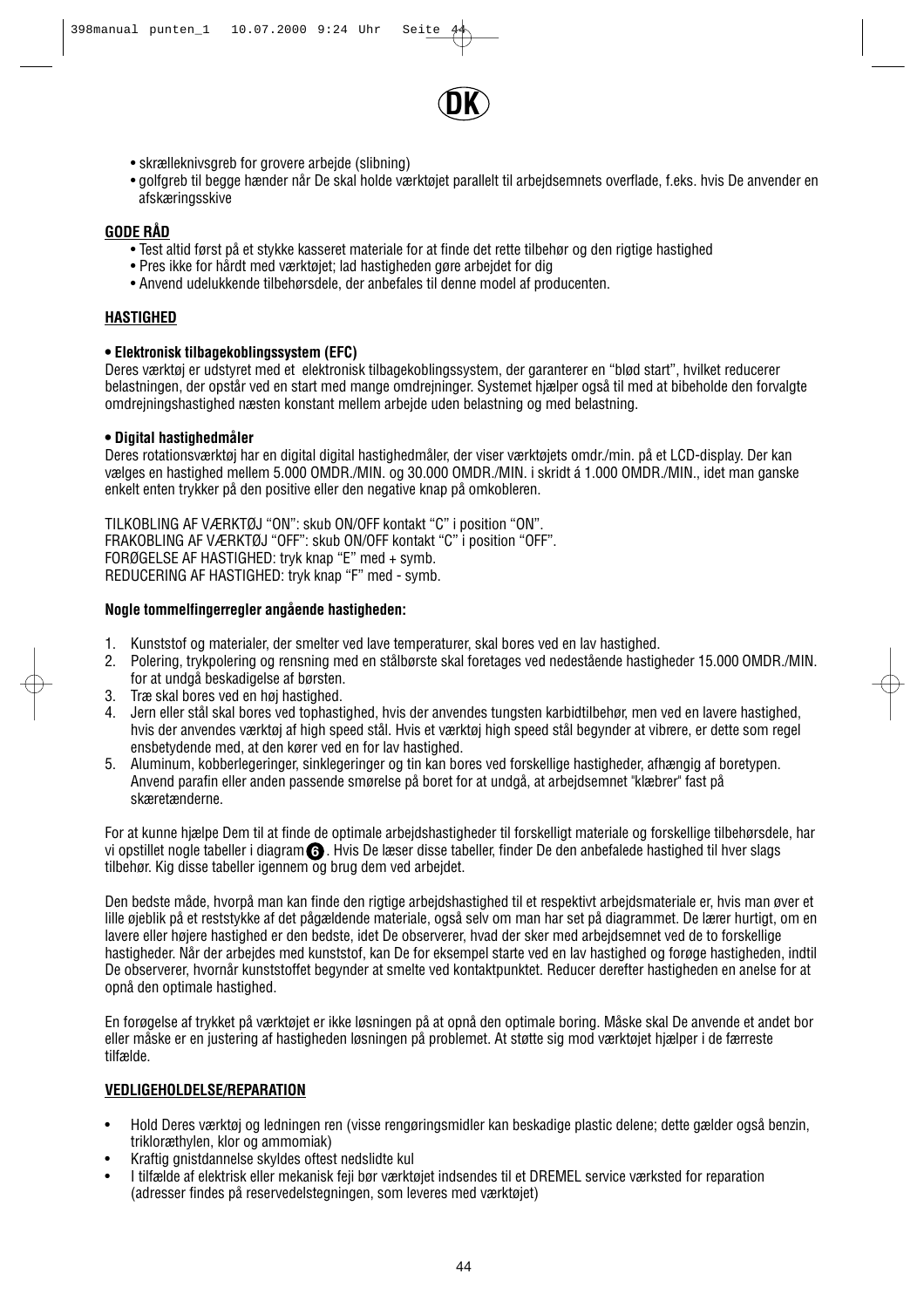**I**

| <b>Datazione Standard</b>                                                                                                | 3981                        |
|--------------------------------------------------------------------------------------------------------------------------|-----------------------------|
| Pinza<br><b>Mandrino Multi</b><br><b>Chiave</b><br><b>Documentazione</b><br>Custodia per transporto<br>Accessori (figura | ٠<br>÷<br>٠<br>÷<br>+<br>65 |

# **Consigli per uso generale:**

## **Istruzioni per la sicurezza**

Con l'impiego di utensili elettrici, per prevenire contatti accidentali di natura elettrica, ferimenti e pericolo di incendio, devono sempre essere osservate le seguenti indicazioni di sicurezza. **Leggere e osservare tali istruzioni prima di utilizzare l'utensile. Conservare con cura queste istruzioni.**

- 1. **Controllare il voltaggio sulla targhetta**
- 2. **Tenere bene in ordine il posto di lavoro.** Disordine sul posto di lavoro comporta pericolo di incidenti.
- 3. **Tenere conto delle condizioni ambientali.** Non esporre utensili elettrici alla pioggia. Non utilizzare utensili elettrici in ambienti umidi o bagnati. Avere cura di una buona illuminazione. Non utilizzare utensili elettrici vicino a liquidi infiammabili o gas.
- 4. **Salvaguardarsi dalla elettrocuzione.** Evitare contatti con oggetti con messa a terra (per es. tubi, termosifoni, forni, frigoriferi).
- 5. **Tenere lontano i bambini.** Non lasciare toccare il cavo o l'utensile a terze persone; tenerle lontane dal luogo di lavoro.
- 6. **Conservare gli utensili in modo sicuro.** Utensili non in uso dovrebbero essere conservati in luoghi asciutti e sicuri ed in modo da non essere accessibili ai bambini.
- 7. **Non sovraccaricare l'utensile.** Si lavora meglio e in modo più sicuro se non si supera la potenza di targa.
- 8. **Utilizzare l'utensile adatto.** Non usare utensili deboli di potenza oppure utensili addizionali che richiedono potenza elevata. Non usare utensili per scopi e lavori per i quali casi non sono destinati (per es. non usare la sega circolare per abbattere alberi o tagliare rami).
- 9. **Vestirsi in modo adeguato.** Non portare abiti larghi e gioielli; essi potrebbero essere attirati da oggetti in movimento. Per lavori all'aria aperta si raccomanda di portare guanti in gomma e scarpe tali da non poter scivolare. Con capelli lunghi usare apposita rete.
- 10. **Usare occhiali di sicurezza.** Effettuando lavori che producono polvere, usare anche una maschera.
- 11. **Collegare l'attrezzatura per l'estrazione della polvere.** Se i designi prevedono il collegamento di attrezzature per l'estrazione e per la raccolta della polvere, assicurarsi che essi siano collegati ed usati correttamente.
- 12. **Evitare errati impieghi del cavo.** Non sollevare l'utensile dalla parte del cavo, non utilizzare il cavo per staccare la spina dalla presa, e salvaguardare il cavo da elevate temperature, olio e spigoli taglienti.
- 13. **Assicurare il manufatto.** Utilizzare dispositivi di bloccaggio o una morsa per tenere fermo il manufatto; esso cosi è assicurato meglio che con la mano e offre la possibilità di lavorare con ambedue le mani.
- 14. **Evitare posizioni malsicure.** Avere cura di trovarsi in posizione sicura e mantenere sempre l'equilibrio.
- 15. **Curare attentamente i propri utensili.** Per lavorare bene e sicuro mantenere i propri utensili ben affilati e puliti. Seguire le prescrizioni di manutenzione e le indicazioni del cambio degli accessori. Controllare regolarmente il cavo e la spina ed in caso di danni, farli sostituire da personale qualificato. Controllare regolarmente i cavi di prolungamento e sostituirli qualora danneggiati. Le impugnature devono essere asciutte e prive di olio e grasso.
- 16. **Staccare la spina della presa.** Non utilizzando l'utensile, prima de effettuare manutenzione, o prima di cambiare degli accessori per es. lame da sega, punte e comunque utensili di consumo.
- 17. **Non lasciare sull'utensile chiavi di aggiustamento.** Prima di mettere l'utensile in funzione, controllare che tute le chiavi ed utensili di aggiustamento siano state tolte.
- 18. **Evitare avviamenti accidentali.** Non avvicinare all'interruttore utensili collegati alla rete elettrica. Allacciando l'utensile alla rete elettrica, assicurarsi che l'interruttore sia disinserito.
- 19. **Cavi di prolungamento all'aria aperta.** All'aria aperta utilizzare solo cavi di prolungamento appositamente ammessi e contrassegnati.
- 20. **Stare sempre attenti.** Osservare il proprio lavoro, essere ragionevoli, e non usare l'utensile quando se è distratti.
- 21. **Controllare che l'utensile non sia danneggiato.** Prima di usare l'utensile controllare attentamente l'efficienza e il perfetto funzionamento dei dispositivi di sicurezza e dell'altri parti. Controllare che le parti mobili non siano bloccate e che non vi siano parti rotte. Controllare che tutte le parti siano state montate in modo giuste e che tutte le altre condizioni che potrebbero influenzare il regolare funzionamento dell'utensile siano ottimali. Dispositivi di essere riparati o sostituiti da personale qualificato. Non usare utensili con interruttore che non possa essere inserito e disinserito.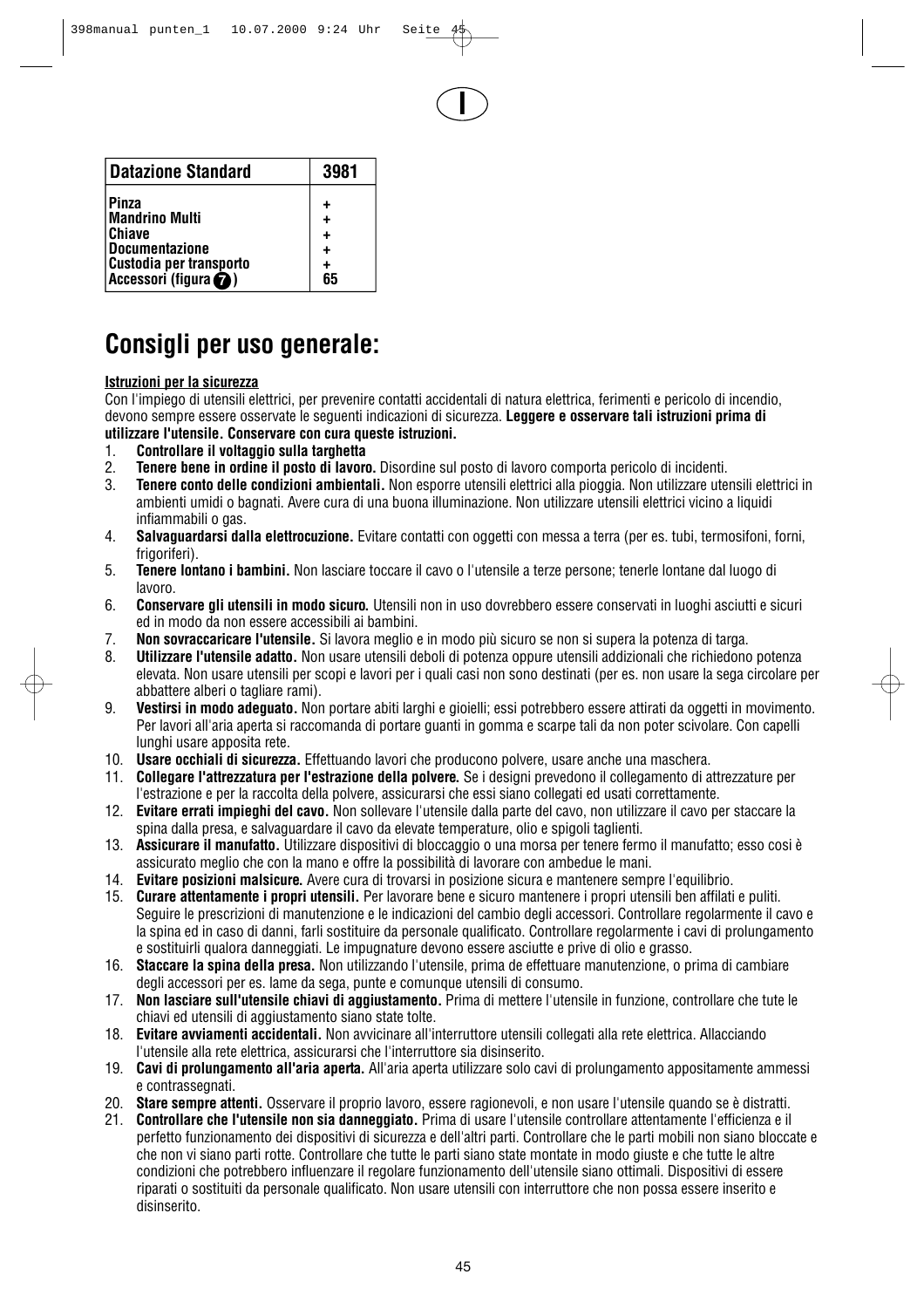22. **Attenzione!** L'utensile e i relativi accessori devono essere utilizzati in accordo con queste istruzioni per la sicurezza e nel modo prescritto per questo particolare utensile, tenendo conto delle condizioni di lavoro e del lavoro da svolgere. L'utilizzo dell'utensile per operazioni diverse da quelle prescritte può risultare pericoloso.

**I**

23. **Far riparare l'utensile da personale qualificato.** Questo utensile elettrico è conforme alle vigenti norme di sicurezza. Le riparazioni devono essere eseguite esclusivamente da persone qualificate usando parti di ricambio originali, altrimenti potrebbero derivare considerevoli danni per l'utilizzatore.

## **SICUREZZA**

- Leggere e conservare questo manuale di istruzione e le istruzioni per la sicurezza allegate
- Tenete il cavo lontano dalle parti in movimento della utensile
- Quando riponete l'utensile accertatevi che non ci siano parti in movimento e che il motore sia spento
- Nel caso di cattivo funzionamento elettrico o meccanico, spegnete subito l'utensile e staccate la spina
- Usare prolunghe non arrotolate e con capacità 16 Amp
- Usare solamente gli accessori originali DREMEL che sono disponibili dal vostro negoziante
- Prima di usare un qualsiasi accessorio accertatevi che il suo numero massimo di giri non sia inferiore a quello del vostro utensile
- E preferibile non fare utilizzare gli utensili a ragazzi inferiori a 16 anni
- Mai utilizzate dischi per smerigliatrici superiori a 1 1/4" (32 mm) Ø<br>• Mai utilizzate punte per trapano superiori a 1/8" (3.2 mm) Ø
- Mai utilizzate punte per trapano superiori a 1/8" (3,2 mm) Ø
- Mai utilizzate il bloccaggio dell'albero durante il funzionamento dell'utensile<br>• Binonete utensile in luoghi ove non si superino i 50°C
- Riponete utensile in luoghi ove non si superino i 50°C
- Assicuratevi che la misura della pinza corrisponda a quella dell'albero dell'accessorio
- Tenete libere e pulite le feritoie di presa d'aria
- Maneggiare e conservare con cura i mole da smeriglio/taglio onde evitare scheggiature e rottura<br>• Mon usare mole da smeriglio/taglio danneggiati deformati o vibranti
- Non usare mole da smeriglio/taglio danneggiati, deformati, o vibranti
- Per il montaggio/uso di accessori non di produzione DREMEL, osservare le istruzioni del fabbricante interessato
- Prima di utilizzare l'utensile
	- assicurarsi che l'accessorio sia montato correcttamente e fissato saldamente
	- controllare che l'accessorio giri liberamente, facendolo ruotare con la mano
	- fare girare a vuoto l'utensile per almeno 30 secondi alla velocità massima in una posizione sicura
	- arrestare immediatamente in caso di forti vibrazioni o altri difetti e cercare di determinare la causa
	- ! Non usare mai una mola da taglio per smeriglio laterale
- Nella smerigliatura del metallo vengono generate scintille; allontanare altre persone o materiali infiammabli dall'area di lavoro
- Indossare occhialoni e guanti di protezione, protezione dell'udito, una maschera apra polvere, e scarpe dure; quando necessario, indossare anche un grembiule
- ! L'accessorio continua a ruotare per un certo tempo dopo che l'utensile è stato spento

## **USO**

- 1. Individuare il pulsante "C" di accensione/spegnimento (figura $\bigcirc$ )
	- Accendere l'utensile e selezionare la velocità premendo i pulsanti "E" e "F" fino a raggiungere la velocità desiderata
		- La velocità è compresa tra 5.000 e 33.000 giri al minuto
- 2. Montaggio degli accessori (figura **3**)
	- Tenere premuto il pulsante "G" di blocco albero mentre si gira la ghiera di serraggio "A" o il manualmente o con la chiave "H" fino a bloccare l'albero per impedire l'ulteriore rotazione (se si lavora sulla ghiera di serraggio "A", aprire la ghiera "B" allentando la ghiera del mandrino "A" con la chiave "H")
	- Inserire l'accessorio nel mandrino portapunta "B" per ridurre al minimo la scentratura e lo squilibrio
	- Con il pulsante di blocco albero "G" premuto, chiudere il mandrino "B" stringendo a fondo la ghiera del mandrino autoserrante "A" manualmente o con la chiave "H"
- 3. Tenuta e guida dell'utensile (vedere figura **5**)
	- impugnatura "a matita" per lavoro di precisione (incisione)
	- impugnatura per sbucciatore per lavoro grezzo (smerigliatura)
	- impugnatura da golf a 2 mani, ideale se si ha necessità di tenere l'utensile parallelo alla superficie di lavoro, cioè quando si usa un disco da taglio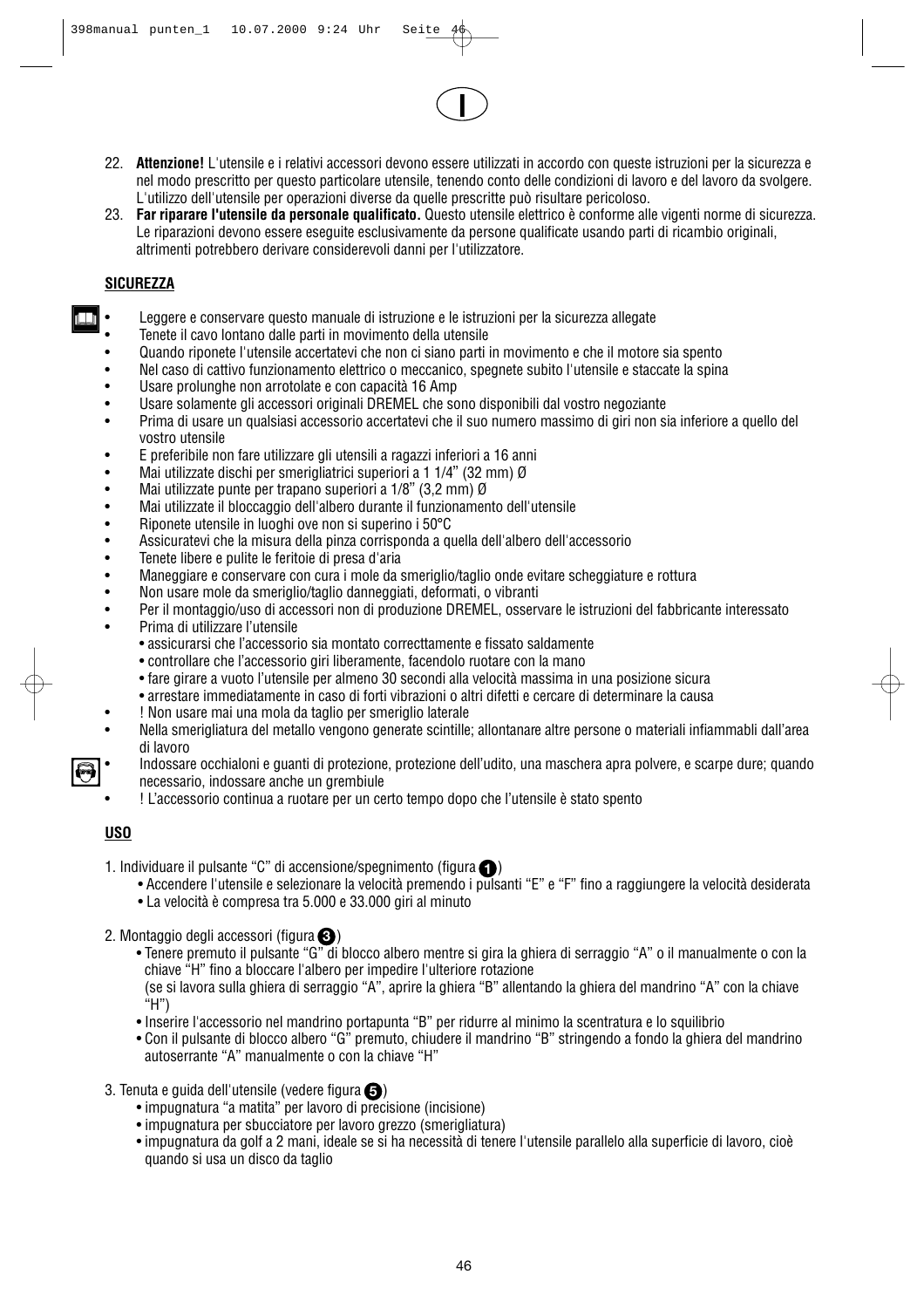## **CONSIGLIO PRATICO**

• Effettuate sempre una prova su un pezzo di materiale di scarto, per scegliere l'accessorio corretto e determinare la velocità di taglio ottimale

**I**

- Non applicate una pressione eccessiva all'utensile; lasciate che sia la velocità di rotazione a lavorare per voi
- Usare solo gli accessori indicati dal produttore per il modello specifico.

## **VELOCITÀ**

## **• Circuiteria elettronica di retroazione (EFC)**

L'utensile è dotato di un sistema di retroazione elettronico interno per favorire un "avviamento morbido", che riduce le tensioni provocate da un avviamento con coppia elevata. Inoltre questo sistema aiuta a mantenere potenzialmente costante la velocità di rotazione preselezionata tra le condizioni di assenza di carico e carico.

## **• Interruttore digitale di selezione velocità**

L'utensile rotante ha un selettore digitale di velocità provvisto di un visualizzatore a cristalli liquidi per la lettura dei giri al minuto dell'utensile. E' possibile selezionare la velocità da 5.000 giri/min. a 30.000 giri/min. con incrementi di 1.000 giri/min. premendo semplicemente i pulsanti con segno + o - sull'interruttore.

PER ACCENDERE L'UTENSILE ("ON"): far scorrere l'interruttore ON/OFF "C" sulla posizione "ON". PER SPEGNERE L'UTENSILE ("OFF"): far scorrere l'interruttore ON/OFF "C" sulla posizione "OFF". PER AUMENTARE LA VELOCITA': premere il pulsante "E" con il segno +. PER DIMINUIRE LA VELOCITA': premere il pulsante "E" con il segno -.

## **Alcune regole empiriche relativamente alla velocità:**

- 1. La plastica e i materiali che si fondono alle basse temperature devono essere tagliati a velocità ridotte.
- 2. Lucidatura e pulitura con spazzola metallica si devono eseguire a velocità ridotte 15.000 giri/min. per prevenire danni alla spazzola.
- 3. Il legno deve essere tagliato a velocità elevate.
- 4. Il ferro o l'acciaio si devono tagliare con la velocità massima se si usa la fresa in metallo duro, a velocità più ridotta se si usa la fresa in acciaio ad alta velocità. Se la fresa in acciaio ad alta velocità inizia a vibrare,normalmente indica che è azionata a una velocità troppo bassa.
- 5. Alluminio, cuproleghe, leghe di piombo, leghe di zinco e lo stagno si possono tagliare a varie velocità, in base al tipo di taglio da eseguire. Usare la paraffina o altro lubrificante adatto alla fresa per impedire che il materiale tagliato aderisca agli ingranaggi della fresa.

Per aiutarvia individuare la velocità ottimale di funzionamento per materiali e accessori diversi, abbiamo compilato una serie di tabelle indicate nella figura **6** . Facendo riferimento a queste tabelle, si possono individuare le velocità consigliare per ciascun tipo di accessorio. Consultatele e prendete confidenza con i valori contenuti in esse.

In definitiva, comunque, il modo migliore per determinare la velocità di lavoro corretta su un qualsiasi tipo di materiale è quello di provare a lavorare per alcuni minuti su un pezzo di scarto, anche dopo aver consultato la tabella. Si impara rapidamente che una velocità più ridotta o maggiore è più efficace osservando quello che accade quando si fanno una o due passate a diverse velocità. Quando si lavora sulla plastica, ad esempio, iniziare con una velocità lenta e aumentarla fin quando si osserva che la plastica sta fondendo al punto di contatto. Poi ridurre lentamente la velocità per ottenere la velocità ideale di lavoro.

Aumentare la pressione sull'utensile, quando quest'ultimo non fresa come dovrebbe, non risolve il problema. Forse si deve usare una fresa diversa e magari regolare la velocità per risolvere il problema. Ma appoggiarsi all'utensile è raramente d'aiuto.

## **MANUTENZIONE/RIPARAZIONE**

- Tenete puliti cavo e utensile (alcuni prodotti normalmente usati per la casa potrebbero arrecare danni quali: benzina, trielina, candeggina, ammoniaca)
- Un eccessivo scintillamento del collettore indica per lo più usura dei carboncini
- Nel caso di difetto elettrico o meccanico rivolgersi ad un centro assistenza DREMEL per la riparazione (gli indirizzi sono elencati sul disegno delle parte di ricambio, accluso all'utensile)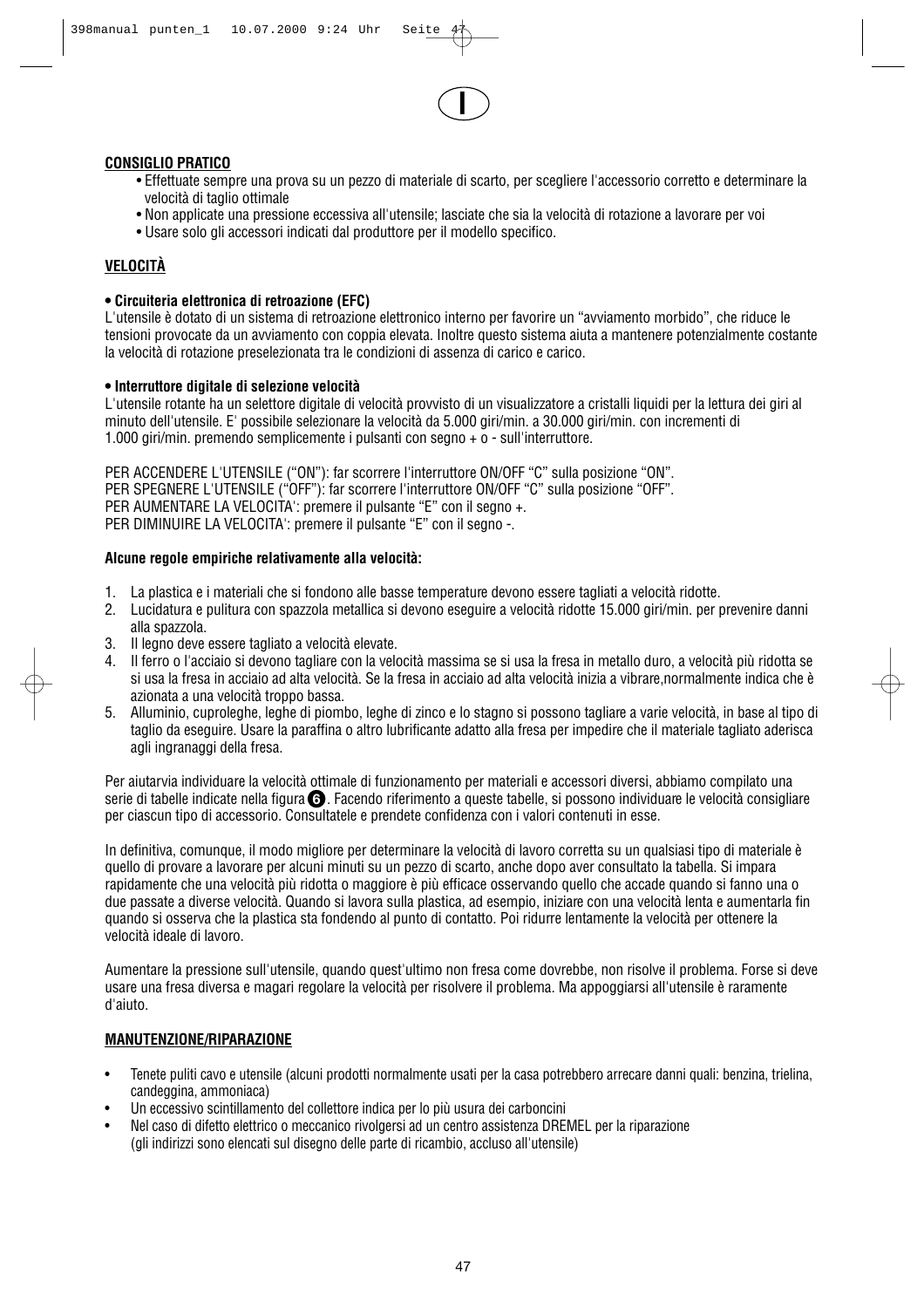**E**

| <b>Equipo Standard</b>   | 3981 |
|--------------------------|------|
| <b>Boquilla</b>          |      |
| <b>Portabrocas Multi</b> |      |
| Llaves de tuercas        |      |
| <b>Documentación</b>     |      |
| <b>Maletin</b>           |      |
| Accesorios (gráfico ?)   | 65   |

# **Recomendaciones generales para su funcionamiento:**

## **INSTRUCCIONES DE SEGURIDAD**

Cuando utilice herramientas eléctricas, observe las siguientes medidas fundamentales de seguridad, a fin de reducir el riesgo de descarga eléctrica, de lesiones y de incendio. **Lea y observe todas estas instrucciones antes de utilizar la herramienta. Conserve bien estas instrucciones de seguridad.**

- 1. **Controle el voltaje en la placa indicadora**
- 2. **Mantenga el orden en el área de trabajo.** El desorden aumenta el riesgo de accidente.
- 3. **Tenga en cuenta el entorno del área de trabajo.** No exponga las herramientas eléctricas a la lluvia. No utilice herramientas eléctricas en un entorno húmedo. Procure que el área de trabajo esté bien iluminada. No utilice herramientas eléctricas en proximidad de liquidos o gases inflamables.
- 4. **Protéjase contra las descargas eléctricas.** Evite el contacto del cuerpo con las superficies conectadas a tierra (p. ej. tuberias, radiadores, cocinas, refrigeradores).
- 5. **Mantenga los niños alejados.** No permita que otras personas toquen la herramienta o el cable; manténgalas alejadas de su área de trabajo.
- 6. **Guarde sus herramientas en un lugar seguro.** Las herramientas no utilizadas deberian estar guardadas en lugar seco, cerrado y fuera del alcance de los niños.
- 7. **No sobrecargue la herramienta.** Trabajará mejor y más seguro dentro del margen de potencia indicado.
- 8. **Utilice la herramienta adecuada.** No utilice herramientas o acoplamientos de potencia demasiado débil para ejecutar trabajos pesados. No utilice herramientas para trabajos para los que no han sido concebidas (p. ej. no utilice una sierra circular para cortar o podar un árbol).
- 9. **Vista ropa de trabajo apropiada.** No lleve vestidos anchos ni joyas; podrian ser atrapados por piezas en movimiento. En trabajos al exterior, se recomienda llevar guantes de goma y calzado de suela antideslizante. Si su cabello es largo, téngalo recogido.
- 10. **Lleve gafas de protección.** Utilice también una mascarilla si el trabajo ejecutado produce polvo.
- 11. **Conecte dispositivos de aspiración de polvo.** Si a su herramienta se le puede conectar un dispositivo para aspirar y recoger el polvo, asegúrese de que este esté conectado y sea utilizado correctamente.
- 12. **Cuide el cable de alimentación.** No lleve la herramienta por el cable, no tire del cable para desconectar la herramienta de la base de enchufe, y preserve el cable del calor, del aceite y de las aristas vivas.
- 13. **Asegure bien la pieza de trabajo.** Emplee un dispositivo de fijación o una mordaza para mantener firme la pieza de trabajo; es más seguro y le permite tener ambas manos libres para manejar la herramienta.
- 14. **No alargue demasiado su radio de accion.** Evite adoptar una posición que fatigue su cuerpo; mantenga un apoyo firme sobre el suelo y conserve el equilibrio en todo momento.
- 15. **Mantenga sus herramientas cuidadosamente.** Mantenga sus herramientas afiladas y limpias a fin de trabajar mejor y más seguro. Observe las prescripciones de mantenimiento y las indicaciones de cambio de los accesorios. Verifique regularmente el estado de la clavija y del cable de alimentación, y en caso de estar dañados, hágalos cambiar por una persona calificada. Verifique el cable de prolongación periódicamente y cámbielo si está dañado. Mantenga las empuñaduras secas y exentas de aceite y de grasa.
- 16. **Desenchufe la herramienta.** En caso de no utilización, antes de proceder al mantenimiento, o cuando cambie accesorios tales como hojas de sierra, brocas y cuchillas.
- 17. **Retire las llaves de maniobra.** Antes de poner la herramienta en marcha asegúrese de que las llaves y útiles de reglaje hayan sido retirados.
- 18. **Evite un arranque involuntario.** No lleve la herramienta con el dedo sobre el interruptor mientras esté enchufada. Asegúrese de que el interruptor esté en posición de apagado antes de enchufar la herramienta a la red.
- 19. **Cable de prolongación para el exterior.** En el exterior, utilice solamente cables de prolongación homologados e indicados para ello.
- 20. **Esté siempre alerta.** Observe su trabajo, use el sentido común y no trabaje con la herramienta cuando esté cansado.
- 21. **Controle si su herramienta esta dañada.** Antes de usar la herramienta, verifique cuidadosamente si el funcionamiento de los dispositivos de seguridad y las otras piezas es correcto. Verifique si las piezas en movimiento no se gripan, o si alguna está dañada. Todos los componentes deben estar montados correctamente y reunir las condiciones para garantizar el funcionamiento impecable de la herramienta. Todo dispositivo de seguridad, todo interruptor o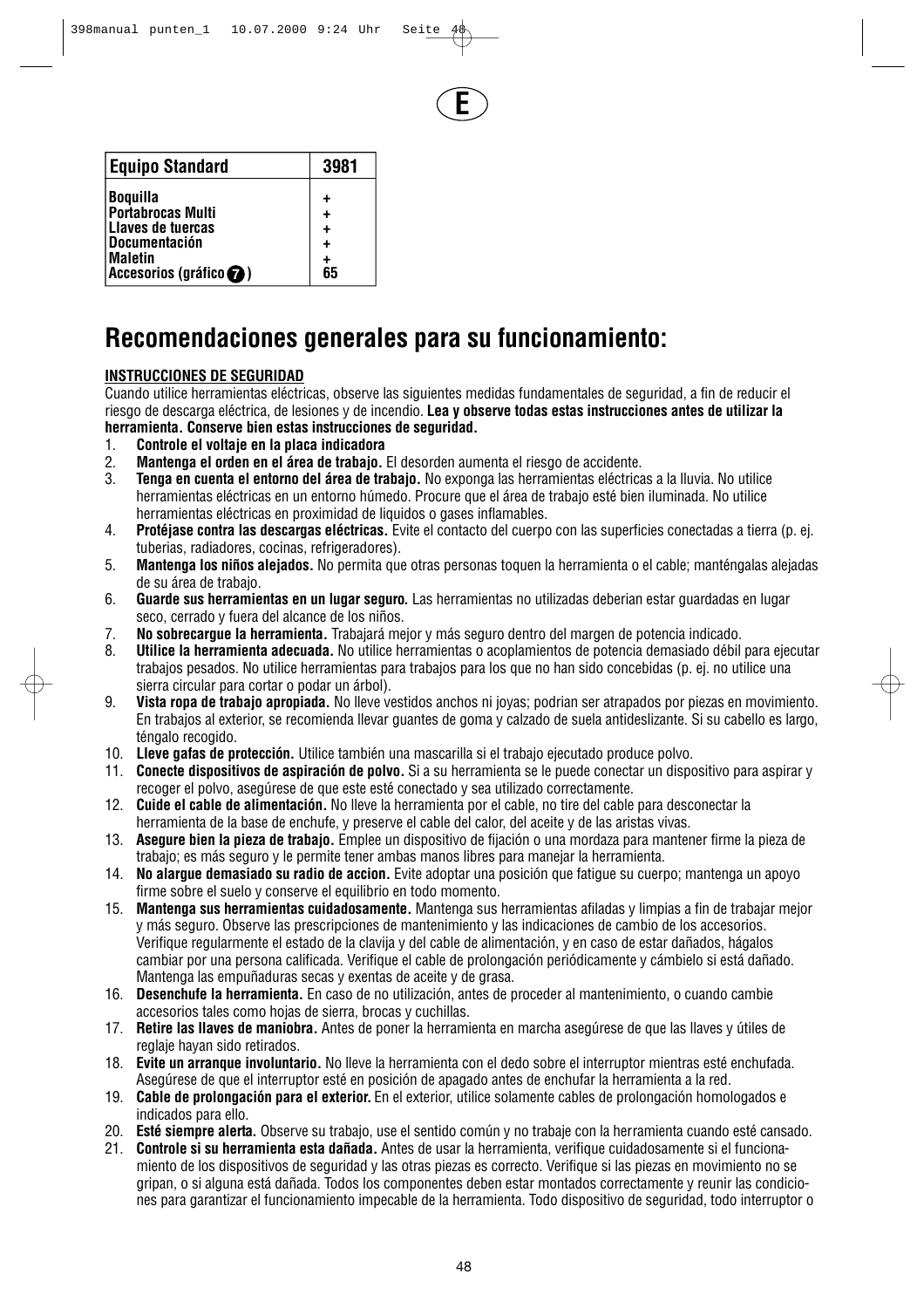toda otra pieza dañada o defectuosa deben ser reparadas o reemplazadas de forma apropioda por una persona calificada. No utilice ninguna herramienta cuyo interruptor no pueda encender y apagar el circuito correctamente.

**E**

- 22. **Atención!** Utilice la herramienta y los accesorios de acuerdo con estas instrucciones de seguridad, y de manera adecuada para la herramienta en particular, teniendo en cuenta las condiciones de trabajo y el trabajo a ejecutar. Usar la herramienta en operaciones diferentes de las que realiza normalmente, podria resultar una situacion peligrosa.
- 23. **Haga reparar su herramienta por una persona calificada.** Esta herramienta eléctrica está de acuerdo con las reglas de seguridad en vigor. Toda reparación debe ser hecha por personal calificado con piezas de recambio originales, si no, puede acarrear graves riesgos para la seguridad del usario.

## **SEGURIDAD**

T

- Lea y conserve este manual y las instrucciones de seguridad adjuntas
- Cuide de que el cable eléctrico está alejado de las partes móviles de su herramienta
- Ponga atención al guardar su herramienta de que el motór está apagado y las partes móviles están parados
- En caso de interferencias eléctricas o mecánicas se deben parar inmediatamente la herramienta y sacar el enchufe del contacto
- Utilizar cables de prolongación completamente enrollados y seguros, con una capacidad de 16 Amp.
- Utilizar solamente los accesorios originales de DREMEL los cuales se pueden adquirir en los comercios a los que suministra DREMEL
- Compare regularmente las revoluciones máximas indicadas de los accesorios de su herramienta
- Es recomendable que esta herramienta no debe ser manejada por personas menores de la edad de 16 años •<br>• No utilice nunca discos abrasivos más grandes que 1 1/4" (32 mm) Ø
- No utilice nunca discos abrasivos más grandes que 1 1/4" (32 mm) Ø<br>• No utilice nunca brocas más grandes que 1/8" (3.2 mm) Ø
- No utilice nunca brocas más grandes que 1/8" (3,2 mm) Ø<br>• No utilice nunca el bloqueo axial mientras la herramienta es
- No utilice nunca el bloqueo axial mientras la herramienta está en marcha
- Guarde la herramienta en un lugar donde la temperatura no es más alta que 50°C
- Ponga atención de que la medida de la boquilla se corresponde con la medida del eje del accesorio<br>• Mantenga limpias y libres las ranuras de ventilación
- Mantenga limpias y libres las ranuras de ventilación
- Maneje y guarde los discos de amolar/tronzar con cuidado para evitar que se astillen o rompan
- No utilice discos de amolar/tronzar deformados o que vibren
- Cuando monte/utilice accesorios distintos de la marca DREMEL, respete las instrucciones del fabricante
- Antes de utilizar la herramienta
	- asegúrese de que el accesorio esté correctamente montado y firmemente apretado
	- compruebe que el accesorio se mueve libremente al girarlo con la mano
	- pruebe la herramienta al dejarla funcionar en una posicíon segura durante al menos 30 segundos a la máxima velocidad en vacío
	- deténgala inmediatamente en caso de vibraciones considerables u otros defectos, y examine la herramienta para determinar su posible causa
- ! Nunca utilice una muela tronzadora para amolar lateralmenteg
- Cuando muela metal, se generarán chispas; mantenga alejadas del área de trabajo a otras personas y al material combustible
- Utilice gafas y guantes, protección para los oídos, una máscara para el polvo y calzado robusto; cuando sea necesario, utilice también un delantal
- ! Después de haber apagado la herramienta el accesorio continuará girando durante un corte período de tiempo

## **USO**

- 1. Botón "C" independiente ON/OFF (gráfico **(1)** 
	- Conecte la herramienta y seleccione la velocidad apretando los botones "E" y "F" hasta alcanzar la velocidad deseada • Velocidad de 5.000 - 33.000 rpm
- 2. Montaje de los accesorios (gráfico **3**)
	- Pulse el botón "G" de bloqueo del eje y manténgalo pulsado mientras gira la tuerca de la boquilla "A" o del portabrocas a mano o con la llave "H" hasta que el eje quede bloqueado de modo que no pueda girar más (si trabaja con la tuerca "A", abra la boquilla "B" aflojando "A" con la llave "H")
	- Introduzca un accesorio en la boquilla "B" o en el portabrocas; introdúzcalo hasta el fondo para reducir el riesgo de que se salga o de que quede inestable
	- Con el botón de bloqueo del eje "G" presionado, cierre la boquilla "B" apretando la tuerca "A" / Apriétela a mano o con la llave "H" hasta que quede sujeta y segura
- 3. Sujetar y manejar la herramienta (vea el gráfico **6**)
	- agarre de lapiz es para trabajo de precisión (grabando)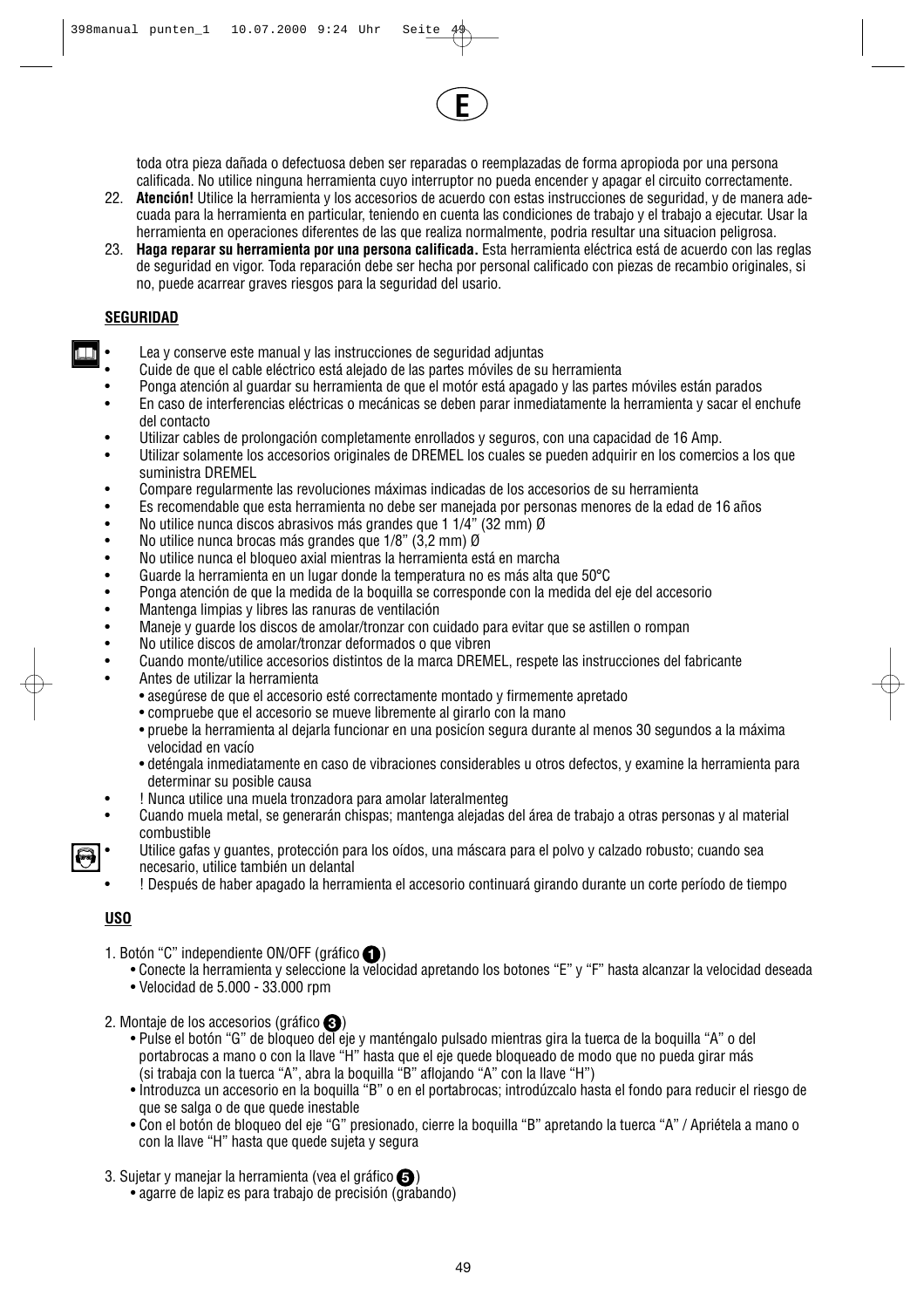

- agarre de cuchillo de tallar es para trabajo rugoso (esmerilando)
- agarre de palo de golf con las dos manos, de gran utilidad para los casos en que se necesita mantener la herramienta paralela a la superficie de trabajo, como cuando se utiliza un disco de corte

## **CONSEJOS DE APLICACION**

- Siempre pruebe con una pieza de material inservible para escoger el accesorio correcto y determinar la velocidad de trabajo apropiada
- No ejerza demasiada presión en la herramienta; deje que la velocidad haga su trabajo
- Utilice únicamente los accesorios que recomienda el fabricante para su modelo.

## **VELOCIDAD**

#### **• Electrónica constante**

La herramienta está equipada con un sistema de circuitos internos de retroalimentación que garantizan un arranque suave; de esta manera, se reduce la tensión que se genera en un arranque con una elevada fuerza de torsión. El sistema también ayuda a mantener la velocidad de giro seleccionada constante entre condiciones de carga y en vacío.

#### **• Selector de velocidad digital**

Su herramienta consta de un selector de velocidad digital que muestra en una pantalla LCD la velocidad de giro de la herramienta en rpm. La velocidad puede seleccionarse entr 5.000 rpm y 30.000 rpm en incrementos de 1.000 rpm que se obtienen apretando el botón positivo o negativo del selector.

PARA ACTIVAR LA HERRAMIENTA: coloque el botón "C" en la posición "ON". PARA DESACTIVAR LA HERRAMIENTA: coloque el botón "C" en la posición "OFF". PARA AUMENTAR LA VELOCIDAD: apriete el botón "E" con el signo +. PARA REDUCIR LA VELOCIDAD: apriete el botón "F" con el signo -.

#### **Algunas reglas básicas relativas a la velocidad:**

- 1. El plástico y los materiales que se funden a bajas temperaturas deben cortarse con una velocidad moderada.
- 2. Los trabajos de pulido, bruñido, y limpieza con un cepillo de alambre deben realizarse a la siguiente velocidad 15.000 rpm para no dañar el cepillo.
- 3. La madera debe cortarse a una velocidad elevada.
- 4. El hierro y el acero debe cortarse a la velocidad máxima si se utiliza un accesorio de carburo de tungsteno y a una velocidad inferior si se utilizan fresas de acero de alta velocidad. Si una fresa de acero de alta velocidad empieza a vibrar, por regla general, se debe a que se está reduciendo su velocidad.
- 5. El aluminio, las aleaciones de cobre, de plomo, de cinc y el estaño se pueden cortar a diversas velocidades, dependiendo del tipo de corte. Ponga parafina u otro lubricante apropiado en la fresa para evitar que se adhiera material de corte a los dientes de la fresa.

Para ayudarle a decidir cuál es la velocidad de trabajo óptima para los diferentes materiales y accesorios, hemos elaborado una serie de tablas que aparecen en el gráfico **G** . Consultando estas tablas, podrá conocer la velocidad recomendada para cada tipo de accesorio. Examine estas tablas y familiarícese con ellas.

De hecho, la mejor manera de determinar la velocidad correcta de trabajo para cualquier material es practicar durante unos minutos con una pieza de desecho, aunque haya consultado antes el cuadro. Puede darse cuenta rápidamente que una velocidad menor o mayor es más efectiva si observa qué sucede al realizar una o dos pasadas a una velocidad diferente. Cuando trabaje con plástico, por ejemplo, comience con una velocidad baja y aumente la velocidad hasta que observe que el plástico se funde en el punto de contacto. Entonces, reduzca un poco la velocidad para obtener la velocidad de trabajo óptima.

No debe aumentar la presión de la herramienta si cree que no corta correctamente. Quizás debería utilizar una fresa diferente o ajustar la velocidad para solucionar el problema. Aumentar la presión sobre la herramienta suele ser de poca utilidad.

## **MANTENIMIENTO/REPARACIÓN**

- Mantener limpia el cable eléctrico y la herramienta (algunos productos de limpieza pueden ocasionar daños en las piezas artificiales; estos productos contienen entre otras cosas benzoato, tricloruro etílico, cloruro, amoníaco)
- Demasiadas chispas indican generalmente desgaste de las escobillas de carbono
- En caso de defectos eléctricos o mecánicos se debe llevar la herramienta a uno de los servicios técnicos autorizados de DREMEL para su reparación (los nombres figuran en el despiece de piezas, incluido con la herramienta)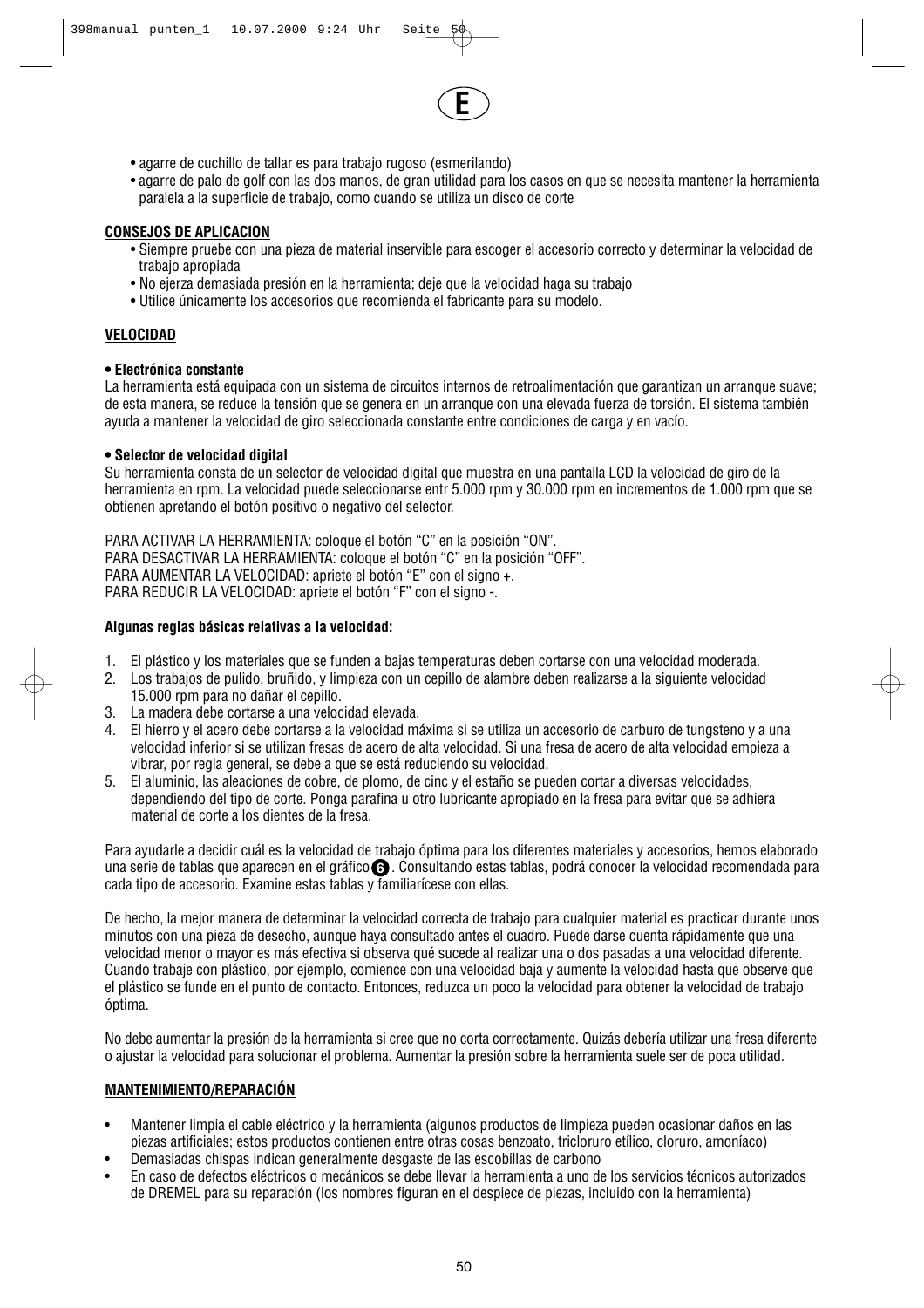**P**

| <b>Equipamento Standard</b>              | 3981                   |
|------------------------------------------|------------------------|
| Pinça<br>Multi chuck                     | ٠                      |
| <b>Chave de tubos</b>                    | $\ddot{}$<br>$\ddot{}$ |
| Literatura técnica<br>Mala de transporte | $\ddot{}$<br>٠         |
| Acessórios (diagrama @)                  | 65                     |

# **Sugestões de utilização genérica:**

## **INSTRUÇÕES DE SEGURANÇA**

Ao utilizar ferramentas eléctricas há que observar determinadas medidas básicas de segurança, a fim de se evitar o risco de incêndio, choques eléctricos e acidentes pessoais. **Leia estas instruções na integra, antes de utilizar esta ferramenta. Conserve cuidadosamente estas instruções.**

- 1. **Verifique a voltagem da ferramenta, impressa na placa da marca**
- 2. **Mantenha o local de trabalho arrumado.** A desordem no local de trabalho pode ser motivo de acidente.
- 3. **Tenha em consideração o ambiente que o rodeia.** Não exponha as ferramentas eléctricas à chuva. Não utilize ferramentas eléctri-cas em locais húmidos ou molhados. Trabalhe em local bem iluminado. Não utilize ferramentas eléctricas junto de liquidos ou gases inflamáveis.
- 4. **Evite um choque eléctrico.** Evite o contacto com superficies ligadas à terra (por exemplo tubos, radiadores, fogões, frigoríficos).
- 5. **Mantenha as crianças afastadas.** Não deixe que outras pessoas toquem na ferramenta ou no cabo eléctrico; não permita que permaneçam no seu local de trabalho.
- 6. **Guarde as ferramentas em local seguro.** As ferramentas que não estão à ser utilizadas devem ser guardadas em local seco e fechado, ao qual as crianças não tenham acesso.
- 7. **Não sobrecarregue a ferramenta.** Conseguirá trabalhar melhor e com mais segurança se observar os limites indicados.
- 8. **Utilize a ferramenta apropriada.** Não use ferramentas demasiado fracas ou ferramentas adicionais para trabalhos pesados. Não empregue ferramentas em trabalhos e para fins à que não se destinam (não se sirva, por exemplo, de uma serra circular para cortar árvores ou troncos).
- 9. **Escolha vestuário apropriado para o trabalho.** Não use vestuário largo ou jóias, pois podem prenderse nalguma peça móvel. Nos trabalhos de exterior aconselha-se o uso de luvas de borracha e sapatos que não escorreguem. Se tiver cabelo comprido coloque uma rede na cabeça.
- 10. **Utilize óculos de protecção.** Coloque também uma máscara durante os trabalhos que ocasionam a formação de poeiras.
- 11. **Lige dispositivo extractor de poeiras.** Se ao seu aparelho poder ser ligado um dispositivo de extracção e recolha de poeiras, certifique-se de que este está bem ligado e de que está a ser utilizado correctamente.
- 12. **Não force o cabo eléctrico.** Nunca transporte a ferramenta pelo cabo, não puxe o cabo para tirar a ficha da tomada, e projeta o cabo de calor e evite o seu contacto com óleo e objectos cortantes.
- 13. **Mantenha fixa a peça a trabalhar.**Utilize dispositivos de fixação ou um torno, a fim de fixar a peça a trabalhar; torna-se mais seguro do que a fixação manual e permite manejar a ferramenta com ambas as mãos.
- 14. **Controle a sua posição.** Evite posições fora do normal; escolha uma posição segura e mantenha sempre o equilíbrio.
- 15. **Efectue uma manutenção cuidada das suas ferramentas.** Tenha as ferramentas sempre afiadas e limpas para que possa trabalhar bem e em segurança. Cumpra as instruções de manutenção, bem como as indicações acerca da substituição de acessórios. Controle regularmente o estado da ficha e do cabo eléctrico, mandando-os substituir por pessoal qualificado, em caso de se encontrarem danificados. Controle regularmente o estado do cabo de extensão e substitua-o caso se encontre danificado. Mantenha os manípulos secos e isentos de óleo e gordura.
- 16. **Não mantenha a ferramenta ligada à rede eléctrica.** Quando não estiver a uso, antes da conservação, ou ao trocar de acessórios como por esemplo a folha da serra, a broca, etc.
- 17. **Retire as chaves de ajustamento.** Antes des fazer a ligação, verifique se as chaves de ajustamento foram previamente retiradas.
- 18. **Evite ligações despropositadas.** Não transporte ferramentas ligadas à rede com o dedo colocado no interruptor. Antes de ligar a ferramenta à rede, certifique-se de que o interruptor se encontra desligado.
- 19. **Cabo de extensão no exterior.**No exterior utilize apenas um cabo de extensão próprio para esse fim.
- 20. **Mantenha-se sempre atento.** Verifique o que vai fazendo, proceda com precaução, e não utilize a ferramenta, desde que sinta que não se consegue concentrar.
- 21. **Verifique se a ferramenta apresenta danos.** Antes des utilizar a ferramenta, verifique cuidadosamente se os dispositivos de protecção e peças estão operacionais. Veja se as peças móveis funcionam devidamente, sem encravarem ou se existem peças danificadas. Todas as peças têm que ser correctamente montadas, permitindo e garantindo um perfeito funcionamento da ferramenta. Todos dispositivos de protecção, interruptores ou outras peças, que se encontrem danificadas ou defeitas devem ser convenientemente reparadas ou substituídas por pessoal qualificado. Não utilize as ferramentas caso o interruptor não trabalhe.
- 22. **Atenção!** Utilize a sua ferramente e acessórios de acordo com estas instruções de segurança e tendo em atenção as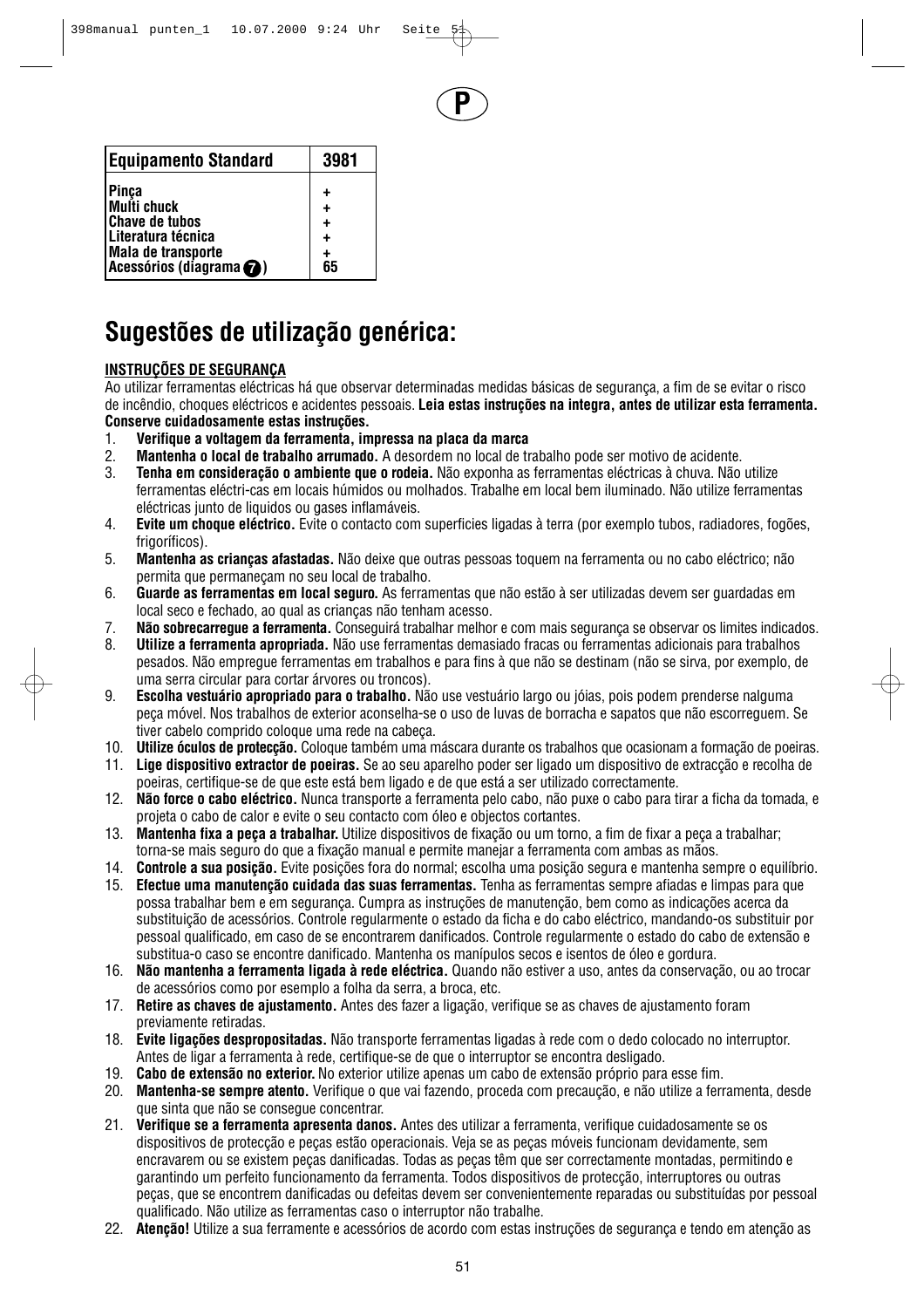limitações específicas desta ferramenta. Tome em atenção as condições de trabalho e o serviço que pretende efectuar. A utilzação desta ferramenta em condições diferentes das recomendadas pode conduzir a danos na ferramenta e no utilizadores.

**P**

23. **Faça com que a sua ferramenta apenas seja reparada por pessoal qualificado.** As ferramentas eléctricas são fabricadas de acordo com as normas de segurança em vigor. As reparações devem ser feitas apenas por pessoal qualificado e utilizando peças de origem, de outo modo, poderão resultar num perigo consideravel para o utilizador.

## **SEGURANÇA**

- Lei-a e guarde este manual de instruções e as instruções de segurança inclusas
- Mantenha sempre o fio fora do alcance das peças rotativas da ferramenta
- Quando guardar a ferramenta, deverá certificar-se que o motor esta devidamente parado assim como todas as peças rotativas
- Em caso de anomalias eléctricas ou mecânicas, desligue imediatamente a ferramenta e desligue a ficha da tomada • Utilizar extensões completamente desenroladas com uma capacidade de 16 Amp.
- 
- Utilizar sempre acessórios originais DREMEL que só poderão ser adquiridos nos revendedores autorizados DREMEL • Antes de usar um acessório, certifique-se que as R.P.M. deste são compatíveis com as da ferramenta
- 
- Utilizar sempre acessórios originais DREMEL que só poderão ser adquiridos nos revendedores autorizados DREMEL<br>• Antes de usar um acessório, certifique-se que as R PM, deste são compatíveis com as da ferramenta • Antes de usar um acessório, certifique-se que as R.P.M. deste são compatíveis com as da ferramenta
- Não deverá esta ferramenta ser manuseada por pessoas com idade inferior a 16 anos
- Nunca utilize pedras de esmeril acima de 1 1/4" (32 mm) Ø<br>• Nunca utilize pontas de broca acima de 1/8" (3.2 mm) Ø
- Nunca utilize pontas de broca acima de 1/8"  $(3,2 \text{ mm})$  Ø<br>• Nunca utilize o bloqueo do vejo com a ferramenta em fur
- Nunca utilize o bloqueo do veio com a ferramenta em funcionamento
- Guarde a ferramenta em locais onde a temperatura não exceda os 50°C
- Certifique-se que o tamanho da pinça corresponde ao tamanho do encabadouro do acessório
- Mantenha as aberturas do ventilador sempre limpas e destapadas
- Manuseie e guarde os discos de rebarbe/corte com cuidado, de modo a evitar que lasquem ou partam
- Não utilize discos de rebarbe/corte que estejam danificados ou deformados, ou que vibrem
- Para montar/usar acessórios de outras marcas que não sejam DREMEL, respeite as instruções do respectivo fabricante • Antes de utilizar a ferramenta
	- assegure-se que o acessório está correctamente montado e apertado com firmeza
	- verifique que o acessório gira livremente rodando-o com a mão
	- ligue a ferramenta em vazio pelo menos durante 30 segundos na rotação máxima e numa posição de segurança
	- desligue imediatamente a ferramenta em caso de vibração excessiva ou outros defeitos de funcionamento, e verifique a causa do sucedido
- ! Nunca utilize um disco de corte para rebarbe lateral
- Ao rebarbar metais, devido às faíscas produzidas, mantenha afastadas da área de trabalho outras pessoas e materiais combustíveis
- Use óculos de protecção e luvas, protectores para os ouvidos, uma máscara de protecção contra o pó e calçado resistente; quando necessário, use também um avental
- ! O acessório continua a sua rotação durante um curto período de tempo, mesmo depois de a ferramenta já ter sido desligada

## **MANUSEAMENTO**

- 1. Botão para ligar/desligar separado "C" (diagrama (1)
	- Ligue a máquina e seleccione a velocidade, carregando nos botões "E" e "F" para escolher a velocidade pretendida
	- Velocidade de 5.000 33.000 r.p.m.
- 2. Montagem de acessórios (diagrama **3**)
	- Pressione o botão de bloqueio do veio "G", mantenha-o premido, enquanto roda a porca de aperto "A" ou o mandril, ou manualmente ou então usando a chave "H", até o veio bloquear, impedindo que gire (se estiver a trabalhar com uma porca de aperto "A", abra a bucha "B", desapertando a porca de aperto "A" com a chave "H")
	- Coloque o acessório na bucha "B" ou no mandril de forma a que fique bem encaixado, para reduzir ao mínimo o desvio e o desequilíbrio
	- Quando o botão de bloqueio do veio "G" estiver engatado, feche a bucha "B" apertando a porca de aperto "A" / mandril à mão ou então com uma chave "H", até ficar bem fixa e segura

## 3.Segurar e guiar a ferramenta (consulte o diagrama  $\bigcirc$ )

- punho tipo lápis para trabalhos de precisão (gravar)
- punho tipo faca de aparar para trabalhos pesados (esmerilamento)
- punho de taco de golfe para duas mãos, ideal para quando é necessário manter a ferramenta paralela à superfície de trabalho, ou seja, quando se usa um disco de corte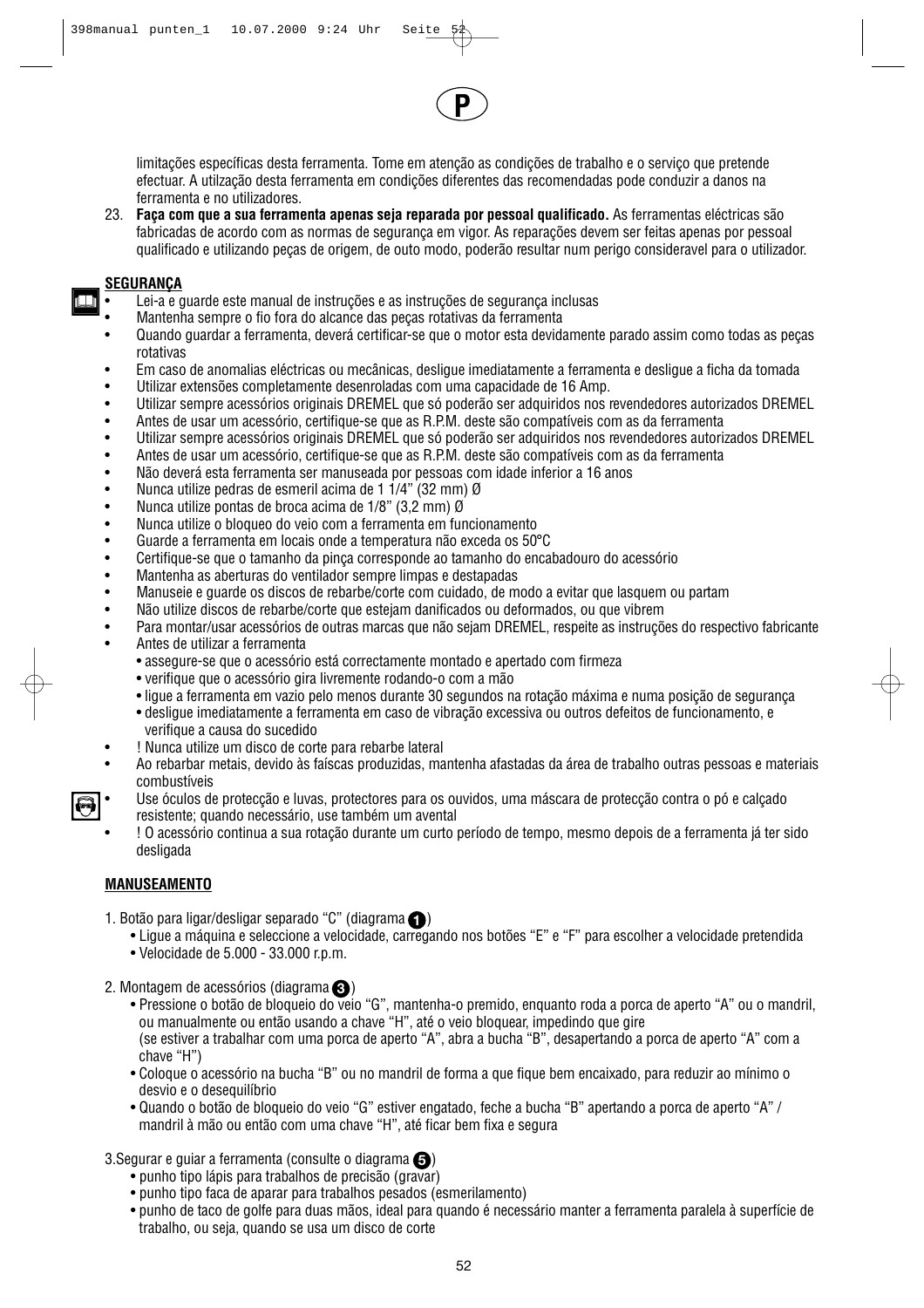

## **CONSELHOS DE APLICAÇÃO**

- Experimente sempre num pedaço de material de modo a poder escolher o acessório correcto e a determinar a velocidade adequada
- Não aplique demasiada pressão na ferramenta; deixe a velocidade trabalhar por si
- Use apenas acessórios que sejam recomendados pelo fabricante para o seu modelo.

## **VELOCIDADE**

#### **• Sistema electrónico de resposta (EFC)**

A sua máquina está equipada com um sistema electrónico de resposta, que proporciona um "arranque suave", permitindo reduzir as tensões que se verificam em resultado do elevado binário de arranque. O sistema ajuda igualmente a manter a velocidade de rotação predefinida em valores virtualmente constantes, entre condições de carga e de ausência de carga.

#### **• Selector digital da velocidade**

A sua máquina rotativa está dotada de um selector digital da velocidade, que permite ler num visor LCD as rotações da mesma. A velocidade pode ser seleccionada entre 5.000 r.p.m. e 30.000 r.p.m. em incrementos de 1.000 r.p.m., bastando, para tal, carregar nos botões + e -.

PARA LIGAR A MÁQUINA: faça deslizar o botão ON/OFF "C" para a posição "ON". PARA DESLIGAR A MÁQUINA: faça deslizar o botão ON/OFF "C" para a posição "OFF". PARA AUMENTAR A VELOCIDADE: carregue no botão "E" com o sinal +. PARA DIMINUIR A VELOCIDADE: carregue no botão "F" com o sinal -.

#### **Algumas regras importantes em relação à velocidade:**

- 1. Os plásticos e os materiais que, de uma forma geral, derretem a baixas temperaturas deverão ser cortados a baixas velocidades.
- 2. Polir, polir com pano e limpar com uma escova de aço são tudo operações que devem ser executadas a velocidades inferiores a 15.000 r.p.m., a fim de impedir a ocorrência de danos na escova.
- 3. A madeira deverá ser cortada a alta velocidade, excepto madeiras macias.
- 4. O ferro e o aço deverão ser cortados à velocidade máxima, caso empregue um acessório de metal duro, e a velocidades inferiores, se usar ferramentas de corte de aço rápido. Se uma ferramenta de corte de aço rápido começar a vibrar, isso significa que a velocidade seleccionada é excessivamente baixa.
- 5. O alumínio, as ligas de cobre, as ligas de chumbo, as ligas de zinco e o latão podem ser cortados às mais variadas velocidades, dependendo do tipo de corte efectuado. Aplique parafina ou outro lubrificante adequado no gume, a fim de impedir que o material cortado se agarre aos dentes da fresa.

Para determinar com maior exactidão a velocidade de funcionamento mais indicada para cada um dos materiais e dos acessórios, criámos uma série de tabelas, que constam do diagrama **G** . Consultando estas tabelas poderá ficar a saber quais as velocidades recomendadas em função do tipo de acessório. Consulte atentamente estas tabelas e procure familiarizar-se com o seu conteúdo.

Em última análise, a melhor forma de determinar a velocidade correcta para trabalhar num dado material é experimentar durante alguns minutos num pedaço que não a peça a trabalhar, mesmo depois de consultar a tabela. Rapidamente se aperceberá que uma velocidade inferior ou superior é mais eficaz, bastando ver o que acontece ao passar uma ou duas vezes a velocidades diferentes. Sempre que trabalhar com plásticos, por exemplo, comece com um regime de rotações inferior e vá aumentando a velocidade até se aperceber que o plástico começa a derreter no ponto de contacto entre a ferramenta e o material. Depois diminua ligeiramente a velocidade, a fim de obter a velocidade de trabalho ideal.

Ao contrário do que possa pensar, aumentar a pressão exercida sobre a ferramenta, quando ela começa a deixar de cortar, não adianta rigorosamente nada. Provavelmente a solução nesse caso é utilizar uma fresa diferente, experimentando, ao mesmo tempo, modificar a velocidade de trabalho. Todavia, uma coisa é certa: apoiar-se sobre a ferramenta não ajuda grandemente.

## **MANUTENÇÃO/REPARAÇÃO**

- Mantenha a ferramenta e o fio sempre limpos (alguns produtos de limpeza domésticos e solventes, podem danificar as peças de plástico; isto diz também respeito à benzina, tricloretano, cloro e amónio)
- Excessivas faíscas são sinal de desgaste das escovas de carvão
- Em caso de defeitos eléctricos ou mecânicos, leve a ferramenta ao mais próximo Posto de Assistência DREMEL, para uma reparação (os endereços estão mencionados na mapa de peças, fornecida com a ferramenta)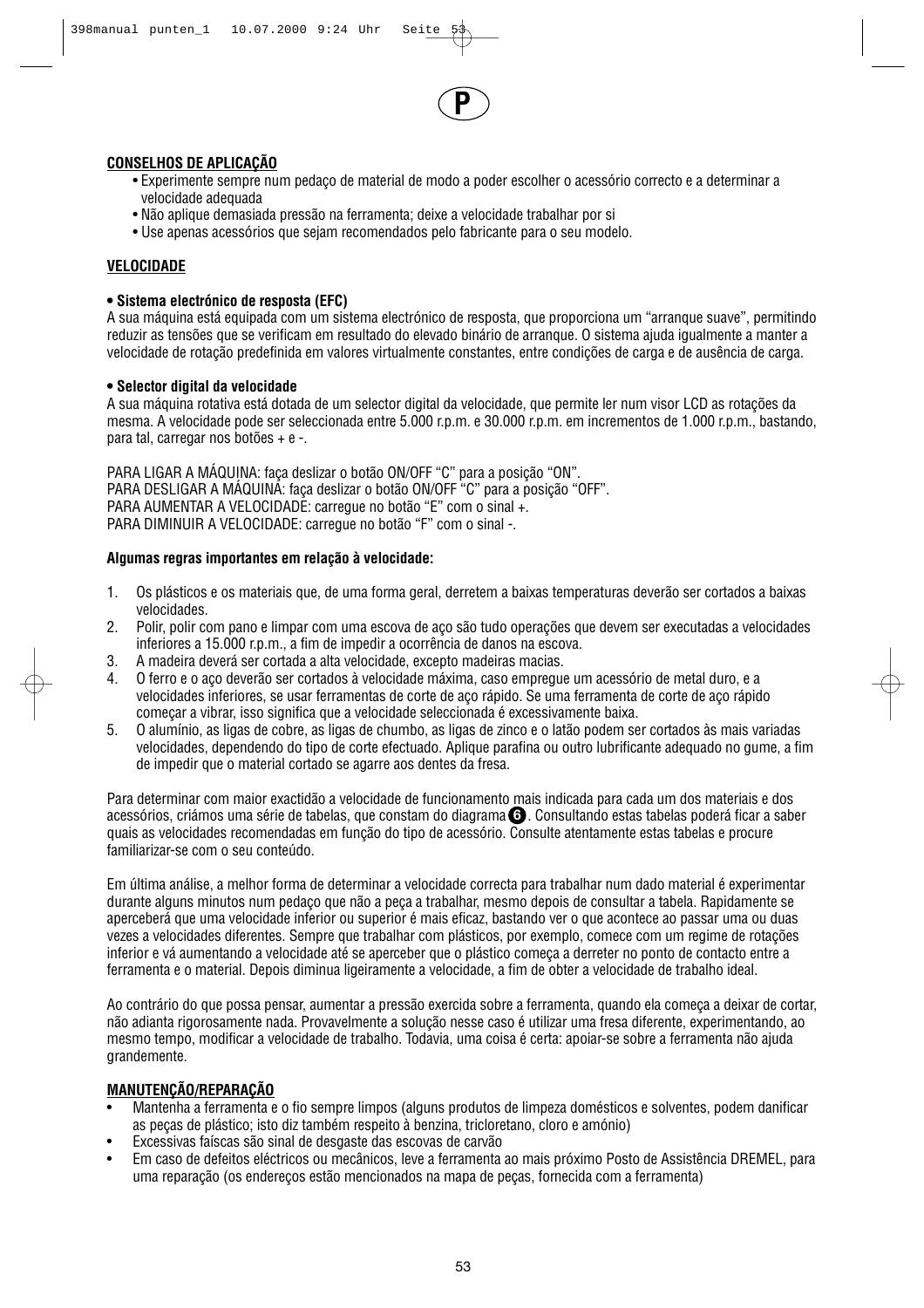

| ΒΑΣΙΚΟΣ ΕΞΟΠΛΙΣΜΟΣ        | 3981 |
|---------------------------|------|
| Σφιγκτήρας                | +    |
| Multi TOÓK                | +    |
| Κλειδί                    | ٠    |
| Συλλογή βιβλιογραφίας     | ٠    |
| Κασετίνα μεταφοράς        | ٠    |
| Εξαρτήματα (διάγραμμα (2) | 65   |

# **Γενικές υποδείξεις λειτουργίας:**

## ΟΔΗΓΙΕΣ ΑΣΦΑΛΕΙΑΣ

Κατά τη χρήση ηλεκτρικών ερναλείων πρέπει να ληφθούν υπόψη τα ακόλουθα βασικά μέτρα ασφαλείας νια την προστασία από ηλεκτροπληξία, κίνδυνο τραυματισμού και πυρκαγιά. **Διαβάστε προσεκτικά αυτές τις οδηγίες πριν χρησιμοποιήσετε αυτή τη συσκευή. Φυλάξτε προσεκτικά αυτές τις οδηγίες.** 

- 1. **Ο Ελέγξτε το βολτάζ που υποδεικνύεται στην πινακίδα του εργαλείου.**<br>2. Ο Κ**οατάτε τάξη στο χώρο εργασίας σας.** Αταξία στο χώρο εργασίας σα
- 2. **βρατάτε τάξη στο χώρο εργασίας σας.** Αταξία στο χώρο εργασίας σας συνεπάγεται κίνδυνο ατυχημάτων.<br>3. **Δάβετε υπόψη τις επιδράσεις του περιβάλλοντος.** Μην εκθέτετε ηλεκτρικά εργαλεία στη βροχή. Μη χρησ
- Λάβετε υπόψη τις επιδράσεις του περιβάλλοντος. Μην εκθέτετε ηλεκτρικά εργαλεία στη βροχή. Μη χρησιμοποιείτε ηλεκτρικά εργαλεία σε υγρό περιβάλλον. Φροντίζετε να έχετε αρκετό φως. Μη χρησιμοποιείτε ηλεκτρικά εργαλεία ΚΟΛΤά σε εύφλεκτα υλικά και αέρια.
- 4. **Προστατευθείτε από ηλεκτροπληξία.** Αποφύνετε την επαφή του σώματος με νειωμένα αντικείμενα (π.χ. σωλήνες, σώματα θέρμανσης, ηλεκτρικές κουζίνες, ψυγεία).
- 5. **Απομακρύνετε τα παιδιά.** Μην αφήνετε άλλα πρόσωπα να αγγίζουν το εργαλείο, απομακρύνετέ τα από το χώρο εργασίας.
- 6. Φυλάγετε τα ηλεκτρικά εργαλεία σας σε ασφαλές μέρος. Τα μη χρησιμοποιούμενα εργαλεία να φυλάγονται σε στεγνούς, κλειστούς χώρους, μακριά από παιδιά.
- 7. **Μην υπερφορτώνετε το ηλεκτρικό σας εργαλείο.** Εργάζεστε καλύτερα και ασφαλέστερα στην προδιαγεγραμμένη περιοχή ισχύος.
- 8. **Χρησιμοποιείτε το σωστό ηλεκτρικό εργαλείο.** Μη χρησιμοποιείτε τα εργαλεία χαμηλής ισχύος ή πρόσθετα εξαρτήματα για βαριές εργασίες, για τις οποίες δεν προορίζονται (π.χ. μη χρησιμοποιείτε δισκοπρίονο για να κόψετε δένδρα ή κλαδιά).
- 9. **Φοράτε κατάλληλα ρούχα εργασίας.** Μη φοράτε φαρδιά ρούχα ή κοσμήματα, υπάρχει κίνδυνος να πιαστούν από ΚΙνούμενα μέρη μηχανών. Σε εργασίες στο ύπαιθρο συνιστούνται λαστιχένια γάντια και υποδήματα που δε γλιστρούν. Εάν έχετε μακριά μαλλιά φοράτε ένα διχτάκι για τα μαλλιά.
- 10. **Χρησιμοποιείτε προστατευτικά γυαλιά.** Χρησιμοποιείτε αναπνευστικές μάσκες σε περίπτωση εργασιών, όπου δημιουργείται σκόνη.
- 11. Χρησιμοποιείτε το εξάρτημα απαγωγής σκόνης. Αν προβλέπεται η χρήση συστημάτων για τη συλλογή και την απομάκρυνση της σκόνης, να βεβαιώνεστε ότι τα συστήματα αυτά είναι σωστά συνδεδεμένα και λειτουργούν κανονικά
- 12. **Μην κάνετε κακή χρήση του καλωδίου.** Μην κρατάτε το εργαλείο από το καλώδιό του, μην το τραβάτε για να βνάλετε το εργαλείο από την πρίζα και προστατεύετε το καλώδιο από θερμότητα, λάδι και μυτερές γωνιές,
- 13. **Ασφαλίσετε το εργαλείο.** Χρησιμοποιείτε συσκευές στήριξης ή μέγγενη για να συγκρατήσετε το αντικείμενο στο οποίο εργάζεστε, είναι ασφαλέστερο από να το κρατάτε με το χέρι σας και παράλληλα σας αφήνει ελεύθερα για χειρισμό και τα δύο χέρια σας.
- 14. **Μην σκύβετε πάρα πολύ.** Αποφύγετε τη μη φυσική στάση, φροντίσετε να στέκεστε σίγουρα και να κρατάτε ισορροπία.
- 15. **Περιποιείστε προσεκτικά τα εργαλεία σας.** Κρατάτε τα εργαλεία σας κοφτερά και καθαρά για να είσθε σε θέση να εργάζεστε καλύτερα και ασφαλέστερα. Τηρείτε τις οδηγίες συντήρησης και τις υποδείξεις αλλαγής εξαρτήματος. Ελέγχετε τακτικά το καλώδιο και δώστε το, σε περίπτωση βλάβης, να επισκευαστεί από έναν ειδικό. Ελέγχετε τακτικά την παλαντέζα (καλώδιο προέκτασης) και αλλάξετέ την σε περίπτωση βλάβης. Οι λαβές πρέπει να είναι στεγνές και καθαρές από λάδι ή λιπαντικό.
- 16. **Βγάζετε τα εργαλεία από την πρίζα**, σε περίπτωση μη χρήσης, πριν την αρχή των εργασιών συντήρησης ή στην περίπτωση αλλαγής εξαρτημάτων, όπως π.χ. λεπίδων πριονιών, τρυπανιών και άλλων κοπτικών.
- 17. **Μην αφήνετε τα κλειδιά πάνω στο εργαλείο.** Κάνετε συνήθειά σας, να βεβαιώνεστε πριν ξεκινήσετε το εργαλείο, όπ <u>το κλειδί του τσοκ ή άλλα κλειδιά ρύθμισης έχουν απομακρυνθεί από το εργαλείο.</u>
- 18. **Αποφύγετε άθελο ξεκίνημα.** Μην κρατάτε εργαλεία που είναι στην πρίζα με το δάκτυλο στο διακόπτη. Βεβαιωθείτε ότι όταν συνδέετε την πρίζα ο διακόπτης του εργαλείου είναι κλειστός.
- 19. **Χρήση παλαντέζας στο ύπαιθρο.** Όταν γίνεται χρήση του εργαλείου στο ύπαιθρο, να χρησιμοποιείτε μόνο παλαντέζες κατάλληλες για το σκοπό αυτό.
- 20. **Να είστε πάντα προσεκτικοί.** Παρακολουθείτε την εργασία σας, ενεργείτε λογικά και μη χρησιμοποιείτε το εργαλείο εάν δεν είστε συγκεντρωμένοι στη δουλειά που κάνετε.
- 21. **Ελέγχετε το εργαλείο σας για τυχόν βλάβες.** Πριν χρησιμοποιήσετε το εργαλείο σας πρέπει να ελέγξετε τους τιροφυλακτήρες και τα άλλα μέρη του και να βεβαιωθείτε ότι όλα λειτουργούν όπως πρέπει. Ελέγξετε εάν λειτουργούν σωστά τα κινούμενα μέρη, εάν δεν είναι σφιχτά, εάν δεν έχουν σπάσει κομμάτια, εάν όλα τα άλλα τεμάχια λειτουργούν κανονικά. Ελέγξετε εάν είναι σωστά συναρμολογημένα όλα τα μέρη του εργαλείου, καθώς και εάν είναι εν τάξει όλες οι άλλες συνθήκες που μπορούν να επηρεάσουν την ομαλή λειτουργία του εργαλείου. Ένας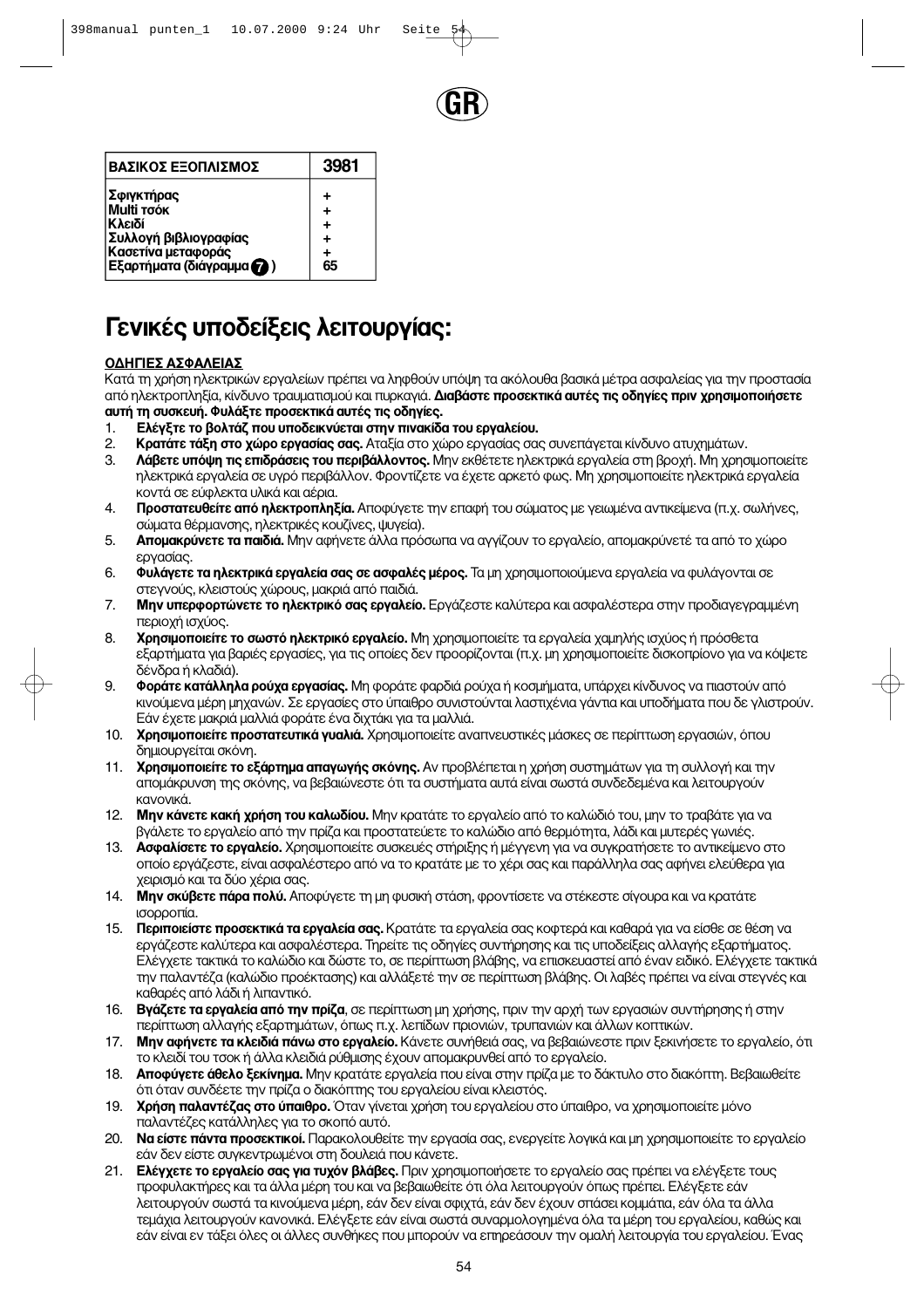

τιροφυλακτήρας. διακόπτης ή άλλο μέρος του εργαλείου που έχει βλάβη πρέπει να επισκευάζεται ή να αντικαθίσταται από ειδικό συνεργείο. Μη χρησιμοποιείτε εργαλεία στα οποία δεν μπορεί να ανοίξει και να κλείσει ο διακόπτης.

- 22. **Προσοχή!** Χρησιμοποιήστε το εργαλείο και τα εξαρτήματα σύμφωνα με τις οδηγίες ασφαλείας και με τον κατάλληλο για το συγκεκριμένο εργαλείο τρόπο, λαμβάνοντας υπόψη τις συνθήκες εργασίας και την εργασία που πρέπει να τιραγματοποιηθεί. Η χρήση του εργαλείου για εργασίες διαφορετικές, από αυτές που προβλέπεται να πραγματοποιήσει το συγκεκριμένο εργαλείο, μπορεί να οδηγήσει σε κινδύνους.
- 23. **Επισκευή μόνο από τον ειδικό ηλεκτρολόγο.** Τα ηλεκτρικά εργαλεία υπόκεινται στους ισχύοντες κανόνες ασφαλείας. Η διεξαγωγή των επισκευών επιτρέπεται μόνο από ειδικό ηλεκτρολόγο και με χρήση αυθεντικών ανταλλακτικών, διαφορετικά υφίσταται κίνδυνος για το χρήστη.

## **<u>ΑΣΦΑΛΕ</u>ΙΑ**

- Διαβάστε προσεκτικά και φυλάξτε αυτό το βιβλίο οδηγιών και τις εσωτερικές οδηγίες ασφαλείας.
- Να κρατάτε πάντα το καλώδιο μακριά από τα κινούμενα μέρη του ηλεκτρικού εργαλείου σας.
- Όταν τελειώνετε τη δουλειά σας και ακουμπάτε το εργαλείο στο πλάι, κλείστε το διακόπτη και βεβαιωθείτε ότι όλα τα κινούμενα μέρη του έχουν σταματήσει εντελώς.
- Σε περίπτωση κακής ηλεκτρικής ή μηχανικής λειτουργίας σταματήστε αμέσως το εργαλείο και βγάλτε το από την  $\overline{\text{moiZ}}$ a.
- Χρησιμοποιείτε ασφαλείς προεκτάσεις καλωδίων, χωρίς να είναι τυλιγμένες σε τροχό και με χωρητικότητα 16 Amps.
- Να χρησιμοποιείτε μόνο τα αυθεντικά εξαρτήματα της DREMEL, τα οποία μπορείτε να προμηθεύεστε από τον αντιπρόσωπο της εταιρείας.
- Πριν χρησιμοποιήσετε εξαρτήματα να ελέγχετε πάντοτε τη μέγιστη επιτρεπόμενη ταχύτητα εργασίας για το συγκεκριμένο εξάρτημα σε σχέση με τις στροφές του εργαλείου σας.
- Αυτό το εργαλείο δεν πρέπει να χρησιμοποιείται από άτομα ηλικίας κάτω των 16 ετών.
- Μη χρησιμοποιείτε ποτέ τους τροχούς λείανσης με  $\emptyset$  άνω των 1 1/4" (32 χλστ.).
- $\overline{M}$ ή χρησιμοποιείτε ποτέ τουπάνια με  $\overline{Q}$  άνω των 1/8" (3,2 χλστ.).
- Μη χρησιμοποιήσετε ποτέ την εμπλοκή του άξονα όσο το εργαλείο βρίσκεται σε λειτουργία.
- Να αποθηκεύετε το εργαλείο σε χώρους όπου η θερμοκρασία δεν ξεπερνά τους 50°C.
- Σιγουρευτείτε ότι το μέγεθος του σφιγκτήρα αντιστοιχεί με το μέγεθος του άξονα του εξαρτήματος.
- Κρατάτε τις θυρίδες αερισμού καθαρές και πάντα ακάλυπτες.
- Να μεταχειρίζεστε τους δίσκους τροχίσματος/κοπής με προσοχή ώστε να αποφεύγετε τον θρυμματισμό και το ράφισμά τους
	- Μην χρησιμοποείτε ελαπωματικούς, παραμορφωμένους ή δονούμενους δίσκους τροχίσματος/κοπής
- Για τη συναρμολόφηση/χρήση εξαρτημάτων άλλου εργοστασίου, ακολουθήστε τις οδηφίες του σχετικού κατασκευαστή
	- Προτού χρησιμοποιήσετε το εργαλείο
		- βεβαιωθείτε ότι το εξάρτημα έχει τοποθετηθεί σωστά και έχει σφιχτεί στη θέση του
		- ελέγξτε ότι το εξάτημα λειτουργει ανεμπόδιστα περιστρέφοντάς το με το χέρι
		- δοκιμάστε το εργαλείο τουλάχιστον για 30 δευτερόλεπτα δουλεύοντάς το στη μέγιστη ταχύτητα χωρίς φορτίο, από ασφαλή θέση
		- σταματήστε αμέσως το εργαλείο σε περίπτωση σοβαρής δόνησης ή αλλης ελλατωματικής λειτουργίας και ελέγξτε το για να εξακριβωθί η αιτία
- Ποτέ μην χρησιμοποιείτε δίσκο κοπής για πλάγιο τρόχισμα
- Οταν τροχίζετε μεταλλικά υλικά, παράγονται σπινθήρες; απομακρύνετε άλλα άτομα και εύφλεκτα υλικά από τον χώρο εργασίας
- Να φοράτε προστατευτικά γυαλιά και γάντια, προστατευτικά μέσα ακοής, μάσκα σκόνης και γερά παπούτσια; αν είναι αναγκαίο, φορέστε και ποδιά
- ! Το εξάρτημα συνεχίζει να περιστρέφεται για σύντομο χρονικό διάστημα μετά τη διακοπή λειτουργίας του εργαλείου

## **Ã∏™∏**

- 1. Ξεχωριστό κουμπί On/Off "C" (διάγραμμα (D)
	- Θέστε το εργαλείο σε λειτουργία και επιλέξτε την ταχύτητα, πατώντας τα κουμπιά "Ε" & "F" στην επιθυμητή ταχύτητα
	- Ταχύτητα από 5.000 33.000 στροφές ανά λεπτό
- 2. Πώς να τοποθετήσετε τα εξαρτήματα (διάγραμμα **&** )
	- Πατήστε το κουμπί εμπλοκής του άξονα "G" και κρατήστε το πατημένο, περιστρέφοντας το σφιγκτήρα "A" ή σφίξτε με το χέρι ή με το κλειδί "Η", ώσπου να εμπλακεί ο άξονας, εμποδίζοντας μια περαιτέρω περιστροφή (Αν εργάζεστε με το σφιγκτήρα "Α", ανοίξτε τη φωλιά "Β", λύνοντας το σφιγκτήρα "Α" με το κλειδί "Η")
	- Τοποθετήστε το εξάρτημα στη φωλιά "Β" και σφίξτε το όσο γίνεται, για να ελαχιστοποιήσετε τυχόν χαλάρωση και αστάθεια
	- Με το κουμπί εμπλοκής του άξονα "G" πατημένο, κλείστε τη φωλιά "B", σφίγγοντας το σφιγκτήρα "A" / Σφίξτε με το χέρι ή με το κλειδί "Η", ώσπου το εξάρτημα να σφίξει και να ασφαλίσει
- 3. Πώς να κρατάτε και να κατευθύνετε το εργαλείο (βλέπε διάγραμμα  $\color{red}\bm{\mathrm{G}}$  )
	- Λαβή μολυβιού για εργασία ακριβείας (χάραξη)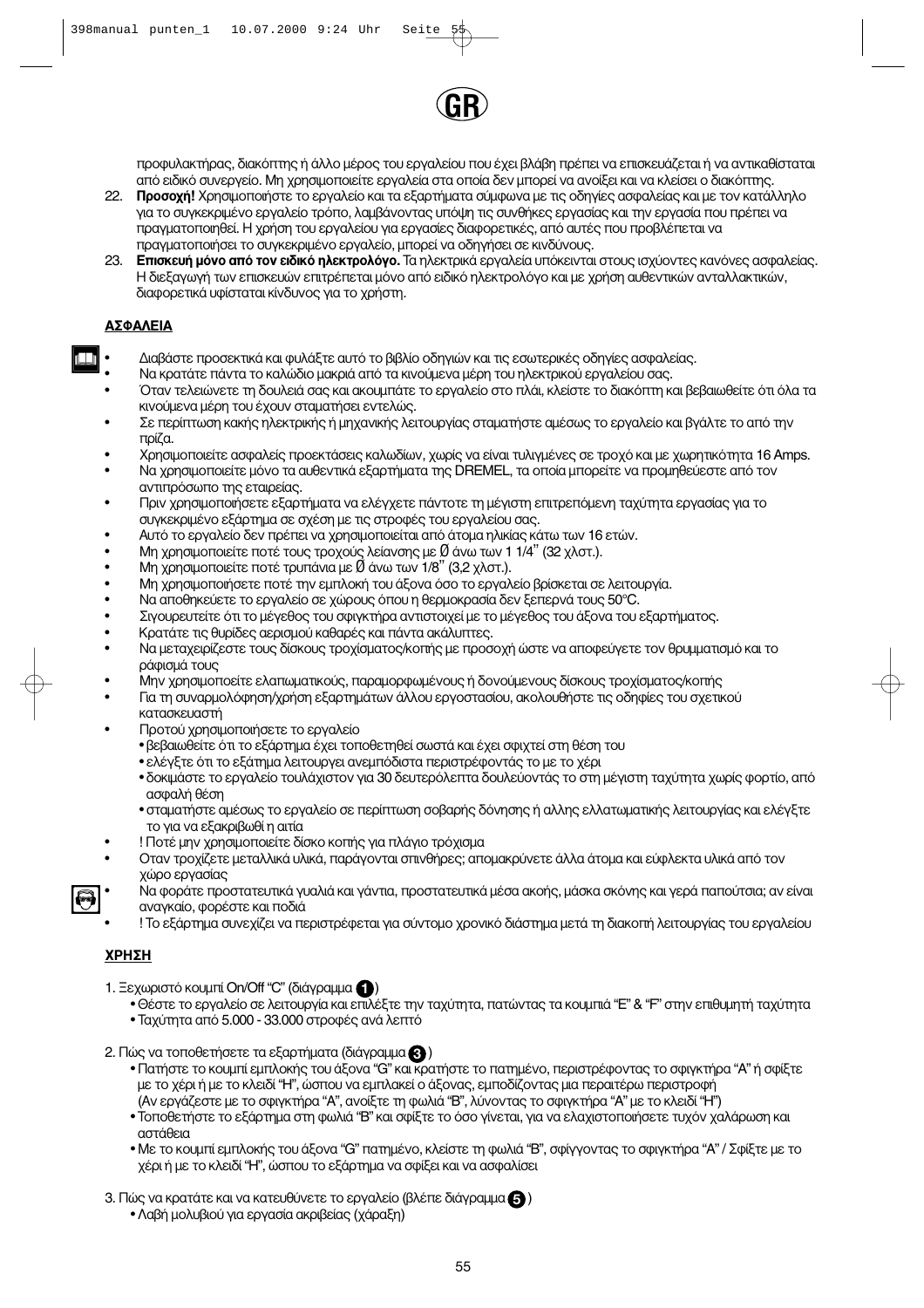

- Χειρολαβή του ξεφλουδίζοντος μαχαιριού για άλλη εργασία (λείανση)
- Λαβή του γκολφ με τα 2 χέρια, ιδανική όταν πρόκειται να κρατήσετε το εργαλείο παράλληλα προς την επιφάνεια του επεξεργαζόμενου κομματιού, π.χ. χρησιμοποιώντας ένα δίσκο κοπής

#### ΟΔΗΓΙΕΣ ΕΦΑΡΜΟΓΗΣ

- Δοκιμάστε πάντα προηγουμένως πάνω σ' ένα κομμάτι άχρηστο υλικό, ώστε να επιλέξετε το κατάλληλο εξάρτημα και να καθορίσετε την ιδανική ταχύτητα.
- Μην εφαρμόζετε μεγάλη πίεση στο εργαλείο, αφήστε την ίδια την ταχύτητά του να δουλέψει για σας.
- Χρησιμοποιείτε μόνο εξαρτήματα που συνιστά ο κατασκευαστής για το μοντέλο σας.

#### **TAX′YTNTA**

#### • Ηλεκτρονικό κύκλωμα ανάδρασης (EFC)

Το εργαλείο σας είναι εξοπλισμένο μ' ένα εσωτερικό ηλεκτρονικό σύστημα ανάδρασης, εξασφαλίζοντας ένα "απαλό ξεκίνημα", που ελαττώνει το στρεσάρισμα που προέρχεται από μια υψηλή ροπή εκκίνησης. Το σύστημα βοηθά επίσης στη διατήρηση πρακτικά σταθερής της προεπιλεγμένης ταχύτητας περιστροφής μεταξύ καταστάσεων φορτίου και μη φορτίου.

#### • Ψηφιακός διακόπτης επιλονής ταχύτητας

Το περιστροφικό εργαλείο σας περιλαμβάνει έναν ψηφιακό επιλονέα ταχύτητας που δείχνει σε μια οθόνη L.C.D. τον αριθμό των στροφών ανά λεπτό του εργαλείου. Η ταχύτητα μπορεί να επιλεγεί από 5.000 στροφές ανά λεπτό ως 30.000 στροφές ανά λεπτό σε βήματα των 1.000 στροφών ανά λεπτό μ' ένα απλό πάτημα του θετικού ή αρνητικού κουμπιού στο διακόπτη.

ΓΙΑ ΝΑ ΘΕΣΕΤΕ ΤΟ ΕΡΓΑΛΕΙΟ ΣΕ ΛΕΙΤΟΥΡΓΙΑ: Σπρώξτε το διακόπτη ΟΝ/ΟFF "C" στη θέση "ON". ΓΙΑ ΝΑ ΘΕΣΕΤΕ ΤΟ ΕΡΓΑΛΕΙΟ ΕΚΤΟΣ ΛΕΙΤΟΥΡΓΙΑΣ: Σπρώξτε το διακόπτη ON/OFF "C" στη θέση "OFF". ΓΙΑ ΝΑ ΑΥΞΗΣΕΤΕ ΤΗΝ ΤΑΧΥΤΗΤΑ: Πατήστε το κουμπί "Ε" με το ψηφίο +. ΓΙΑ ΝΑ ΜΕΙΩΣΕΤΕ ΤΗΝ ΤΑΧΥΤΗΤΑ: Πατήστε το κουμπί "F" με το ψηφίο -.

#### **Μερικοί πρακτικοί κανόνες σχετικά με την ταχύτητα:**

- 1. Τα πλαστικά και τα υλικά που λιώνουν σε χαμηλές θερμοκρασίες πρέπει να κόβονται σε χαμηλές ταχύτητες.
- 2. Το γυάλισμα, το στίλβωμα και το καθάρισμα με μια συρματόβουρτσα πρέπει να γίνεται με ταχύτητες κάτω από
- 15.000 στροφές ανά λεπτό, για την αποφυγή ζημιάς στη βούρτσα.
- 3. Το ξύλο πρέπει να κόβετε σε υψηλή ταχύτητα.
- 4. Το σίδερο ή ο χάλυβας πρέπει να κόβονται με την υψηλότερη ταχύτητα, όταν χρησιμοποιείτε εξάρτημα από σκληρομέταλλο, αλλά σε χαμηλότερες ταχύτητες, όταν χρησιμοποιείτε χαλύβδινα κοπτικά υψηλής ταχύτητας. Εάν ένα χαλύβδινο κοπτικό υψηλής ταχύτητας αρχίσει να κροταλίζει, αυτό κανονικά σημαίνει ότι το εργαλείο περιστρέφεται πολύ αρνά.
- 5. Το αλουμίνιο, τα κράματα χαλκού και μολύβδου, τα κράματα ψευδαργύρου και ο τσίγκος μπορούν να κοπούν σε διάφορες ταχύτητες, ανάλογα με το είδος της εκτελούμενης κοπής. Χρησιμοποιείτε παραφίνη ή άλλο κατάλληλο λιπαντικό στον κόφτη, για να εμποδίσετε το υλικό κοπής να εισχωρήσει στα δόντια του κόφτη.

Για να σας βοηθήσουμε να προσδιορίσετε την καλύτερη ταχύτητα λειτουργίας για τα διάφορα υλικά και τα διάφορα εξαρτήματα, καταρτίσαμε μια σειρά από πίνακες που εμφανίζονται στο διάγραμμα (6). Ανατρέχοντας σ' αυτούς τους πίνακες, μπορείτε να βρείτε τις συνιστούμενες ταχύτητες για κάθε τύπο εξαρτήματος. Κοιτάξτε αυτούς τους πίνακες και εξοικειωθείτε μαζί τους.

Τελικά ο καλύτερος τρόπος να προσδιορίσετε τη σωστή ταχύτητα εργασίας σ' ένα οποιοδήποτε υλικό είναι να ασκηθείτε λίγα λεπτά πάνω σ' ένα άχρηστο κομμάτι, αφού πρώτα συμβουλευθείτε το διάγραμμα. Μπορείτε να μάθετε γρήγορα, αν η μικρότερη ή μεγαλύτερη ταχύτητα είναι αποτελεσματικότερη, παρατηρώντας τι συμβαίνει καθώς κάνετε ένα-δύο περάσματα σε διαφορετικές ταχύτητες. Όταν δουλεύετε για παράδειγμα με πλαστικό, αρχίστε με μια χαμηλή ταχύτητα και αυξήστε την ταχύτητα, ώσπου να δείτε το πλαστικό να λιώνει στο σημείο επαφής. Τότε μειώστε ελαφρά την ταχύτητα, για να πετύχετε την άριστη ταχύτητα εργασίας.

Η αύξηση της πίεσης πάνω στο εργαλείο δεν είναι η λύση στην περίπτωση που δεν κόβει, όπως νομίζετε πως θα έπρεπε. Ίσως θα πρέπει να χρησιμοποιήσετε ένα διαφορετικό κοπτικό και ίσως μια ρύθμιση της ταχύτητας θα έλυνε το πρόβλημα. Το να γέρνετε όμως πάνω στο εργαλείο σπανίως βοηθάει.

## ΣΥΝΤΗΡΗΣΗ/ΕΠΙΣΚΕΥΗ

- Κρατήστε το εργαλείο και το καλώδιο καθαρά (για μερικά απορρυπαντικά οικιακής χρήσης και διαλύτες υπάρχει φόβος να αλλοιώσουν τα πλαστικά μέρη του εργαλείου, σ' αυτά τα προϊόντα περιλαμβάνονται μεταξύ των άλλων η βενζίνη, το τριχλωραιθυλένιο, η χλωρίνη, η αμμωνία κ.α.).
- Υπερβολικά πολλοί σπινθήρες δηλώνουν συνήθως φθαρμένα καρβουνάκια.
- Στην περίπτωση ηλεκτρικής ή μηχανικής βλάβης δώστε το εργαλείο σ' ένα από τα εξουσιοδοτημένα συνεργεία της DREMEL για επισκευή (οι διευθύνσεις αναγράφονται στο σχεδιάγραμμα που συνοδεύει τα εργαλείο).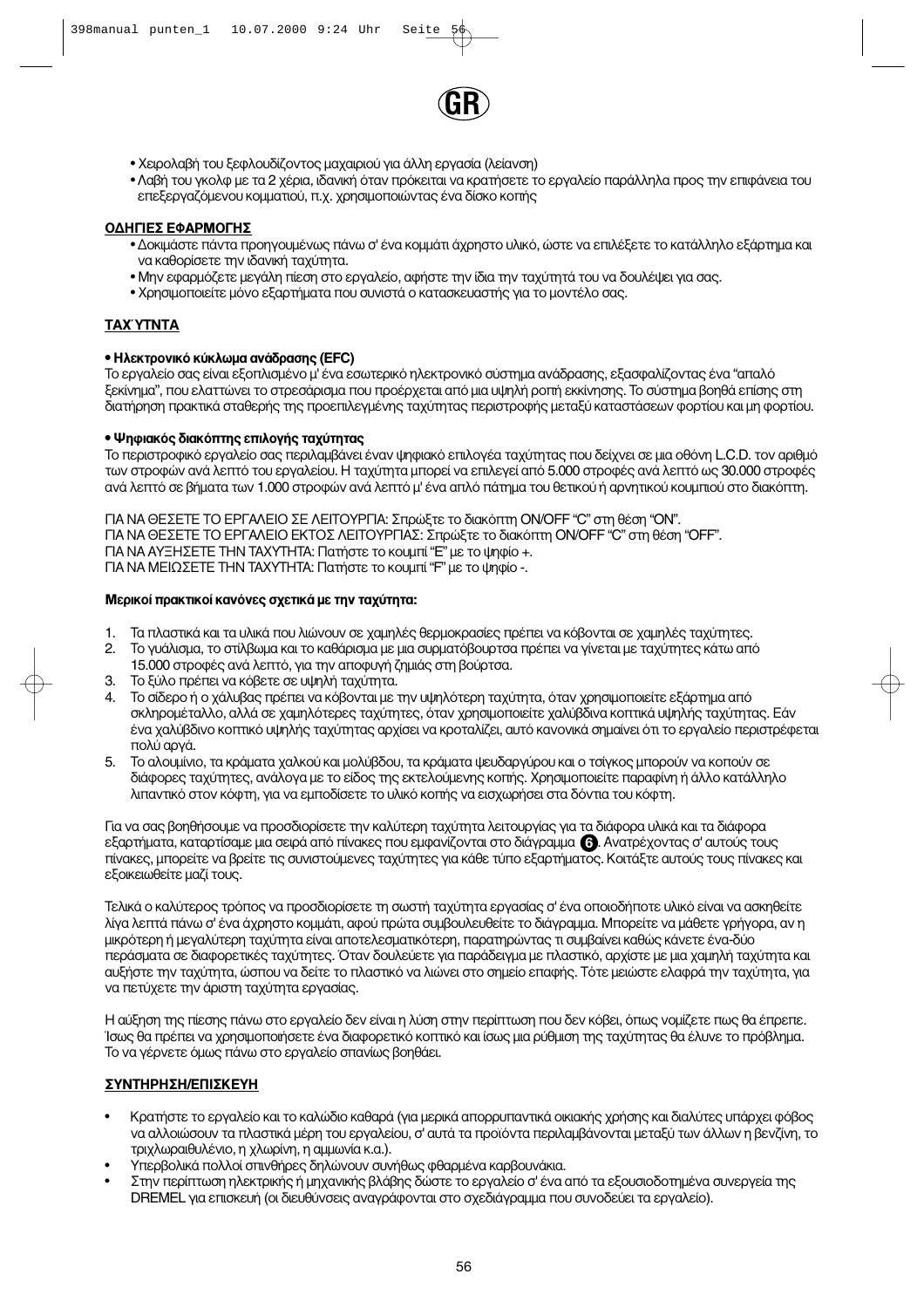

| Általános Felszerelések                                                                                  | 3981 |
|----------------------------------------------------------------------------------------------------------|------|
| <b>Befogó</b><br>Tokmány<br><b>Kulcs</b><br>Használati utasítások<br>Hordtáska<br>Tartozék (diagramot ?) | 65   |

# **Általános mæködtetéssel kapcsolatos ötletek:**

## **BIZTONSÁGI ELŒÍRÁSOK**

Elektromos készülékek használatakor bizonyos alapvető biztonsági előírásokat be kell tartani, hogy elkerülhessük az áramütés, esetleges balesetek és égési sérülések lehetőségét. **Olvassa el, és tartsa mindig szem előtt a** következő utasításokat, mielőtt a géppel dolgozna. A biztonsági előírásokat gondosan őrizze meg.

- 1. Mindig ellenőrizze a típustáblán megadott feszültségértéket (Volt)
- 2. **A munkaterületet tartsa mindig rendben.** Rendetlenség a munkálatok alatt balesetveszély forrása lehet. 3. **Vegye figyelembe a környezeti behatásokat.** Soha ne tegyen ki elektromos készülékeket az esőre. Soha ne használjon elektromos készülékeket nedves vagy vizes környezetben. Mindig gondoskodjon a kellő megvilágításról. Soha ne használjon elektromos készülékeket gyúlékony folyadékok vagy gázok közelében.
- 4. Óvakodjon az elektromos áramütés lehetőségétől. Kerülje a testi érintkezést földelt részektől (pl.: csövek, fűtőtest, tűzhely, hűtőszekrény).
- 5. **Tartsa a gyermekeket távol.** Ne engedje, hogy más személy megérintse a készüléket vagy a kábelt, tartsa be a kellő távolságot.
- 6. **Tárolja a készüléket mindig biztonságos körülmények között.** A készüléket, amit nem használ, tartsa mindig száraz, zárt helységben, ami gyermekek számára nem elérhető.
- 7. **Soha ne terhelje túl a készülékét.** Biztonságosabban és könnyebben dolgozhat, ha a megadott teljesítményadatoknak megfelelően használja a gépet.
- 8. **Használja mindig a megfelelő készüléket.** Gyengébb alkatrészeket soha ne használjon nehezebb munkálatokhoz. Ne használja a készüléket olyan célokra és munkálatokra, amire az nem alkalmas (pl.: ne használjon kézi körfűrészt fák kivágására).
- 9. **Hordjon mindig az előírásoknak megfelelő munkaruházatot.** Ne hordjon bő ruhát vagy ékszert, mert a mozgó részek esetleg bekaphatják. A szabadban zajló munkálatoknál gumikesztyű és szoros cipő használata ajánlatos. Ha hosszú haja van, a munka közben viseljen hajhálót.
- 10. Használjon védőszemüveget. Poros munkálatok közben használjon maszkot is.
- 11. **Csatlakoztasson porszívó készülékeket.** Ügyeljen a porszívó felszerelésénél a biztos csatlakozásra és az előírás szerinti használatra.
- 12. **Óvja a hálózati kábelt.** Soha ne vigye a készüléket a kábelnél fogva, ne használja a kábelt a dugó konnektorból való kihúzásra, és óvja a kábelt a hőségtől, olajtól és éles tárgyaktól.
- 13. **Biztosítsa a munkadarabot.** Használjon satut vagy csavaros szorítót a munkadarab biztosítására, mert így biztonságosabb, mint kézzel tartani, így a munkálatokhoz használhatja mindkét kezét.
- 14. **Csak a munkaterületén dolgozzon.** Kerülje az abnormális testhelyzeteket, gondoskodjon a biztos állásról, és mindig tartsa meg az egyensúlyát.
- 15. **Gondosan óvja a készülékét.** Tartsa mindig tisztán és élesen a készüléket, hogy jól és pontosan dolgozhasson. Tartsa be a tárolási előírásokat, és a tartozékok cseréjének előírásait. Ellenőrizze rendszeresen a dugót és a kábelt, ha az megsérült, szakemberrel javíttassa meg, vagy cseréltesse ki a meghibásodott alkatrészt. Ellenőrizze gondosan a hosszabító-kábelt, ha hibás javíttassa meg. A markolatot tartsa szárazon, olajtól és zsírtól mentesen.
- 16. **A dugót húzza ki.** Ha a készüléket nem használja, a tisztítás előtt, vagy ha alkatrészt cserél ki, mint például láncvezető lap, fúrószár, szerszámok minden fajtája.
- 17. Ne hagyjon semmilyen szerszámkulcsot a készülékbe bedugva. Mindig ellenőrizze a bekapcsolás előtt, hogy a szerszámkulcsot eltávolította-e.
- 18. **Kerülje a nem szándékos működést.** Ne vigye a hálózathoz csatlakoztatott készüléket ujjával az indítógombon. Bizonyosodjon meg arról, hogy a hálózati dugó a csatlakoztatásnál ki van-e húzva.
- 19. **Hosszabbító-kábel a szabadban.** A szabadban mindig csak erre alkalmas, és megfelelően jelzett hosszabbító-kábelt használjon.
- 20. Legyen mindig figyelmes. Mindig figyelje a munkáját, legyen mindig elővigyázatos, és ne használja a szerszámot, ha dekoncentrált.
- 21. Mindig ellenőrizze a készüléket az esetleges mghibásodások miatt. A készülék használata előtt mindig ellenőrizni kell a védőberendezéseket és alkatrészeket, hogy azok megfelelnek-e funkciójuknak. Ellenőrizze, hogy a mozgó részek funkciójuknak megfelelnek-e, hogy nincsenek-e összeragadva vagy az alkat részek nem sérültek-e. Valamennyi alkatrész megfelelően legyen összeszerelve, valamint meg kell felelnie minden követelménynek, hogy a használat balesetmentes legyen. Ha a védőberendezések, a kapcsolók vagy egyéb más részek meghibásodnának, vagy nem megfelelően működnének, a készüléket vigye szakértőhöz, hogy az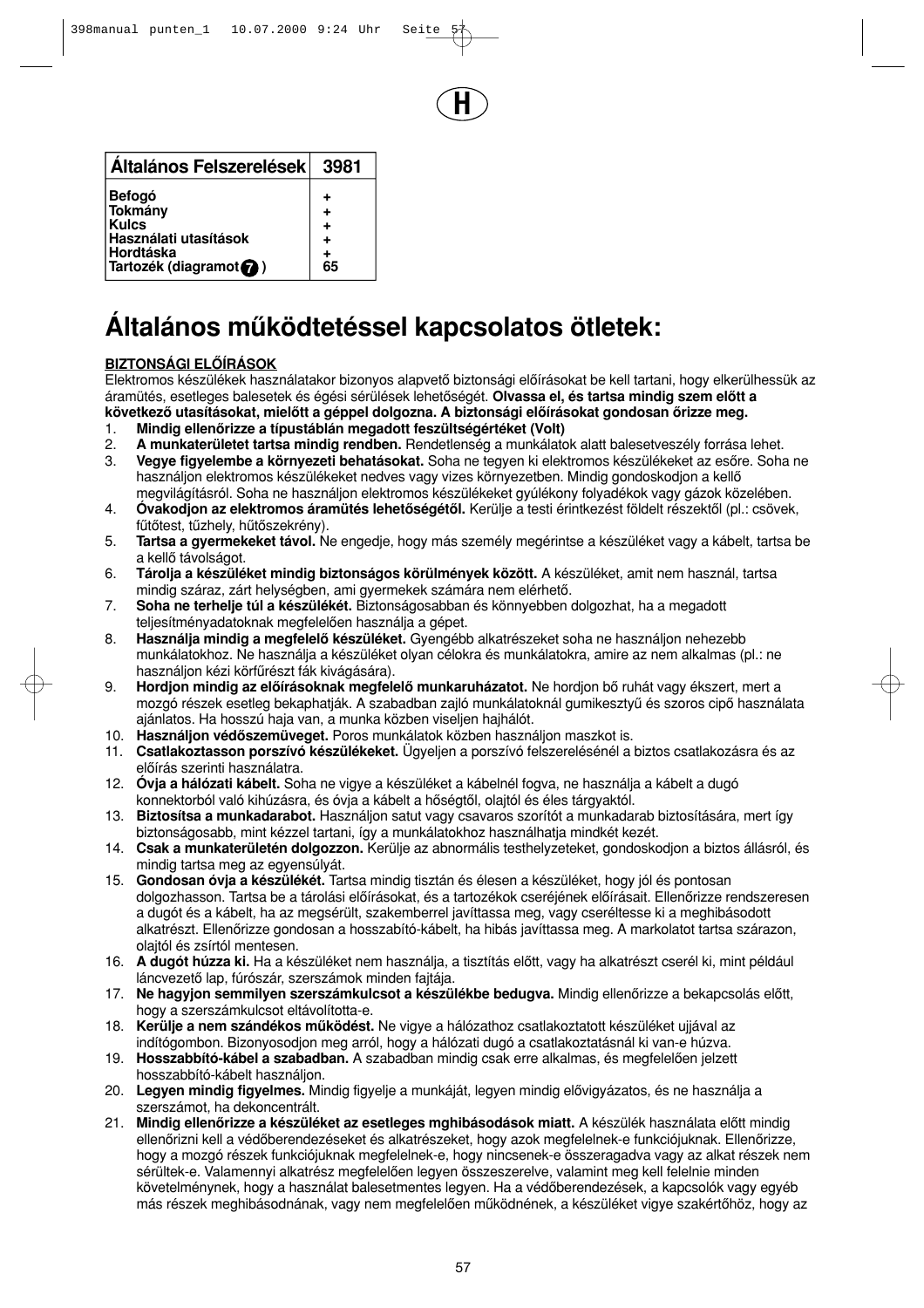megjavítsa, vagy a hibás alkatrészt kicserélje. Ne használjon olyan készüléket, amelynél a kapcsolóval nem lehet a készüléket ki- illetve bekapcsolni.

**H**

- 22. Figyelem! Gépét, valamint a tartozékokat csak a jelen biztonsági utasításokban leírtaknak megfelelően használja. Gépét kizárólag olyan munkákhoz használja, amelyekre a gépét tervezték, és figyeljen a megfelelő munkafeltételekre. Ettől eltérő használat veszélyes helyzetekhez vezethet.
- 23. Javításokat csak elismert szakemberrel végeztessen. Ez az elektromos készülék megfelel az előírt biztonsági előírásoknak. A javításokat csak szakember végezheti eredeti alkatrészekkel, a nem megfelelő javítások a használóra nézve veszélyesek lehetnek.

## **BIZTONSÁG**

╥

- Kérjük, hogy a kezelési útmutatót és a biztonsági előírásokat gondosan olvassa el, és őrizze meg
- Gépének mozgó részétől az elektromos kábelt mindig tartsa távol
- A gépet soha ne hagyja bekapcsolt állapotban, ha már nem dolgozik vele
- Normálistól eltérő működés, valamint szokatlan, idegen hangok esetén a készüléket azonnal kapcsolja ki, és húzza ki a fali dugaszoló aljzatból
- Hosszabbító-kábel használat esetén ügyelni kell arra, hogy a vezeték teljesen le legyen tekerve és legalább 16 A-es legyen
- Csak olyan eredeti tartozékokat használjon, amelyek a mi szakkereskedőinknél vagy a DREMEL műhelyekben kaphatók
- Mielőtt tartozékot használ, hasonlítsa össze a megengedett fordulatszámot gépének fordulatszámával
- A készüléket csak 16 éven felüli személy használja
- Sohase használjon 1 1/4"-nál (32 mm) nagyobb vágótárcsát
- Sohase használjon 1/8"-nál (3,2 mm) nagyobb fúrót
- Sohase használja a tengelyrögzítőt, amíg a gép be van kapcsolva
- A készüléket csak 50°C alatt használja és tárolja
- Ügyeljen arra, hogy a tartozékok és a befogók mérete megegyezzen
- Tartsa a levegőnyílásokat mindig tisztán és szabadon
- A csiszoló-/vágókorongokat a lepattogzás és a megrepedés megelözése érdekében óvatosan kezelje és tárolja
- Ne használjon károsodott, deformálódott vagy rezgö csiszoló-/ vágókorongot
- Ha nem DREMEL -tartozékokat szerel fel/használ, az adott gyártó elöírásait tartsa be • Mielött üzembehelyezné a gépet
	- ellenőrizze, hogy a tartozék helyesen legyen felszerelve, valamint a csavarokkal megfelelöen rögzítve legyenek
		- kézzei ellenőrizze, hogy a vágótárcsa szabadon mozogjon
		- egy próba bekapcsolást végezzen el úgy, hogy a gép legalább 30 másodpercig a legmagasabb fordulatszámon terhelés nélkul üzemeljen biztonságos korűlmények között
		- erös vibrálásnál vagy más hibák észlelésekor gépet rögton kapcsolja ki és ellenőrizze a gép előirásnak megfelelően került üzemeltetésre
- ! Tilos vágókorongot használni oldalélek csiszolására
- Fémek csiszolása közben szikrák keletkeznek; tartson távol a munkaterülettöl minden más személyt és a gyúlékony anyagokat
- Viseljen védöszemüveget és -kesztyüt, zaj elleni fülvédöt, pormaszkot és kemény cipöt; szükség esetén vegyen fel kötényt is
	- ! A gép kikapcsolása után a tárcsa egy pár másodpercig tovább forog

## **KEZELÉS**

- 1. Elkülönített be/ki kapcsoló gomb "C" (ld. az **diagramot)** 
	- Kapcsolja be a szerszámot és válassza ki a kívánt fordulatszámot az "E" és "F" gombokkal
	- Fordulatszámok 5.000 33.000 ford/perc
- 2. A tartozékok felszerelése (ld. az **3** diagramot)
	- Nyomja meg a tengelyrögzítő "G" gombot, és tartsa lenyomva, miközben az "A" befogóhüvely anyát vagy a tokmányt kézzel vagy a "H" csavarkulccsal elfordítja, amíg a tengely lezár, megakadályozva ezzel a további elfordulást.

(Ha az "A" befogóhüvely anyával dolgozik, akkor nyissa ki a "B" befogóhüvelyt úgy, hogy az "A" befogóhüvely anyát meglazítja a "H" csavarkulccsal)

- Helyezze bele a tartozékot a "B" befogóhüvelybe vagy tokmányba amennyire lehet, hogy minimálisra csökkentse az kicsúszást és a kiegyensúlyozatlanságot.
- Miközben a tengelyrögzítő "G" gomb be van kapcsolva, zárja a "B" befogóhüvelyt az "A" befogóhüvely anya megszorításával / Húzza meg kézzel vagy a "H" csavarkulccsal, amíg szorosan és biztosan nem áll.
- 3. Munka a géppel (ld. az **@** diagramot)
	- ceruza markolat a precíz munkákhoz (gravírozás)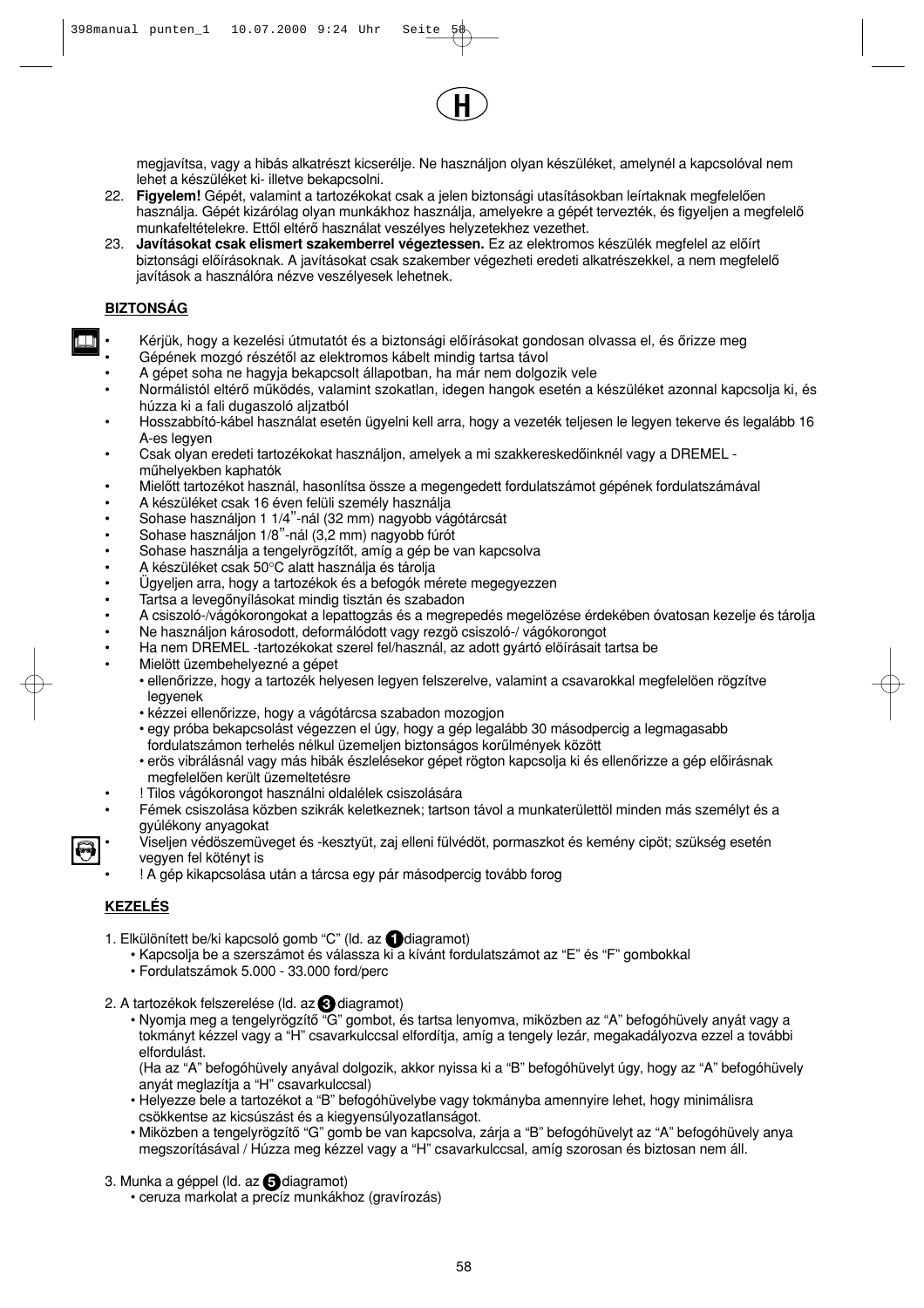

- hántoló kés kézi markolat az egyenetlen munkákhoz (csiszolás)
- 2 kezes gömb markolat, amely ideális, amikor a szerszámot párhuzamosan kell tartania a munkafelülettel, vagyis amikor vágókorongot használ

## **HASZNÁLAT**

- Először egy munkadarabon próbálja ki, hogy a tartozék és a beállított sebesség megfelelő-e
- Ne gyakoroljon túl nagy nyomást a szerszámra, bízza a sebességre a munkát
- Csak olyan tartozékokat használjon, amelyeket a gyártó javasol az ön modelljéhez.

## **SEBESSÉG**

#### **• Elektronikus visszacsatoló áramkör (EFC)**

A szerszám belső elektronikus visszacsatoló rendszerrel van ellátva, ami "lágy indítást" biztosít, ami csökkenti a nagy nyomatékkal történő indításkor fellépő igénybevételeket. A rendszer segít fenntartani az előre kiválasztott forgási sebességet, ami gyakorlatilag állandó terheletlen és terhelt állapotban.

#### **• Digitális fordulatszám kiválasztó kapcsoló**

Az Ön forgó szerszámában egy digitális fordulatszám kiválasztó kapcsoló van, amely lehetővé teszi a szerszám percenkénti fordulatszámának leolvasását az LCD kijelzőn. A fordulatszámot az 5.000 ford/perc - 30.000 ford/perc tartományban lehet kiválasztani 1.000 ford/perces lépésekben, egyszerűen a kapcsolón lévő pozitív vagy negatív gomb lenyomásával.

A SZERSZÁM BEKAPCSOLÁSA: a "C" BE/KI kapcsolót állítsa a "BE" (ON) állásba. A SZERSZÁM KIKAPCSOLÁSA: a "C" BE/KI kapcsolót állítsa a "KI" (OFF) állásba. A FORDULATSZÁM NÖVELÉSE: nyomja le a + jellel ellátott "E" gombot. A FORDULATSZÁM CSÖKKENTÉSE: nyomja le a - jellel ellátott "F" gombot.

## Néhány alapvető szabály a fordulatszámmal kapcsolatban:

- 1. Műanyagokat, és alacsony hőmérsékleten olvadó anyagokat alacsony fordulatszámokon kell vágni.
- 2. A fényezést, polírozást és drótkefével végzett tisztítást 15.000 ford/perc alatti fordulatszámon kell végezni a kefe sérülésének elkerülése érdekében.
- 3. A fát nagy fordulatszámon kell vágni.
- 4. A vasat és az acélt a legmagasabb fordulatszámon kell megmunkálni, ha volfram-karbid tartozékot használ, de alacsonyabb fordulatszámon, ha gyorsacél marókat alkalmaz. Ha a nagy fordulatszámú acél kés rezegni kezd, akkor ez általában azt jelenti, hogy túl lassan forog.
- 5. Alumínium, réz ötvözet, ólomötvözet és cinkötvözet és ón anyagokat különböző fordulatszámokon lehet forgácsolni, a forgácsolás típusától függően. Használjon paraffint vagy más alkalmas kenőanyagot a betétkésen, hogy megakadályozza a levágott anyag hozzáragadását a vágófogakhoz.

A különböző anyagokhoz és különböző tartozékokhoz tartozó optimális üzemi fordulatszám meghatározásához segítséget jelentenek az általunk szerkesztett táblázatok, amelyek a **G** ábrán láthatók. Ezekből a táblázatokból megállapíthatja az egyes tartozékokhoz ajánlott fordulatszámokat. Nézze át ezeket a táblázatokat, és ismerkedjen meg velük.

Végül a helyes fordulatszám meghatározásának legjobb módja bármely anyagnál, ha néhány percig kipróbálja azt egy darabon, miután megnézte a táblázatot. Gyorsan kitapasztalhatja, hogy a magasabb vagy alacsonyabb fordulatszám a hatékonyabb, ha megfigyeli, hogy mi történik, amikor egyszer vagy kétszer kipróbál különböző fordulatszámokat. Amikor például műanyaggal dolgozik, induljon alacsony fordulatszámon, és addig növelje a fordulatszámot, amíg azt tapasztalja, hogy a műanyag megolvad az érintkezési pontnál. Ezután kissé csökkentse a fordulatszámot, hogy megkapja az optimális üzemi fordulatszámot.

A szerszámra gyakorolt nyomás növelése nem a megfelelő eljárás, ha nem úgy vág, ahogy kellene. Talán egy másik marószárat kellene használnia, vagy talán a fordulatszám beállítása oldaná meg a problémát. De az ritkán segít, ha rádől a szerszámra.

## **KARBANTARTÁS/JAVÍTÁS**

- Gépét és annak elektromos csatlakozóját mindig tartsa tisztán (némely háztartási tisztítóanyag és oldószer a mæanyag részeket károsíthatja, ezek a termékek benzint, triklóretilént, kloridokat, ammóniákot tartalmaznak)
- Feltünően nagy szikraképződés a szénkefék elhasználtságára utal
- Kifogás esetén, kérjük, adja be szerszámát valamelyik hivatalos DREMEL műhelyünkbe (a címlistát megtalálja a szerszámhoz mellékelt alkatrész ábrán)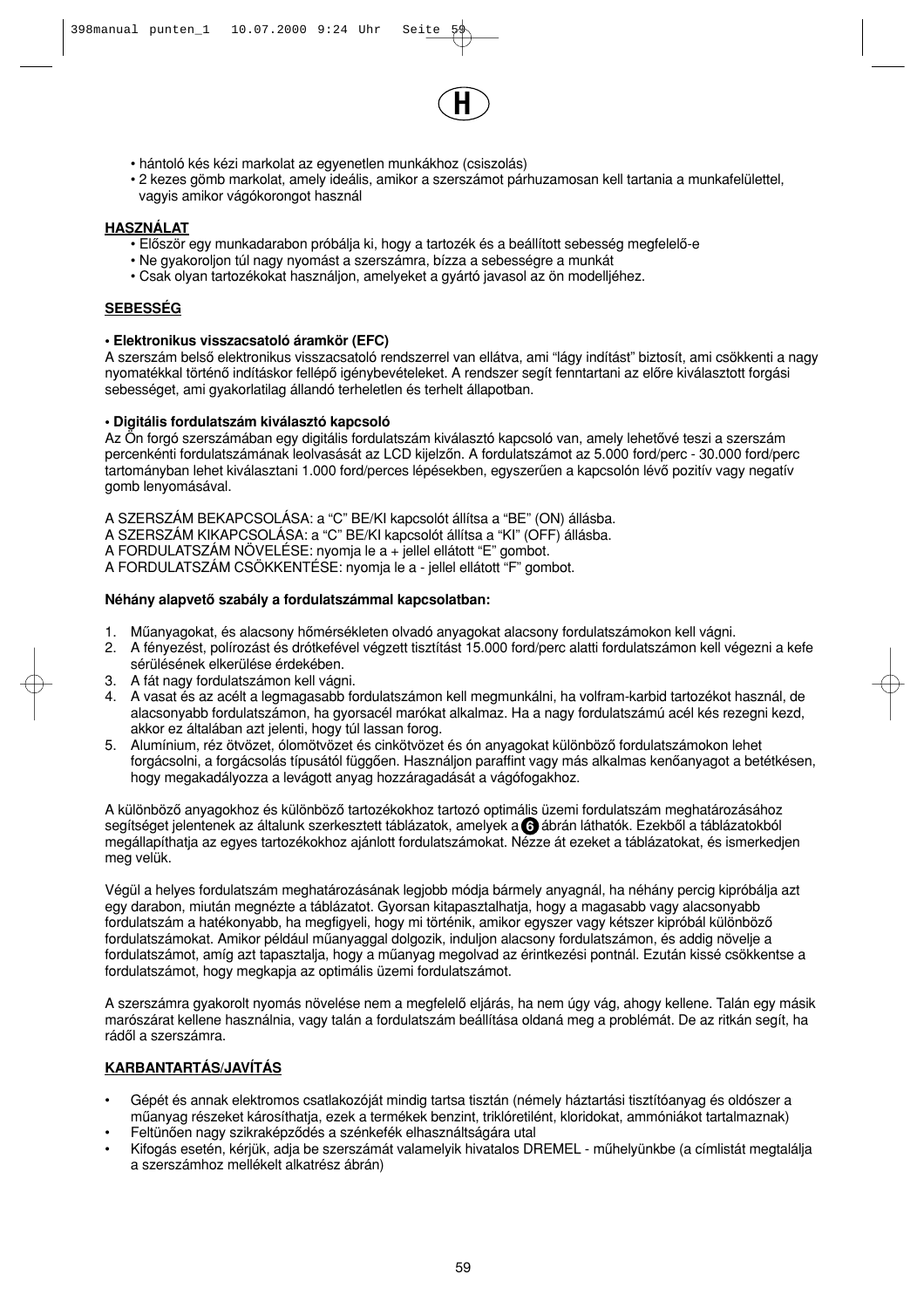

| Standardní Vybavení      | 3981 |
|--------------------------|------|
| Kleština                 | ٠    |
| <b>Sklíčidlo</b>         |      |
| <b>Klíč</b>              | +    |
| <b>Balík literatury</b>  | ٠    |
| Kufr                     | ٠    |
| Příslušenství (schéma () | 65   |

# **V‰eobecné tipy pro práci:**

## **BEZPEâNOSTNÍ POKYNY**

Při používání elektrického nářadí je nutno dodržovat základní bezpečnostní předpisy, aby se snížilo riziko požáru, úrazu elektrickým proudem a další. Před započetím práce si tyto pokyny přečtěte a pečlivě uložte. Dobře uschovejte tyto bezpečnostní pokyny.

- 1. **Zkontrolujte shodu údajÛ na typovém ‰títku a parametry va‰í sítû**
- 2. **Udržujte si čistou pracovní plochu.** Neuklizené prostory a pracovní stůl zvyšují riziko úrazu.<br>3. **Věnujte pozornost pracovišti.** Nevystavujte elektrické nářadí dešti. Nepoužívejte jej v mokrý
- Věnujte pozornost pracovišti. Nevystavujte elektrické nářadí dešti. Nepoužívejte jej v mokrých nebo vlhkých prostorech. Pracujte při dobrém osvětlení. Nepoužívejte elektrické nářadí v blízkosti hořlavých látek nebo plynÛ.
- 4. Chraňte se proti úrazu elektrickým proudem. Vyvarujte se dotyku těla s dobře uzemněnou plochou (napfi. vodovodní potrubí, radiátory, sporáky, chladniãky, apod.).
- 5. **Nepracujte v blízkosti dětí.** Nenechte přihlížející sahat na nářadí nebo přívodní kabely; nikdo z přihlížejících by se neměl pohybovat bezprostředně u pracovního místa.
- 6. **Ukládejte právě nepoužívané nářadí.** Pokud je právě nepoužíváte, mělo by být uloženo v suchém a obtížně přístupném nebo zamčeném místě, aby se rovněž nedostalo do rukou dětem.
- 7. **Nepřetěžujte nářadí.** Svou práci provedete lépe a bezpečněji když budete používat nářadí pouze v rozsahu, pro který je určeno.
- 8. **Používejte správné nářadí.** Nepoužívejte malé nářadí a nástroje pro práce, na které je vhodné velké nářadí. Nepoužívejte nářadí na to, na co není určeno (např. neřezejte větve a klády cirkulárkou).
- 9. **Buďte správně oblečeni.** Nenoste volný oděv nebo šperky; mohou být zachyceny pohyblivými ãástmi. Pfii práci venku se doporuãují gumové rukavice a neklouzavá obuv. Máte-li dlouhé vlasy, používejte ochrannou čepici.
- 10. **Používejte ochranné brýle.** Popř. masku při řezání prašných materiálů (kámen apod.).
- 11. Chraňte si zdraví. Používejte při opracování materiálu vhodné odsávání.
- 12. Nepoužívejte kabel k přenášení nářadí. Nikdy nenoste nářadí za přívodní šňůru, šňůru nevytrhávejte ze zásuvky, a chraňte kabel před teplem, olejem a ostrými hranami.
- 13. Zajistěte si obráběný materiál. Používejte svěrek nebo svěráku pro zajištění obráběného materiálu; je to bezpečnější a zbudou vám obě ruce na práci.
- 14. **Udržujte stabilní polohu.** Pracujte pouze ve stabilní poloze a v rovnováze.
- 15. Udržujte pečlivě nářadí. Používejte ostré nástroje a udržujte nářadí čisté. Dodržujte mazací předpisy a výměnné lhůty. Kontrolujte pravidelně přívodní kabel a je-li poškozen, dejte jej opravit v odborné dílně. Kontrolujte prodlužovací kabely a jsou-li poškozeny, dejte je opravit v odborné dílně. Rukoieti udržuite v čistotě, suché a aby nebyly mastné od oleje nebo vazelín.
- 16. **Odpojte nářadí od sítě.** V případě, že nářadí nepoužíváte, opravujete jej nebo měníte nástroj (pily, vrtáky, apod.).
- 17. Nezapomínejte odstranit klíče po seřízení. Vytvořte si návyk vždy po každé opravě nebo seřizování strojů odstranit používané nářadí.
- 18. Vyhněte se nežádoucímu spuštění stroje. Nikdy nepřenášejte nářadí připojené k síti, s prstem na spínaãi. Pfied zasunutím vidlice do zásuvky zkontrolujte, zda je náfiadí vypnuto.
- 19. **Použití prodlužovacích kabelů.** Pokud používáte nářadí venku, používejte pouze originální a profesionálně vyrobené prodlužovací kabely.
- 20. **Buďte ostražití.** Dávejte pozor na to co děláte, používejte všechny smysly a nepracujte s nářadím, jste-li unaveni.
- 21. Zkontrolujte nářadí. Před dalším použitím nářadí zkontrolujte, zda některé části nejsou poškozeny a pokud ano, jak může toto poškození ovlivnit další práci. Zkontrolujte sesazení pohyblivých dílů, lomy, upevnění, dotažení a veškeré další podmínky, které by mohly ovlivnit funkci nářadí. Zajišťovací nebo jiné poškozené části je nutno kvalifikovaně opravit v autorizované dílně, pokud není v návodu stanoveno jinak. Poškozené vypínače je nutno nechat opravit v autorizované dílně. Nepoužívejte žádné nářadí, u kterého je poškozen vypínač.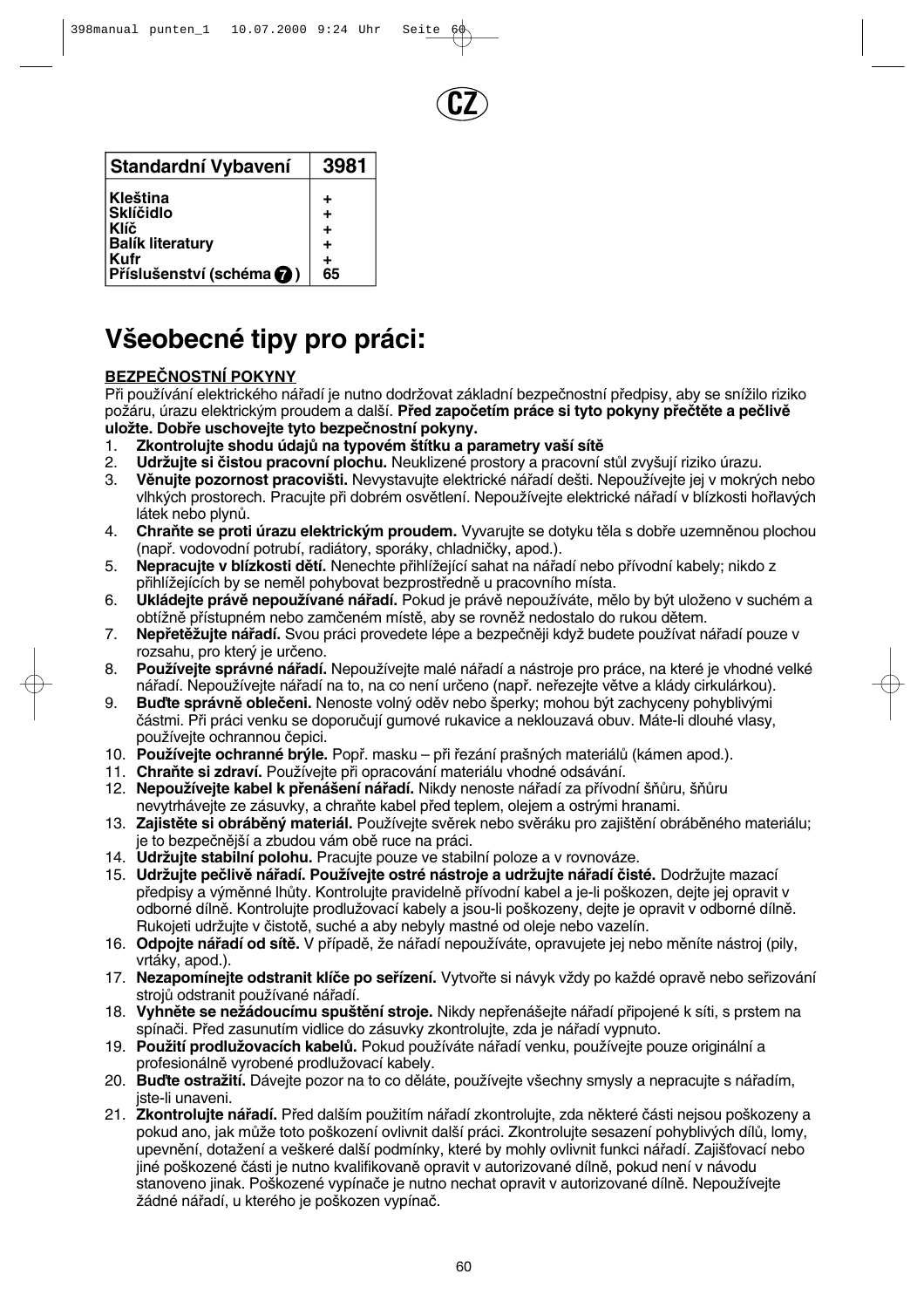

- 22. **Výstraha!** Používejte nářadí i příslušenství tak, jak je uvedeno v návodu. Používejte nářadí pouze na ty činnosti, pro které je konstruováno, dodržujte vhodné pracovní podmínky. Špatné zacházení může vést k nebezpeãné situaci.
- 23. **Opravy svěřujte jen odborníkům.** Toto elektrické nářadí plně odpovídá bezpečnostním předpisům. Jakékoli opravy by měly být proto prováděny pouze v odborných dílnách, aby nedošlo k ohrožení jejich uživatele.

## **BEZPEâNOST**

- Přečtěte si prosím pečlivě a dodržujte tento návod k obsluze a připojené bezpečnostní pokyny
- Kabel udržujte vždy mimo pohyblivé části nářadí
- Jakmile se hodláte vzdálit od náfiadí, mûl byste jej vypnout a vyãkat, dokud se pohybující ãásti nezastaví
- V případě atypického chování nebo cizích hluků ihned vypněte nářadí a vytáhněte zástrčku
- Při používání prodlužovacího kabelu je třeba dbát na to, aby byl kabel úplně zarolovaný a měl kapacitu ve výši 16 A
- Používejte pouze originální příslušenství, které lze obdržet u našich odborných prodejců nebo ve smluvních dílnách DREMEL
- Před použitím příslušenství vždy porovnejte maximální dovolené otáčky za minutu příslušného příslušenství s otáčkami nářadí
- Uživatel tohoto nářadí by měl být starší 16-ti let
- Nikdy nepoužívejte řezné kotouče větší než Ø 1 1/4" (32 mm)
- Nikdy nepoužívejte vrták větší než Ø 1/8" (3,2 mm)<br>• Během chodu přístroje nemanipuluite s uchycením
- Během chodu přístroje nemanipulujte s uchycením pružného hřídele<br>• Chraňte váš přístroj před teplotami pod -50°C
- Chraňte váš přístroj před teplotami pod -50°C
- Dbejte na to, aby příslušenství bylo ve sklíčidle pevně upnuto
- Udržujte větrací průduchy volné a čisté<br>• S brusnými/řeznými kotouči manipulujte
- S brusnými/řeznými kotouči manipulujte a skaldujte je opatrně, zabráníte tak jejich vylamování a praskání
- Nepoužívejte podozené, deformované ani vibrující brusné/řezné kotouče
- Při montázi nebo používání jiného přislušenství než značky DREMEL se řid'te pokyny daného výrobce Před použitím nářadí
	- uijstete se, že kotouč je správně usazen a pevně utažen
	- překontrolujte, zda se kotouč volně neprotáčí
	- bezpečně vyzkou ejte chod nářadí spu těním alesporń na 30 vteřin v nejvy ím vykonu bez zatížení
	- okamžitě nářdí vypněte v případě velké vibrace nebo jiné závady, překontolujte nářadí k zamezení těchto závad
- ! Pro boční broušení nikdy nepoužívejte řezný kotouč
- Při broušení kovu vznikají jiskry; udržutje ostatní osoby a hořlavý materiál mimo pracovní oblast
- Noste ochranné brýle a rukavice, ochranu sluchu, masku proti prachu a pevnou obuv; v případě potřeby noste také zástěru
	- ! Po vypnutím náfiadí kotouã pokraãuje v otáãivém pohybu, vyãkejte proto do úplného zastavení kotouãe

## **POUÎITÍ**

- 1. Oddělené On/Off tlačítko "C" (schéma **(1)** 
	- Zapnout nástroj a zvolit rychlost posuvem tlačítek "E" a "F" na žádanou rychlost
	- Rychlost od 5.000 33.000 ot/min
- 2. Uchycení příslušenství (schéma **۞**)
	- Zatlačit tlačítko zajištění hřídele "G", tlačítko zajištění hřídele, a držet jej, zatímco ručně otáčíte kleštinovou maticí "A" nebo upínacím pouzdrem nebo klíčem "H" až do zajištění hřídele, bránící další rotaci (Když se pracuje s kleštinovou maticí "A", otevřít kleštinu "B" uvolněním kleštinové matice "A" klíčem  $\hat{H}$ ")
	- Vložte příslušenství do kleštiny "B" nebo upínacího pouzdra co nejdále, aby se minimalizovalo vyãnívání a nevyrovnanost
	- Se zajištěným tlačítkem uzamčení hřídele "G", dotáhnout ručně kleštinu "B" utažením kleštinové matice "A" / upínacího pouzdra klíčem "H" až je pevná a zajištěná
- 3. Práce s nářadím (viz schéma **↔**)
	- možnost jemné práce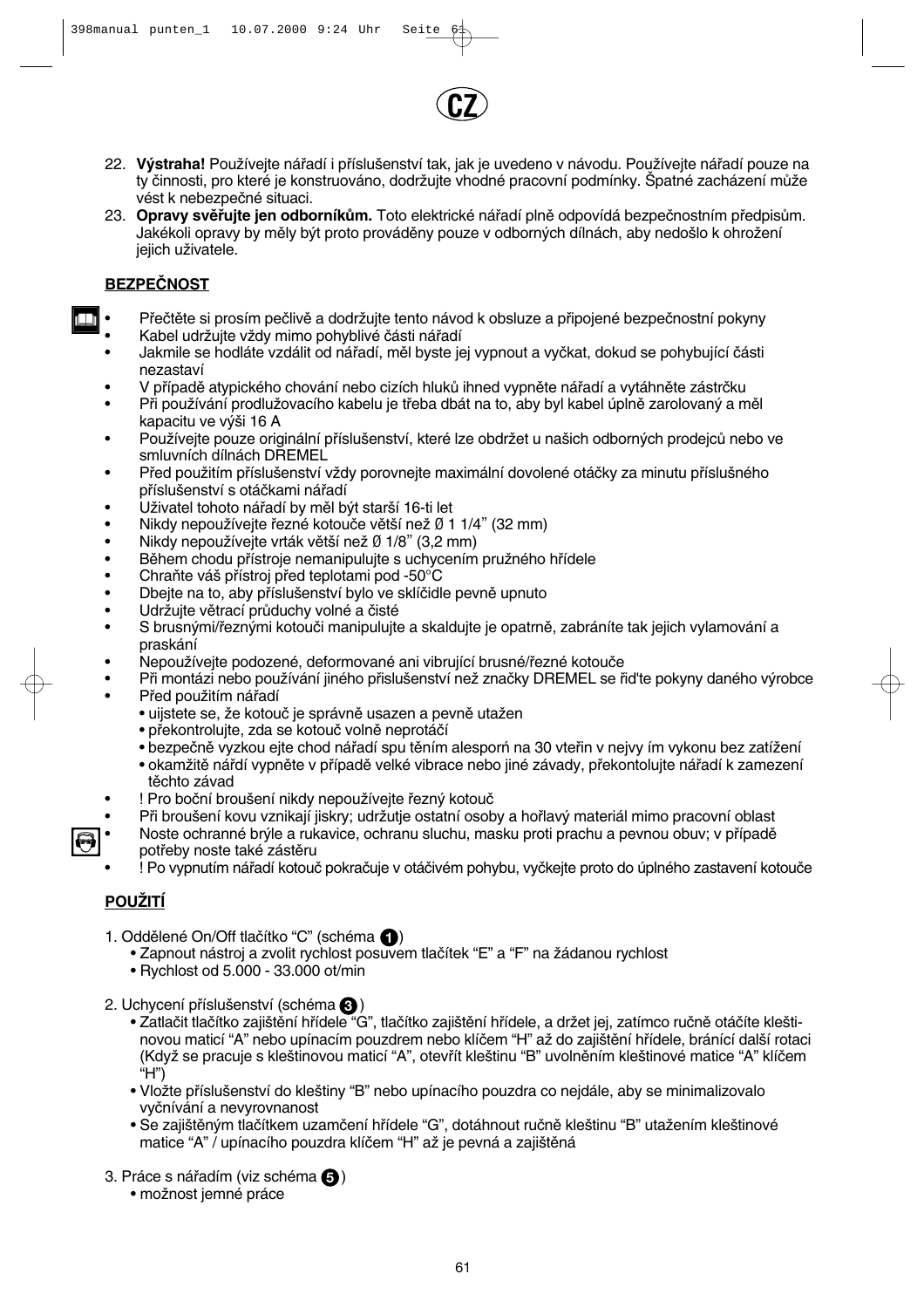

- opěrka pro broušení
- 2 ruční golfové uchopení je ideální, když potřebujete udržovat nástroj paralelně proti pracovní ploše, tj. při používání dělicího kotouče

## **UÎIVATELSKÉ POKYNY**

- Na zkušebním vzorku si ověřte vhodnost zvoleného příslušenství a rychlosti
- Příliš netlačte na nářadí; nechte za sebe pracovat rychlost
- Použijte pouze příslušenství, které je doporučeno výrobcem pro váš model.

## **RYCHLOST**

## **• Obvody elektronické zpûtné vazby (EFC)**

Váš nástroj je vybaven interním elektronickým systémem zpětné vazby, který poskytuje "měkký start", jež sníží namáhání způsobené vysokým kroutícím momentem při spuštění. Systém také pomáhá udržovat virtuálně konstantní předvolené otáčky za přechodových podmínek bez zátěže a pod zátěží.

## **• Spínaã digitálního voliãe otáãek**

Váš rotační nástroj má digitální volič otáček, který ukazuje na displeji LCD otáčky nástroje. Rychlost se může zvolit od 5.000 ot/min až do 30.000 ot/min, s krokem 1.000 ot/min jednoduchým stiskem tlačítka minus nebo plus na spínaãi.

PRO ZAPNUTÍ NÁSTROJE "ON": posuÀte ON/OFF spínaã "C" do polohy "ON". PRO VYPNUTÍ NÁSTROJE "OFF": posuňte ON/OFF spínač "C" do polohy "OFF". PRO ZVÝŠENÍ RYCHLOSTI: stlačit tlačítko "E" se znakem + PRO SNÍŽENÍ RYCHLOSTI: stlačit tlačítko "E" se znakem -.

## **Nûkterá základní pravidla t˘kající se rychlosti:**

- 1. Plasty a materiály, které se taví při nízkých teplotách, by se měly řezat s nízkými rychlostmi.
- 2. Leštění, hlazení, a čistění drátěným kartáčem se musí provádět s rychlostmi pod 15.000 ot/min pro zabránění poškození kartáče.
- 3. Dřevo by se mělo řezat při vysoké rychlosti.
- 4. Železo nebo ocel by se měly řezat s nejvyšší rychlostí, pokud se používá příslušenství s karbidem wolframu, ale s nižšími rychlostmi, pokud se používají rychlořezné frézy. Pokud začne fréza z rychlořezné oceli drnčet, tak to normálně znamená, že běží příliš pomalu.
- 5. Hliník, slitiny mědi, slitiny olova, slitiny zinku a cínu se mohou řezat různými rychlostmi, v závislosti na druhu prováděného řezání. Použijte parafín nebo jiné vhodné mazivo na frézy pro zabránění nalepení materiálu na zuby nástroje.

Pro usnadnění Vaší optimální volby pracovní rychlosti pro různé materiály jsme připravili sérii tabulek, které jsou ve schématu **(6)**. Prověřením těchto tabulek můžete zjistit doporučené rychlosti pro každý typ příslušenství. Prohlédněte si tyto tabulky a seznamte se s nimi.

Nakonec nejlepší způsob, jak určit správnou rychlost pro práci na jakémkoliv materiálu, je vyzkoušet to několik minut na kousku odpadu, i po odečtení z tabulky. Můžete rychle zjistit, že nižší nebo vyšší rychlost je účinnější, pouhým sledováním co se děje, když změníte jednou nebo dvakrát rychlost. Když se pracuje například s plasty, začněte s nízkou rychlostí a zvyšujte ji až uvidíte, že se plast taví v bodu kontaktu. Pak poněkud snižte rychlost pro získání optimální pracovní rychlosti.

Zvětšování tlaku na nástroj není řešením, pokud neřeže tak, jak si myslíte, že by měl. Možná byste měl použít jinou frézu, a možná by úprava rychlosti pomohla vyřešit tento problém. Opírání se do nástroje pomáhá málokdy.

## **ÚDRÎBA/OPRAVA**

- Udržujte kabel a nářadí čisté (některé čistící prostředky domácnosti a rozpouštědla mohou poškozovat díly z umûlé hmoty; tyto produkty obsahují benzin, trichloretylény, chloridy, amonium)
- Nadměrné tvoření jisker obvykle upozorňuje na opotřebené uhlíkové kartáče
- Při reklamaci předejte své nářadí do opravy jedné z našich oficiálních smluvních dílen DREMEL (seznam adres najdete na soupisu náhradních dílů, který je připojen k Vašemu nářadí)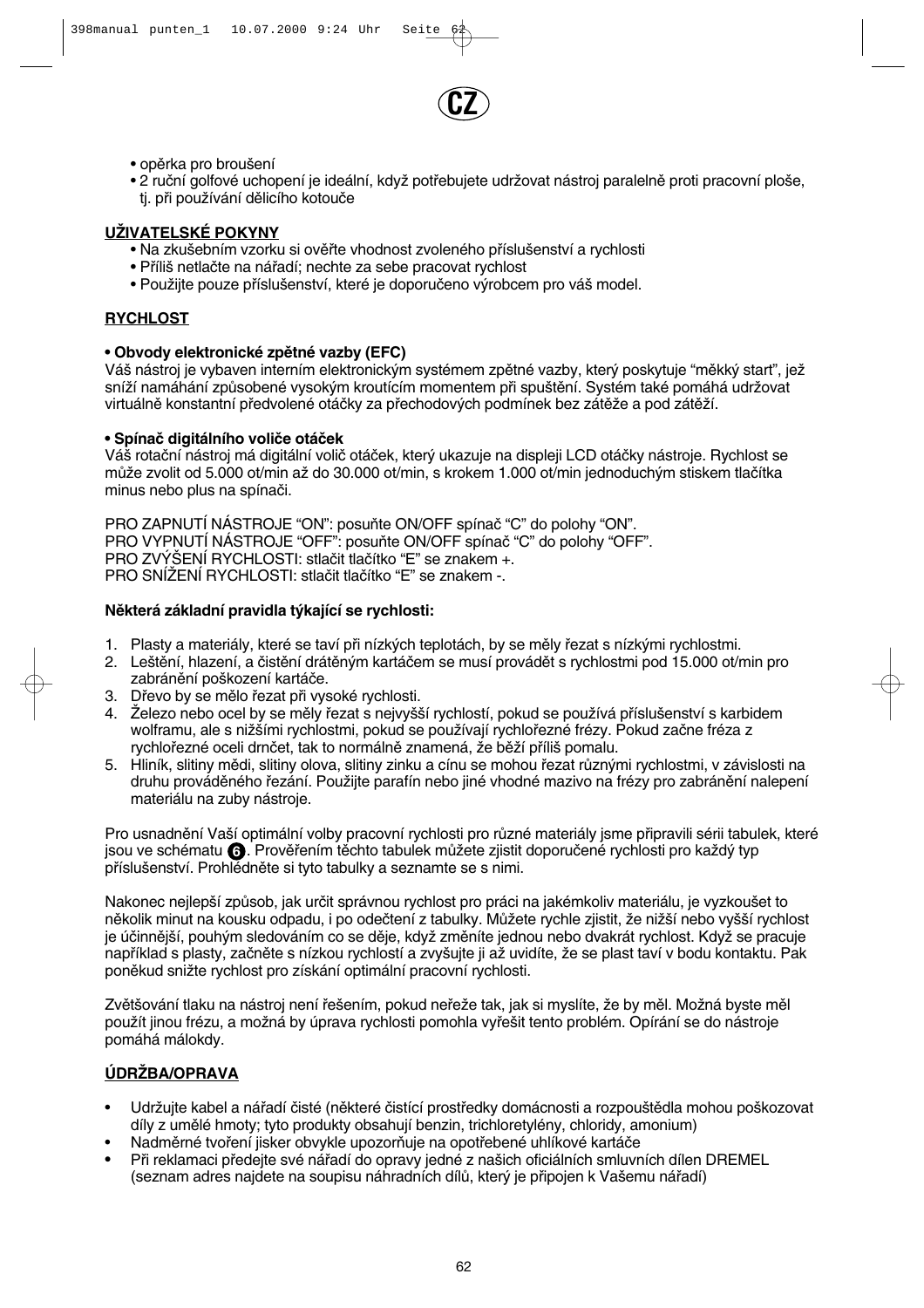

| <b>Elementy zestawu</b>                                                                                      | 3981                                       |
|--------------------------------------------------------------------------------------------------------------|--------------------------------------------|
| Tulejka<br>Trzpień ręcznie<br>Klucz<br>Pakiet dokumentacji<br>Walizka narzędziowa<br>Akcesoriów (diagram (2) | ٠<br>$\ddot{}$<br>$\ddot{}$<br>٠<br>$+$ 65 |

# **Ogólne wskazówki dotyczàce obs∏ugi:**

## **INSTRUKCJA BEZPIECZE¡STWA**

Aby zapobie porażeniom elektrycznym, pożarom i obrażeniom należy zwrócić szczególna uwage na podane poniżej podstawowe zasady bezpieczeństwa. Instrukcje należy przeczytać przed rozpoczęciem pracy z urządzeniem. Prosimy o bezwzględne stosowanie się do niniejszej instrukcji bezpieczeństwa.

- 1. **Sprawdź na tabliczce znamionowej podane napięcia (VDLT)**<br>2. Należy utrzymywać porzadek na stanowisku pracy. Nieporza
- Należy utrzymywać porządek na stanowisku pracy. Nieporządek na stanowisku pracy sprzyja powstawaniu wypadków.
- 3. **Należy uwzględniać wpływ otoczenia.** Nie należy wystawiać urządzeń na działanie deszczu. Nie wolno używać urządzeń w wilgotnym lub mokrym środowisku. Należy zatroszczyć się o dobre oświetlenie. Nie używać elektronarzędzi w pobliżu łatwopalnych gazów lub cieczy.
- 4. Chronić przed porażeniem elektrycznym. Należy unikać bezpośredniego kontaktu z elementami pod napieciem.
- 5. **Chronić urządzenia przed osobami postronnymi, a zwłaszcza dziećmi.** Nie pozwalać innym osobom dotykaç urzàdzenia lub przewodu.
- 6. **Przechowywać swoje narzędzia w bezpiecznym miejscu.** Nieużywane narzędzia powinny być przechowywane w suchym, zamkniętym miejscu, do którego dzieci nie mają dostępu.
- 7. Nie wolno przeciążać urządzeń. Praca jest łatwiejsza i bezpieczniejsza w podanym przedziale dopuszczalnych obciążeń.
- 8. **Używać wyłącznie właściwych narzędzi.** Nie stosować do cieżkich prac zbyt słabych narzędzi lub nasadek. Nie stosować narzedzi lub nasadek do prac innych, niże przewidziane w instrukcji.
- 9. **Nosić odpowiednią odzież ochronną.** Nie nosić luźnej odzieży i biżuterii, gdyż mogą zostać wplątane w elementy ruchome. Przy pracach na zewnatrz zaleca się stosowanie rekawic gumowych i obuwia nieślizgającego się. Przy długich włosach niezbędne jest nakrycie głowy.
- 10. Należy stosować okulary ochronne. W czasie pracy w zapylonym otoczeniu należy założyć maskę ochronną.
- 11. **Podłącz system odsysania do elektronarzędzia.** W urządzeniach z systzemem należy uważać na prawid∏owe pod∏àczenie.
- 12. Nie używać przewodu do niewłaściwych celów. Nie przenosić urządzenia trzymając za kabel i nie wyjmować wtyku z gniazda sieciowego ciągnąc za kabel, Chronić przewód przed wysoką temperaturą, zaolejeniem i ostrymi krawędziami.
- 13. **Zabezpieczaç przewód obrabiany.** Stosowaç uchwyt mocujàcy lub imad∏o do mocowania przedmiotu obrabianego. Jest to bezpieczne i wygodne.
- 14. Należy prawidłowo trzymać narzędzie. Unikać nienaturalnego trzymania narzędzia, zawsze zachowywać równowagę ciała i pewne podparcie. Używać przy praca konstrukcyjnie przewidziane uchwyty.
- 15. **Utrzymywać narzedzia w czystości.** Narzedzia robocze powinny być ostre, aby pracować szybko i bezpiecznie. Przestrzegać instrukcji konserwacji i wskazówek wymiany osprzętu. Kontrolować regularnie wtyczkę i przewód i w przypadku uszkodzeń zlecić naprawę specjaliście. Kontrolować regularnie przewody przedłużające i w przypadku uszkodzenia wymienić. Uchwyty powinny być wolne od tłuszczu.
- 16. Wyjmować wtyczke z gniazda. Zawsze po zakończeniu pracy z narzedziem, przed konserwacja i w czasie wymiany oprzyrządowania jak brzeszczoty, wiertła i wszystkie narzędzia skrawające.
- 17. Nie zostawiać kluczy narzędziowych. Upewnić się przed włączeniem urządzenia, że żaden klucz lub narzędzie mocujące nie tkwi w urządzeniu.
- 18. **Unikać niezamierzonego włączenia urządzenia.** Nie przenosić włączonych do prądu urządzeń naciskając palcem na włącznik. Upewnić się, że w trakcie podłączenia do sieci urządzenie jest wyłaczone.
- 19. Przewód przedłużający na otwartej przestrzeni. Na otwartej przestrzeni używać wyłącznie przeznaczonych do tego celu przewodów.
- 20. **Należy być ciągle uważnym.** Zwracać uwagę na wykonywaną pracę. Postępować rozsądnie. Nie używać narzędzi będąc w stanie dekoncentracji.
- 21. **Kontrolować sprawność urządzenia.** Starannie sprawdzić przed dalszym użytkowaniem urządzenia stan elementów ochronnych i sprawność łatwo uszkadzalnych części. Skontrolować, czy w porządku są części ruchome, czy nie są one zakleszczone lub uszkodzone. Wszystkie części muszą być prawidłowo zamontowane i spełniać wszystkie warunki, aby zapewnić nienaganną pracę urzuądzenia. Uszkodzone elementy lub części powinny zostać naprawione lub wymienione przez warsztat serwisowy. Uszkodzone wyłączniki muszą być wymienione w warsztacie serwisowym. nie używać żadnych elektronarzędzi, w których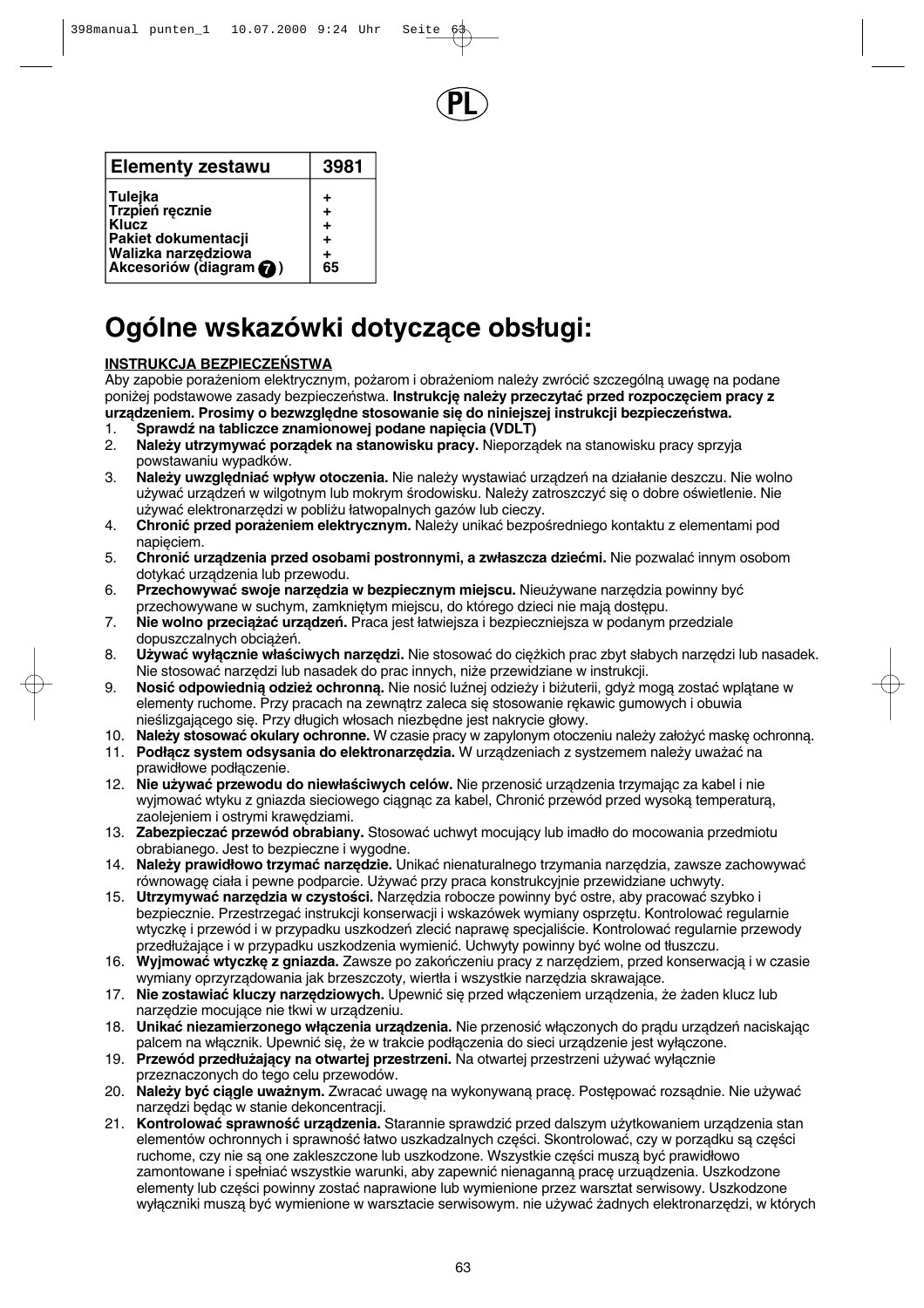

wyłacznik nie daje się właczyć lub wyłaczyć.

- 22. **Uwaga!** Dla własnego bezpieczeństwa należy używać wyłącznie zalecane przez producenta lub wskazane w instrukcji obsługi wyposażenie dodatkowe i przystawki. elektronarzędzia należy używać zgodnie z przedstawionym w odpowiedniej instrukcji obsługi.
- 23. Naprawa przez fachowca. To elektronarzędzie odpowiada odnośnym przepisom bezpieczeństwa. Naprawy mogą być przeprowadzane tylko przez fachowca.

## **WSKAZÓWKI BEZPIECZEŃSTWA**

- Zapoznanie się z instrukcją obsługi i zasadami bezpieczeństwa oraz przestrzeganie zawartych w nich wskazówek umożliwi bezpieczne wykorzystanie elektronarzędzia.
- Kabel zasilający powinien się stale znajdować w bezpiecznej odległości od wirującej części elektronarzedzia.
- Przed pozostawieniem elektronarzędzia należy odłączyć zasilanie elektryczne i odczekać do całkowitego zatrzymania się wrzeciona.
- W przypadku stwierdzenia nietypowego zachowania się elektronarzędzia lub wydawania obcych odgłosów natychmiast wyłączyć zasilanie i wyjąć wtyk z gniazda sieciowego.
- W przypadku wykorzystywania kabla przedłużającego należy zwrócić uwagę, aby był maksymalnie nawinięty na beben oraz przystosowany do przenoszenia pradu o nateżeniu przynajmniej 16 A.
- Stosować tylko osprzet najwyższej jakości przystosowany do do współpracy z niniejszym elektronarzedziem. Przed zamontowaniem narzedzia roboczego sprawdzić jego maksymalną predkość obrotową; powinna być
- ona mniejsza niż maksymalna prędkość obrotowa wykorzystywanego narzędzia.
- Elektronarzędzie nie powinno być obsługiwane przuez osoby w wieku poniżej 16 lat.
- Nie należy stosować tarcz tących o średnicy powyżej 11/4" (32 mm) Ø
- Nie należy stosować wierteł o średnicy powyżej 1/8" (3,2 mm) Ø
- Nigdy nie uruchamiać blokady wrzeciona gdy maszyna znajduje się w ruchu.
- Elektronarzędfzie powinno być przechowywane w pomieszczeniach o temperaturze poniżej 50°C Należy zwrócić uwagę aby średnice części chwytowej narzędzi odpowiadały średnicy mocowania tulejek
	- zaciskowych.
- Szczeliny wentylacyjne w obudowie powinny być stale odkryte i pozbawione zanieczyszczeń.
- Tarczami szlifierskimi/tnącymi należy posługiwać się I przechowywać je w taki sposób, aby nie spowodować ich wyszczerbienia lub pęknięcia
- Nie należy stosować tarczy szlifierskich/tnacych, które sa uszkodzone, zniekształcone lub niewłaściwie osadzone
- Montując/używając akcesoriów innych prodcentów, należy przestrzegać instrukcij określonych przez danego producenta
- Przed prystąpieniem do pracy
	- sprawdzić prawidłowość zamocowania narzędzia roboczego
	- skontrolować bieg tarczy wymuszając ruch ręką
	- uruchomić próbnie elektronarzędzie w biegu luzem w ciągu przynajmniej 30 sekund z maksymalną predkościa obrotowa
	- w przypadku stwierdzenia wibracij lub innej nieprawidłowości elektronarzędzie natychmiast wyłączyć i usunąć przyczynę
- ! Do szlifowania bocznego nigdy nie należy używać tarcz tnacych
- Podczas szlifowania metalu wytwarzają się iskry; w obszarze roboczym nie powinny znajdować się osoby postronne ani materiay łatwopalne
- Należy stosować okulary I rękawice ochronne, ochraniacze słuchu, maskę przeciwpyłową oraz solidne obuwie; jeśli jest to konieczne, należy również założyć fartuch ochronny
- ! Po wyłączeniu elektronarzędzia tarcza obraca się jeszcze kilka sekund

## **OBSŁUGA**

- 1. Osobny przycisk Włącz/Wyłącz (On/Off) "C" (diagram **←**)
	- Włącz przyrząd i wybierz prędkość za pomocą przycisków "E" & "F"
	- Prędkość od 5.000 33.000 obrotów na minutę
- 2. Mocowanie narzędzi roboczych w uchwycie (diagram  $\bullet$ **)** 
	- Wciśnij przycisk zastawki szybikowej "G", (Shaft Lock Button) i przytrzymaj go, przekręcając nakrętkę oprawki pierścieniowej "A" lub uchwyt obrotowy recznie lub kluczem "H" aż do zamkniecia zastawki, co powstrzyma dalsze obroty

(Jeżeli praca odbywa się z nakrętką oprawki pierścieniowej "A", należy otworzyć oprawkę "B" poluzowując nakrętkę "A" kluczem "H")

- Wsuń przyrząd w nakrętkę "B" lub trzpień najdalej, jak to możliwe, aby zminimalizować przerywanie formy oraz niewyważenie
- Przy włączonym przycisku zastawki szybikowej "G" należy zamknąć oprawkę "B" zaciskając jej nakrętkę "A" / trzpień ręcznie lub kluczem "H" aż zostanie zaciśnięty i zabezpieczony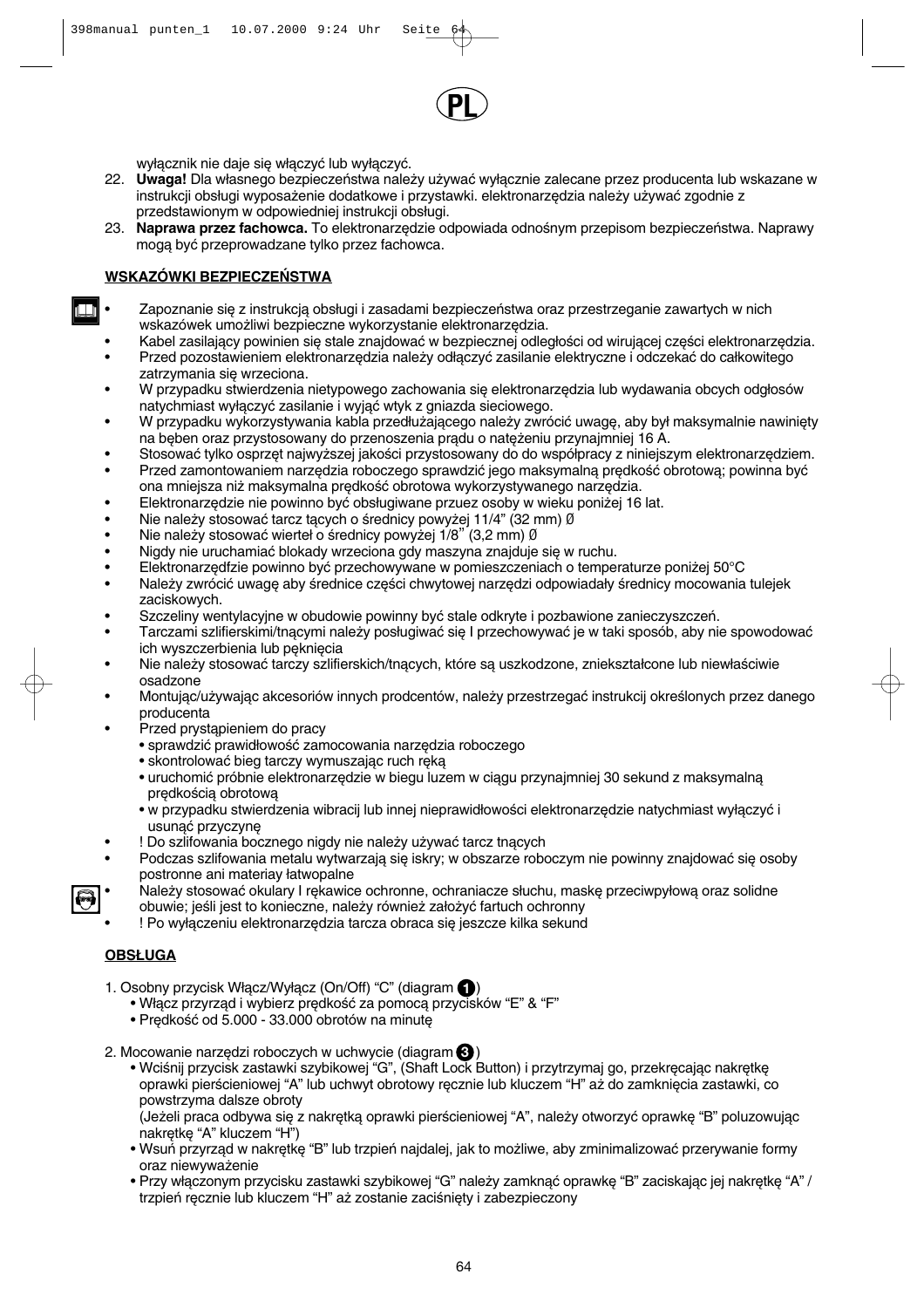

- 3. Utrzymywanie i prowadzenie elektronarzędzia (zob. diagram **5** 
	- chwyt ołówkowy umożliwiający precyzyjne prowadzenie elektronarzędzia (grawerowanie)
	- chwyt nożowy umożliwiający wykonywanie obróbki przestrzennej (szlifowanie)
	- obureczny chwyt golfowy idealny gdy trzeba trzymać narzedzie równolegle do powierzchni roboczej, tj. używając koła odcinającego

## **WSKAZÓWKI UŻYTKOWANIA**

- W celu sprawdzenia prawidłowości doboru narzedzia roboczego oraz predkości obrotowej wykonać próbna obróbke na dodatkowym kawałku materiału.
- Nie wywierać zbyt dużego nacisku; pozwólmy elektronarzedziu rozwinać jego pełną predkość obrotowa.
- Używaj wyłącznie akcesoriów polecanych przez producenta dla Twojego modelu.

## **PREDKOŚCI**

#### • Obwód elektroniczny ze sprzężeniem zwrotnym (EFC)

Twoje narzędzie jest wyposażone w wewnętrzny elektroniczny system ze sprzężeniem zwrotnym, który zapewnia "miękki start" redukujący naprężenia występujące przy starcie z wysoką wartością momentu obrotowego. System pomaga także utrzymać wstępnie wybraną prędkość obrotów, praktycznie stała pomiędzy stanem biegu jałowego i stanem obciażenia.

#### **• Cyfrowy przełącznik wybierania prędkości**

Twoje narzędzie obrotowe jest wyposażone w cyfrowe wybieranie prędkości; na wyświetlaczu L.C.D. przedstawiana jest predkość narzędzia w obrotach na minute. Predkość może być wybierana od 5.000 obrotów do 30.000 obrotów w tysięczych obrotowych przyrostach poprzez przyciskanie guzików ujemnych i dodatnich na przełączniku.

ABY WŁĄCZYĆ NARZEDZIE ("ON"): przesuń przełącznik ON/OFF urządzenia "C" na pozycję "ON". ABY WYŁACZYĆ NARZEDZIE ("OFF"): przesuń przełacznik ON/OFF "C" na pozycje "OFF". ABY ZWIĘKSZYĆ PRĘDKOŚĆ: wciśnij przycisk "E" ze znakiem +. ABY ZMNIEJSZYĆ PRĘDKOŚĆ: wciśnij przycisk "F" ze znakiem -.

#### Kilka z góry przyjętych zasad dotyczących prędkości:

- 1. Plastik oraz materiały topiące się w niskich temperaturach powinny być ciete przy małych predkościach.
- 2. Polerowanie, bufowanie oraz czyszczenie szczotką drucianą muszą być wykonywane przy prędkościach poniżej 15.000 obrotów na minutę, aby zapobiec uszkodzeniu szczotki.
- 3. Drewno powinno być cięte przy wysokich prędkościach.
- 4. Żelazo i stal powinny być cięte przy najwyższej prędkości, jeżeli używane są akcesoria wolframowo karbidowe, ale przy niższych prędkościach w przypadku użycia szybkich obcinaków stalowych. Jeżeli szybki obcinak stalowy zaczyna turkotać-zwykle oznacza to zbyt niską prędkość.
- 5. Aluminum, stopy miedzi, stopy ołowiu, stopy cynku oraz cyna mogą być cięte przy różnych prędkościach, zależnie od rodzaju wykonywanego cięcia. Na obcinaku należy zastosować parafinę lub inny stosowny smar, cięty materiał nie przyklejał się do zębów obcinaka.

Aby dopomóc Ci w wyborze optymalnej prędkości cięcia dla różnych materiałów i różnych akcesoriów, stworzyliśmy serię tabel występujących na diagramie **⊙** . Posługując się tymi tabelami można odszukać zalecane prędkości dla każdego rodzaju przyrządu.

Ostatecznie najlepszym sposobem określenia prawidłowej prędkości do pracy na każdym materiale jest ćwiczenie na skrawku materiału, nawet po przejrzeniu wykresów. Szybko można się dowiedzieć, że niższe i wyższe prędkości są bardziej wydajne niż obserwacja, co sie dzieje po wykonaniu jednego czy dwóch przejść na różnych predkościach. Np. podczas pracy z plastikiem, rozpocznij na niskiej predkości i zwiekszaj ja, aż zauważysz topnienie plastiku w miejscu styku. Następnie ostrożnie zmniejsz prędkość, by otrzymać optymalną prędkość roboczą.

Zwiększenie nacisku na narzędzie nie rozwiązuje problemu, kiedy nie tnie ono tak, jak według nas powinno. Być może powinienieś użyć innego obcinaka, a ustawienie prędkości rozwiązałoby problem. Opieranie się na narzędziu rzadko jednak skutkuje.

## **KONSERWACJA I OBSŁUGA**

- Elektronarzędzie wraz z kablem powinno być czyste (niektóre środki czyszczące oraz rozpuszczalniki mogą powodować uszkodzenia części z tworzywa; zawierają one m. in. benzynę, trójchloroetylen, chlorki, amoniak)
- Zbyt duży snop iskier wskazuje zwykle na zużycie się szczotek węglowych
- W przypadku stwierdzenia uszkodzenia elektronarzędzie powinno być przekazane do autoryzowanego punktuz serwisowego DREMEL (lista adresów znajduje się na rysunku złożeniowym, który jest dołączony do narzędzia).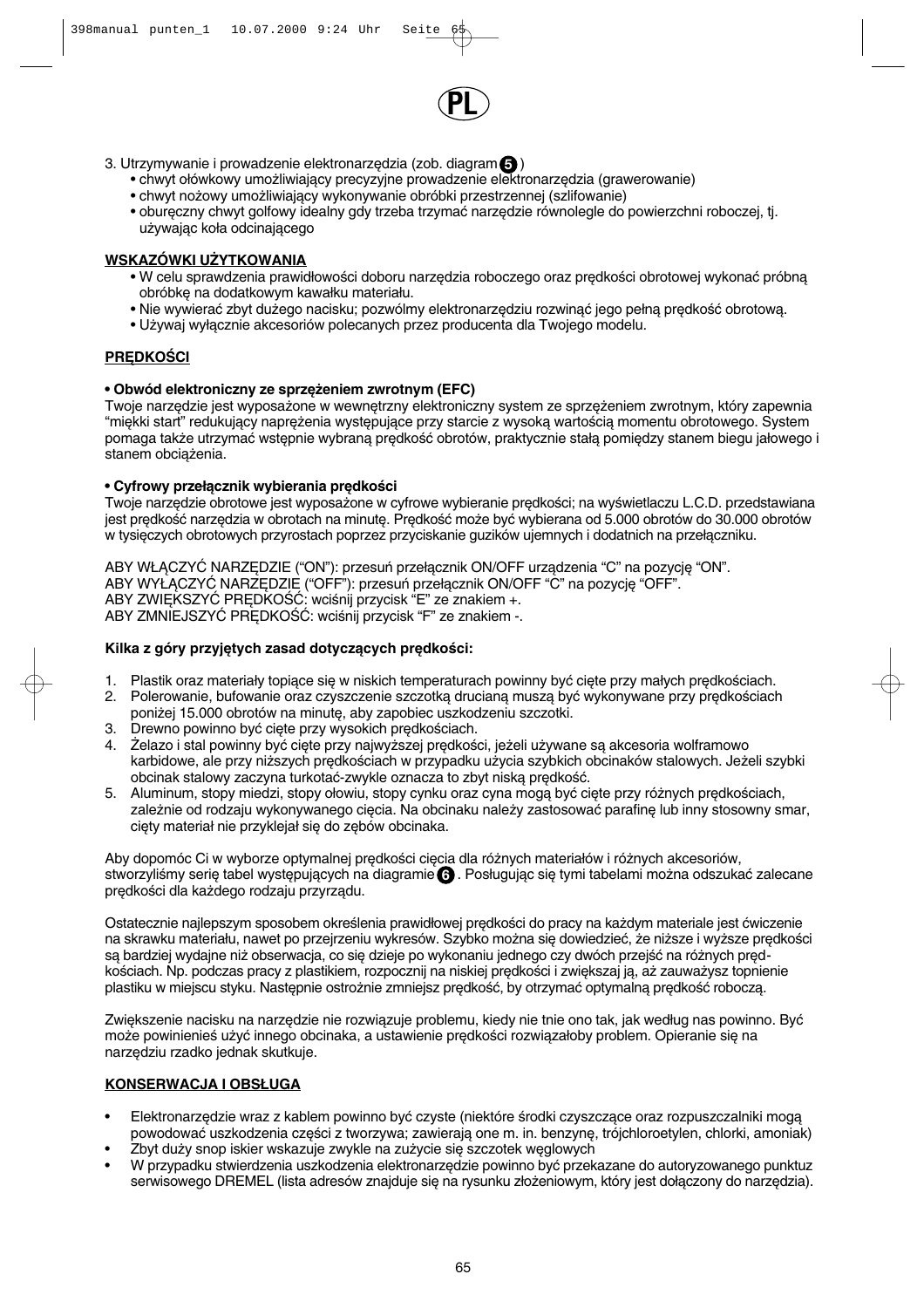

| <b>Standart Donanim</b>              | 3981 |
|--------------------------------------|------|
| <b>Penset</b><br><b>Elinizle</b>     |      |
| Anahtar<br><b>Belge Paketi</b>       |      |
| Taşıma çantası<br>Aksesuar (şekil ♥) | 65   |

# Genel Çalıştırma İpuçları:

## **GÜVENL∑K KILAVUZU**

Elektrikli aletleri kullanılırken, elektrik çarpması, yaralanma ve yangına karşı korunmak üzere aşağıdaki temel güvenlik önlemlerine uyulmal∂d∂r. **Aleti kullanmadan önce lütfen bu k∂lavuzu okuyun ve talimatlara uyun.**  Bu güvenlik kılavuzunu iyi saklayın.

- 1. Makinanın üzerindeki etiketten, gerilimi (Volt) kontrol edin.
- 2. **Çalışma yerinizi düzenli tutun.** Çalışma yerindeki düzensizlik kaza tehlikesi yaratır.
- 3. **Cevre etkilerini dikkate alın.** Elektrikli el aletlerini yağmura maruz bırakmayın. Islak ve nemli ortamda kullanmayın. Aydınlatmanın iyi olmasını sağlayın. Elektrikli el aletlerini yanıcı sıvı veya gazların yakınında kullanmayın.
- 4. **Kendinizi elektrik çarpmasından koruyun.** Boru, radyatör, elektrik ocağı, buzdolabı gibi topraklanmış parça ve aletlerle bedensel temasa gelmekten sakının.
- 5. **Cocukları uzakta tutun.** Başkalarının alete veya kabloya temas etmesine izin vermeyin ve onları çalışma sahanızdan uzak tutun.
- 6. **Aletlerinizi güvenli bir biçimde saklayın.** Kullanılmayan aletler, kuru ve kapalı bir yerde ve çocukların erisemeyeceği sekilde saklanmalıdır.
- 7. **Aletinize asırı derecede yüklenmeyin.** Aletiniz, belirtilen güç kapasitesinde daha iyi ve daha güvenli çalışır.
- 8. **Doğru aleti kullanın.** Ağır işler için çok zayıf alet veya çok zayıf ek donanım kullanmayın. Aletleri, kendileri için belirlenmiş iş ve amaçlar dışında kullanmayın (örneğin, bir daire testereyi ağaç kesmek veya budamak için kullanmayın).
- 9. **Uygun is elbisesi giyin.** Bol elbise giymeyin ve mücevher takmayın; bunlar, hareketli parcalar tarafından yakalanabilirler. Açık havada çalışırken lastik eldiven ve kaymayan ayakkabı giyilmesi tavsiye edilir. Saçlarınız uzunsa sac filesi takın.
- 10. **Koruyucu gözlük kullanın.** Toz çıkaran isleri yaparken solunum maskesi kullanın.
- 11. **Elektrikli süpürge makinesinin bağlantılarını yapınız.** Elektrikli süpürge makinesi ile yapılan çalısmada bağlantılarına ve uygun kullanma şartlarına dikkat ediniz.
- 12. Kabloyu kendi amacı dışında kullanmayın. Aleti kabloya asılı olarak taşımayın, fişi prizden çıkarmak için kabloyu çekmeyin, ve kabloyu ısıya, yağa ve keskin kenarlı cisimlere karşı koruyun.
- 13. **İs parçasını güvenli biçimde tespit edin** is parçasını tespit etmek için sıkıştırma takımları veya bir mengene kullanın; bu şekilde iş parçası, elle tutmaya oranla daha güvenli biçimde tespit edilmiş olur ve makineyi iki elle birden kullanma imkanı doğar.
- 14. **Calısma pozisyonunuzu fazla zorlamayın.** Anormal duruslardan sakının; durusunuzun güvenli olmasına dikkat edin ve her zaman dengenizi koruyun.
- 15. **Aletlerinizin bakımını özenle yapın.** İyi ve güvenli çalışabilmek için aletlerinizi her an işleyecek durumda ve temiz tutun. Bakım ve uç değiştirme talimatlarına uyun. Fiş ve Kabloyu düzenli olarak kontrol edin ve hasar gördüğünüzde yetkili bir uzmana yeniletin. Uzatma kablosunu düzenli olarak kontrol edin ve hasarlı olanları değiştirin. Sap ve tutamakları temiz tutun ve üzerlerine yağ ve gres bulaşmasına dikkat edin.
- 16. **Güç besleme fişini çekin.** Alet kullanımda değilken, bakımdan önce ve örneğin testere bıçağı, matkap ucu gibi her türlü ek donanımı değiştirirken.
- 17. **Alet anahtarlarını takılı bırakmayın.** Makineyi calıstırmadan önce anahtar ve ayar aletlerinin çıkarılıp çıkarılmadığını kontrol edin.
- 18. **Aletin yanlışlıkla çalışmasından sakının.** Şebekeye bağlı bir aleti, parmağınızı şalter üzerinde tutarak taşımayın. Aleti akım şebekesine bağlarken şalterin "kapalı" pozisyonunda bulunduğundan emin olun.
- 19. **Açık havada uzatma kablosu.** Açık havada çalışırken, sadece bu iş için müsadeli ve uygun şekilde isaretlenmis uzatma kablosu kullanın.
- 20. **Daima dikkatli olun.** İşinizi takip edin, makul hareket edin, ve konsantre olmadan aleti kullanmayın.
- 21. **Aletinizin hasarlı olup olmadığını kontrol edin.** Aletle yeni bir işe başlamadan önce; koruyucu tertibatların veya hafif hasarlı parçaların, işlevlerini kusursuz ve usulüne uygun bir biçimde yerine getirip getirmediklerini kontrol edin. Hareketli parçaların işlevlerinin tam olup olmadığını, sıkışıp sıkışmadıklarını veya hasarlı olup olmadıklarını kontrol edin. Bütün parçalar doğru takılmış ve aletin kusursuz biçimde çalışması için gerekli bütün koşulları yerine getirmiş olmalıdır. Hasar görmüs koruyucu tertibat, salterler, ve parcalar bir müsteri servis atölyesi tarafından usulüne uygun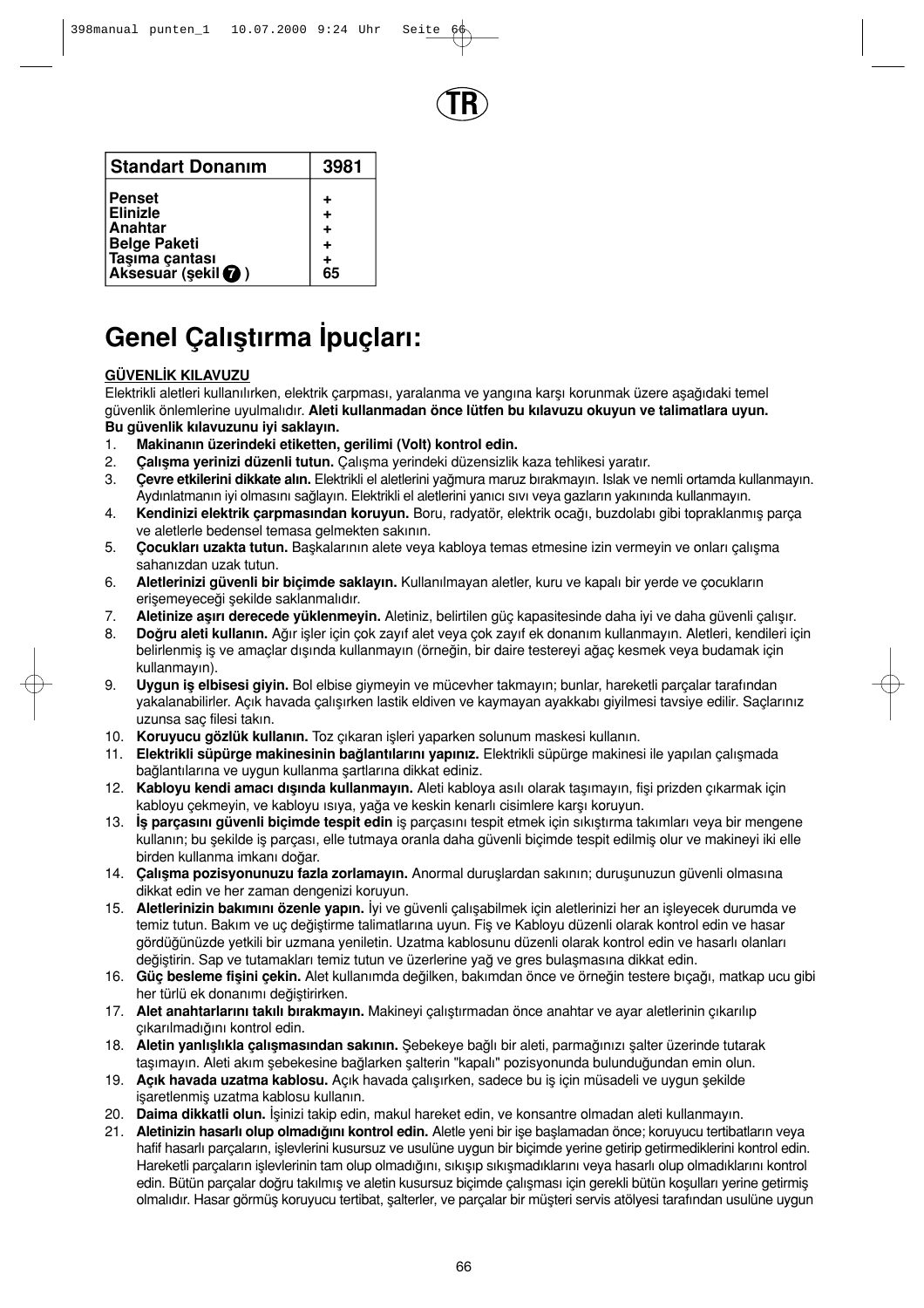

biçimde onarılmalı veya değiştirilmelidir. Salterlerin kapama/açma işlevini yerine getirmediği bir aleti kullanmayın.

- 22. **Dikkat!** Makinanızı ve aksesuarları emniyet bilgilerinde önerildiği gibi kullanınız. Makinanızı hangi alan için imal edildiği yerlerde kullanınız ve kullanma kılavuzunda önerilere dikkat ediniz. Bir başka amaç ile kullanılan aletler tehlikeli durumlar yaratabilir.
- 23. **Onarımlar sadece teknik uzman tarafından yapılmalıdır.** Bu elektrikli el aleti, ilgili güvenlik yönetmeliği hükümlerine uygundur. Onarımlar sadece bir teknik uzman tarafından yapılmalıdır, aksi takdirde kullanıcı için kaza tehlikesi ortaya çıkabilir.

## **GÜVENL∑K**

T

- Lütfen bu kullanım kılavuzunu ve ekteki güvenlik talimatını dikkatlice okuyun ve saklayın.
- Kabloyu daima aletinizin dönem parçalar∂ndan uzak tutun.
- Aletinizi bırakıp gitmeden önce mutlaka kapatın ve döner parcaların tam olarak durmasını bekleyin.
- Alet normal çalışmıyorsa veya değişik gürültüler geliyorsa, aleti hemen kapatın ve fişi prizden çekin.
- Uzatma kablosu kullanıyorsanız, kablonun tam olarak açılmış olmasına ve en azından 16 A'lik bir kapasiteye sahip olmasına dikkat edin.
- Yetkili satıcılarımızdan veya DREMEL'in sözlesmeli atölyelerinden sağlayabileceğiniz orijinal aksesuarları kullanın.
- Aksesuar kullanmadan önce, ilgili aksesuarın müsaade edilen maksimum devir sayısını (dev/dak) aletinizin devir sayısı ile karsılaştırın.
- Bu aleti 16 yaşından küçükler kullanamaz
- Çap∂ 11/4"'den (32 mm) büyük kesme disklerini asla kullanmay∂n Ø
- Çap∂ 1/8"'ten (3,2 mm) büyük olan matkap uçlar∂n∂ asla kullanmay∂n Ø
- Alet calısırken asla mil kilitleme islevini kullanmayın
- Aletinizi daima 50°C'nin altındaki oda sıcaklığında saklayın
- Bütün aksesuar ve pensetlerin birbirine uygun olmasına dikkat edin
- Havalandırma aralıklarını daima temiz ve açık tutun
- Çatlamasını ve kırılmasını engellemek için tafllama/kesme disklerini dikkatli tutun ve saklayın
- Hasarlı, sekli bozulmus veya titreyen taşlama/kesme diskleri kullanmayın
- DREMEL olmayan aksesuarların montajı/kullanımı için üreticisi terafından verilen açıklamları inceleyin
- Aletinizi kullanmadan önce
	- akesesuarların doğru olarak monte edildiğinden ve iyice sıkılmış olduğundan emin olunuz
		- monte edilen aksesuarın serbestçe isleyip islemediğini el ile döndürerek kontrol ediniz
		- aleti güvenli bir pozisyonda tutup, en az 30 saniye maksimum hızda ve bosta çalıştırarak bir deneme işletimi yapın
		- hissedilir derecede titresim veya baska bozukluklar olması halinde aleti hemen kapatın ve muhtemel bozukluklar∂n nedenlerini tespit edin
	- ! Kenar taşlama için hiçbir zaman kesme diski kullanmayın
	- Metal tafllarken kıvılcım çıkar; diger kiflileri ve parlayıcı malzemeleri çalıflma alanından uzak tutun
- Koruyucu gözlük ve eldiven, koruyucu kulakl∂k, toz maskesi tak∂n ve saglam ayakkab∂lar giyin, gerekirse bir önlük takın
- ! Aleti kapattıktan sonra, akesesuar bir kaç saniye dana dönmeye devam eder

## **KULLANIM**

- 1. Ayrı Açma/Kapama Butonu "C" (şekil ()
	- Aleti devreye alınız ve istenilen devri seçmek için "E" veya "F" tuşlarına basınız
	- 5.000 33.000 d/dak arası devir
- 2. Aksesuarın takılması (şekil **€**)
	- Mil Kilitleme butonunu "G", itiniz ve Penset veya Penset Somununu "A" veya aynayı çevirirken bu şekilde elinizle veya anahtar "H" ile tutarak milin daha fazla dönmemesi için yerine kilitlenmesini sağlayınız. (Eğer Penset Somunu "A" ile çalısılıvorsa, anahtar "H" ile Penset somununu "A" gevseterek Penset "B" açınız)
	- Salgı veya balanssızlığı mümkün olduğu kadar azaltmak için, aksesuarı Kovan "B" içinde mümkün olduğunca sonuna kadar sokunuz
	- Mil Kilidi butonu "G" itilmiş halde, Penset somununu "A" sıkarak kovanı "B" kapatınız/elinizle veya anahtar "H" ile tutarak sağlam ve güvenli olmasını sağlayınız
- 3. Aletin tutulması ve yönlendirilmesi (şekil G'e bakınız)
	- hassas çalışma (süsleme) için kalem sap
	- kesme bıçağı el tutamağı çalışmak için (taşlama/zımparalama) tutamak
	- 2 el golf tutamağı, örneğin, bir kesme çarkını aleti iş parçası yüzeyine paralel tutmak istediğinizde ideal bir çözüm sağlar.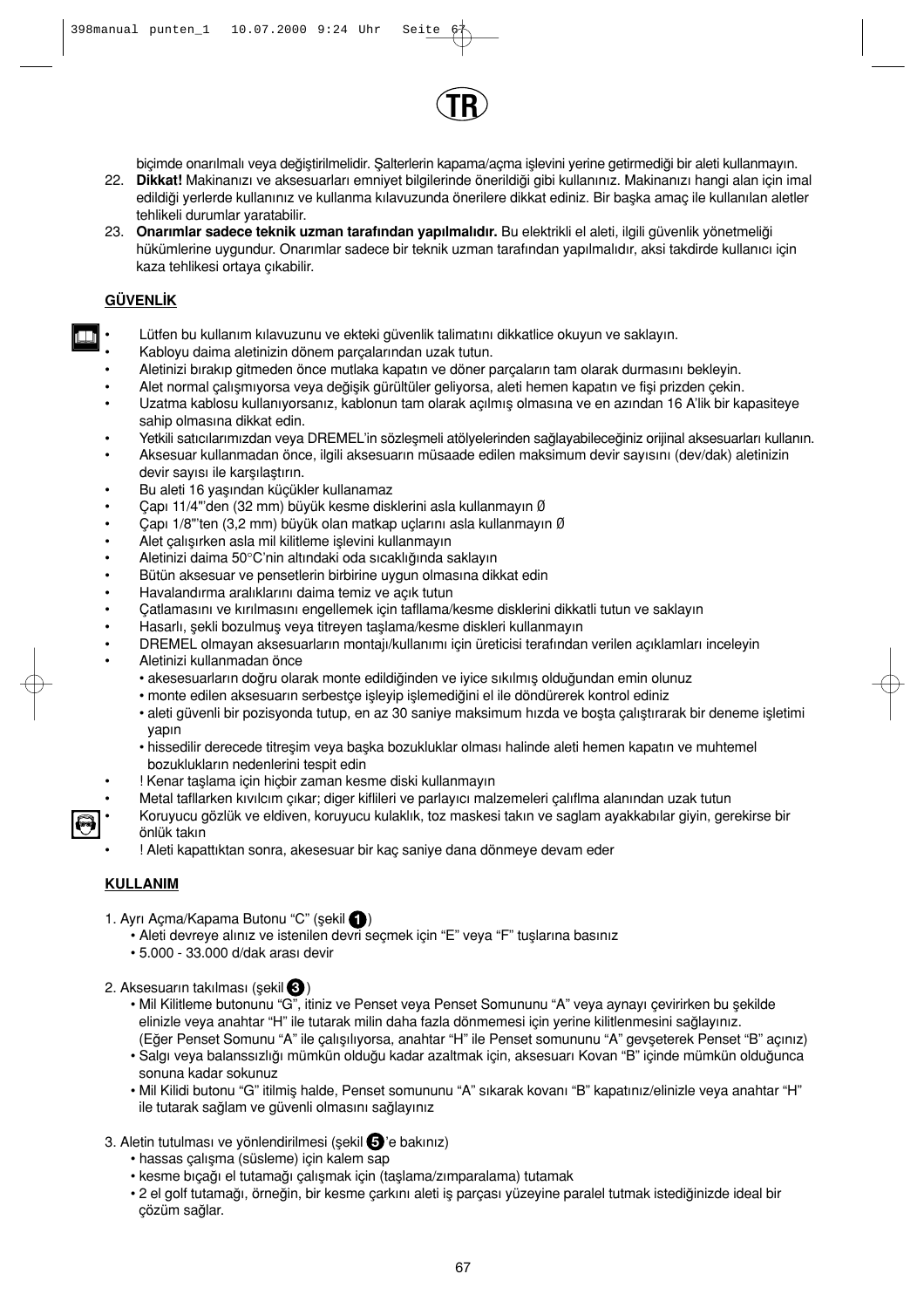

## **UYGULAMA**

- Doğru aksesuar parçasını ve doğru hızı seçebilmek için önce bir iş parçasında deneme yapın
- Aleti aşırı derecede bastırarak kullanmayın; bırakın aletin hızı sizin için çalışsın.
- Yalnız imalatçı firma tarafınızdan sizin modeliniz için önerilen aksesuarları kullanınız.

## **HIZ**

#### **• Elektronik Geri Besleme Devresi (EFC)**

Aletiniz, yüksek torklu ilk çalısma sırasında ortaya çıkacak zorlamaları azaltmak amacıyla tasarlanmıs bir "yumusak çalışma" sağlayan bir dahili elektronik geri besleme sistemi ile donatılmıştır. Bu sistem, aynı zamanda yüksüz ve yük altında çalışma koşullarında, önceden seçilmiş dönme devrinin hemen hemen sabit kalmasını da sağlamaktadır.

#### **• Dijital Devir Secici Düğme**

Döner aletiniz üzerinde, aynı zamanda alet devrinin kristal ekran üzerinde d/dak cinsinden yansıyacağı biçimde yapılmış bir dijital devir seçici düğmesi vardır. Düğme üzerindeki artı ve eksi tuşlara basmak suretiyle, alet devri, .<br>5.000 d/dak artıslarla 30.000 d/dak ila 1.000 d/dak devirler arasında çalıştırılabilmektedir.

ALETİ "DEVREYE ALMA" İÇİN: ACMA/KAPAMA düğmesini "C" konumundan "ON" konumuna kaydırınız. ALETİ "DEVREDEN ÇIKARMA İÇİN": AÇMA/KAPAMA düğmesini "C" konumundan "OFF" konumuna kaydırınız. DEVİR ARTIRMA İÇİN: "E" butonunun + işaretli tarafına basınız. DEVİR DÜSÜRME İCİN: "F" butonunun - tarafına basınız.

#### **Devir ile ilgili uyulmas∂ gereken temel kurallar:**

- 1. Düşük sıcaklıkta eriyen plastik malzemeler, düşük devirlerde kesilmelidir.
- 2. Tel fırçalarla yapılan parlatma, cilalama ve temizleme işlemleri aşağıda belirtilen düşük devirlerde yapılmalıdır. Fırçanın hasar görmemesi için 15.000 d/dak.
- 3. Ağaç yüksek devir ile kesilmelidir.
- 4. Demir ve çelik, tungsten karpit aksesuar kullan∂larak kesilecekse, yüksek devirde kesilir, ancak yüksek devirli kesici kullanılarak kesildiğinde ise düşük devir seçilmelidir. Yüksek devirli bir kesici takırdamaya başlarsa, bu durum olması gerekenden daha düşük devirde çalıştırılmakta olduğunu gösterir.
- 5. Alüminyum, bakır alaşımları, kurşun alaşımları, çinko alaşımları ve kalay, uygulanan kesme işlemi tipine bağlı olarak farklı devirlerde kesilmelidir. Kesilen malzemenin kesici dişlerine yapışmasını engellemek için parafın esaslı veya eşdeğeri uygun bir yağlayıcı kullanılmalıdır.

Farklı malzemelerin farklı aksesuar kullanılarak kesilmesi islemlerinde calısma devirlerinin belirlenmesinde yardımcı olması amacıyla, şekil ⊙ ile verilen bir dizi tablo hazırlanmıştır.

Bu tablolara bakılarak, kullanılacak aksesuar tiplerine göre optimum kesme devirlerinin belirlenmesi mümkündür. Bu tabloları gözden geçirerek uygulanan devir değerlerini belirleyiniz. Esas olarak üzerinde çalısılacak herhangi bir malzeme ile ilgili çalışma devrinin belirlenmesinin en uygun yolu, tabloda ilgili değerlerin elde edilmesinden sonra bile, bir hurda parça üzerinde bir kaç dakika süre ile deneme yapmaktır. Farklı devirlerde bir veya daha fazla paso ile elde edilecek sonuçlara bakılarak daha düşük veya daha yüksek devirlerde çalışma yapılmasının uygun olup olmayacağına karar verilebilir. Örneğin, bir plastik malzeme ile çalışılırken, ilk olarak düşük devirle başlayınız, daha sonra aletin malzeme ile temas ettiği noktada erime baslavıncava kadar devri artırınız. Daha sonra, optimum çalısma devri amacıyla devri bu noktadan biraz asağıya düşürünüz.

Kesme sırasında alet üzerine yaptığınız baskıyı artırmak, hiç de düşündüğünüz gibi kesme verimliliğini artırmayacaktır. Bu gibi durumlarda, olasılıkla uygun olmayan bir kesici kullanıyor olabilirsiniz veya seçilen devirin değiştirilmesi karşılaşılan sorunu çözebilecektir. Ama, alete daha fazla abanmanın size pek faydası olmaz.

## **BAKIM/ONARIM**

- Aleti ve kabloyu daima temiz tutun (evlerde kullanılan bazı deterjanlar ve incelticiler (tiner) aletin plastik parçalarına zarar verebilir; bu ürünler diğer bazı kimyasal maddeler yanında benzin, trikloretilen, klorid ve amonyum içerirler
- Aşırı kıvılcım oluşması, genelde kömür fırçaların yıprandığını gösterir
- Aletinizden bir sikayetiniz olursa, lütfen onarılmak ve bakımı yapılmak üzere DREMEL'in resmi sözlesmeli bir servisine başvurun (DREMEL yetkili servislerinin adreslerini aletiniz ekinde size teslim edilen yedek parça çizimleri üzerinde bulabilirsiniz).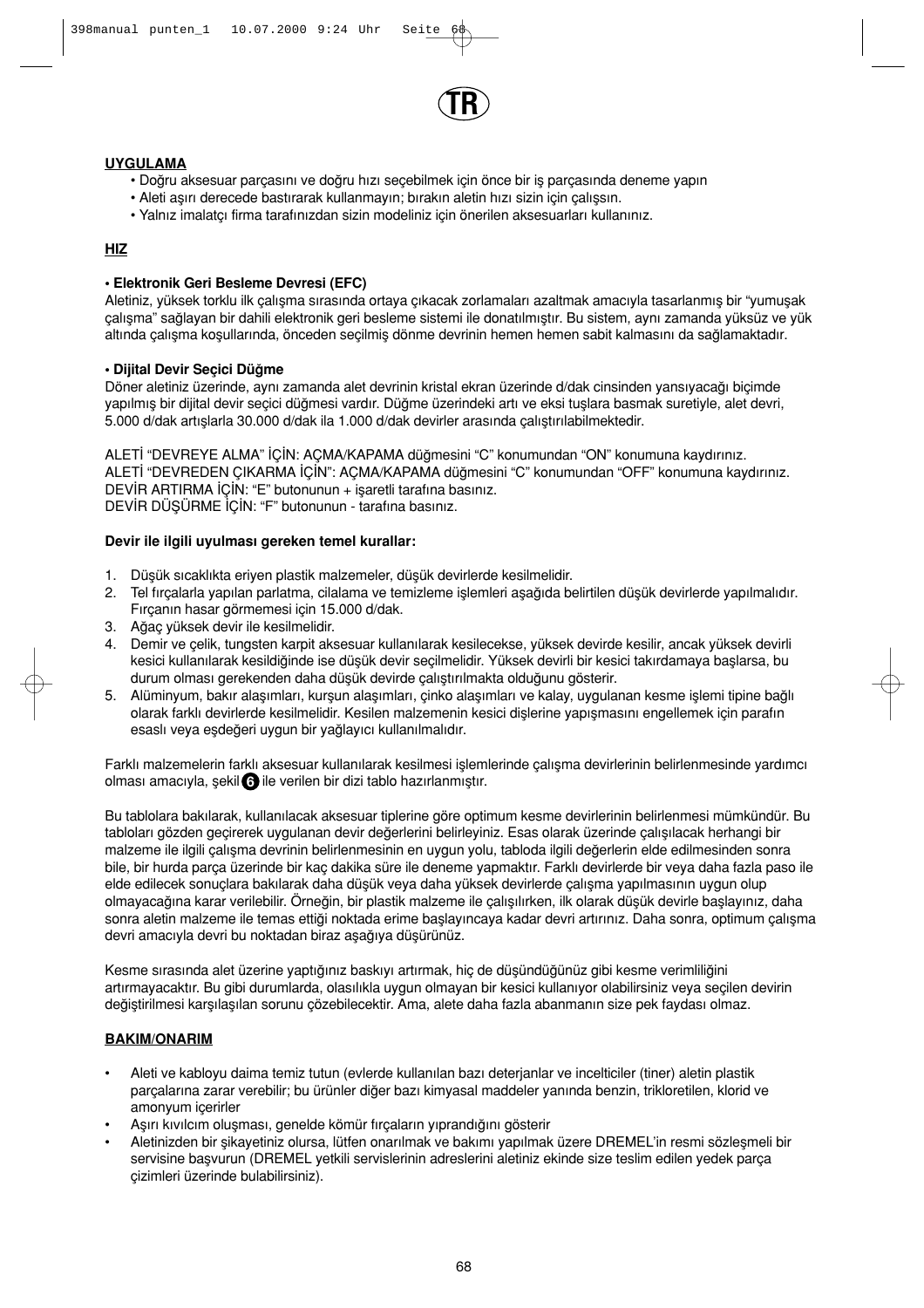

| В комплект входят      | 3981 |
|------------------------|------|
| Цанга                  | ٠    |
| Зажимной патрон        | ÷    |
| Рожковый ключ          | ÷    |
| <b>Инструкция</b>      | ٠    |
| Переносной чемоданчик  | ٠    |
| Принадлежности (рис. • | 65   |

## **Общие рекомендации по работе:**

#### **ПРАВИЛА БЕЗОПАСНОСТИ**

При пользовании электроинструментом для предотвращения опасности шока, травмы и пожара всегда нужно принимать во внимание следующие принципиальные правила безопасности. **Внимательно почтите эти правила, прежде чем приступить к пользованию инструментом.** 

#### **Тщательно соблюдайте эти правила.**

- 1. **Проверьте напряжение, указанное на щите**
- 2. **Содержите в порядке рабочее место.** Беспорядок на рабочем месте ведет к несчастным случаям. 3. **Принимайте во внимание воздействие окружающей среды.** Не подвергайте электроинструмент воздействию дождя. Не пользуйтесь электроинструментом в сырой или мокрой среде. Позаботьтесь о хорошем освещении. Не пользуйтесь электроинструментом поблизости от воспламеняющихся
- жидкостей или газов. 4. **Не допускайте короткое замыкание.** Избегайте физического контакта с заземленными объектами
- (например, с металлическими трубами, радиаторами и батареями, кухонными плитами, холодильниками). 5. **Не позволяйте другим лицам приближаться к инструменту и шнуру.** Не допускайте их к месту
- Вашей работы.
- 6. **Храните инструмент в безопасном месте.** Бездействующий электроинструмент следует хранить в сухом, закрытом месте, недоступном для детей.
- 7. **Не подвергайте инструмент перегрузкам.** Лучше и надежнее всего инструмент работает в пределах указанного диапазона мощности.
- 8. **Не используйте вспомогательные устройства и оборудование недостаточной мощности для слишком высоких нагрузок.** Не используйте оборудование для работ или задач, на которые они не рассчитаны (например, не используйте циркулярную пилу для спиливания деревьев или подрезания ветвей).
- 9. **Носите подходящую спецодежду.** Не носите слишком свободную одежду или украшения, которые могут попасть в движущиеся части оборудования. При работе на открытом воздухе рекомендуется надевать резиновые рабочие перчатки и обувь на профилированной подошве. Длинные волосы убирайте под каску.
- 10. **Надевайте защитные очки.** При работах, связанных с образованием пыли, также надевайте пылезащитную маску.
- 11. **Используйте пылеуловители.** Если в комплект входит вспомогательное оборудование для улавливания пыли, обеспечьте их правильное подключение и использование.
- 12. **Правильно пользуйтесь шнуром.** Не носите инструмент за шнур, не дергайте за шнур, чтобы вынуть вилку из розетки, защищайте шнур от перегрева, попадания масла и от острых предметов.
- 13. **Надежно закрепляйте обрабатываемую деталь.** Используйте тиски или верстак для закрепления обрабатываемой детали. Это надежнее, чем придерживать ее рукой. Кроме того, это позволяет работать обеими руками.
- 14. **Работайте в устойчивом положении.** Избегайте необычных положений тела и старайтесь работать в устойчивом положении, постоянно сохраняя равновесие.
- 15. **Содержите инструмент в хорошем состоянии.** Для надежной и безопасной работы инструмент должен быть хорошо заточенным и чистым. Соблюдайте правила эксплуатации, а также рекомендации по смене принадлежностей. Регулярно проверяйте шнур и вилку, а при их замене в случае неисправности пользуйтесь услугами специалиста, имеющего право выполнять работы такого вида. Регулярно проверяйте удлинительный шнур и заменяйте его в случае неисправности. Рукоятки должны быть сухими и чистыми от масла и смазки.
- 16. **Вынимайте вилку из розетки.** Вынимайте вилку из розетки при неработающем инструменте, при уходе или во время смены принадлежностей, например, полотен пилы, сверел и т.п.
- 17. **Не оставляйте наладочные ключи.** Прежде чем включить инструмент, проверьте, не забыли ли вы снять с него ключи и прочее вспомогательное оборудование.
- 18. **Избегайте непредвиденных включений.** Не переносите инструмент, включенный в сеть, держа палец на включателе. Следите за тем, чтобы при включении в сеть включатель был выключен.
- 19. **Применяйте удлинитель при наружных работах.** При наружных работах пользуйтесь
- предусмотренными для этой цели и соответственно маркированными удлинителями.
- 20. **Всегда будьте внимательны.** Не отводите взгляд от выполняемой работы, выполняйте ее вдумчиво, сосредоточьтесь при пользовании инструментом.
- 21. **Контролируйте исправность электроинструмента.** Перед началом работы с электроинструментом следует тщательно проверить надежность работы защитных устройств и рабочих частей. Проверьте работу подвижных частей на легкость хода и отсутствие повреждений. Все рабочие части должны быть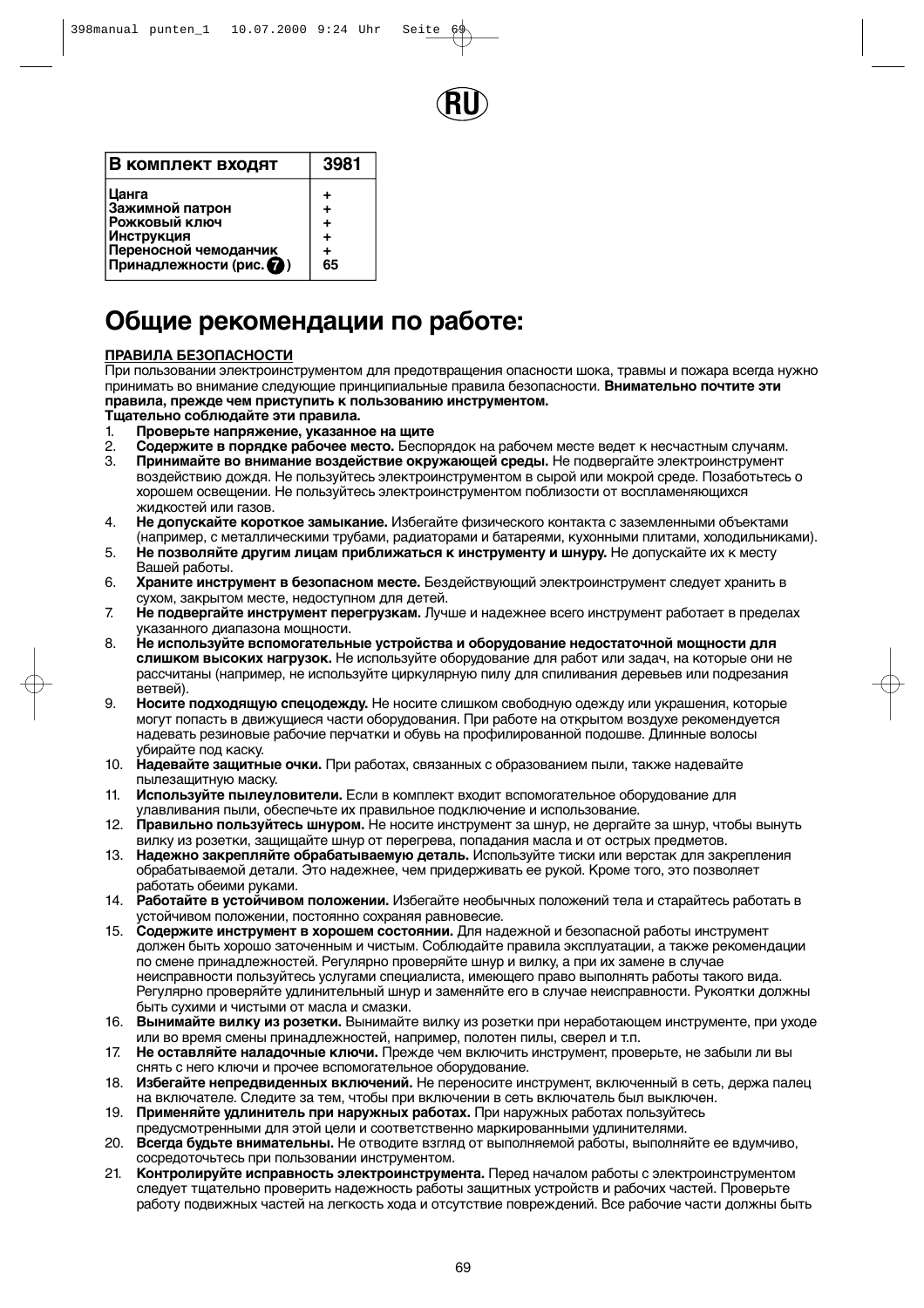

надежно закреплены, они должны отвечать всем требованиям безукоризненной работы инструмента. Ремонт и замена неисправных предохранительных устройств, переключателей или других деталей должен выполняться специалистом, имеющим право выполнять работы такого вида. Не пользуйтесь инструментом, если неисправен включатель.

- 22. **Внимание!** Используйте инструмент и принадлежности в соответствии с настоящими правилами безопасности и для целей, для которых этот инструмент предназначен, учитывая условия и характер работы, которую предстоит выполнить. Использование инструмента для других операций, которые, как можно полагать, данный инструмент не может выполнять, может быть опасным.
- 23. **Привлекайте к ремонту специалиста, имеющего право выполнять работы такого вида.** Данный электроинструмент отвечает всем требованиям соответствующих правил безопасности. Чтобы исключить возможность несчастного случая для пользователя, ремонт инструмента должен выполнять специалист, имеющий право выполнять работы такого вида. При этом следует использовать только оригинальные запасные части.

#### **БЕЗОПАСНОСТЬ**

- Прочитайте и сохраните это Руководство по использованию и прилагаемые инструкции по технике безопасности
- Следите за тем, чтобы сетевой шнур не находился рядом с движущимися деталями инструмента
- Перед тем как положить инструмент, выключите двигатель и убедитесь в том, что все движущиеся детали полностью остановились
- В случае любой электрической или механической неисправности немедленно выключите инструмент и выньте вилку из розетки
- Используйте полностью сматываемые и безопасные удлинители, рассчитанные на ток не менее 16 А
- Пользуйтесь режущими насадками фирмы DREMEL, которые можно приобрести у дилера фирмы DREMEL
- Прежде чем использовать насадки, сравнивайте максимально допустимую скорость вращения этой конкретной насадки со скоростью вращения дрели
- Этим инструментом не должны пользоваться лица моложе 16 лет
- Не допускается применять шлифовальные круги диаметром более 32 мм
- Не допускается применять сверла диаметром более 3,2 мм
- Никогда не используйте фиксацию вала при работающем инструменте
- Храните инструмент в месте, где температура не превышает 50 градусов по Цельсию
- Убедитесь в том, что размер цанги соответствует размеру хвостовика насадки
	- Следите за тем, чтобы вентиляционные отверстия были чистыми и ничем не закрывались
- Обращайтесь и храните шлифовальные/отрезные круги осторожно во избежание появления на них трещин и раскалывания
- Не используйте поврежденные, деформированные или вибрирующие шлифовальные/отрезные круги
- При установке/исползовании насадок не от фирмы DREMEL, соблюдайте инструкции соответствующего завода-изготовителя
- Перед использованием инструмета
	- убедитесь, что режущая насадка правильно установлена и надежно закрепльно
	- проверьте плавность вращения режущей насадки, вращая ее рукой
	- опробуйте работу инструмента в течение не менее 30 секунд на максимальной скорости без нагрузки в безопасном положении
	- в случае значительной вибрации или других дефектов немедленно остановите инструмeнт и проверьте его для определения причины дефекта
	- ! Никогда не используйте отрезной круг для бокового шлифования
- При шлифовании металла образуются искры; не допускайте нахождения в рабочей зоне других людей и горючих материалов
- Одевайте защитные очки и перчатки, средства защиты волос, противопылевой респиратор и прочную обувь; а при необходимости - фартук
- ! Режущая насадка продолжает вращаться некоторое время после отключения инструмента

## **ИСПОЛЬЗОВАНИЕ**

1. Отдельная кнопка Вкл/Выкл "С" (рис. $\bigcirc$ )

- Включить инструмент и выбрать желаемую скорость, нажимая на кнопки "E" и "F"
- Скорость от 5.000 до 33.000 об/мин
- 2. Установка аксессуаров (рис. **3**)
	- Нажать на кнопку блокировки вала "G", и удерживать ее нажатой, проворачивая гайку "A" цанги или зажимной патрон рукой или рожковым ключом "H" до тех пор, пока вал не заблокируется от дальнейшего вращения
	- (при работе с гайкой "A" цанги разжать цангу "B", ослабив гайку "A" цанги рожковым ключом "H") • Вставить приспособление в цангу "B" или зажимной патрон как можно глубже, чтобы минимизировать
	- выбег и дисбаланс • Удерживая нажатой кнопку блокировки вала "G", зажать цангу "B", затягивая гайку "A" цанги или зажимной
	- патрон рукой или рожковым ключом "H" до тех пор, пока они прочно и надежно не зафиксируются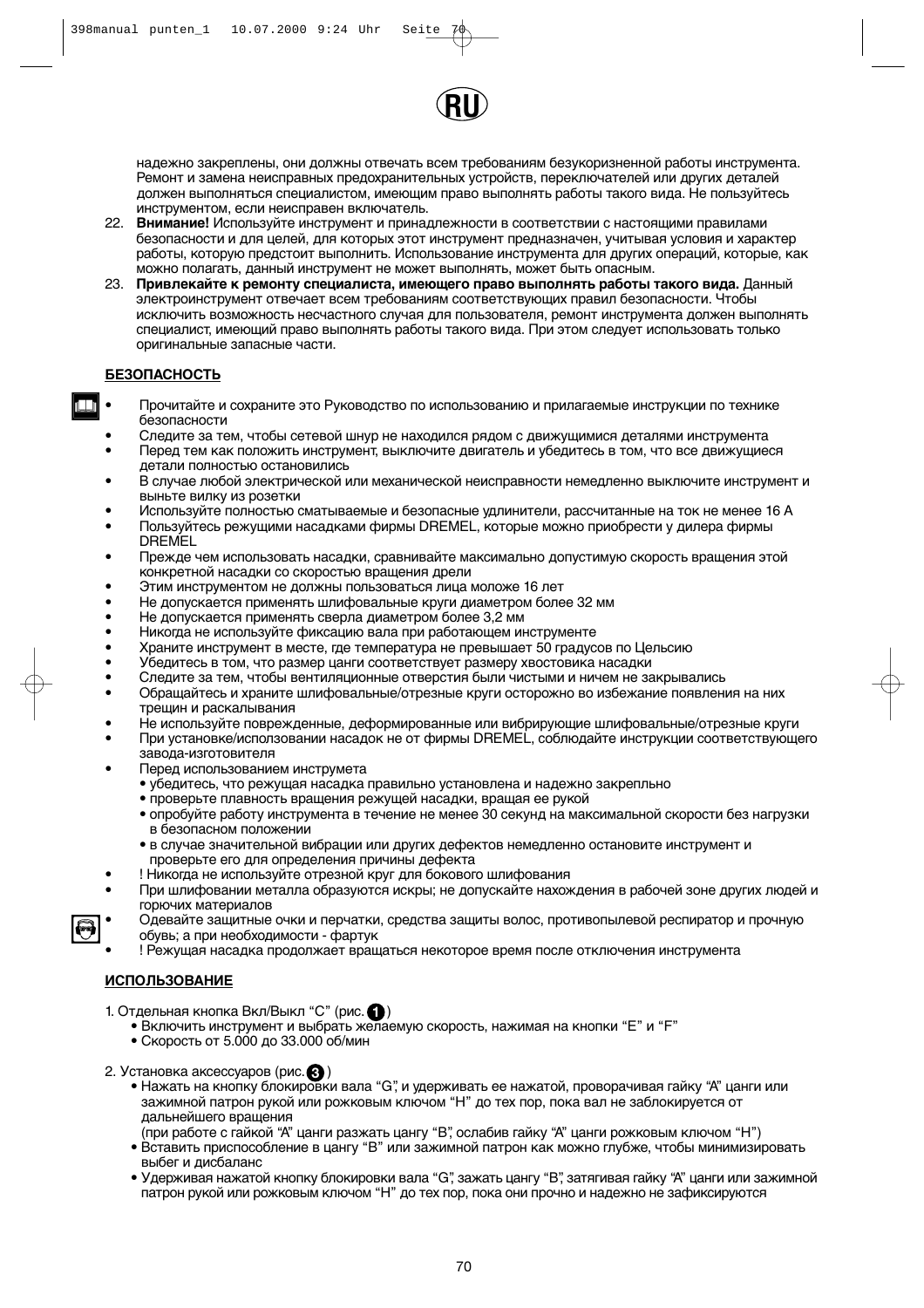

## 3. Удерживание и направление инструмента (см. рис.  $\boldsymbol{\Theta}$  )

- Цанговый захват для работ, требующих высокой точности (гравировка)
- Ручной захват скобеля для работ, не требующих высокой точности (шлифование)
- Двусторонний сферический захват идеально подходит, если необходимо удерживать инструмент параллельно рабочей поверхности, например, при использовании отрезного диска

#### **СОВЕТЫ ПО ИСПОЛЬЗОВАНИЮ**

- С целью подбора соответствующей насадки и определения оптимальной рабочей скорости предварительно попрактикуйтесь на пробном материале
- Во время работы не прилагайте излишних усилий; пусть за вас работает ваш высокоскоростной инструмент
- Пользоваться только теми приспособлениями, которые рекомендованы производителем модели.

#### **СКОРОСТЬ**

#### **• Электронная цепь обратной связи (EFC)**

Инструмент оборудован встроенной электронной системой обратной связи, которая обеспечивает "плавный пуск", уменьшающий усилие при пуске с большим моментом вращения. Система также помогает сохранить предустановленную скорость вращения фактически постоянной в условиях наличия и отсутствия нагрузки.

#### **• Цифровой селекторный переключатель скоростей**

Инструмент оборудован цифровым селекторным переключателем скоростей с ЖК дисплеем, на который выводится значение текущей скорости вращения в об/мин. Можно выбрать значение скорости от 5.000 до 30.000 об/мин с шагом 1.000 об/мин простым нажатием на кнопки ускорения и замедления.

ЧТОБЫ ВКЛЮЧИТЬ ИНСТРУМЕНТ: перевести кнопку Вкл/Выкл "C" в положение "ON". ЧТОБЫ ВЫКЛЮЧИТЬ ИНСТРУМЕНТ: перевести кнопку Вкл/Выкл "C" в положение "OFF". ЧТОБЫ УВЕЛИЧИТЬ СКОРОСТЬ: нажать на кнопку "E" со знаком "+". ЧТОБЫ УМЕНЬШИТЬ СКОРОСТЬ: нажать на кнопку "F" со знаком "-".

#### **Некоторые практические правила подбора скорости:**

- 1. Изделия из пластмассы и легкоплавких материалов необходимо обрабатывать на низких скоростях.
- 2. Полирование, шлифование и чистку при помощи проволочной щетки необходимо выполнять на скоростях не выше 15.000 об/мин, чтобы предотвратить повреждение щетки.
- 3. Изделия из дерева необходимо обрабатывать на высоких скоростях.
- 4. Изделия из железа или стали необходимо обрабатывать на самой высокой скорости при помощи принадлежностей из карбида вольфрама, но на низких скорости при помощи высокоскоростных стальных резцов. Если высокоскоростной стальной резец начинает вибрировать, это обычно означает, что он вращается слишком медленно.
- 5. Алюминий, медные сплавы, свинцовые и цинковые сплавы, а также олово можно обрабатывать на различных скоростях в зависимости от типа операции резки. Использовать парафиновые или другие подходящие смазки для резца, чтобы предотвратить налипание обрабатываемого материала на зубья резца.

Чтобы облегчить выбор оптимальной скорости обработки для различных материалов и принадлежностей, мы разработали специальные таблицы, см. рис. **(3)**. Пользуясь этими таблицами можно подобрать рекомендуемую скорость для каждого типа материала. Обязательно просмотрите и изучите данные таблицы!

Но все-таки, чтобы наилучшим образом определить подходящую скорость обработки, нужно несколько минут попрактиковаться на небольшом кусочке обрабатываемого материала, даже если предварительно заглянуть в таблицу. Чтобы понять, надо ли уменьшить или увеличить скорость, нужно просто посмотреть на результат обработки на двух разных скоростях. При обработке изделий из пластмассы лучше начать, например, с низкой скорости и постепенно увеличивать скорость до тех пор, пока образец не начнет плавиться при контакте с инструментом. Тогда нужно постепенно уменьшать скорость, чтобы достичь оптимальной скорости обработки.

Бесполезно давить на инструмент с большей силой, чтобы получить желаемый результат резки. Возможно, следует сменить резец или изменить скорость обработки. Но нажим на инструмент вряд ли поможет.

#### **ТЕХНИЧЕСКОЕ ОБСЛУЖИВАНИЕ И РЕМОНТ**

- Содержите инструмент и сетевой шнур в чистоте (некоторые бытовые чистящие средства и растворители могут повредить пластмассовые детали; такие средства содержат бензин, трихлорэтан, вещества, содержащие хлор, аммиак и другие вещества)
- Увеличенное искрение, как правило, является результатом износа угольных щеток
- В случае каких-либо электрических или механических неисправностей обращайтесь для ремонта к одной из официально зарегистрированных станций технического обслуживания фирмы DREMEL (адреса приведены в указаниях по обслуживанию, прилагаемых к инструменту)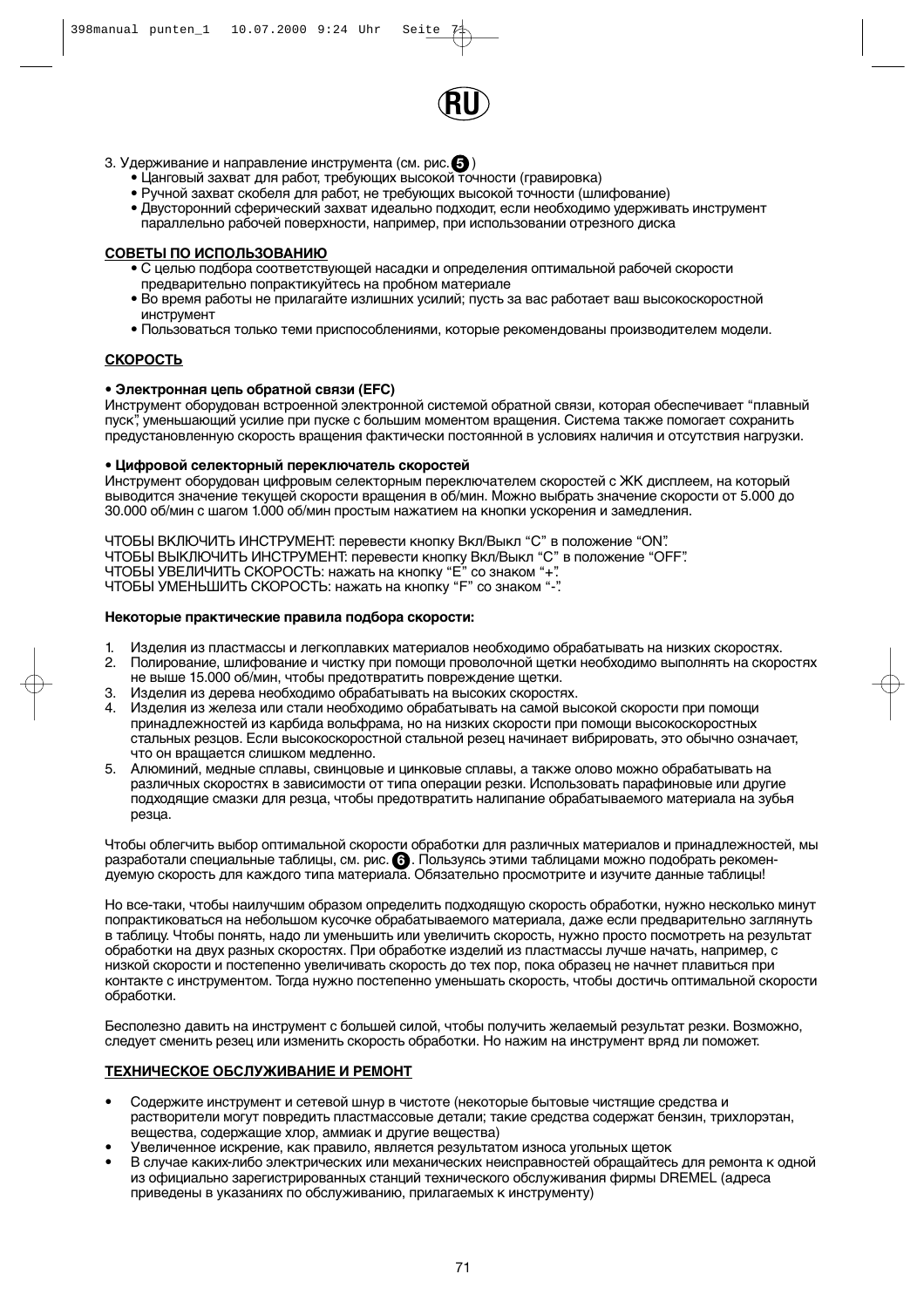## **GUARANTEE**

This DREMEL product has been carefully inspected before leaving the factory and carries a guarantee of 2 years ("BASIC" : 1 year) from the date of purchase during which period any defect caused by faulty material or manufacture will be corrected without charge. Damage due to normal wear and tear, overload or improper handling will be excluded from the guarantee. In case of a complaint, please, send the tool **undismantled** together with proof of purchase to the nearest DREMEL Service Station, **postal charges prepaid**. DREMEL reserves the right to decline responsibility in case of repairs made by persons other than DREMEL service staff. In no event compensation can be claimed in case of damage to the workpiece or injury to the tool user. This guarantee does not affect your statutory rights (UK only). Information on guarantee in instruction manual herewith expires.

#### **GARANTIE F**

Ce produit DREMEL a été contrôlé avec soin avant son départ d'usine et est garantie pour une durée de 2 ans ("BASIC" : 1 an) à compter du jour de l'achat. Pendant cette période, tout dommage causé par des défectuosités du matériel ou défauts de fabrication sera réparé sans frais. Tout dommage dû à l'usure normale, à une surcharge ou à une mauvaise utilisation de l'outil, sera exclu de la garantie. En cas de problème, vous devez retourner l'outil **nondemonté** à la station-service agréée DREMEL la plus proche, en joignant la preuve d'achat, **port payé**. DREMEL se réserve le droit de décliner toute responsabilité lorsque des réparations ont étés effectuées par des personnes autres que le personnel de la station-service agréée DREMEL. Toute demande de dommages et intérêts en cas de dommages matériels ou corporels liés à l'utilisation de l'outil sera refusée. Information sur la garantie dans le manual d'instruction ainsi n'est plus valable.

#### **GARANTIE D**

**GB**

Für dieses DREMEL-Erzeugnis, das vor dem Versand sorgfältig kontrolliert wurde, gewähren wir 2 Jahre ("BASIC" : 1 Jahr) Garantie ab Liefertag um Schäden, die durch Material- oder Herstellerfehler entstanden sind, zu beseitigen. Schäden, die auf natürliche Abnutzung, Überlastung oder unsachgemäße Behandlung zurückzuführen sind, bleiben von der Garantie ausgeschlossen. Bei Beanstandung senden Sie bitte das Werkzeug **unzerlegt**, zusammen mit dem Kaufbeleg, an die nächste DREMEL-Vertragswerkstätte; **der Versand muß frei erfolgen**. DREMEL behält sich das Recht vor, jede Verantwortung abzulehnen, wenn das Werkzeug durch Nicht-DREMEL-Vertragswerkstätten repariert wurde. Auf keinen Fall kann auf Schadenersatz geklagt werden im Falle des Schadens am Werkstück oder der Verletzung des Werkzeugbenutzers. Garantie-information in der Bedienungsanleitung wird hiermit ungültig.



## **GARANTIE**

Dit DREMEL-product is zorgvuldig geïnspecteerd voor het de fabriek verliet en wij garanderen gedurende 2 jaar ("BASIC" : 1 jaar) vanaf de datum van aankoop dat ieder defekt, dat te wijten is aan materiaal- of fabrikagefouten, gratis zal worden hersteld. Schade veroorzaakt door normale slijtage, overbelasting of onachtzaam gebruik is van deze garantie uitgesloten. In geval van een klacht wordt u verzocht het produkt **ongedemonteerd**, samen met het aankoopbewijs, **franko** naar het dichtstbijzijnde DREMEL Service Station op te sturen. DREMEL behoudt zich het recht voor verantwoordelijkheid af te wijzen wanneer anderen dan DREMEL service-personeel reparaties hebben verricht. In geen geval kan aanspraak gemaakt worden op schadevergoeding bij schade aan het werkstuk of verwonding van de gereedschapgebruiker. Informatie over garantie in de gebruiksaanwijzing vervalt hiermede.

#### **GARANTI S**

Din DREMEL produkt har genomgått en fullständig kontroll innan den lämnade fabriken och du har 2 års ("BASIC" : 1 år) garanti från leveransdagen att kostnadsfritt reparera alla fel som uppstår pga material- eller fabrikationsfel. Skador som orsakats av normalt slitage, överbelastning eller fel hantering omfattas ej av garantin. Vid fel på maskinen, sänd in maskinen **i odemonterat skick** tillsammans med inköpskvitto, till närmaste DREMEL serviceverkstad, **med frakten betald**. DREMEL fråntar sig allt ansvar, om reparationen har utförts av annan person än personal från DREMEL:s serviceverkstäder. Inte i några fall kan ersättning krävas vid skada på arbetsstycket eller på användaren av maskinen. Vid försäljning till konsument i Sverige, gäller konsumentköplagen (1990:932). Information på garanti i instruktionsbok utgår härmed.



## **GARANTI**

DREMEL garanterer at dette produkt tilfredsstillende opfylder de funktioner til hvilket det er fremstillet. I 2 år ("BASIC" : 1 år) fra købsdato vil værktøjet blive repareret uden beregning, hvis defekten skyldes materiale- eller fabrikationsfejl. Garantien dækker ikke normal slidtage, overbelastning eller fejlagtig anvendelse af værktøjet. I tilfælde af en klage, send venligst det **udremelte** værktøj sammen med et køb-bevis til nærmeste autoriseret DREMEL service værksted; **porto/fragt bedes forudbetalt**. DREMEL forbeholder sig retten til at frasige sig ansvaret, i tilfælde af reparationer foretaget af andre end DREMEL's autoriserede service værksteder. Godtgørelse kan i intet tilfælde kræves, hvis der sker skade enten på emnet der arbejdes med eller på brugeren af værktøjet. Information om garanti i instruktionsbogen forfalder hermed.

|  | <b>GARANTI</b> |
|--|----------------|
|--|----------------|

Dette DREMEL produkt er nøye kontrollert før det ble sendt fra fabrikken og vi garanterer at skader oppstått på grunn av material- eller produksjonsfeil i 2 år ("BASIC" : 1 år) fra kjøpsdato blir godtgjort uten kostnader (eks. transportkostnader til servicestasjonen). Skader som kan tilbakeføres til naturlig slitasje, overbelastning eller usakkyndig behandling er utelukket fra garantien. I tilfelle klage send verktøyet **i montert tilstand** med kjøpsbevis **med frakt betalt** til nærmeste DREMEL serviceverksted. DREMEL reserverer seg rett til a avslå garanti erstatning dersom reparasjon er utført av personer som ikke er autorisert av DREMEL. Kompensasjon kan ikke i noe tilfelle kreves ved skade på arbeidsstykket eller ved skade på brukeren av verktøyet. Informasjon om garanti i instruksjonsboken bortfaller herved.

#### **TAKUU FIN**

Tämä DREMEL-tuote on huolellisesti tarkastettu ennen tehtaalta lähtöä ja siinä on voimassa 2 vuoden ("BASIC" : 1 vuoden) takuu ostopäivästä lukien. Mahdolliset takuuaikana sattuneet valmistus- ja raaka-ainevirheet korjataan kuluitta. Normaalin kulumisen, väärän käsittelyn tai käytön aiheuttamia vaurioita takuu ei korvaa. Takuutapauksissa **purkamattoman** koneen mukana on lähetettävä ostokuitti DREMEL-huoltoliikkeeseen, **postimaksu maksettuna**. DREMEL pidättää oikeuden kieltäytyä vastuusta tapauksissa, joissa korjausta on yrittänyt henkilö, joka ei kuulu DREMEL-henkilökuntaan. Takuu ei kata työkohteeseen tulletta vaurioita tai henkilövahinkoja. Nämä poikkeavat takuutiedot korvaavat käyttöohjekirjassa mainitut.

#### **GARANTIA E**

Este producto de DREMEL ha sido cuidadosamente inspeccionado antes de salir de fábrica y tiene una garantía de 2 años ("BASIC" : 1 año) a partir de la fecha de su adquisición, periodo en el cual cualquier fallo ya sea por defecto del material o fabricación sera corregido sin cargo. Las averías ocasionadas por desgaste natural, rotura por sobrecarga o utilización indebida seran excluidas de la garantía. En caso de reclamación, rogamos envie esta herramienta **a portes pagados**, **sin desmontar**, y junto con el justificante de la compra al servicio técnico autorizado de DREMEL más proximo.